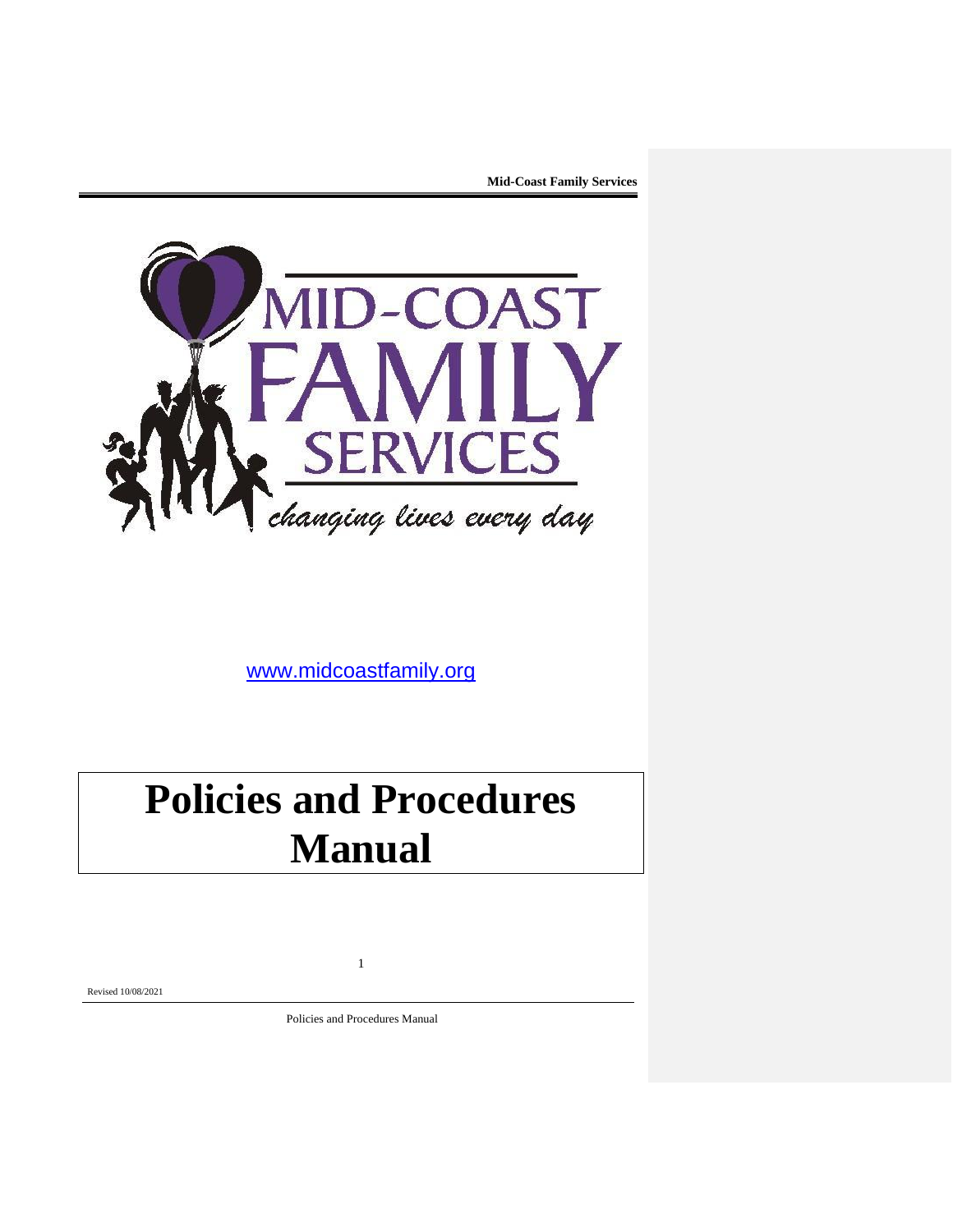|                    | <b>INTRODUCTION</b>                           |                                                                   |                      |
|--------------------|-----------------------------------------------|-------------------------------------------------------------------|----------------------|
|                    | Employee Acknowledgement Form                 |                                                                   | 10                   |
| <b>PART I</b>      |                                               | <b>ADMINISTRATION AND LEGAL COMPLIANCE</b>                        | 11                   |
|                    |                                               |                                                                   |                      |
| 101.00 CHAPTER I   |                                               | <b>ADMINISTRATION</b>                                             | 12                   |
|                    | 101.01 Mission Statement                      |                                                                   | 12                   |
|                    | 101.02 Vision                                 |                                                                   | 12                   |
|                    | 101.03 Operating Principles<br>101.04 Purpose |                                                                   | 12<br>12             |
|                    | $101.05$ Policies                             |                                                                   | 12                   |
|                    |                                               | 101.06 At-Will Employment Relationship                            | 12                   |
|                    | 101.07 Media Contact                          |                                                                   | 13                   |
| 102.00 CHAPTER II  |                                               |                                                                   | 13                   |
|                    | 101.02 With Regard to Operations              | <b>AFFIRMATIVE ACTION COMPLIANCE</b>                              | 14                   |
|                    | 102.02 With Regard to Services                |                                                                   | 14                   |
|                    |                                               |                                                                   |                      |
| 103.00 CHAPTER III |                                               | AMERICANS WITH DISABILITIES ACT (ADA/ADAAA)                       | 14                   |
|                    |                                               | 104.00 CHAPTER IV SEXUAL AND OTHER UNLAWFUL HARASSMENT            | 15                   |
|                    |                                               |                                                                   |                      |
|                    |                                               | 105.00 CHAPTER V HIV/AIDS, COMMUNICABLE DISEASE AND THE WORKPLACE | 16                   |
|                    | 150.01 Discrimination                         |                                                                   |                      |
|                    | 105.02 Desire and Ability to Work             |                                                                   | 16<br>16             |
|                    |                                               | 105.03 Confidentiality and Privacy                                |                      |
|                    | 105.04 Co-Worker Concerns                     |                                                                   |                      |
|                    | 105.05 Employee Education                     |                                                                   |                      |
|                    | 105.06 Assistance                             |                                                                   | 17<br>17<br>17<br>18 |
|                    | 105.07 Standard Precautions                   |                                                                   |                      |
|                    | 105.08 Exposure Incident                      |                                                                   |                      |
| 106.00 CHAPTER VI  |                                               | <b>WHISTLEBLOWER POLICY</b>                                       | 18<br>19<br>19       |
|                    | 107.00 CHAPTER VII                            | <b>PUBLIC REPORTING</b>                                           | 20                   |
|                    |                                               | 107.01 Freedom of Information Act                                 |                      |
|                    |                                               | 107.02 Texas Public Information Act                               |                      |
|                    | 108.00 CHAPTER VIII                           | <b>CHILD ABUSE REPORTING</b>                                      | 20<br>20<br>20       |
| 108.01 Policy      |                                               |                                                                   |                      |
|                    | 108.02 Procedure: Compliance                  |                                                                   |                      |
| <b>PART II</b>     |                                               | <b>CLIENT/PARTICIPANT POLICIES AND PROCEDURES</b>                 | 20<br>21<br>22       |

2

Revised 10/08/2021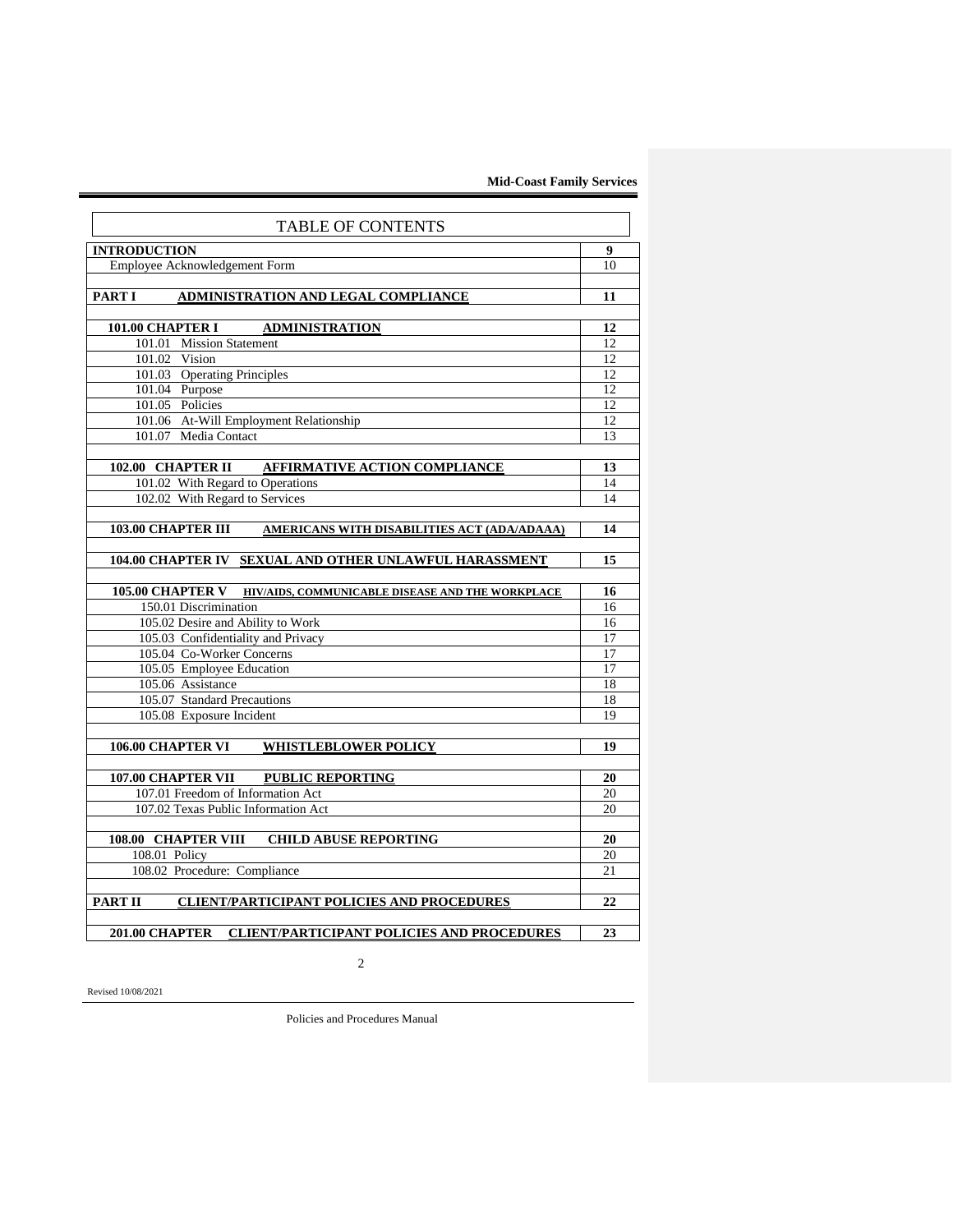| 201.01 Policy                                                         | 23     |
|-----------------------------------------------------------------------|--------|
| 201.02 Procedure                                                      | 23     |
| 202.00 CHAPTER II CLIENT/PARTICIPANT CONFIDENTIALITY POLICY           | 24     |
| 202.01 Policy                                                         | 24     |
| 202.02 Client/Participant Records                                     | 24     |
| 202.03 Electronic Transfer of Client Information                      | 25     |
| 202.04 Release of Information                                         | 25     |
| 202.05 Outgoing Calls                                                 | 25     |
| 202.06 Incoming Calls                                                 | 26     |
| 202.07 Mail                                                           | 26     |
| 202.08. Record Retention                                              | 26     |
| 202.09 Confidentiality Statement                                      | 26     |
| 202.10 Subpoenas                                                      | 27     |
| 202.11 Writs of Attachment                                            | $27\,$ |
| 202.12 Warrants                                                       | 27     |
|                                                                       |        |
| 203.00 CHAPTER III<br><b>CLIENT/PARTICIPANT GRIEVANCE PROCEDURE</b>   | 27     |
| 203.01 Policy                                                         | 27     |
| 203.02 Procedure                                                      | 27     |
|                                                                       |        |
| 204.00 CHAPTER IV CLIENT/PARTICIPANT ABUSE, NEGLECT, AND EXPLOITATION | 28     |
| 204.01 Policy.                                                        | 28     |
| 204.02 Procedure                                                      | 28     |
|                                                                       |        |
| 205.00 CHAPTER V<br><b>DIVERSITY</b>                                  | 29     |
| 205.01 Policy                                                         | 29     |
| 205.02 LGBTQ                                                          | 29     |
| 205.03 Language                                                       | 30     |
|                                                                       |        |
| 206.00 CHAPTER VI<br><b>DISASTER SERVICES</b>                         | 31     |
| 206.01 Policy                                                         | 31     |
| 206.02 Procedure                                                      | 31     |
|                                                                       |        |
| <b>PART III</b><br>PERSONNEL POLICIES AND PROCEDURES                  | 33     |
|                                                                       |        |
| <b>301.00 CHAPTER I</b><br><b>INTRODUCTION</b>                        | 34     |
| 301.00 Policy                                                         | 34     |
| 301.02 Equal Opportunity Employment                                   | 34     |
| 301.03 Immigration Law Compliance                                     | 34     |
| 301.04 Workplace Safety                                               | 35     |
| 301.05 Workers' Compensation Insurance                                | 35     |
| 301.06 Emergency Evacuation                                           | 35     |
|                                                                       |        |
| 302.0<br>302.00 CHAPTER II<br><b>DRUG-FREE WORKPLACE</b>              | 36     |
| 301.01 Policy                                                         | 36     |

**Formatted:** No bullets or numbering **Formatted:** Indent: Left: 0", First line: 0"

3

Revised 10/08/2021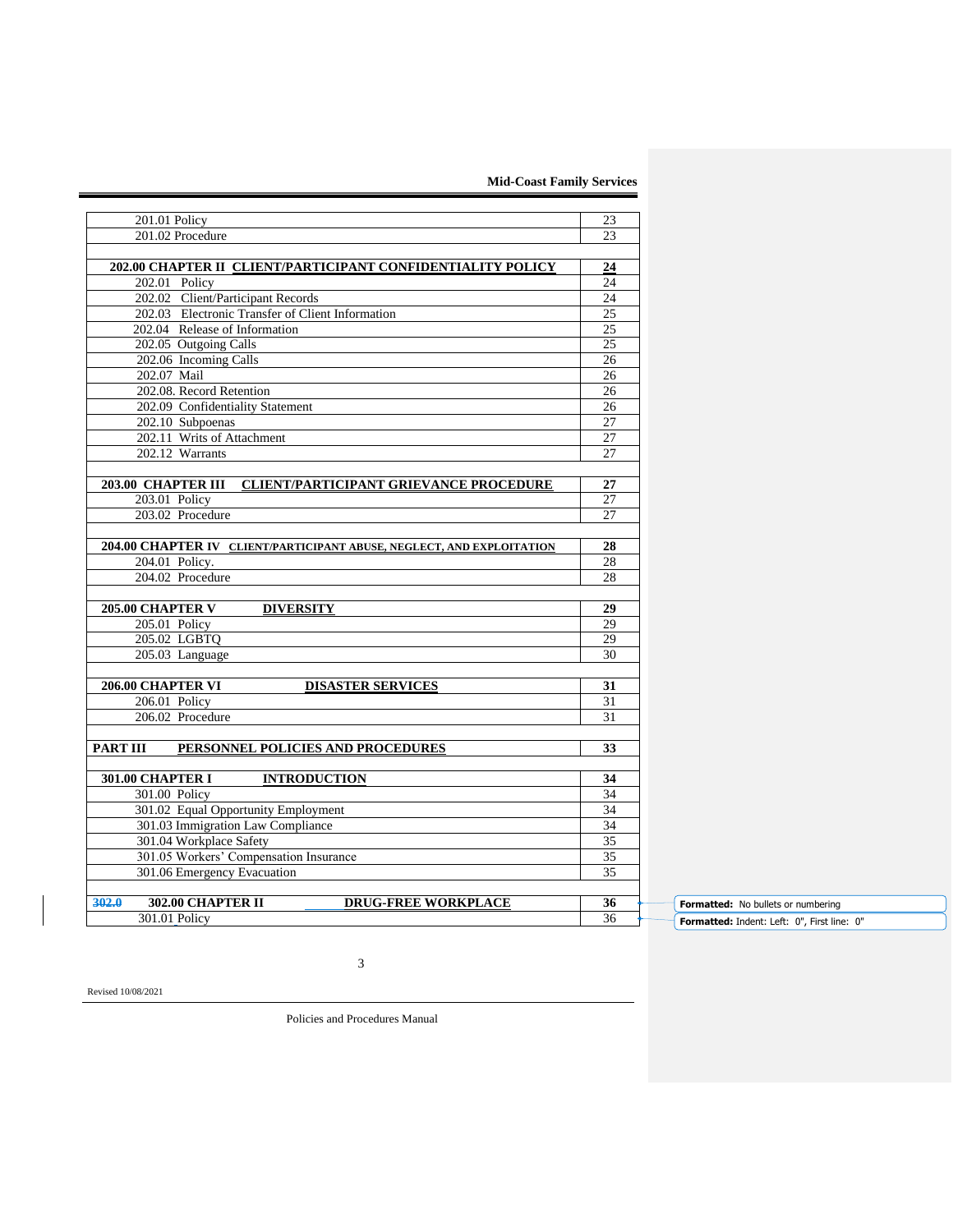| 302.02 Rules                       |                                                                 | 36       |
|------------------------------------|-----------------------------------------------------------------|----------|
| 302.03 Tests                       |                                                                 | 37       |
| 302.04 Discipline                  |                                                                 | 37       |
| 302.05 Search                      |                                                                 | 38       |
|                                    | 302.06 Certification Regarding Drug Free Workplace Requirements | 38       |
| 302.07 Drug Treatment and Recovery |                                                                 | 39       |
|                                    |                                                                 |          |
| <b>303.00 CHAPTER III</b>          | <b>TOBACCO-FREE WORKPLACE</b>                                   | 39       |
| 303.01 Policy                      |                                                                 | 39       |
| 303.02 Procedure                   |                                                                 | 39       |
| <b>304.00 CHAPTER VI</b>           | VIOLENCE PREVENTION IN THE WORKPLACE                            | 40       |
| 304.01 Policy: Workplace Violence  |                                                                 | 40       |
| 304.02 Procedure                   |                                                                 | 40       |
| 304.03 Policy: Weapons             |                                                                 | 41       |
| 304.04 Procedure                   |                                                                 | 41       |
|                                    | 304.05 Policy: Family Violence in the Workplace                 | 41       |
| 304.06 Procedure                   |                                                                 | 41       |
|                                    |                                                                 |          |
| 305.00 CHAPTER V                   | <b>SECURITY INSPECTIONS &amp; THEFT POLCIY</b>                  | 41       |
| 305.01 Policy                      |                                                                 | 41       |
| 305.02 Procedure                   |                                                                 | 42       |
|                                    |                                                                 |          |
| 306.00 CHAPTER VI                  | <b>METHOD OF FILLING VACANCIES</b>                              | 42       |
| 306.01 Policy                      |                                                                 | 42       |
| 306.02 Announcement of Vacancies   |                                                                 | 42       |
| 306.03 Applications                |                                                                 | 42       |
| 306.04 Interview Process           |                                                                 | 43       |
| 306.05 Criminal Background Checks  |                                                                 | 43       |
|                                    | 306.06 Motor Vehicle Background Checks                          | 43       |
| 306.07 Drug Testing                |                                                                 | 43       |
| 306.08 Employment Reference Checks |                                                                 | 43       |
| 306.09 Disqualification            |                                                                 | 44       |
| 306.10 Promotion Policy            |                                                                 | 44       |
| 306.11 Transfers                   |                                                                 | 44       |
| 306.12 Non-Disciplinary Demotions  |                                                                 | 44       |
| 307.00 CHAPTER VI                  | <b>EMPLOYEE SELECTION</b>                                       | 44       |
| 307.01 Policy                      |                                                                 | 41       |
| 307.02 Basis                       |                                                                 | 44       |
| 307.03 Type                        |                                                                 | 44       |
|                                    | 307.04 Emergency Temporary Appointments                         | 45       |
|                                    |                                                                 |          |
|                                    | <b>NEW EMPLOYEE TRAINING</b>                                    | 45       |
| 308.00 CHAPTER VIII                |                                                                 |          |
|                                    |                                                                 |          |
| 308.01 olicy<br>308.02 Orientation |                                                                 | 45<br>45 |

4

Revised 10/08/2021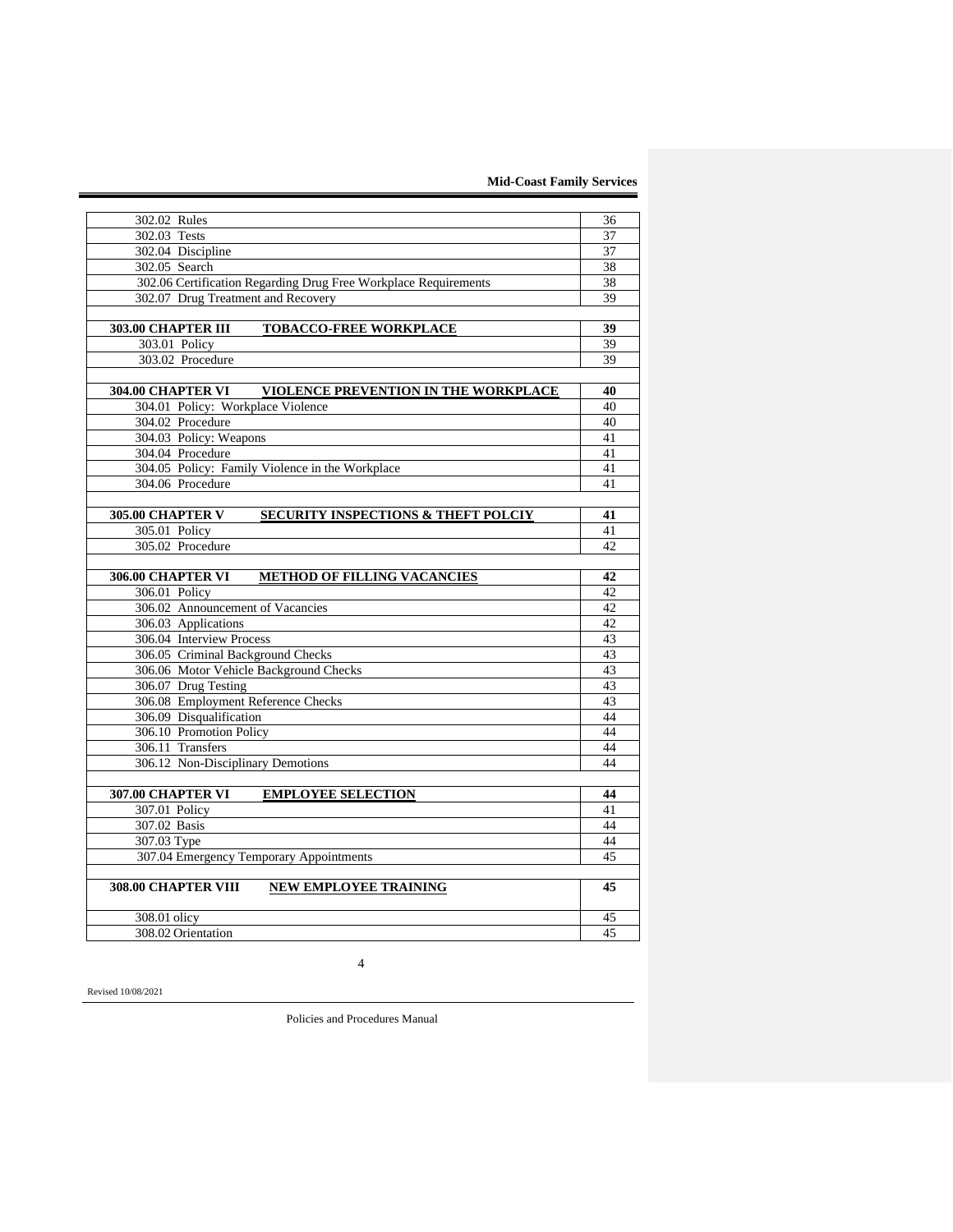| 308.03 Specific Job Training                   |                          | 45       |
|------------------------------------------------|--------------------------|----------|
| 308.04 Introductory Period                     |                          | 45       |
|                                                |                          |          |
| 309.00 CHAPTER IX                              | <b>NEPOTISM</b>          | 46       |
| 309.01 Policy                                  |                          | 46       |
| 310.00 CHAPTER X                               |                          | 47       |
| 310.01 Policy                                  | POSITION CLASSIFICAITON  | 47       |
|                                                |                          |          |
| 311.00 CHAPTER XI                              | <b>EMPLOYMENT</b>        | 47       |
| 311.01 Policy                                  |                          | 47       |
| 311.02 Job Descriptions                        |                          | 47       |
| 311.03 Employee Relations                      |                          | 47       |
| 311.04 Employment Categories                   |                          | 47       |
| 311.05 Volunteers                              |                          | 49       |
| 311.06 Compensation                            |                          | 49       |
| 311.07 Administrative Pay Corrections          |                          | 50       |
| 311.08 On Call Pay for Non-Exempt Employees    |                          | 50       |
|                                                |                          |          |
| 312.00 CHAPTER XII                             | <b>PERSONNEL RECORDS</b> | 50       |
| 312.01 Policy                                  |                          | 50       |
| 312.02 Responsibility                          |                          | 50       |
| 312.03 Documentation                           |                          | 51       |
| $312.04$ Access                                |                          | 51       |
| 312.05 Record Retention                        |                          | 51       |
| 312.06 Status Change                           |                          | 52       |
| 312.07 Personal Data Changes                   |                          | 52       |
| 312.08 Non-Disclosure of Employee Information  |                          | 52       |
|                                                |                          |          |
| 313.00 CHAPTER XIII                            | <b>CONDUCT</b>           | 52       |
| 313.01 Policy                                  |                          | 52       |
| 313.02 Code of Conduct                         |                          | 52       |
| 313.03 Alcohol and Drug Abuse                  |                          | 52       |
| 313.04 Attendance, Punctuality, and Overtime   |                          | 52       |
| 313.05 General Work Standards                  |                          | 53       |
| 313.06 Relationships with Client/Participants  |                          | 54       |
| 313.07 Conflict of Interest                    |                          | 54       |
| 313.08 Outside Employment                      |                          | 55<br>55 |
| 313.09 Non-Disclosure                          |                          |          |
| 313.10 Company Property<br>313.11 Solicitation |                          | 56<br>56 |
| 313.12 Physical Fitness                        |                          | 56       |
| 313.13 Personal Appearance                     |                          | 56       |
| 313.14 Financial Obligations                   |                          | 57       |
| 313.15 Company Purchasing                      |                          | 57       |
| 313.16 Company Credit Card Use                 |                          | 57       |
|                                                |                          |          |

5

Revised 10/08/2021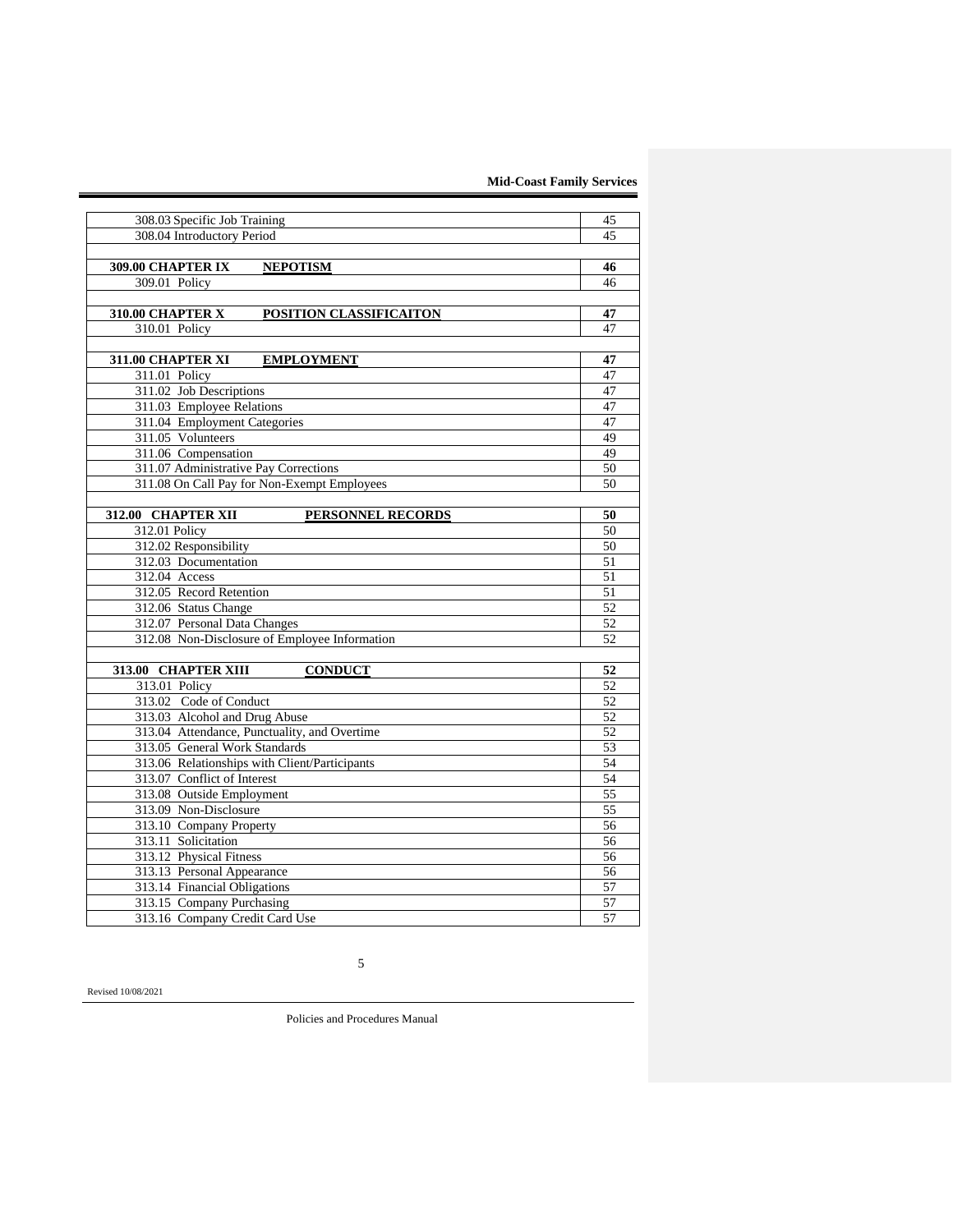|                          | 58                                                                                                                                                                                                                                                                                                                                                                                                                                                                                                                                                                                                                              |
|--------------------------|---------------------------------------------------------------------------------------------------------------------------------------------------------------------------------------------------------------------------------------------------------------------------------------------------------------------------------------------------------------------------------------------------------------------------------------------------------------------------------------------------------------------------------------------------------------------------------------------------------------------------------|
|                          | 58                                                                                                                                                                                                                                                                                                                                                                                                                                                                                                                                                                                                                              |
|                          | 58                                                                                                                                                                                                                                                                                                                                                                                                                                                                                                                                                                                                                              |
|                          | 59                                                                                                                                                                                                                                                                                                                                                                                                                                                                                                                                                                                                                              |
|                          | 59                                                                                                                                                                                                                                                                                                                                                                                                                                                                                                                                                                                                                              |
|                          | 59                                                                                                                                                                                                                                                                                                                                                                                                                                                                                                                                                                                                                              |
|                          | 60                                                                                                                                                                                                                                                                                                                                                                                                                                                                                                                                                                                                                              |
| PERFORMANCE EVALUATION   | 60                                                                                                                                                                                                                                                                                                                                                                                                                                                                                                                                                                                                                              |
|                          | 60                                                                                                                                                                                                                                                                                                                                                                                                                                                                                                                                                                                                                              |
|                          | 60                                                                                                                                                                                                                                                                                                                                                                                                                                                                                                                                                                                                                              |
|                          | 60                                                                                                                                                                                                                                                                                                                                                                                                                                                                                                                                                                                                                              |
|                          | 60                                                                                                                                                                                                                                                                                                                                                                                                                                                                                                                                                                                                                              |
|                          | 60                                                                                                                                                                                                                                                                                                                                                                                                                                                                                                                                                                                                                              |
|                          | 61                                                                                                                                                                                                                                                                                                                                                                                                                                                                                                                                                                                                                              |
|                          | 61                                                                                                                                                                                                                                                                                                                                                                                                                                                                                                                                                                                                                              |
|                          | 61                                                                                                                                                                                                                                                                                                                                                                                                                                                                                                                                                                                                                              |
|                          |                                                                                                                                                                                                                                                                                                                                                                                                                                                                                                                                                                                                                                 |
|                          | 61                                                                                                                                                                                                                                                                                                                                                                                                                                                                                                                                                                                                                              |
| <b>JOB SEPARATION</b>    | 62                                                                                                                                                                                                                                                                                                                                                                                                                                                                                                                                                                                                                              |
|                          | 62                                                                                                                                                                                                                                                                                                                                                                                                                                                                                                                                                                                                                              |
|                          | 62                                                                                                                                                                                                                                                                                                                                                                                                                                                                                                                                                                                                                              |
|                          | 63                                                                                                                                                                                                                                                                                                                                                                                                                                                                                                                                                                                                                              |
|                          | 63                                                                                                                                                                                                                                                                                                                                                                                                                                                                                                                                                                                                                              |
|                          | 64                                                                                                                                                                                                                                                                                                                                                                                                                                                                                                                                                                                                                              |
|                          | 64                                                                                                                                                                                                                                                                                                                                                                                                                                                                                                                                                                                                                              |
|                          | 64                                                                                                                                                                                                                                                                                                                                                                                                                                                                                                                                                                                                                              |
|                          | 64                                                                                                                                                                                                                                                                                                                                                                                                                                                                                                                                                                                                                              |
|                          | 64                                                                                                                                                                                                                                                                                                                                                                                                                                                                                                                                                                                                                              |
|                          | 64                                                                                                                                                                                                                                                                                                                                                                                                                                                                                                                                                                                                                              |
|                          | 65                                                                                                                                                                                                                                                                                                                                                                                                                                                                                                                                                                                                                              |
|                          | 65                                                                                                                                                                                                                                                                                                                                                                                                                                                                                                                                                                                                                              |
|                          | 65                                                                                                                                                                                                                                                                                                                                                                                                                                                                                                                                                                                                                              |
|                          | 65                                                                                                                                                                                                                                                                                                                                                                                                                                                                                                                                                                                                                              |
|                          | 65                                                                                                                                                                                                                                                                                                                                                                                                                                                                                                                                                                                                                              |
|                          | 66                                                                                                                                                                                                                                                                                                                                                                                                                                                                                                                                                                                                                              |
|                          |                                                                                                                                                                                                                                                                                                                                                                                                                                                                                                                                                                                                                                 |
|                          | 66                                                                                                                                                                                                                                                                                                                                                                                                                                                                                                                                                                                                                              |
|                          | 66                                                                                                                                                                                                                                                                                                                                                                                                                                                                                                                                                                                                                              |
|                          | 66                                                                                                                                                                                                                                                                                                                                                                                                                                                                                                                                                                                                                              |
|                          | 66                                                                                                                                                                                                                                                                                                                                                                                                                                                                                                                                                                                                                              |
|                          | 67                                                                                                                                                                                                                                                                                                                                                                                                                                                                                                                                                                                                                              |
| <b>EMPLOYEE BENEFITS</b> | 67                                                                                                                                                                                                                                                                                                                                                                                                                                                                                                                                                                                                                              |
|                          | 313.18 Communications/Problem Solving/Line of Authority<br>313.21 Reporting Procedures<br>313.22 Electronic Data Control<br>313.23 Criminal, Civil, or Legal Involvement<br><b>DISCIPINARY ACTION</b><br>315.06 Counseling Review Process<br>316.02 Separation Circumstances<br>316.04 Benefits Following Job Separation<br>316.05 Requests for References<br>316.06 History of Former Employees<br><b>REINSTATEMENT</b><br>317.05 Following Discharge<br>317.07 Following Retirement<br>317.08 Following Separation for Incapacity<br><b>EMPLOYEE GRIEVANCES</b><br>318.03 Arbitration Policy<br>318.04 Arbitration Procedures |

6

Revised 10/08/2021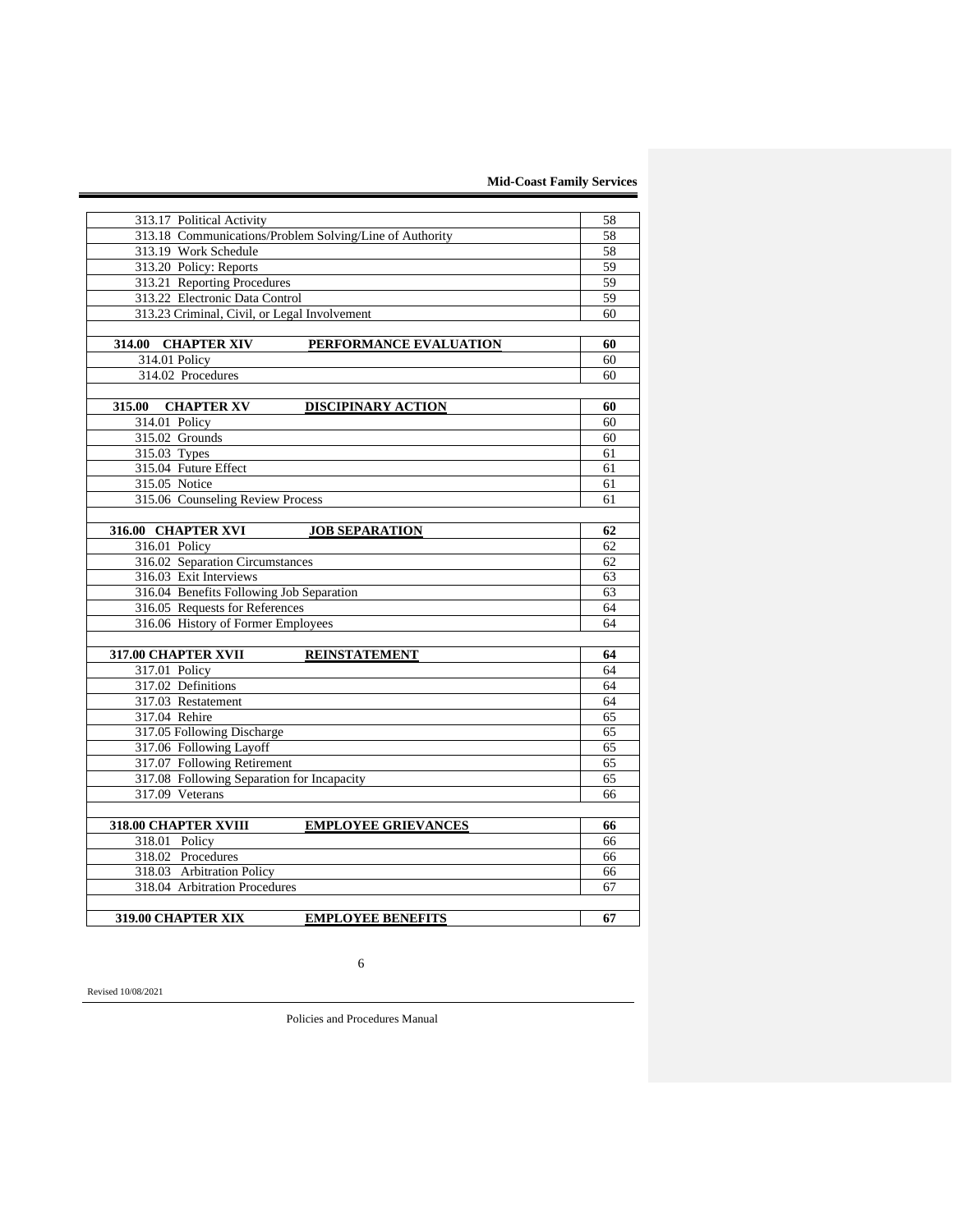| 319.01 Policy                                                                         | 67       |
|---------------------------------------------------------------------------------------|----------|
| 319.02 Health Insurance                                                               | 67       |
| 319.03 Dental Insurance                                                               | 68       |
| 319.04 COBRA                                                                          | 68       |
| 319.05 Paid Holidays                                                                  | 68       |
| 319.06 Personal Day                                                                   | 69       |
| 319.07 Vacation                                                                       | 69       |
| 319.08 Sick Leave                                                                     | 70       |
| 319.09 Emergency Leave                                                                | 70       |
| 319.10 Military Leave                                                                 | 70       |
| 319.11 Professional Training                                                          | 70       |
| 319.12 401K Plan                                                                      | 70       |
| 319.13 Authorized Leave with Pay                                                      | 71       |
| 319.14 Jury Duty                                                                      | 72       |
| 319.15 Authorized Leave Without Pay                                                   | 72       |
| 319.16 Absence Without Notification                                                   | 72       |
| 319.17 Pregnancy and Maternity                                                        | 72       |
| 319.18 Injury or Illness on the Job                                                   | 72       |
| 319.19 Family Medical Leave Act (FMLA)                                                | 73       |
| 319.20 Flexible Spending Account (FSA)                                                | 76       |
|                                                                                       |          |
|                                                                                       |          |
| 320.00 CHAPTER XX<br><b>MOTOR VEHICLE ACCIDENTS</b>                                   | 76       |
| 320.01 Policy                                                                         | 76       |
| 320.02 Procedure                                                                      | 76       |
| 321.00 CHAPTER XXI<br><b>TRAVEL</b>                                                   | 76       |
| 321.01 Policy                                                                         | 76       |
| 321.02 Transportation                                                                 | 76       |
| 321.03 Making Arrangements                                                            | 77       |
| 321.04 Lodging                                                                        | 77       |
| 321.05 Meals                                                                          | 77       |
| 321.06 Parking                                                                        | 78       |
| 321.07 Air Travel                                                                     | 78       |
|                                                                                       | 78       |
| 321.08 Automobile Transportation - Private and Public<br>321.09 Mileage Reimbursement | 78       |
| 321.10 Travel for Non-Exempt Employees                                                | 78       |
|                                                                                       |          |
| 322.00 CHAPTER XXII MCFS-PROVIDED RESOURCES                                           | 78       |
| 322.01 Policy                                                                         | 78       |
| 322.02 Employee Responsibility                                                        | 78       |
| 322.03 Social Media and Computer                                                      | 79       |
| 322.04 Cell Phone<br>322.05 Company Vehicle                                           | 81<br>82 |

7

Revised 10/08/2021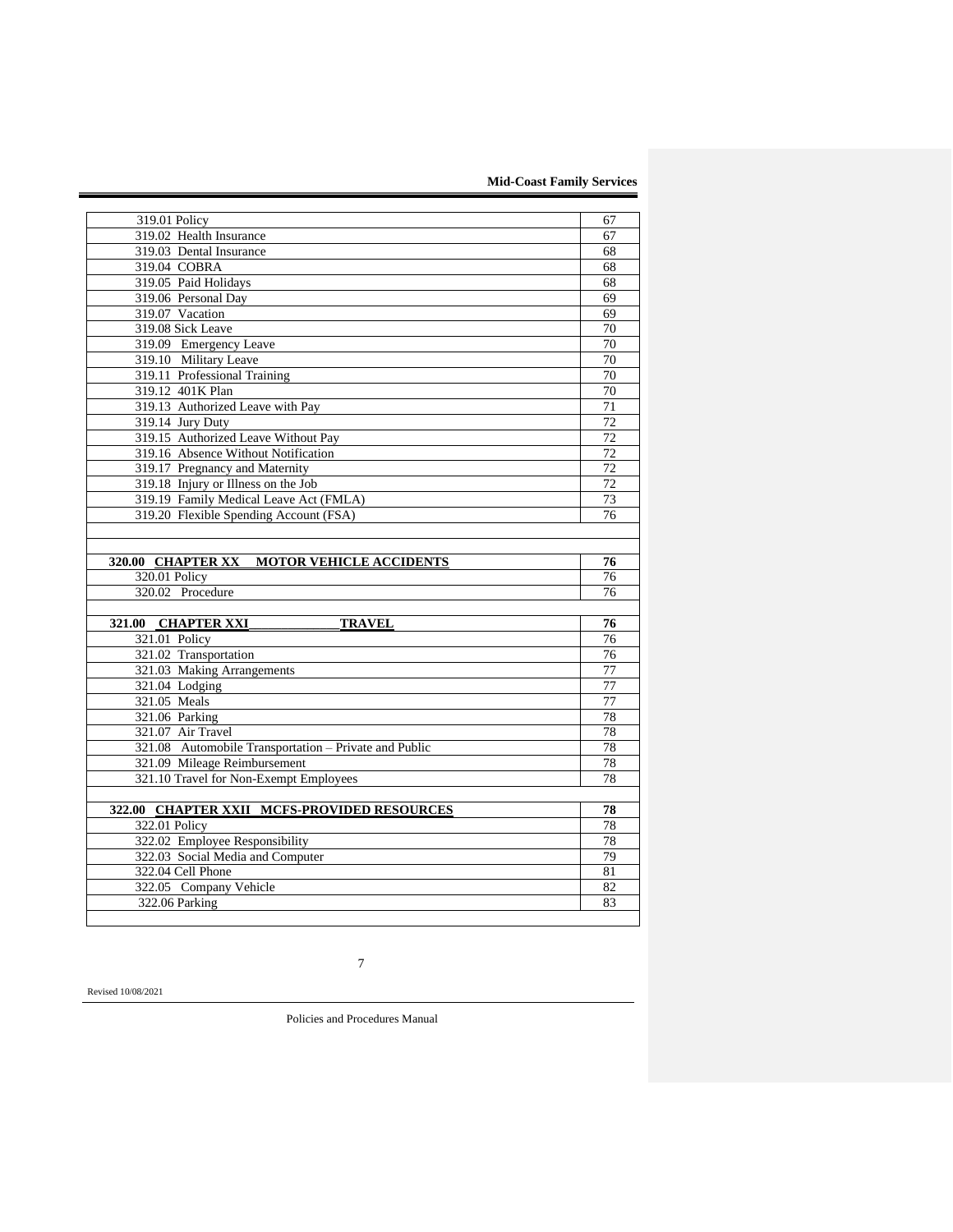| 323.00 CHAPTER XXXIII TOTAL OUALITY MANAGEMENT   | 83 |
|--------------------------------------------------|----|
| 323.01 Policy                                    | 84 |
| 323.02 Revision                                  | 84 |
| 323.03 Principles of Total Quality Management    | 84 |
| 323.04 Total Quality Management Revision         | 84 |
| 323.05 Total Quality Management Team             |    |
| 323.06 Total Quality Management Responsibilities | 84 |
| 323.07 Improving Quality                         | 85 |
| 323.08 Quality Management System                 | 85 |
|                                                  |    |
| <b>ADDENDUMS</b>                                 |    |
| Organizational Chart                             | 86 |
| Clients and Participants, Funders                | 87 |

## **INTRODUCTION**

The Policies and Procedures Manual is designed to acquaint you with Mid-Coast Family Services (MCFS) and provide you with information about working conditions, employee benefits, and some of the policies and procedures affecting your employment. You should read, understand, and comply with all provisions of the manual. One of our objectives is to provide a work environment that is conducive to both personal and professional growth.

No policies and procedures manual can anticipate every circumstance or question about policy. As MCFS continues to grow, the need for adjustments may arise, and MCFS reserves the right to revise, supplement, or rescind any policies or portion of the manual from time to time as it deems appropriate, in its sole and absolute discretion. Employees will, be notified of such changes to the manual as they occur.

8

Revised 10/08/2021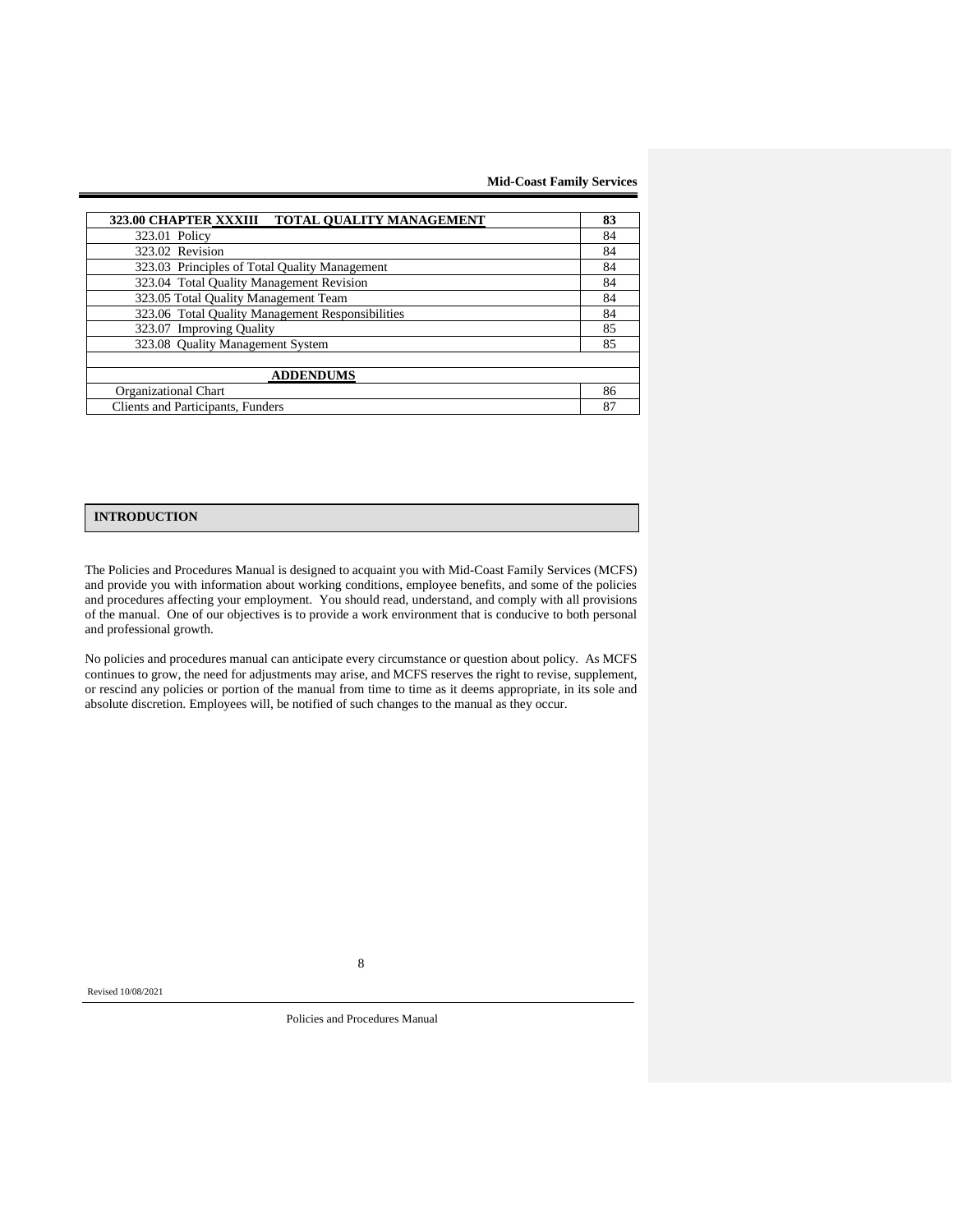

## **Employee Acknowledgement Form** and Notification of Policies and Procedures Manual

, acknowledge that I  $I_{\prime}$ have available to me an online copy of Mid-Coast Family Services Policies and Procedures Manual which outlines the goals, policies, benefits, and expectations of Mid-Coast Family Services, as well as my responsibilities as an employee.

It is my responsibility to review the policies, and I understand that if I have any questions about these policies and procedures, I will ask my supervisor for clarification.

By my signature below, I acknowledge, understand, accept, and agree to comply with the information contained in the online Policy and Procedures Manual located on the Mid-Coast Family Services website. I understand this Policy and Procedures Manual is not intended to cover every situation which may arise during my employment, but is simply a general guide to the goals, policies, practices, benefits, and expectations of Mid-Coast Family Services.

I understand that the Mid-Coast Family Services Policy and Procedures Manual is not a contract of employment and should not be deemed as such, and that I am an at-will employee.

Printed Employee Name

Date

Signature of Employee

Date

9

Revised 10/08/2021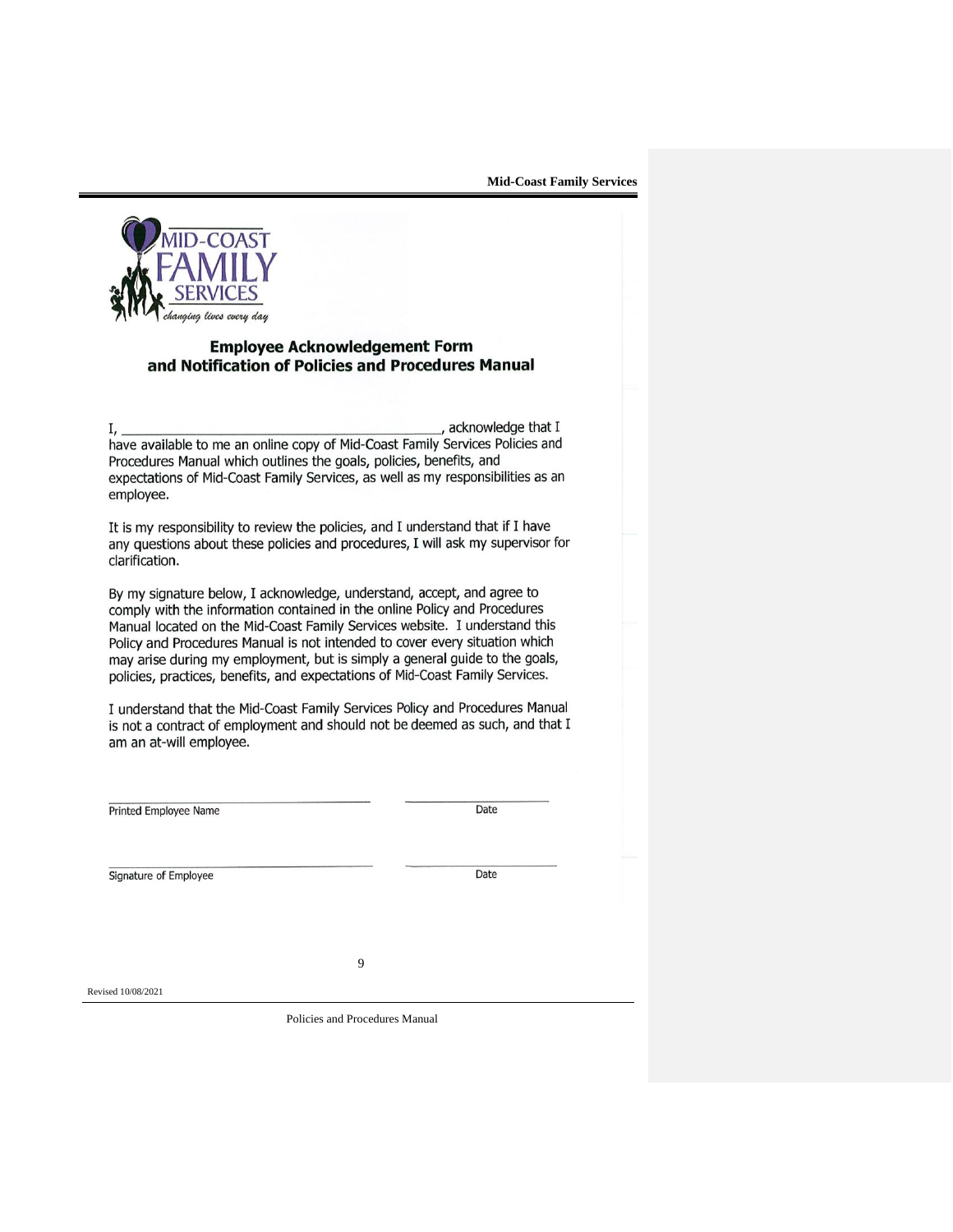## **PART I**

# **Administration and Legal Compliance**

10

Revised 10/08/2021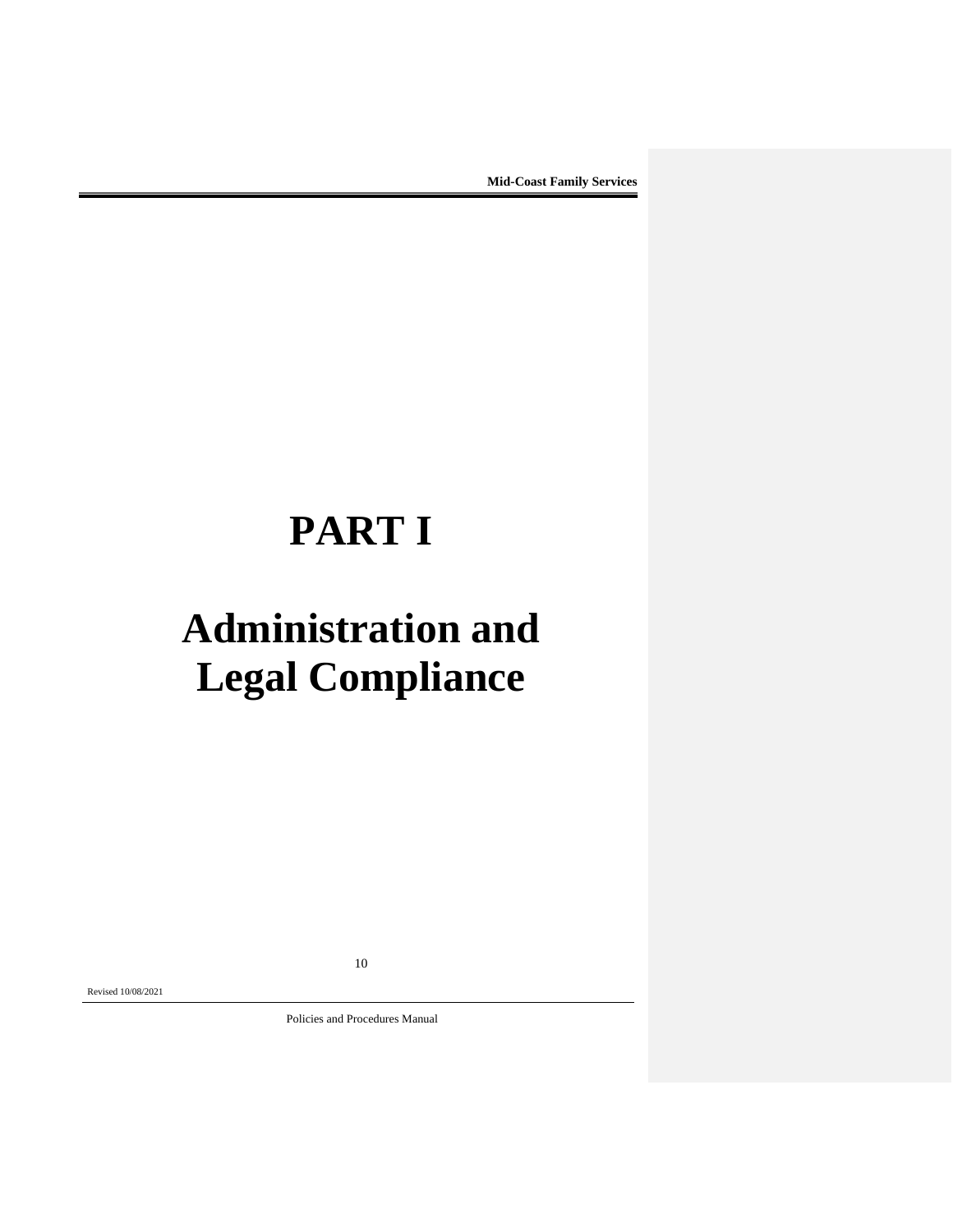## **101.00 CHAPTER I ADMINISTRATION**

## **101.01 Mission Statement**

The mission of Mid-Coast Family Services is to empower children, individuals and families to live life free from family violence, homelessness, sexual assault and substance abuse.

## **101.02 Vision**

We will be a leading organization providing resources and services to help men, women and children attain healthy lifestyles free from family violence, homelessness, sexual assault, and substance abuse.

## **101.03 Operating Principles**

We believe in a full spectrum of quality services in the areas of family violence, homelessness, sexual assault, and substance abuse.

We believe that the prevention and intervention of family violence, homelessness, sexual assault and substance abuse in youth and adults makes for positive and measurable contributions to the communities we serve.

We believe, through collaboration, we provide quality leadership in our communities to ensure the continuation of services to our clients.

We believe that recovery from family violence, homelessness, sexual assault, and substance abuse is an ongoing process, and we are committed to working with clients through that process.

#### **101.04 Purpose**

MCFS provides prevention and intervention services in the communities we serve for the purpose of ending the destructive consequences caused by family violence, homelessness, sexual assault and substance abuse.

## **101.05 Policies and Procedures Manual Revision**

The Policies and Procedures Manual shall be reviewed annually by the Board of Directors and revised as needed. Policy revisions are made by a majority consensus of the Board of Directors. Revisions to the P & P are made at the discretion of the Chief Executive Officer (CEO). When policies and/or procedures are changed the staff will be notified within ten (10) business days.

#### **101.06 At-Will Employment Relationship**

MCFS is an "at-will" employer and operates under the provision that employees have the right to resign their position at any time, with or without notice and with or without cause. We, the employer, have similar rights to terminate the employment relationship at any time, with or without notice and with or without cause.

## **101.07 Media Contact**

As a service provider of vital community services, Mid-Coast Family Services strives to communicate the issues related to family violence, homelessness, sexual assault, and substance abuse to the public through all media outlets. To ensure the information is accurate and timely, the Chief Executive Officer will serve as the media contact. In the absence of the CEO, the Chief Operations Officer will serve as the media contact. She/he may designate another staff member(s) to speak to media as specific issues arise.

Regarding social media, only authorized staff members may make an official post.

11

Revised 10/08/2021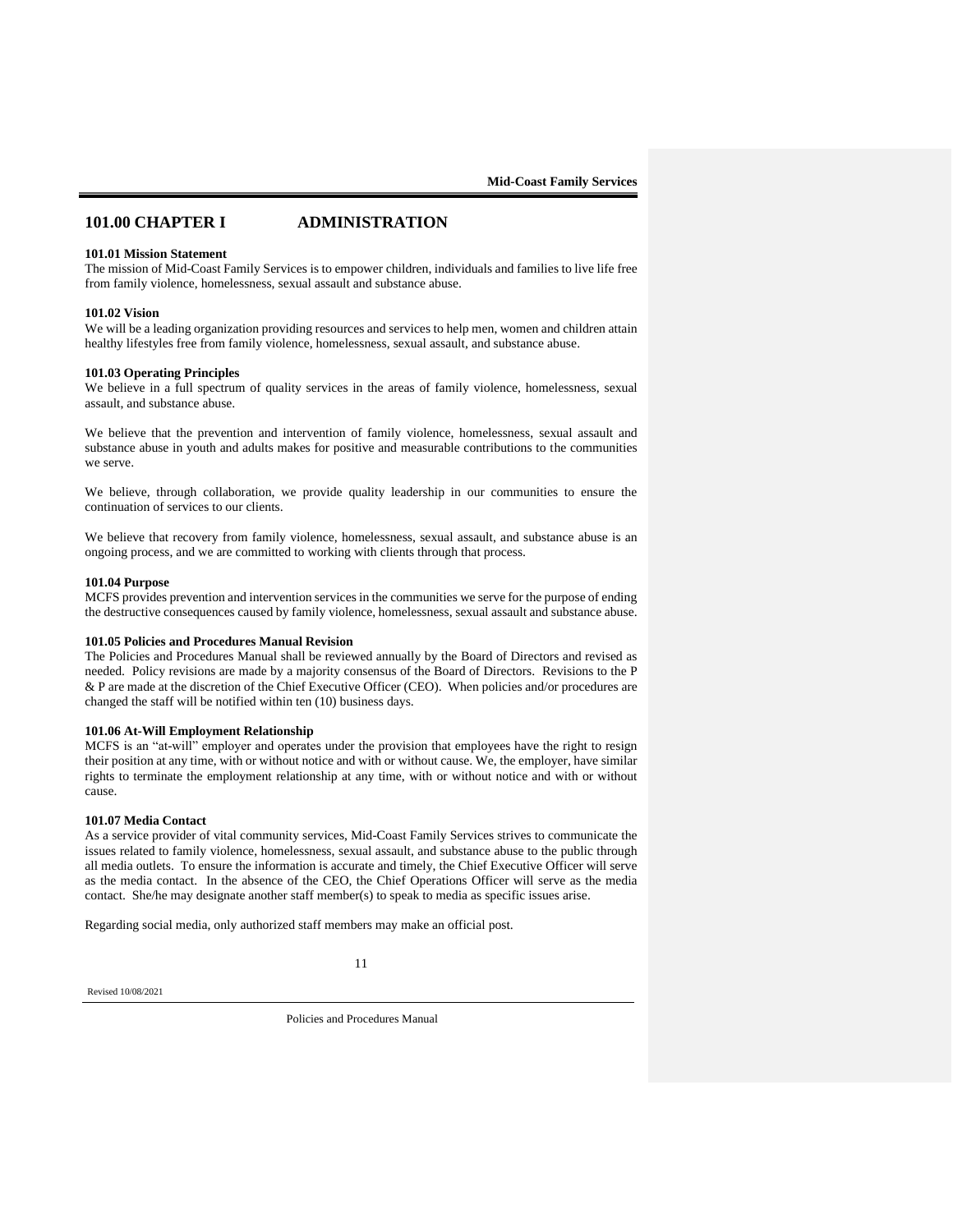Staff will direct all media inquiries to the media contact. Failure to follow procedures will result in disciplinary action.

## **102.00 CHAPTER II AFFIRMATIVE ACTION COMPLIANCE**

## **102.01 With Regard to Operations**

MCFS will comply with:

- 1. Title VI of the Civil Rights Act of 1964 (42 U.S.C. 2000d) prohibiting employment discrimination where (1) the primary purpose of a grant is to provide employment or (2) discriminatory employment practices will result in unequal treatment of persons who are or should be benefiting from the grant-aided activity.
- 2. Section 504 of the Rehabilitation Act of 1973, as amended (29 U.S.C. 794), which prohibits discrimination on the basis of handicaps.
- 3. Drug Abuse Office and Treatment Act of 1972 (P.L. 92-255), as amended, relating to nondiscrimination on the basis of drug abuse.
- 4. Comprehensive Alcohol Abuse and Alcoholism Prevention, Treatment and Rehabilitation Act of 1970 (P.L. 91-616), as amended, relating to non-discrimination on the basis of alcohol abuse or alcoholism.
- 5. Section 523 and 527 of the Public Health Service Act of 1912 (42 U.S.C. 290 dd-3 and 290ee-3), as amended, relating to confidentiality of alcohol and drug abuse patient records.
- 6. Part B, title XIX, Public Health Services Act, which requires that Federal Block funds not be used to (1) provide inpatient hospital services in case of amounts provided for alcohol or drug abuse programs; (2) make cash payments to intended recipients of health services; (3) purchase or improve land, purchase, construct, or permanently improve (other than minor remodeling) any building or other facility or purchase major medical equipment.

The Chief Operations Officer (COO) will be the responsible agent for full implementation of the Affirmative Action compliance.

No by-laws provision or policy shall exist or be adopted, or with administrative action implemented for the purpose of discriminating against any individual(s) or organization(s) on the basis of race, color, national origin, religion, gender, sexual orientation, age, mental illness, alcohol abuse or alcoholism, drug abuse or addiction, or disability, in regard to:

- 1. Membership on the Board of Directors or any committee, sub-committees, or task forces of MCFS.
- 2. Employment, training, promotion, or compensation with MCFS.
- 3. Volunteers' status
- 4. Development of programs and provision of technical assistance to individuals or groups.
- 5. Sub-contract, contracts, or agreements with other individuals or organizations.

Upon request, MCFS will make available to interested persons, information regarding its Affirmative Action compliance.

#### **102.02 With Regard to Services**

12

Revised 10/08/2021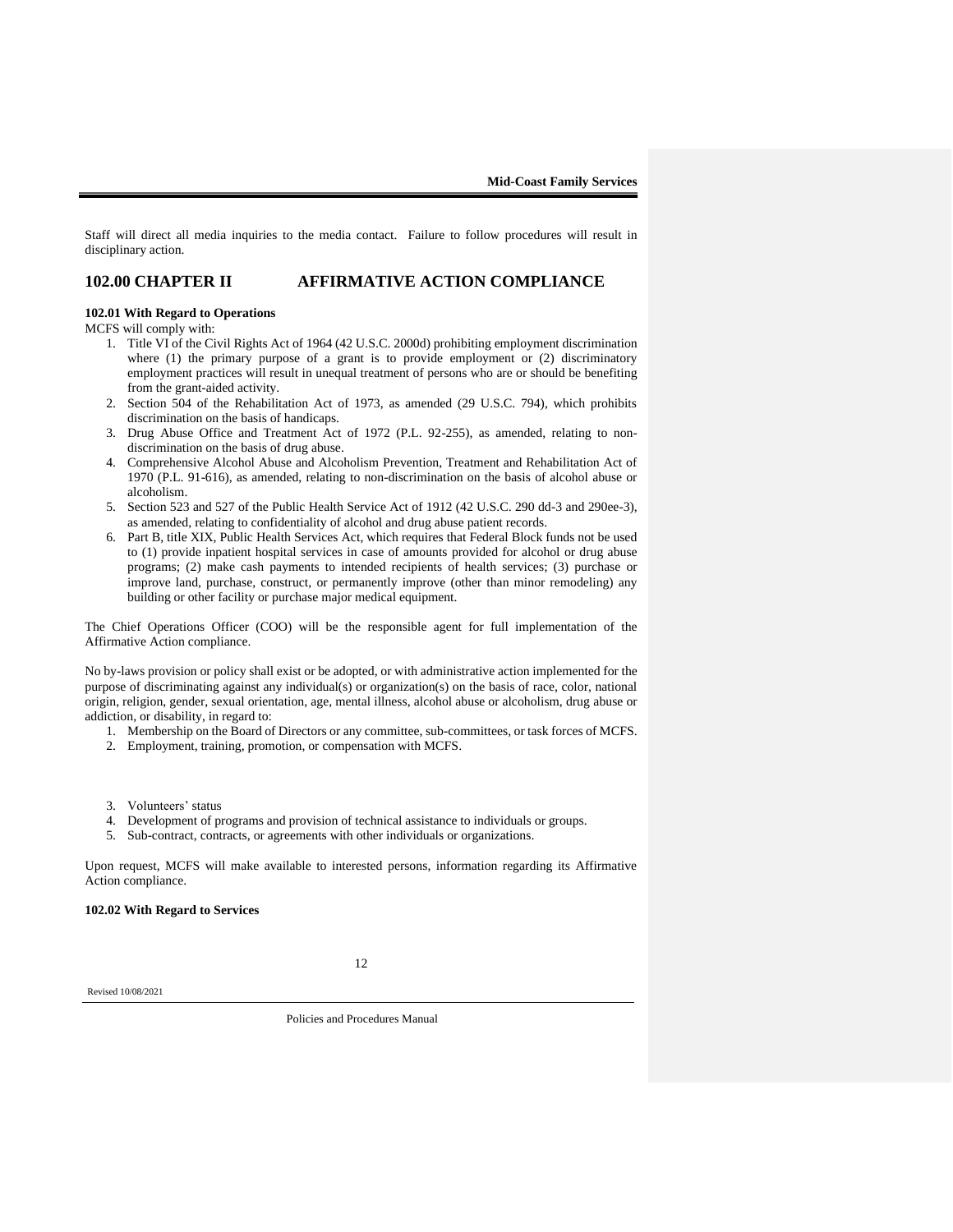MCFS's will comply with title VI of the Civil Rights Act of 1964 (P.L. 88-352). In accordance with title VI of that Act, no person in the United States shall, on the grounds of race, color, gender, age, sexual orientation, or national origin, be excluded from participation in, be denied the benefits of, or be otherwise subjected to discrimination under any program or activity for which the applicant receives Federal financial assistance and will immediately take any measure necessary to effectuate this agreement. MCFS will not refuse service to any client/participant based solely on the client/participant's inability to pay or prevent females from participation in programs because of participant's pregnancy.

MCFS will comply with the prohibitions against discrimination on the basis of age under the Age Discrimination in Employment Act of 1975 (P.L. 94-135); and on the basis of religion under Article 6252- 13c, Sec. 16, V.T.C.S.

MCFS will ensure that the program does not present barriers to service for protected populations and is equipped to deliver the program, in terms of:

- 1. Ethnicity or cultural sensitivity of program personnel (including board members, staff, volunteers, and contractors who have direct contact with client/participants or participants);
- 2. Appropriateness of the program design, content and materials being especially sensitive to language barriers and reading levels of the population; and
- 3. Location of the program.

No person shall be excluded from participation in, be denied the benefits of, or otherwise subjected to discrimination under any program or activity. The COO will be the responsible agent for full implementation of the Affirmative Action Program.

## **103.00 CHAPTER III AMERICANS WITH DISABILITIES ACT (ADA/ADAAA)**

The COO will review the facility annually to evaluate entrances, accessibility to services, and access to restrooms. It is MCFS's policy to identify problems and take necessary measures to bring issues to resolution.

MCFS is committed to complying fully with the Americans with Disabilities Act (ADA/ADAAA) and ensuring equal opportunity in employment for qualified persons with disabilities. All employment practices and activities are conducted on a non-discriminatory basis. Hiring procedures have been reviewed and provide persons with disabilities meaningful employment opportunities. Pre-employment inquiries are made only regarding an applicant's ability to perform the duties of the position. Medical examinations are required for those positions in which there is a bona fide job-related physical requirement. Medical records will be kept separate and confidential.

Reasonable accommodation is available to all employees with a disability, where the disability affects the performance of job functions and where MCFS is able to make reasonable accommodations to that disability. Qualified individuals with disabilities are entitled to equal pay and other forms of compensation (or changes in compensation) as well as in job assignments, classifications, organizational structures, position descriptions, lines of progression, and seniority lists. Leave of all types will be available to all eligible employees on an equal basis.

13

Revised 10/08/2021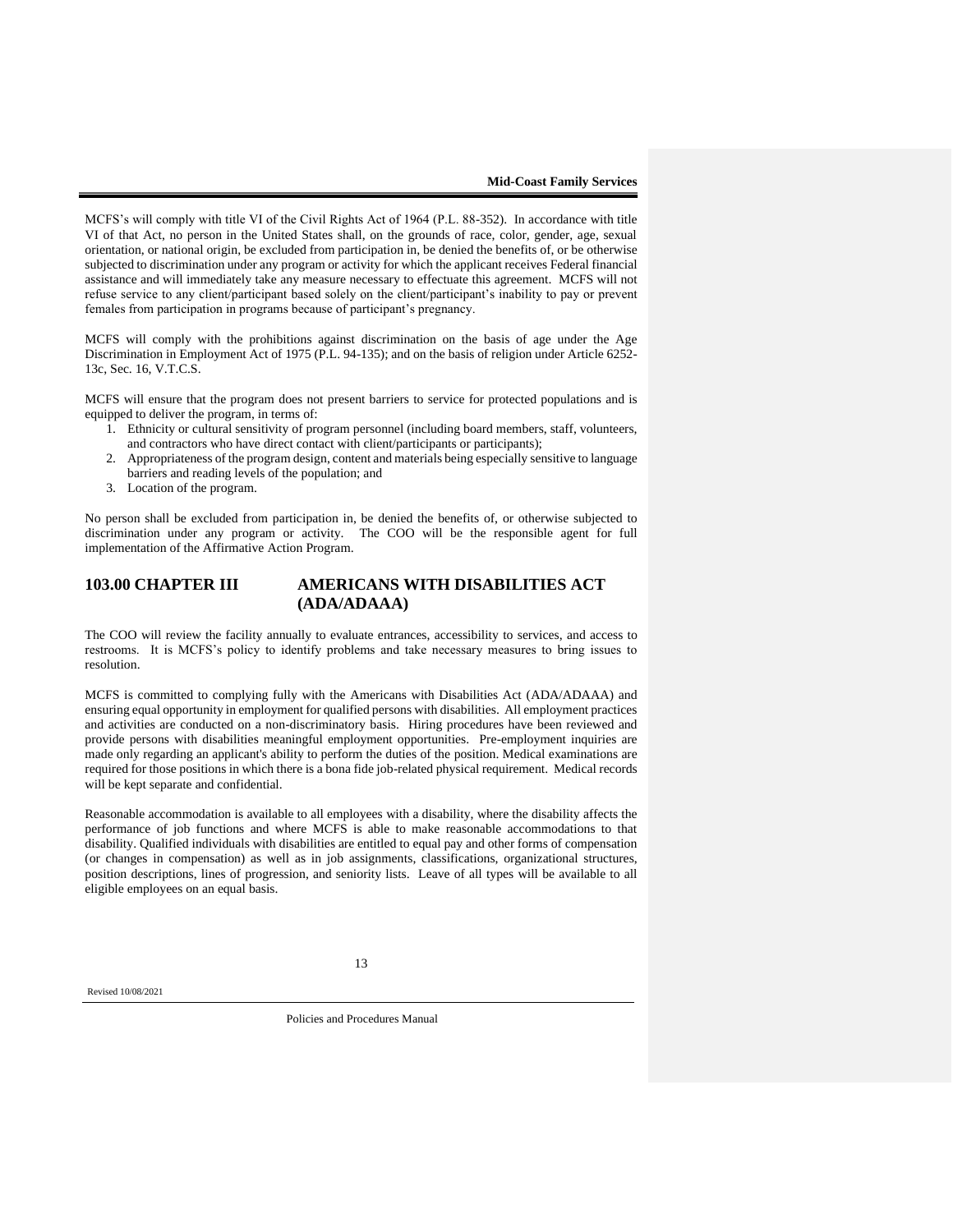MCFS is also committed to not discriminating against any qualified employees or applicants because they are related to or associated with a person with a disability. MCFS will follow any state or local law that provides individuals with disabilities greater protection than the ADA/ADAAA.

This policy is neither exhaustive nor exclusive. MCFS is committed to taking all other actions necessary to ensure equal employment opportunity for persons with disabilities in accordance with the ADA/ADAAA and all other applicable federal, state, and local laws.

## **104.00 CHAPTER IV SEXUAL AND OTHER UNLAWFUL HARASSMENT**

MCFS is committed to providing a work environment which is free of unlawful harassment and intimidation. Company policy prohibits harassment because of sex (including sexual harassment, harassment due to pregnancy, childbirth or related medical conditions, and gender or sexual orientation harassment) and harassment because of race, religion, color, national origin, medical condition, physical or mental disability, age or any other basis protected by federal, state or local law, regulation, or ordinance. **ALL SUCH HARASSMENT IS ILLEGAL.**

MCFS's anti-harassment policy applies to all individuals involved in the operation of the company and prohibits unlawful harassment by an employee of MCFS including officers, supervisors and co-workers, volunteers, interns, or by any vendors and/or independent contractors and their employees. Any employee should promptly report an incident of sexual or other unlawful harassment to the immediate supervisor. If the supervisor is unavailable or the employee believes it would be inappropriate to contact that person, the employee should immediately contact the COO or any other member of management. Any supervisor or manager who becomes aware of possible sexual or other unlawful harassment should promptly advise the COO. MCFS will protect the confidentiality of harassment complaints to the extent possible. Each complaint will be addressed with a prompt, thorough, and impartial investigation. Immediate and appropriate corrective action will be taken when we determine that harassment has occurred.

Non-employee violators of this policy are subject to expulsion from MCFS's facilities when harassment occurs on company premises. MCFS may modify service to off-MCFS premise violators of this policy. Furthermore, MCFS may report violators to the appropriate authority for civil or criminal action. MCFS prohibits retaliation of any kind against employees or clients/participants, who, in good faith, bring harassment complaints or assist in investigating such complaints.

Any employee engaging in sexual or other unlawful harassment will be subject to disciplinary action, up to and including termination.

#### Fraternization

[MCFS success depends on positive employee morale and good team working relationships. We recognize](http://www.ajcity.net/Contribute/HR/Rule14_000.htm#Discipl#Discipl)  [that sometimes personal relationships can develop between people who work together. Unfortunately,](http://www.ajcity.net/Contribute/HR/Rule14_000.htm#Discipl#Discipl)  [sometimes attractions are not mutual, and these situations can develop into sexual harassment complaints.](http://www.ajcity.net/Contribute/HR/Rule14_000.htm#Discipl#Discipl)  [In addition, relationships between supervisor and subordinate often cause morale problems or](http://www.ajcity.net/Contribute/HR/Rule14_000.htm#Discipl#Discipl)  [misperceptions about assignments and favoritism on the part of other employees in the work group. For](http://www.ajcity.net/Contribute/HR/Rule14_000.htm#Discipl#Discipl)  [these reasons, MCFS has developed the following policy concerning personal relationships between](http://www.ajcity.net/Contribute/HR/Rule14_000.htm#Discipl#Discipl)  [employees.](http://www.ajcity.net/Contribute/HR/Rule14_000.htm#Discipl#Discipl)

14

Revised 10/08/2021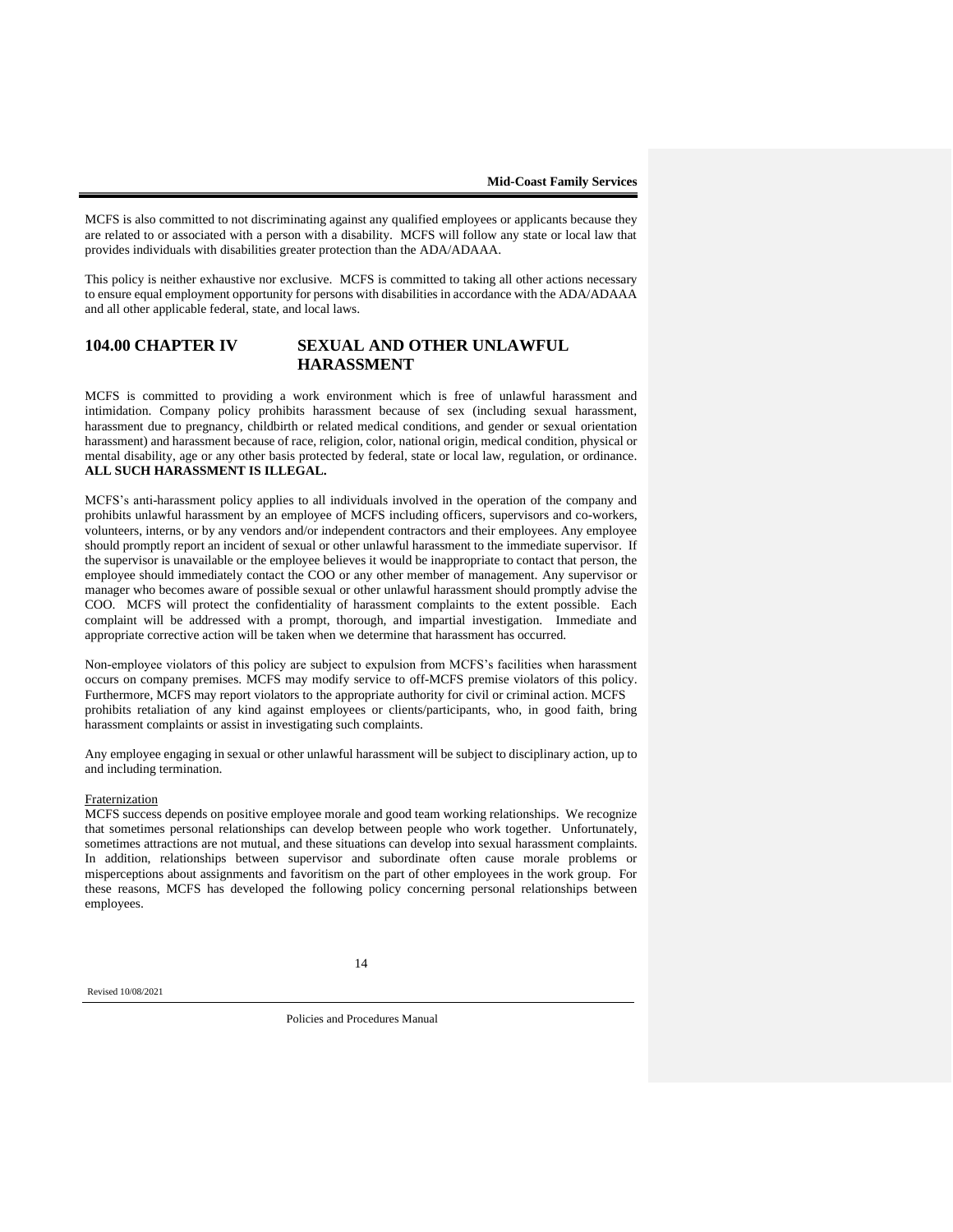Employees in a supervisor capacity are required to keep the relationship with any employee for whom that supervisor may give work direction or assignments, give discipline, review performance, or recommend promotions or raises on a strictly professional basis. Employees holding supervisory roles are not permitted to pursue romantic relationships with any employee. [Should such relationship develop inadvertently, it is](http://www.ajcity.net/Contribute/HR/Rule14_000.htm#Discipl#Discipl)  [the responsibility of both parties to bring the fact of the relationship to the attention of someone at a level](http://www.ajcity.net/Contribute/HR/Rule14_000.htm#Discipl#Discipl)  [of management that is higher than both individuals involved. In such cases, MCFS will discuss what other](http://www.ajcity.net/Contribute/HR/Rule14_000.htm#Discipl#Discipl)  [arrangements will be made to further the best interests of both MCFS and the employees involved.](http://www.ajcity.net/Contribute/HR/Rule14_000.htm#Discipl#Discipl)

[MCFS does not have a policy against dating between co-workers who are on the same peer level and/or are](http://www.ajcity.net/Contribute/HR/Rule14_000.htm#Discipl#Discipl)  [in different departments. However, if at any time any dating situation, request for dates, or any romantic](http://www.ajcity.net/Contribute/HR/Rule14_000.htm#Discipl#Discipl)  [pursuit between co-workers becomes unwelcome, starts to interfere with the employee's work environment](http://www.ajcity.net/Contribute/HR/Rule14_000.htm#Discipl#Discipl)  [or the work environment of other employees, MCFS may intervene to stop such conduct, up to and](http://www.ajcity.net/Contribute/HR/Rule14_000.htm#Discipl#Discipl)  [including termination of the employees involved, consistent with MCFS policy against sexual harassment.](http://www.ajcity.net/Contribute/HR/Rule14_000.htm#Discipl#Discipl)

## **105.00 CHAPTER V HIV/AIDS, COMMUNICABLE DISEASES, AND THE WORKPLACE**

It is the intent of MCFS to comply fully with the applicable provisions of the Americans with Disabilities Act, the Texas Labor Code, Chapter 21, the Texas Health and Safety Code, Chapter 85, the Centers for Disease Control and Prevention (CDC) the Office of Safety and Health Administration, DSHS Rules for Contract and Licensed Providers and the Texas Department of Health regarding duties of state agencies and state contractors with respect to HIV/AIDS and other communicable diseases. MCFS recognizes the need for increased awareness and understanding of HIV/AIDS and infection control of communicable disease in order to address employee concerns in the workplace. MCFS also recognizes its obligations and commitment to provide and maintain a safe and healthy environment for all employees and clients.

#### **105.01 Discrimination**

The Americans with Disabilities Act (ADA/ADAAA) of 1990 prohibits discrimination against people with disabilities including HIV and AIDS in employment, public accommodation, public transport and other situations**.**

MCFS complies with the ADA/ADAAA protections of all people with disabilities against discrimination in job application procedures, hiring, promotions, discharge, compensation, job training, and other terms or conditions of employment.

The use of a person's HIV status to decide employment, service delivery, or to deny services to HIV infected individuals is not acceptable. Employees who believe that they have been discriminated against because of HIV or AIDS should contact the human resources department of MCFS or Equal Employment Opportunity Compliance Officer to discuss the matter, or initiate action through the agency's grievance procedure. Other legal options may also be available.

## **105.02 Desire and Ability to Work**

Pursuant to the ADA/ADAAA, procedures may be adapted to provide reasonable accommodation so that people with disabilities may remain employed and productive for as long as possible. However, all employees are expected to perform the essential functions of their job. Employers do not have an obligation to provide any accommodation that imposes undue hardship. Specific questions about reasonable accommodation and undue hardship should be directed to the HR Specialist/Operation Coordinator of MCFS.

15

Revised 10/08/2021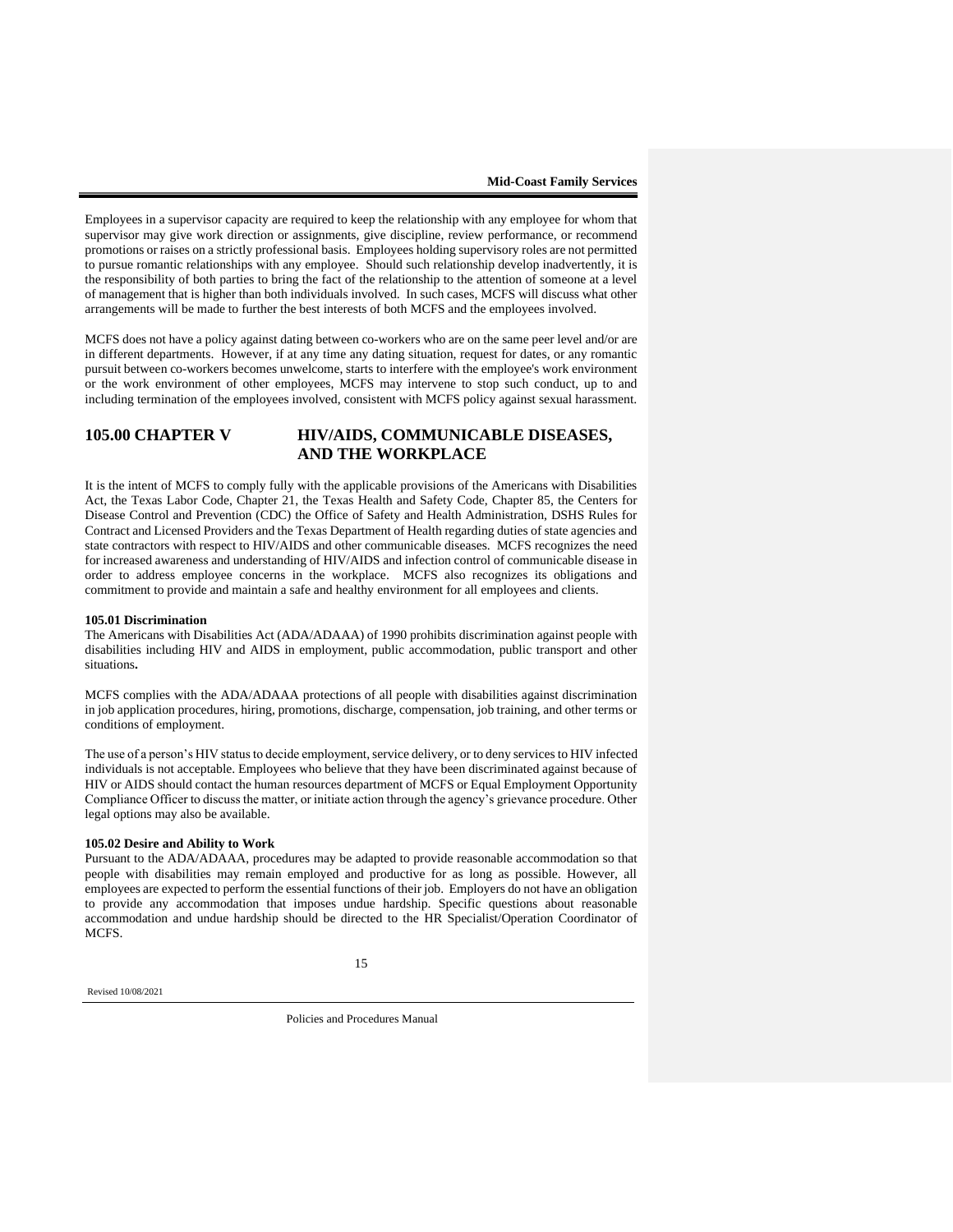- 1. Performance Standards—While the ADA/ADAAA does protect disabled employees from employment discrimination, all employees, those with and without disability(ies), have the same performance and conduct standards regarding hiring, promotion, transfer, and dismissal.
- 2. Reasonable Accommodation—Requests for reasonable accommodation are decided on a case-bycase basis by the requesting employee's supervisor in connection with the HR Specialist/Operation Coordinator, with final approval from the CEO. The employee's supervisor and the HR Specialist/Operation Coordinator will consider the unique circumstances of the employee's situation. However, all reasonable accommodations must:
	- a. be job related,
	- b. be effective enough to overcome the employee's physical or mental Impairment,
	- c. enable the individual to perform the essential functions of the job, and
	- d. not impose an undue hardship on program operations.
- The following options may be considered for people with HIV/AIDS:
	- 1. Possible assignment or reassignment of job duties,
	- 2. Working at home,
	- 3. Leave of absence, and
	- 4. Flexible work schedules.

#### **105.03 Confidentiality and Privacy**

Employees are not required to reveal their HIV status to their employer. All medical information provided by an HIV infected employee to medical or management personnel is confidential and private. MCFS will protect the confidentiality of medical records and information. However, as with other illnesses, once HIVrelated symptoms occur which require job accommodation, it is the employee's responsibility to provide medically verified information relating to an employee's ability to be available for or to perform job duties. Written consent of the employee must be obtained to disclose any confidential information with other staff. Individuals who fail to protect these employee rights commit a serious offense, which may result in dismissal and may be cause for litigation resulting in both civil and criminal penalties.

#### **105.04 Co-Worker Concerns**

Employees are to be sensitive to the needs of co-workers who have HIV/AIDS. Co-workers are asked to recognize that continued employment for an employee who is ill is often beneficial. Through counseling and education, MCFS will attempt to alleviate concerns of employees who feel uncomfortable working with a colleague with HIV/AIDS. Employees do not have the right to refuse to work with someone who has any disability.

## **105.05 Employee Education**

MCFS will conduct mandatory education for all new hires and may conduct continuing education as determined by the CEO and in accordance with the model educational guidelines promulgated by State and Federal funders will contain the following:

- 1. Modes of transmission with regard to HIV, TB, hepatitis and other sexually transmitted diseases,
- 2. Methods of prevention,
- 3. High risk behaviors,
- 4. Use of standard precautions to prevent transmission of communicable diseases in the workplace, and,
- 5. Laws concerning the rights of an AIDS/HIV infected individual.

Education may contain any other relevant scientifically accurate information, methodology, training, or activities which the funder and/or MCFS deems appropriate or necessary.

16

Revised 10/08/2021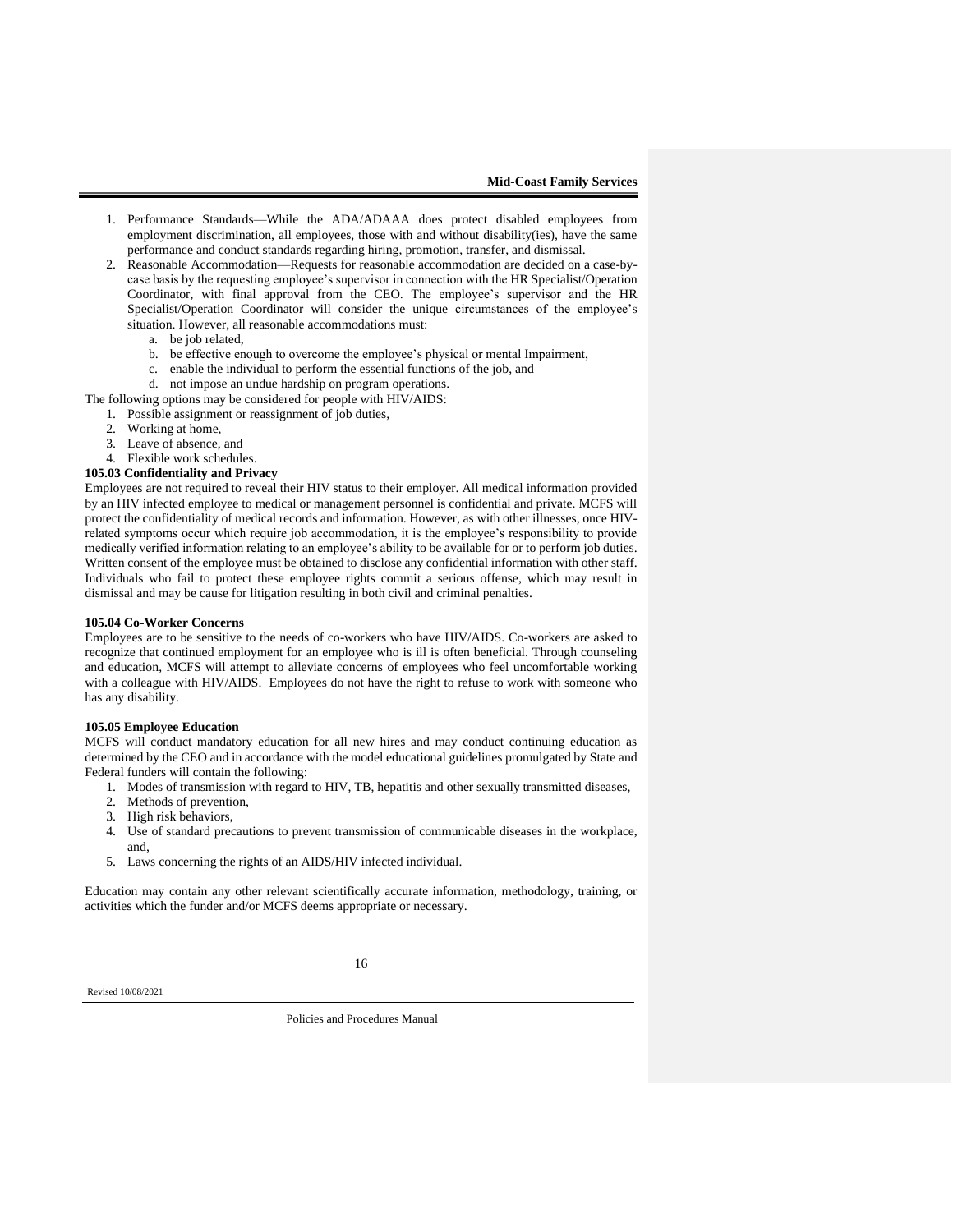## **105.06 Assistance**

An employee who wants assistance concerning a disability or a life-threatening illness should contact his/her direct supervisor and/or the COO of MCFS. MCFS offers the following resources to help

employees and managers deal with these issues:

1. Education and information concerning HIV/AIDS;

- 2. Confidential referral to supportive services for employees and dependents affected by lifethreatening illnesses; and
- 3. Benefits consultation to help employees effectively manage health, leave, and other benefits.

#### **105.07 Standard Precautions**

Standard Precautions refer to a set of guidelines designed to prevent transmission of communicable diseases such as human immunodeficiency virus (HIV), hepatitis including hepatitis B (HBV) and C (HCV), sexually transmitted diseases (STD's) and other pathogens in health-care settings. Under Standard Precautions, blood, certain other body fluids, fecal materials and/or tissue of all clients are considered potentially infectious. Standard Precautions apply to blood, other body fluids containing visible blood, semen, vaginal secretions and other mucosal fluids, Standard Precautions do not apply to sweat, tears, urine and vomit unless they contain visible blood. Standard Precautions do not apply to saliva except when visibly contaminated with blood or in the dental setting where blood contamination is predictable. Following Standard Precautions may involve the use of protective barriers such as gloves, gowns, aprons, masks or protective eyewear, which can reduce the risk of exposure of worker's skin or mucous membranes to potentially infective materials. In addition, under Standard Precautions, it is recommended that all healthcare workers take precautions to prevent injuries caused by needles, scalpels and other sharp instruments or devices. All workers should routinely use appropriate barrier precautions to prevent skin and mucous membrane exposure during contact with any patient's blood or body fluids that require Standard Precautions.

Gloves should be worn for:

- 1. touching blood and body fluids, mucous membranes, or non-intact skin of all clients;
- 2. drawing of blood or body fluids for laboratory analysis; and,

3. handling items or surfaces soiled with blood or body fluids to which Standard Precautions apply. If hands and other skin surfaces become contaminated, they should be washed with soap and water immediately or as soon as safety permits. Hands should also be washed immediately after gloves are removed. Masks, protective eyewear, or face shields should be worn by workers when there is risk of exposure during procedures that are likely to generate droplets of blood or body fluids requiring Standard Precautions.

All workers should take precautions to prevent injuries caused by needles, scalpels, and other sharp instruments or devices during procedures as described above; when cleaning used instruments; during disposal of used needles; and when handling sharp instruments after procedures. To prevent needle stick injuries, needles should not be recapped by hand, purposely bent or broken by hand, removed from disposable syringes, or otherwise manipulated by hand. After they are used, disposable syringes and needles, scalpel blades, and other sharp items should be placed in puncture-resistant sharps containers for disposal. The sharps containers should be located as close as practical to the use area.

## **105.08 Exposure Incident**

17

Revised 10/08/2021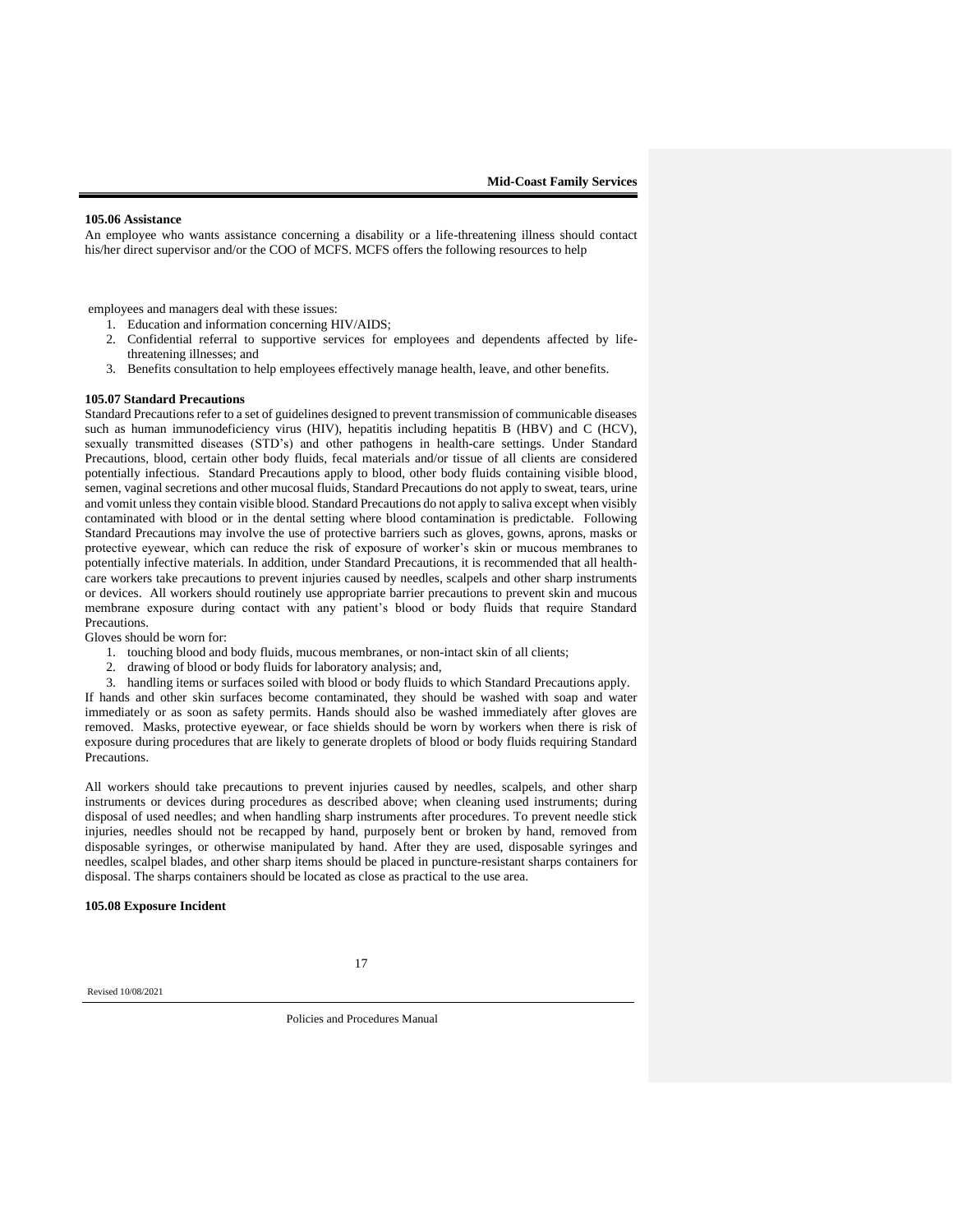In the event of an occurrence of occupational exposure to a blood borne pathogen, contact should immediately be made with the Texas Department of Health, HIV/STD Epidemiology Division, 1100 West 49th Street, Austin, Texas 78756.

Documentation of an exposure incident should include a description of the route(s) of exposure, date, time, place and circumstances surrounding the exposure including the name of the source individual if known.

## **106.00 Chapter VI WHISTLEBLOWER POLICY**

A whistleblower as defined by this policy is an employee of Mid-Coast Family Services who reports an activity that he/she considers to be illegal or dishonest to one or more of the parties specified in this Policy. The whistleblower is not responsible for investigating the activity or for determining fault or corrective measures; appropriate management officials are charged with these responsibilities.

Examples of illegal or dishonest activities are violations of federal, state or local laws; billing for services not performed or for goods not delivered; and other fraudulent financial reporting.

If an employee has knowledge of or a concern of illegal or dishonest fraudulent activity, the employee is to contact his/her immediate supervisor or the HR Specialist/Operations Coordinator. The employee must exercise sound judgment to avoid baseless allegations. An employee who intentionally files a false report of wrongdoing will be subject to discipline up to and including termination.

Whistleblower protections are provided in two important areas confidentiality and against retaliation. Insofar as possible, the confidentiality of the whistleblower will be maintained. However, identity may have to be disclosed to conduct a thorough investigation, to comply with the law and to provide accused individuals their legal rights of defense. MCFS will not retaliate against a whistleblower. This includes, but is not limited to, protection from retaliation in the form of an adverse employment action such as termination, compensation decreases, or poor work assignments and threats of physical harm. Any whistleblower who believes he/she is being retaliated against must contact the HR Specialist/Operations Coordinator immediately. The right of a whistleblower for protection against retaliation does not include immunity for any personal wrongdoing that is alleged and investigated.

All reports of illegal and dishonest activities will be promptly submitted to the COO who is responsible for investigating and coordinating corrective action. Employees with any questions regarding this policy should contact the HR Specialist/Operations Coordinator.

18

Revised 10/08/2021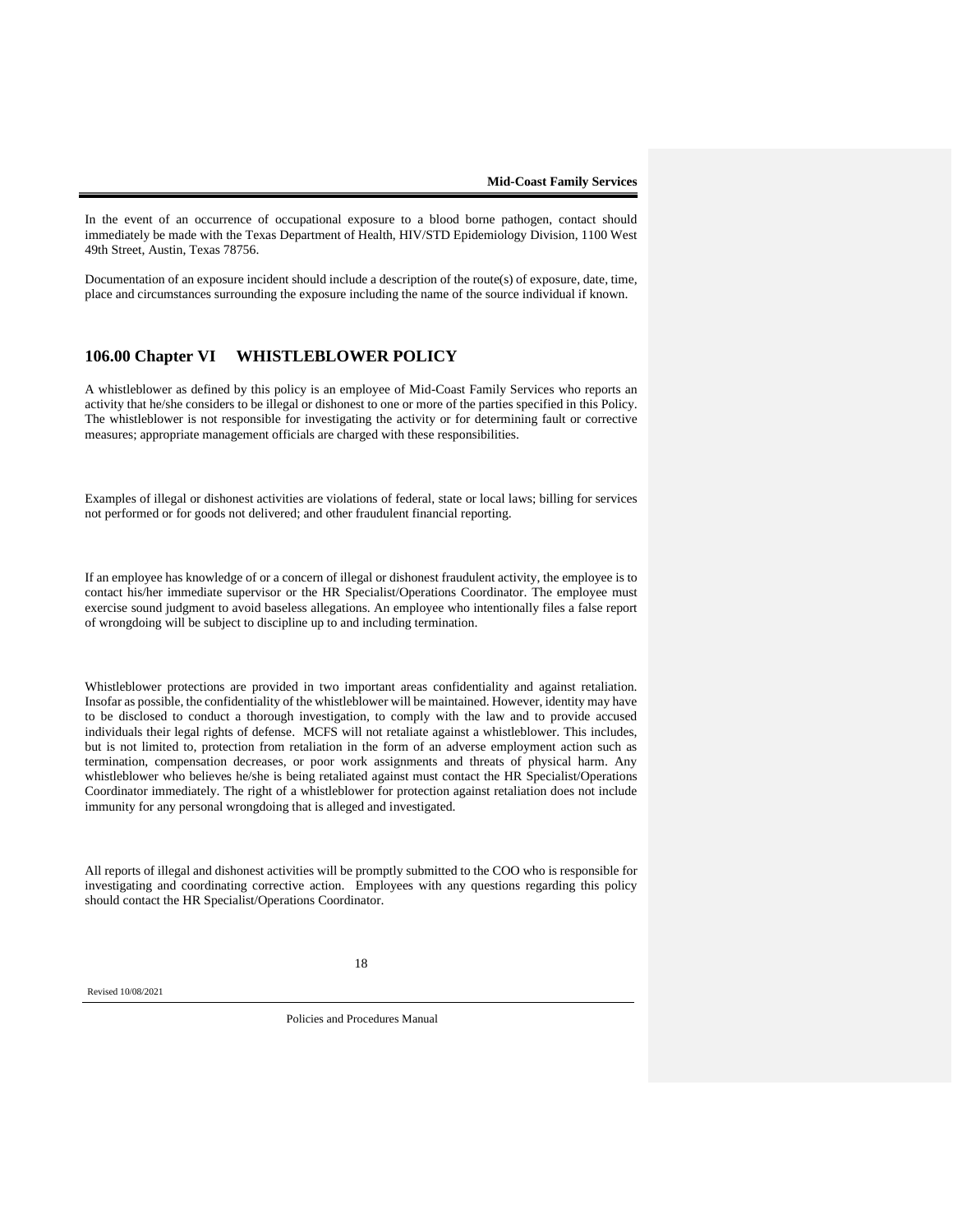## **107.00 Chapter VII PUBLIC REPORTING**

## **107.01 Freedom of Information Act**

Mid-Coast Family Services is not subject to the Freedom of Information Act. The agency will respond to requests for the 990, annual single audit or financial statements within 10 working days of the request.

## **107.02 Texas Public Information Act**

As a provider of family violence, sexual assault, and substance abuse services, Mid-Coast Family Services is not subject to the Texas Public Information Act, the Texas Open Meetings or Open Records Acts. All client information is protected under federal and state confidentiality laws. If a written request for information is made under one of the named acts, staff will immediately notify the CEO or COO. The CEO or COO will review the request for information about any client, staff, or agency activity to determine if the release of information is allowable by law. Any requested information that may not be protected by current state and federal confidentiality laws at that time may be resolved through a request for an opinion issued by the Texas Attorney General.

## **108.00 CHAPTER VIII Child Abuse Reporting**

## **108.1 Policy**

It is the policy of MCFS to protect children who are vulnerable and may be experiencing abuse, whether physical, sexual, neglect, or through exploitation. All staff members, regardless of their duties will adhere to the principles described on how to identify abuse, make a report, and follow up with the appropriate authorities. Failure to report child abuse is a serious omission and may result in termination of employment with MCFS. There are also legal and civil consequences for failing to report child abuse.

#### **Reporting**

Any alleged or suspected incident of abuse involving a child must be reported to Texas Department of Family and Protective Services (DFPS) by phone at (800) 252-5400, or online at <http://www.dfps.state.tx.us/> as soon as possible, but no later than forty-eight (48) hours after the staff member becomes aware of the incident, as required by Chapter 34 of the Texas Family Code. The online report system should not be utilized in the case of an emergency. Reports can also be made to law enforcement agencies, especially if the situation needs immediate attention. Staff members will inform their direct supervisor of the incident and the subsequent reporting. The report must be made by the staff member who either witnessed or became aware of possible child abuse, and never delegated to another person, such as the supervisor, co-worker, or other service providers.

## **Staff Training**

All staff will participate in training at the time of employment through the agency's HR Department and then annually by department. All staff will receive a copy of the instrument published by DFPS titled: Reporting Suspected Child Abuse of a Child in Texas, which details reporting procedures, information needed for a report, and definitions of abuse and neglect.

## **Monitoring**

DFPS provides an ID number at the time of report, so that the person making the report may follow up with more information if necessary. Documentation of the report must be printed and maintained in the client/participant file. The identity of the caller/reporter is confidential and will not be released unless by

19

Revised 10/08/2021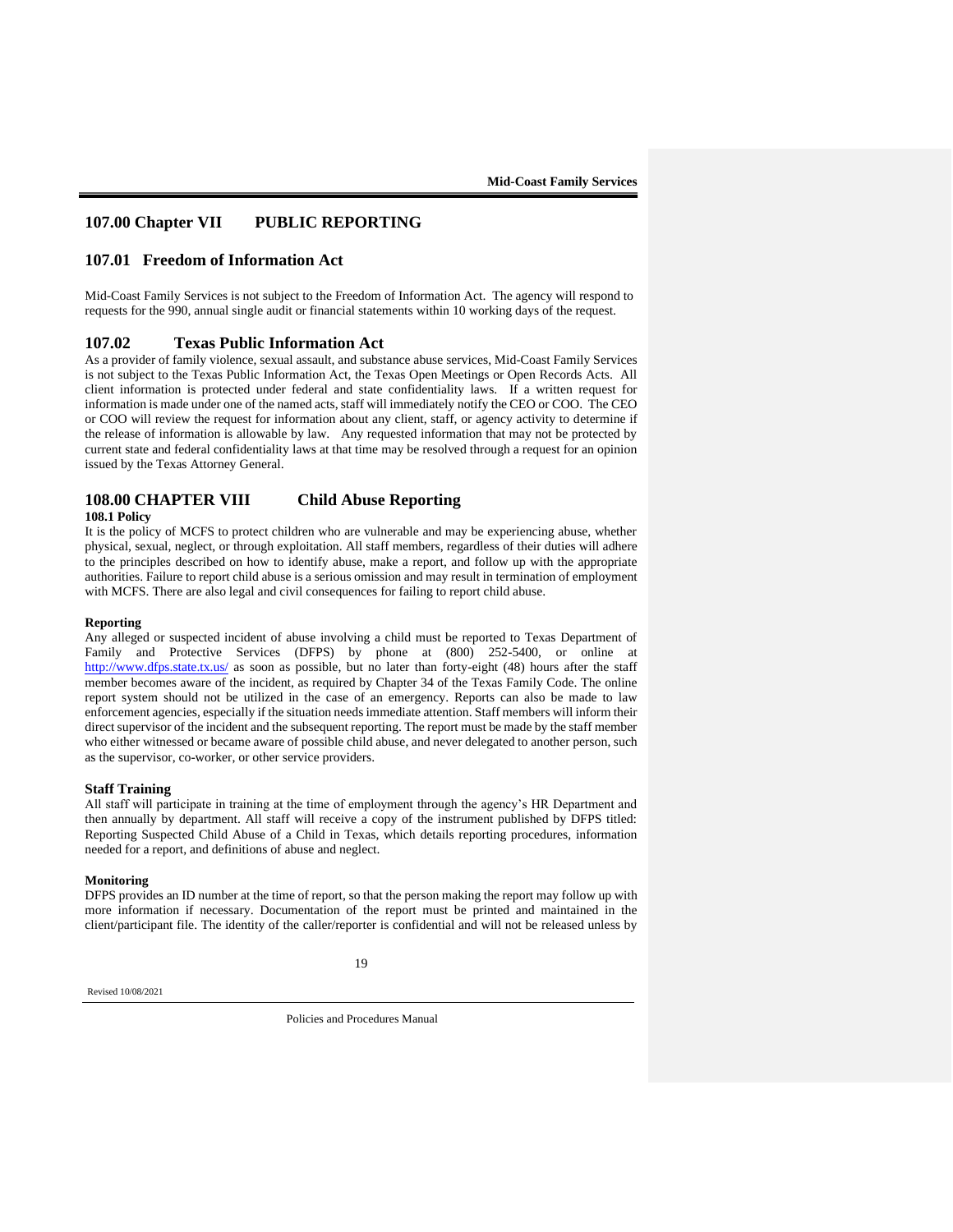court order. Program Directors will follow up with staff to ensure all appropriate measures have been taken to protect the child(ren).

## **108.2 Procedure: Compliance**

Staff members will utilize the Child Abuse Reporting Form to document the incident(s). The form captures demographic information to be utilized by DFPS in their investigation as well as helping to determine, document, report and track instances of abuse, sexual and non-sexual, for all individuals under the age of 18.

20

Revised 10/08/2021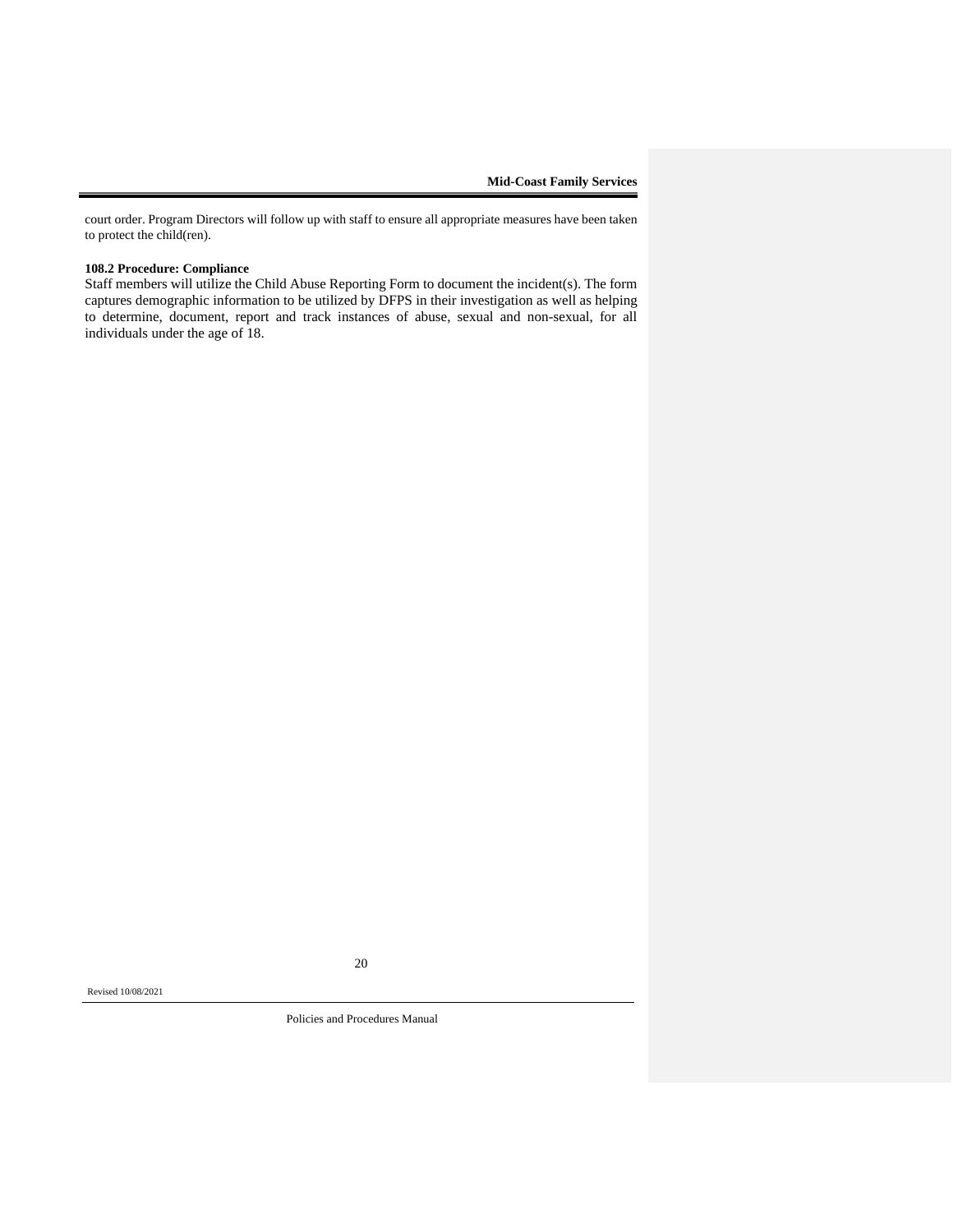## **PART II**

# **Client/Participant Policies and Procedures**

21

Revised 10/08/2021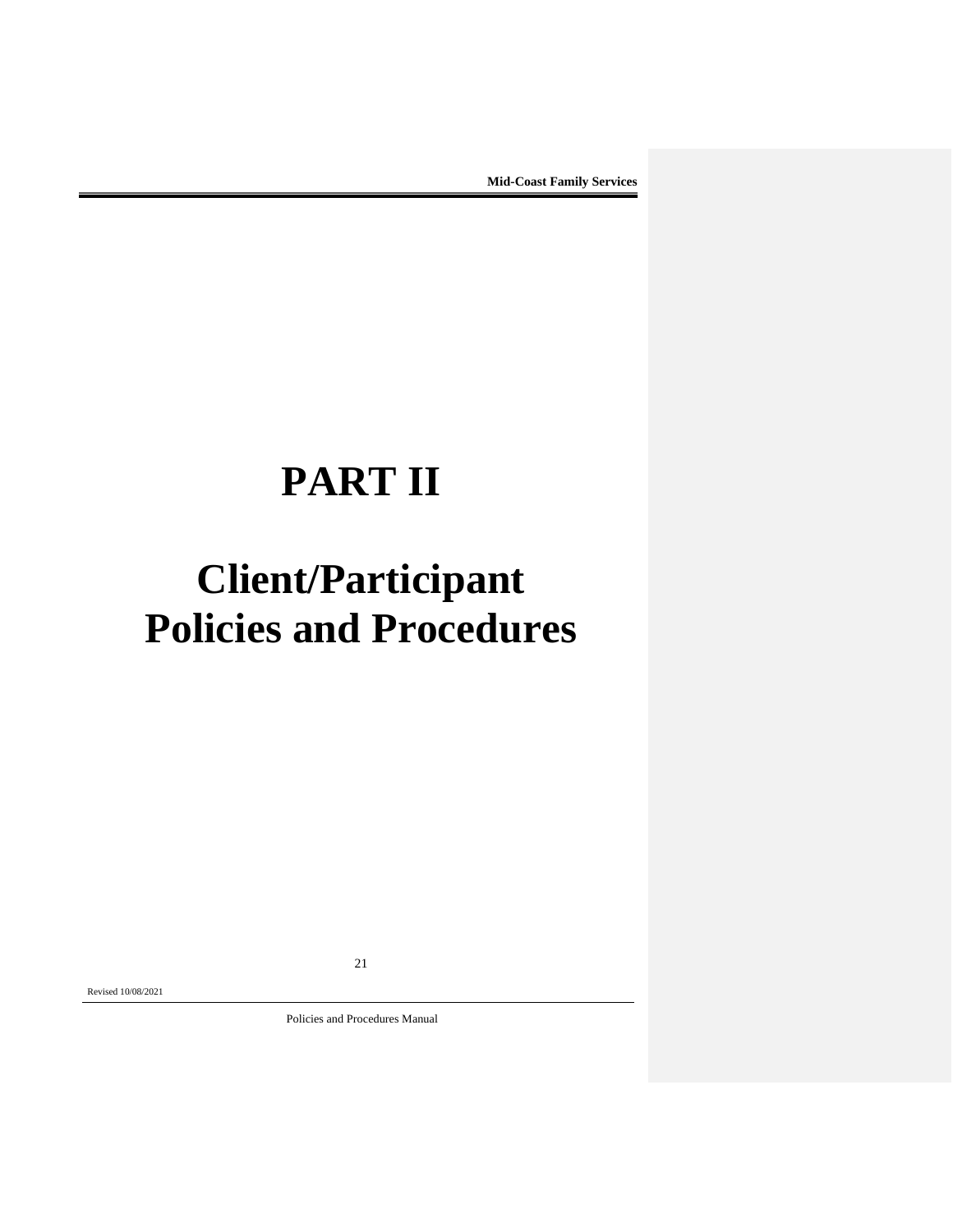## **201.00 CHAPTER I CLIENT/PARTICIPANT RIGHTS**

## **201.01 Policy**

MCFS will acknowledge the dignity and self-esteem of clients/participants, their families and other significant persons involved. Each individual has the right to expect respectful, fair, non-threatening, nonjudgmental, and impartial treatment from the staff. The rights of children, adults, and families will always be protected.

## **201.02 Procedure**

To this end, we guarantee client's rights as follows:

- 1. Clients/participants have the right to be given a copy of these rights before they receive services from MCFS and have them explained in a way they can clearly understand.
- 2. Clients/participants have the right to a humane environment that provides reasonable protection from harm; and appropriate privacy for client's personal needs;
- 3. Clients/participants have the right to be free from abuse, neglect, and exploitation;
- 4. Clients/participants have the right to be treated with dignity and respect;
- 5. Clients/participants have the right to be told about the program rules and regulations before his/her participation;
- 6. Clients/participants have the right to refuse to take part in research without affecting their regular care;
- 7. Clients/participants have the right to have information about them kept private and to be told about times when information can be released without their permission;
- 8. Clients/participants have the right to voice complaints to agency staff regarding the care you receive and to have these complaints reviewed and resolved without retaliation.
- 9. Clients/participants have the right to complain directly to the appropriate funder at any reasonable time;
- 10. All clients/participants have the right to receive mental health referrals from MCFS' personnel;
- 11. All clients/participants have the right to see their files in the presence of a staff member designated by the Program Director. If they disagree with information in their file, they may make a written comment to be included in their file. Clients/participants have the right to obtain a copy of their file. Client/participant files will be retained after the termination of services for a period of five years, after which time all files will be destroyed by shredding.
- 12. All clients/participants have the right to receive crisis intervention services from MCFS' personnel;
- 13. Staff in prevention and intervention programs will provide age appropriate counseling before services begin to assist program participants of their rights, which includes the procedure to lodge a complaint to the program director or the Texas Department of State Health Services; and
- 14. Staff in the Youth Intervention Program will advise program participants of their right to refuse services at any time. Program participants will sign an agreement to verify that they have received information concerning client/participant rights and have consented to participate in the program.

22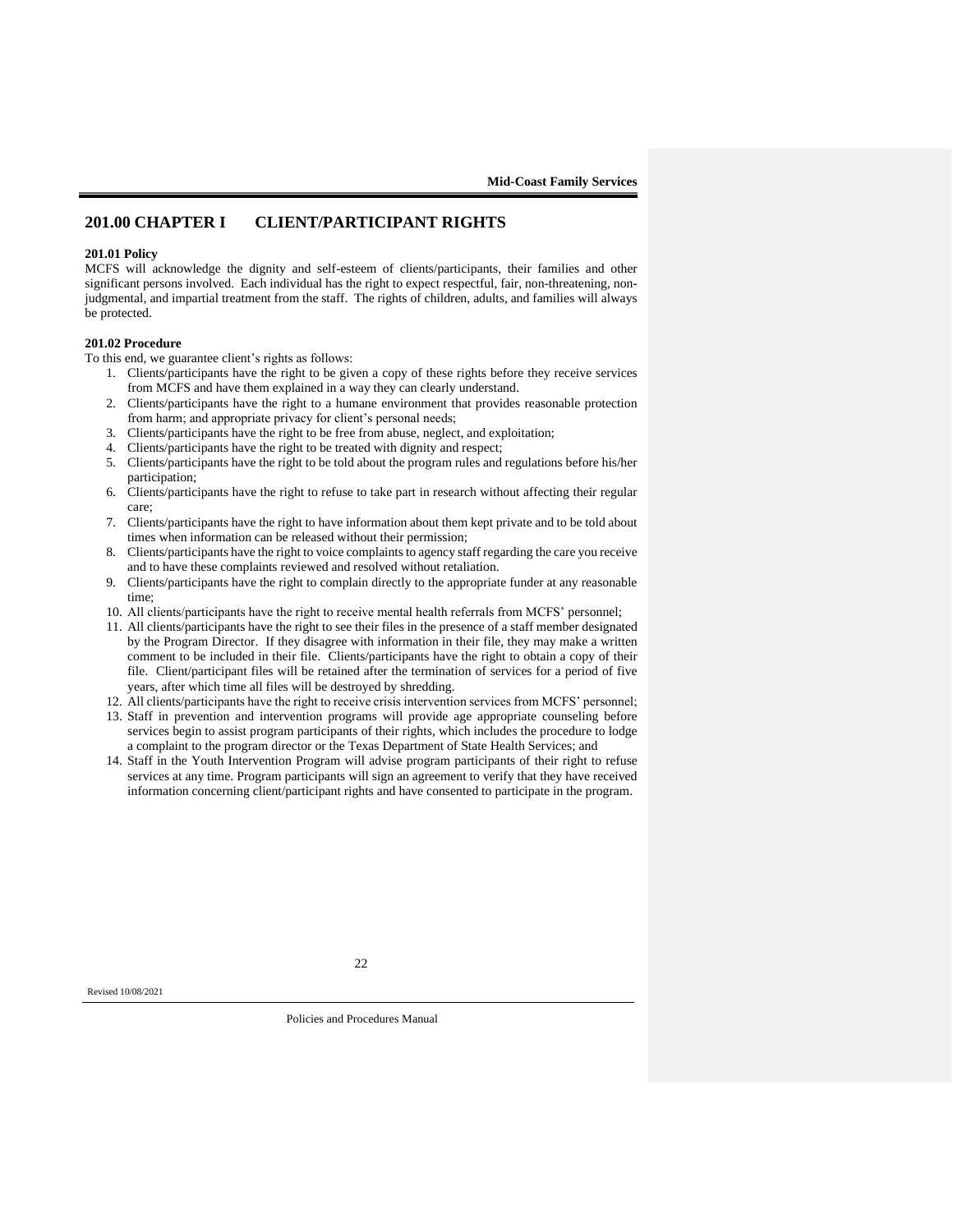## **202.00 CHAPTER II CLIENT/PARTICIPANT CONFIDENTIALITY POLICY**

## **202.01 Policy**

It is the policy of MCFS staff to comply with all state and federal laws, [(Confidentiality of Alcohol and Drug Abuse Patient Records, Violence Against Women Act (VAWA); the Family Violence Prevention and Services Act (FVPSA); Texas Administrative Code Rule 379.613 (TAC); 42 CFR and the Health Insurance Portability and Accountability Act (HIPPA)] to protect client/participant confidentiality and to ensure safety and protect against identity theft. Additionally, the confidentiality requirements of each program contract will be faithfully and strictly adhered to. Adherence to the highest degree of confidentiality not only protects the agency's clients and participants, but also their families, our staff, volunteers, contractors, and others who provide services or be present on site.

Mandatory reporting requirements will supersede the confidentiality policy when there is reason to believe that a child, an elderly person, or a person with a disability is being or has been abused, neglected, or exploited. We will also report to the proper authorities if we believe that the client/participant is a danger to themselves or others. MCFS is also bound to report abusive, illegal, or sexually exploitive acts by another service provider. See 204.02 for details.

## **202.02 Client/Participant Records**

The following guidelines apply to any written, electronic, and/or digital material that contains client/participant names or any identifying information. This includes, but is not limited to files, case conference lists, appointment books, calendars, phone messages, scratch paper, computer hard drives, discs, and other electronic storage devices.

- 1. Client/participant files and all written, electronic, and/or digital material must be safeguarded against intentional or accidental release of information to anyone other than persons specified on the Release of Information form. In electronic communications, the client/participant number, not name, must be used.
- 2. Any information released outside of normal business practices, regardless of to whom or for what reason, must be pre-approved by the CEO or COO.
- 3. The CEO will designate a Custodian of Records for each program. The Custodian of Records will grant access to staff members, volunteers, and interns who have received required training in the specific program.
- 4. Files or any form of client/participant information are never shown to anyone outside the department, including staff of other departments, volunteers, interns, or contractors when not directly related to the scope and conduct of MCFS business.
- 5. Files are secured, behind a locked door, in the file room or in locked desk drawers to prevent accidental disclosure. Office doors should be locked when staff is absent, and any written material must not be left in view. Client/participant files are not to be removed from the premises without permission from the Custodian of Records, the COO, or CEO.
- 6. Any written, electronic, and/or digital material containing client/participant information must be shredded before disposal.
- 7. Before discarding a computer that contains confidential client information, the COO or his designee will first purge all data and then reformat the hard drive.
- 8. No client information should be saved to an external device such as a jump or flash drive.
- 9. Clients/Participants may view their own files by submitting a written request to the Custodian of Records. An MCFS staff member will be designated to sit with the client while the record is read.

23

Revised 10/08/2021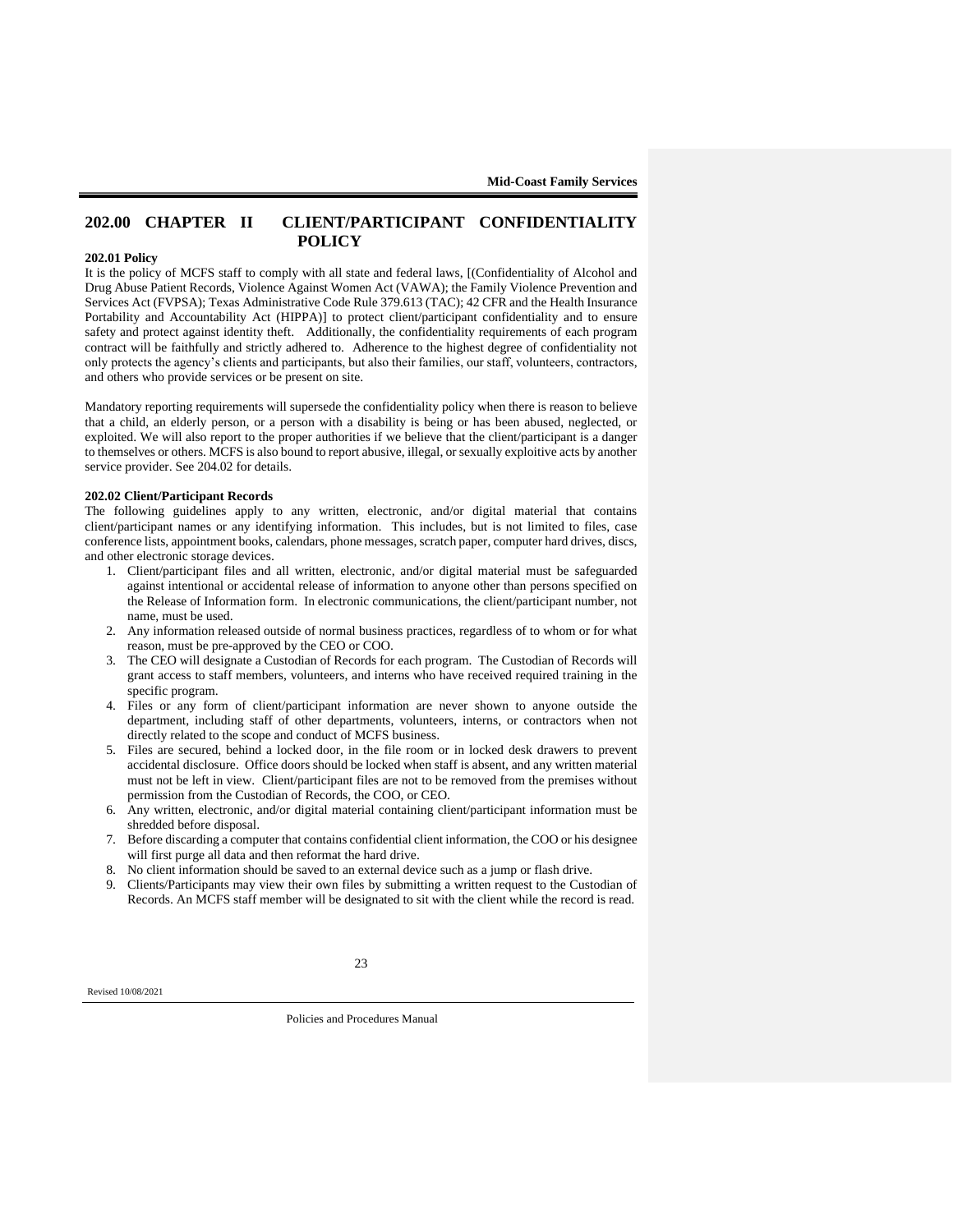- 10. MCFS must receive direct client/participant communication before releasing written records to a third party, such as an attorney or Social Security office. The client/participant must also provide a written request for release of information with an original signature before records are released.
- 11. The Custodian of Records will make the determination if proper procedures have been followed and if releasing the information falls within the agency's guidelines regarding confidentiality.
- 12. If MCFS receives a court order requesting records or subpoena for records, we may file a Motion to Quash. If the motion is not successful, we will comply with the court order or subpoena. We will contact or attempt to contact the client when we receive a court order regarding the client's records.

## **202.03 Electronic Transfer of Information**

The electronic transfer of client information must be protected at all times. The electronic transfers of client information systems include Clinical Management for Behavioral Health Services System (CMBHS), Integrated Technology System (ITS), and Homeless Management Information System (HMIS). To ensure confidentiality, the following policies have been implemented:

- 1. Access to electronic transfer of information will be limited to staff whose job requirements mandate the use of the systems
- 2. Staff must log off the system when not in close proximity of the computer,
- 3. Staff must not share their user password or other identifying log-on features,
- 4. The MCFS Security Administrator will immediately discontinue computer access to anyone who is terminated (either voluntarily or non-voluntarily) from employment.

Failure to comply with the procedures designed to protect the confidentiality of client/participant information is a breach of policy, and employees, volunteers, interns, contractors, and board members will be subject to action up to including termination of the position held and legal action.

#### **202.04 Release of Information**

Client/participant confidentiality will be protected by obtaining specific permission from the client/participant to release any information to any person or agency for any reason. The release of information must be signed by the client/participant, be time specific, and indicate what information is to be shared. Any association of the client/participant's name with a staff member's name and/or agency affiliation that is disclosed to any third party without client/participant permission constitutes a breach of confidential information. This includes, but is not limited to, written and verbal communication and photographic images. Staff members are not allowed to disclose any confidential or proprietary information to anyone, even with client/participant authorization, without CEO or COO approval. Staff members who are in control of such information should at all times provide adequate safeguards to prevent its abuse or misuse.

#### **202.05 Outgoing Calls**

Extreme care must be taken when calling a client/participant, as in some instances, the call itself may be a breach of confidentiality. To protect victims of family violence and/or sexual assault, the number at the Women's Crisis Center is not displayed, but rather appear as a blocked number. In addition, the following standards will be followed:

- 1. Calls should only be made to the number provided by the client/participant and only with their permission.
- 2. A signed Release of Information allowing you to disclose the association with MCFS and other pertinent information must be obtained before placing an outgoing call to another party.

24

Revised 10/08/2021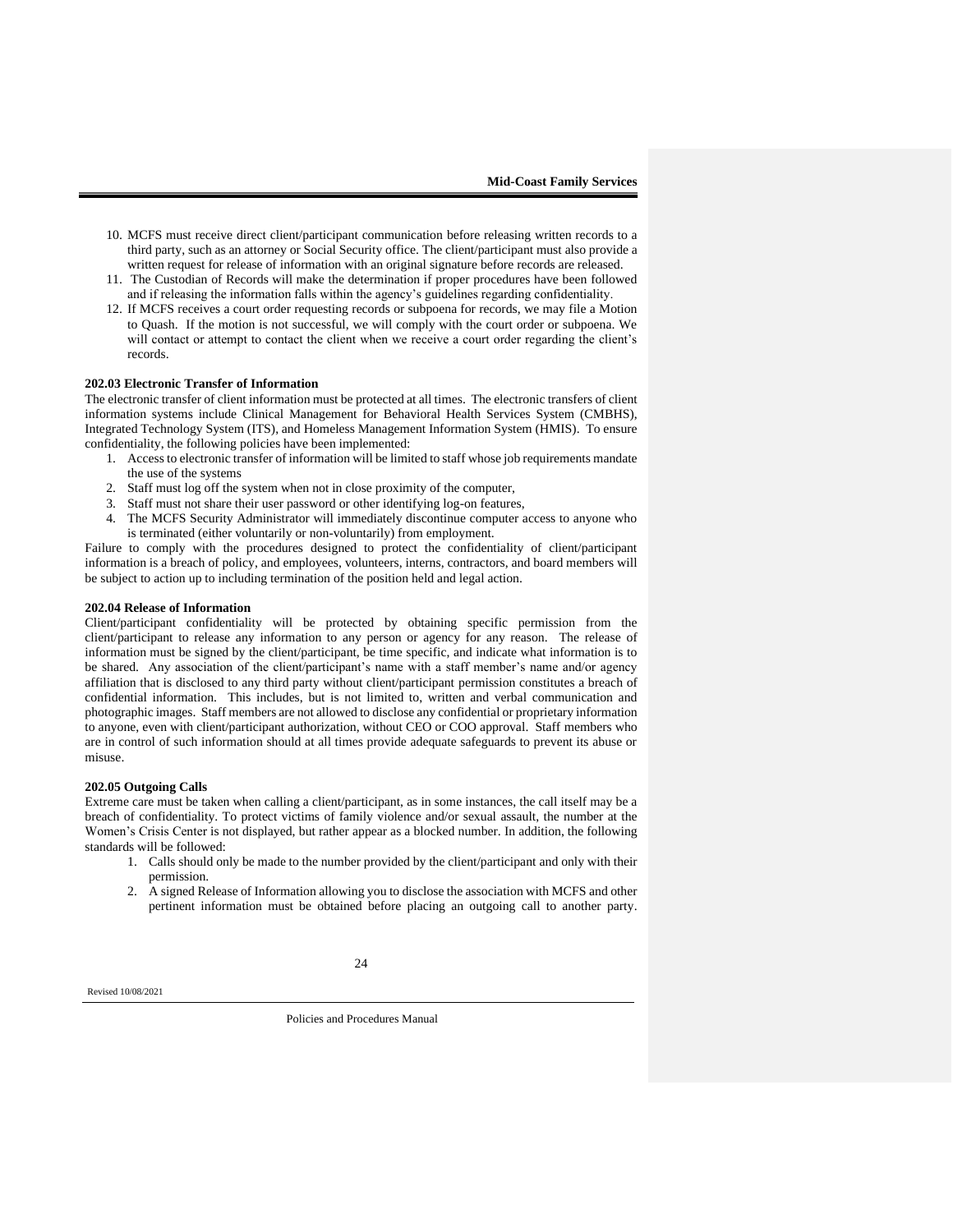Without a signed release, identifying yourself as a worker at MCFS and making an inquiry using the client/participant's name constitutes a breach of confidential information.

- 3. General information, including staff member's identity and agency affiliation, may only be released to designated persons who are identified on a signed Release of Information form.
- 4. If someone other than the client/participant answers a phone call and any uncertainty exists regarding the identity or relationship to the client/participant, ask if the client/participant is in, without identifying yourself. If asked, give your name and say you are returning the client/participant's call. If the questioning persists, ask if there is a good time to call back, or simply thank the person for taking your call and hang up.
- 5. If a client/participant requests that you advocate for him or her with another agency, the client/participant must first provide a signed Release of Information to that specific person for a specific reason, which are specified on the Release.

#### **202.06 Incoming Calls**

If someone calls regarding a client/participant, no information can be released, including verbalized awareness that the person exists. Without a signed Release of Information, acknowledging any association with the client/participant to the caller is a breach of confidentiality, and may jeopardize the health and safety of the client/participant as well as staff and volunteers. A phone line is maintained at the Women's Crisis Center for exclusive use by residents. Staff and volunteers who answer that line do not identify themselves or the location called.

## **202.07 Mail**

Client/participants will be protected from accidental disclosure of their status or any other aspect of their situation through their mail. Always check the file to determine if the client/participant has requested "No Mail." Staff members must obtain specific permission; ask in advance if the client/participant would like to utilize mail for routine correspondence. All correspondence to client/participants should be mailed in unmarked (no logo) envelopes. Care should be taken that the contents of the envelope do not show through.

It is advisable to verify the client/participant's current address at the time of the request. Mail going to the wrong address could constitute an unauthorized release of information if someone other than the addressee opens it.

## **202.08 Record Retention**

It is the policy of MCFS to retain all client/participant records for a period of five (5) years after the end of the contract end date or until all litigation, claims or audit findings are resolved, whichever is longer. During the retention period MCFS will preserve the integrity of the records and the privacy of the client/participant by preventing unauthorized access or use during this period as required by all applicable contracts. Files are destroyed by shredding after receiving approval from the department director. Any written, electronic, and/or digital material containing client/participant information must be shredded before disposal. Discs are to be disassembled and then shredded.

## **202.09 Confidentiality Agreements**

All employees, volunteers, board members, and interns are required to sign a Confidentiality Agreement as a condition of serving in their respective capacities. Clients/participants may also be asked to sign Confidentiality Agreements if they participate in group activities with others.

25

Revised 10/08/2021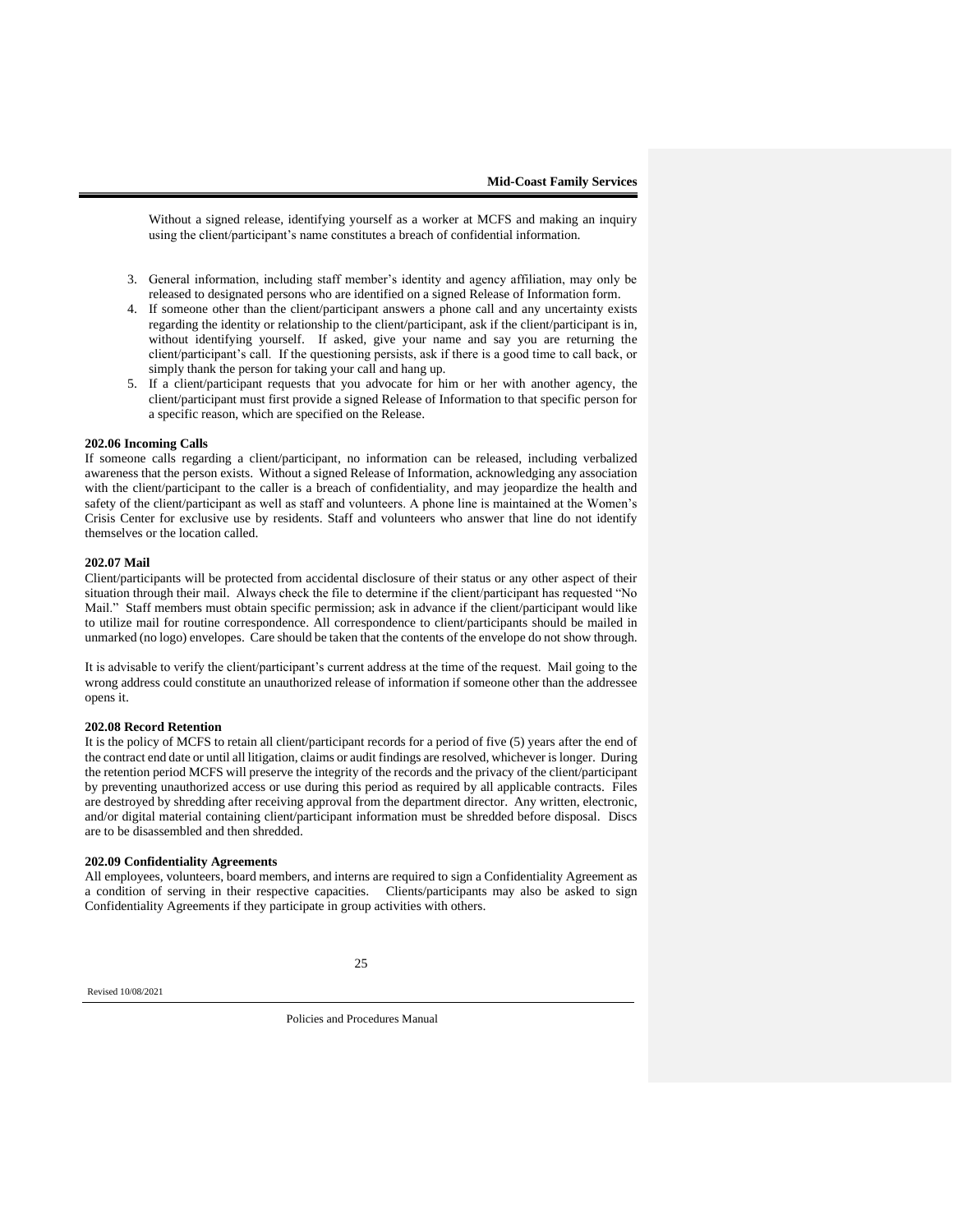## **202.10 Subpoenas**

In the event an attempt is made to deliver a subpoena directed at a client/participant or former client/participant, the following procedures will be adhered to.

- 1. Subpoenas on behalf of a client/participant will not be accepted by the agency, as there is no legal obligation to confirm or deny knowledge of the client/participant.
- 2. The Program Director, COO, and or the CEO will be notified immediately,
- 3. The client/participant will be notified by the Program Director or his/her designee.

In the event an attempt is made to deliver a subpoena for an employee, volunteer, or board member, the following procedures will be adhered to:

- 1. Subpoenas on behalf of another person will not be accepted. Information about the other person will not be provided to the serving officer.
- 2. The subpoenaed person will be notified immediately.
- 3. The Program Director, COO, and/or the CEO will be notified immediately.
- 4. If the subpoena is directed at a board member, an attorney will be contacted immediately.
- 5. Subpoenas directed to the Custodian of Records will only be accepted by that person or the CEO.
- 6. The client/participant whose records are being subpoenaed will be notified if possible by the Program Director or his/her designee.
- 7. An attorney may assist with responding to the subpoena.
- 8. If the subpoena was delivered successfully, the subpoenaed person will appear at the time and place requested; if records were subpoenaed, a copy of the records will be produced by the date and time requested.

## **202.11 Writs of Attachment**

In the event the agency receives a Writ of Attachment (to physically remove a child from one person and deliver to another) we will neither confirm nor deny knowledge of the child's presence. The client/participant will be notified of the attempted Writ of Attachment immediately and advised to seek legal counsel.

## **202.12 Warrants**

In the event the agency is served with a search or arrest warrant naming a client/participant or former client/participant, we will neither confirm nor deny knowledge of the said person's presence. At no time will client information be provided in either a formal or informal manner. The client/participant in question will be notified immediately and advised to seek legal counsel.

## **203.00 CHAPTER III CLIENT/PARTICIPANT GRIEVANCE PROCEDURE**

#### **203.01 Policy**

Client/participants and their families have the right to voice complaints regarding the care received and to have those complaints reviewed and whenever possible resolved, without retaliation.

#### **203.02 Procedures**

- 1. The agency Grievance Procedure is given in writing and explained to all client/participants upon admission to any program of the agency. This includes the address and phone number of the organizations funding MCFS's programs.
- 2. When a complaint or grievance is filed, the CEO will be notified within twenty-four (24) hours.

26

Revised 10/08/2021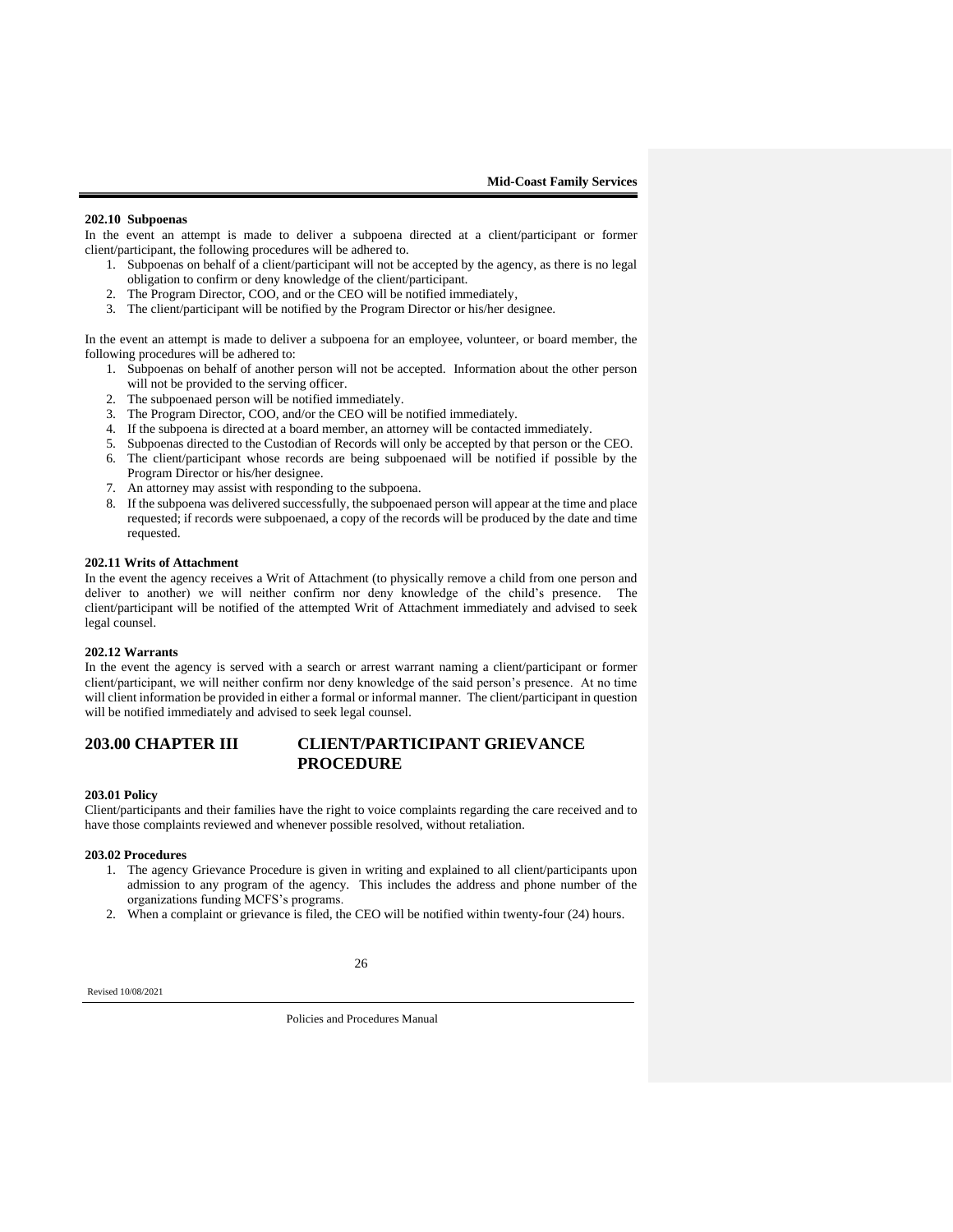- 3. The CEO will acknowledge receipt of the complaint to the client/participant in writing within two (2) business days and will immediately initiate a review of the grievance.
- 4. Within seven (7) calendar days a determination will be made and action will be taken to resolve the grievance. Findings and recommendations will be communicated to the client/participant within two (2) business days.
- 5. The grievance will be thoroughly documented and filed.
- 6. All clients/participants and family members have the right to make a complaint at any time. At no time, will clients/participants be discouraged from exercising this right by any MCFS personnel.
- 7. If the agency is unable to adequately resolve the issue, the CEO will notify the Board of Directors for guidance.

## **204.00 CHAPTER IV CLIENT/PARTICIPANT ABUSE, NEGLECT, AND EXPLOITATION**

#### **204.01 Policy**

Client/participants have a right to the highest standard of clinical practice and human dignity. Employees of this agency shall demonstrate kindness, interest, and acceptance of each client/participant, past and present, regardless of the client/participant's behavior, needs, and problems. Inappropriate staff behavior, or any form of abuse, neglect or exploitation is not tolerated. All client/participants have a right to have grievances addressed by staff.

#### **204.02 Procedures**

Clients/participants depend on the highest level of care and action to ensure their safety and well-being. To that end the following guidelines will be adhered to:

- 1. Any alleged or suspected incident of abuse involving a child, elderly or disabled person must be reported to Texas Department of Family and Protective Services by phone at (800) 252-5400, or online at <http://www.dfps.state.tx.us/> as soon as possible, but no later than twenty-four (24) hours after the staff member first became aware of the incident, as required by Chapter 34 of the Texas Family Code. Documentation of the report must be printed and maintained in the client/participant file. The employee who made the report must also make a report to his or her Program Director to ensure all proper procedures have been followed.
- 2. Any employee who has knowledge of an alleged incident involving acts or omissions which constitute abuse or neglect by a staff member or who has reason to believe that such an alleged incident may have occurred to a client/participant must make an immediate verbal or written report to the CEO. In the event of a life-threatening situation, law enforcement must be called immediately. Written notification will be submitted to the appropriate funder within two (2) business days after the alleged incident has been reported to the CEO or designee, including:
	- a. Description of the alleged incident,
	- b. Name of the client,
	- c. Identity of the alleged perpetrator(s),
	- d. Date, time, and place of occurrence,
	- e. Any physical harm to the client/participant and subsequent treatment,
	- f. Client/participant's physical and emotional condition,
	- g. Steps taken to protect and care for the client/participant,
	- h. Other individuals, organizations, and law enforcement notified,
	- i. The address and phone number of the appropriate funder, and
	- Name of the law enforcement agency that was notified.

The CEO will notify the client/participant or his/her parent or legal guardian of the status of the inquiry. If the allegation involves sexual exploitation, the CEO shall comply with the reporting

27

Revised 10/08/2021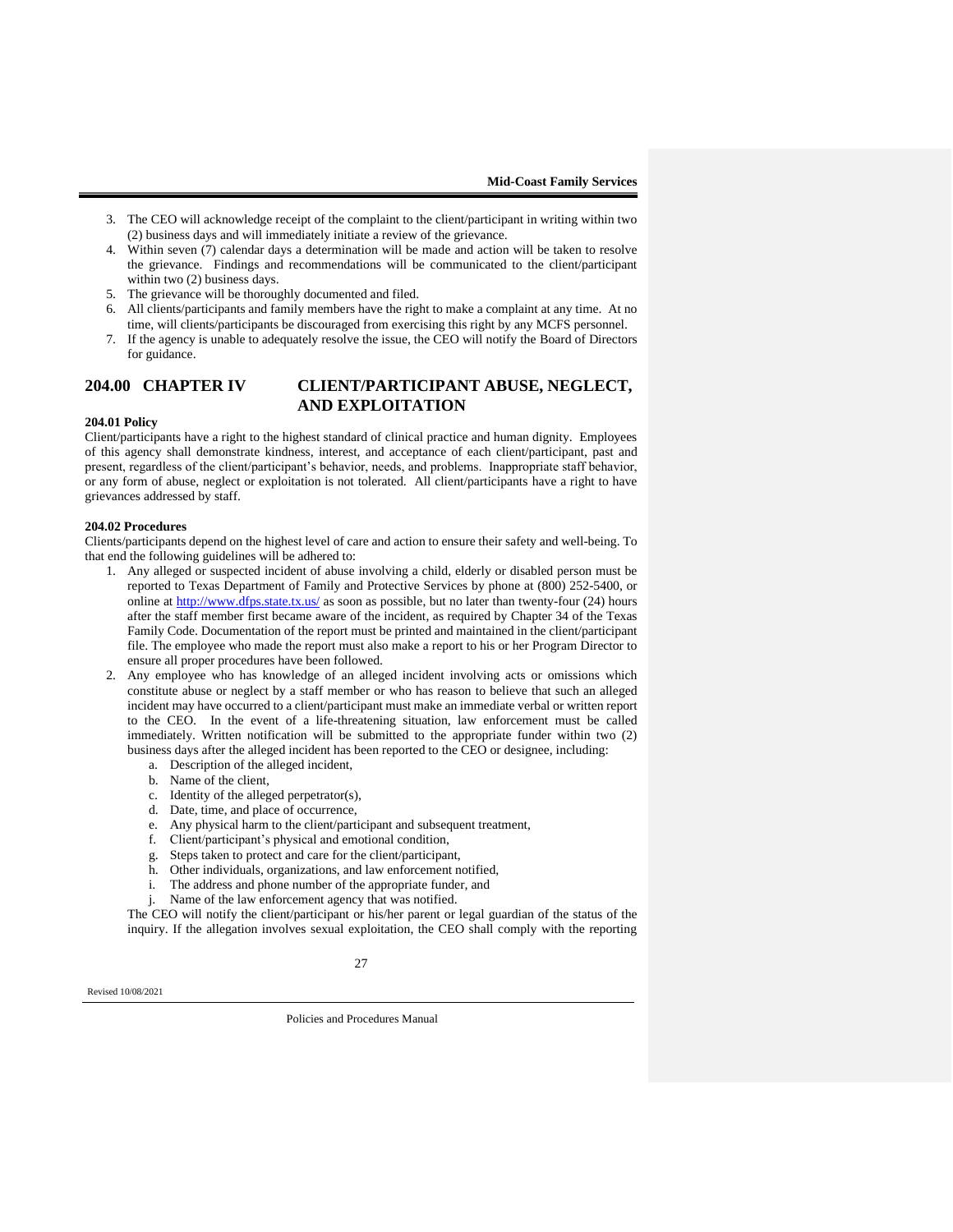requirements listed in the Civil Practices and Remedies Code 81.006. MCFS will not retaliate against anyone who reports a violation or cooperates during an investigation or related activity. The CEO will notify the President of the Board of Directors in writing within two (2) business days after the alleged incident has been reported.

## **205.00 CHAPTER V CULTURAL DIVERSITY 205.01 Policy**

The policy of MCFS is to respect individual differences and serve clients/participants in a way that is relevant to and respectful of culture, language, developmental stage, gender, gender identity, disability or any other individual characteristic. In order to meet the agency's mission, the specific characteristics of clients, participants, families and other significant persons must not be judged but rather valued and supported. In order to have a workforce that is consistently culturally conscious and based on the National Standards for Culturally and Linguistically Appropriate Services Standards, we will 1.) have clear standards and expectations 2.) have a board and staff that reflects the communities we serve 3.) utilize a variety of communication methods and 4.) provide engagement and continuous improvement for staff, board, and volunteers to provide educational training periodically throughout their association with the agency.

Further, it is the goal of MCFS to serve individuals who are traditionally unserved, including:

- People of color
- People of low educational or socio-economic standing
- People with limited English proficiency
- People with disabilities
- People of Native American heritage
- People in the military or of veteran status
- People who live in Colonias
- People who are LGBTQ

## **205.02 Lesbian, Gay Bisexual, and Questioning (LGBTQ) Accessibility**

MCFS will take all meaningful steps possible to provide an environment in which every individual is treated with respect and dignity. Statistics show that survivors of family violence and sexual assault who identify as LBGTQ experience intimate partner violence at a higher rate than heterosexual survivors. As such, MCFS commits to providing a safe place for survivors in which all lives, needs, and identities are respected. Survivors who identify as LGBTQ should not be subject to harassment or discrimination while receiving services at our agency, and will be treated with dignity, equality, and respect. The following steps will ensure we meet that goal:

- 1. LGBTQ persons will receive equal treatment, without bias, and will be treated in a friendly, culturally appropriate and professional manner. In counseling and service provision, differences in sexual orientation, gender identity, or gender expression will be affirmed and supported with appropriate tools and awareness.
- 2. MCFS will promote an open and accepting environment and provide the highest quality of services to survivors of family violence and sexual assault regardless of their actual or perceived sexual orientation, gender identity, or gender expression.
- 3. Employees, volunteers, and other individuals involved in providing services to survivors who identify as LGBTQ shall not discriminate or harass any survivor and will notify a supervisor with any evidence of discrimination immediately.

28

Revised 10/08/2021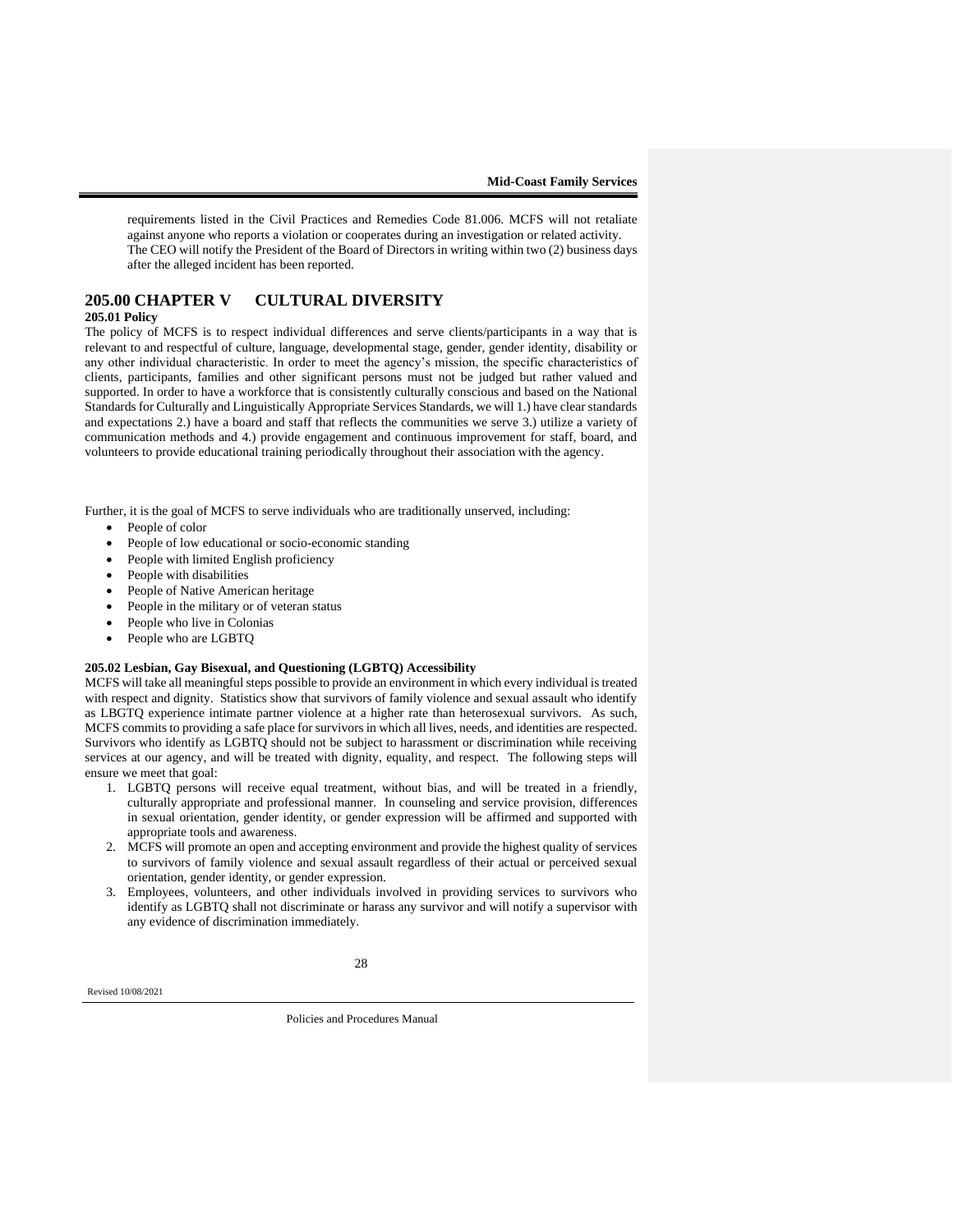- 4. MCFS promotes an accepting and encouraging environment for transgender and gender nonconforming persons. Persons identifying as transgender shall receive support and assistance in determining their individual needs. Confidentiality in regards to transgender status, medical history and sexual orientation or identity will be maintained.
- 5. MCFS seeks to provide a supportive environment for LGBTQ employees. All staff will receive training on preventing and responding to harassment and bullying. We recognize that the choice to share personal information, such as sexual orientation or relationship status, resides solely with each individual employee. If a staff member discloses sexual orientation, gender identity, or relationship status to another staff member, that information shall not be shared with other employees, clients, or others inside or outside the agency without prior express consent.

Harassment or Discrimination Claim Procedures: Individuals who feel they have been subject to discrimination or harassment should report this to a staff member or a director. If further action is desired, a client/participant should follow the grievance policy as described in the agency's Policies and Procedures Manual, section 203 Chapter III Client and Participants Grievance Procedures. An employee

who wishes to file a grievance should refer to section 318.00 Chapter XVIII Grievances. Any claim of discrimination or harassment will be monitored and acted on in accordance with this policy.

#### **205.03 Language**

MCFS has prepared a Language Access Plan (LAP) to define the actions to be taken to ensure meaningful access to agency services, programs, and activities by persons who may have limited English proficiency. It is our goal to comply with the spirit and intent of the Executive Order 13166 regarding Title VI of the Civil Rights Act of 1964.

Purpose: The purpose of the LAP is to ensure that clients and participants of MCFS have access to all programs and can fully and equally participate in and benefit from those programs and activities, regardless of their spoken language. The LAP is consistent with the guidance made by all relevant Federal and State agencies.

A Limited English Proficient Person (LEP) is an individual who is not able to speak, read, write, or understand the English language at a level that allows him/her to interact effectively with staff members of Mid-Coast Family Services. A client/participant maintains the right to self-identify as LEP.

Agency Description: MCFS provides services relevant to the prevention and intervention of family violence, homelessness, sexual assault, and substance abuse for residents of a 7-county area including the counties of Calhoun, Dewitt, Goliad, Gonzales, Jackson, Lavaca, and Victoria.

#### LAP Service Description:

Non-English Speakers: In the areas served by MCFS, the language most commonly spoken by LEP individuals is Spanish. To assist Spanish-speaking clients/participants, staff members who speak English and Spanish are housed at each location (Victoria office, Women's Crisis Center, and Thrift stores) to translate during regular work hours. An introductory DVD for shelter clients is available in Spanish in the event a non-English speaker comes into services at other times or until a translator is available. All written materials and forms have an English and Spanish version. Services for LEP individuals are consistent with that for all persons and are in no way restricted, delayed, or inferior.

29

Revised 10/08/2021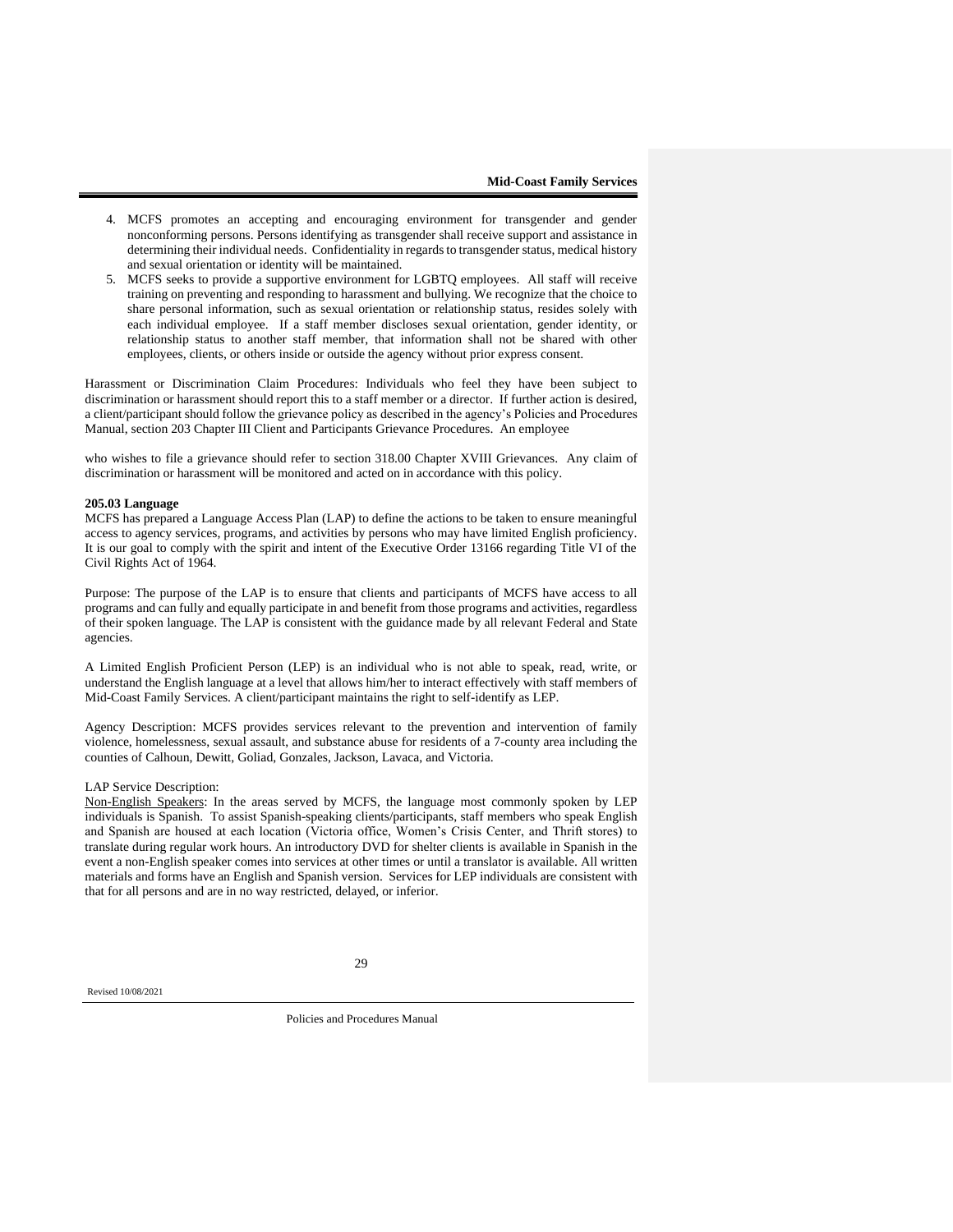MCFS also maintains a contract with Pacific Interpreters to provide qualified interpreters who are available at all times of the day or night. They provide translation services for more than 200 languages and provide confidential and complete documentation for follow-up and monitoring.

Hearing or Vocally Impaired: Persons who need to access services who cannot communicate verbally, may text the agency's on-call phone or send a message by way of fax to the Women's Crisis Center (both numbers listed on webpage and in written material.)

Staff Training: MCFS staff members receive initial training at the time of employment regarding cultural sensitivity and overcoming barriers to effective service delivery which includes serving LEP individuals and/or families. On-going education is provided by department heads and upper management staff and/or representatives.

Monitoring and Review: MCFS will review and update the LAP on a biennial basis or as needed to ensure continued responsiveness to community needs and compliance with the Executive Order 13166 regarding Title VI of the Civil Rights Act of 1964. Clients/participants may provide input via exit surveys when

services are completed. That data is collected by the Program Directors and formulated into a single report submitted to the Chief of Operations.

## **206.00 CHAPTER VI DISASTER SERVICES**

## **206.01 Policy**

In the event of a local, state or federal emergency, including natural, man-made, criminal, terrorist, and/or bioterrorism event, declared as a state or federal emergency by the Governor's Division of Emergency Management (DEM), MCFS may be called upon to assist DSHS in mitigating the psychological trauma experienced by victims, survivors, and responders to such an emergency.

## **206.02 Procedures**

When such an event occurs MCFS may:

- 1. Assist an individual or family in returning to a normal (pre-disaster) level of functioning.
- 2. Assist in decreasing the psychological and physical effects of acute and/or prolonged stress.
- 3. In the event individuals who are already receiving mental health or substance abuse services are impacted, MCFS may work with the affected individuals in conjunction with the individual's current support system.
- 4. Services shall be carried out in the manner most responsive to the needs of the emergency, be cost effective and least intrusive on the primary services of MCFS.

MCFS will be responsible for, but is not limited to:

- 1. Provide DSHS in the form required by DSHS, the names and 24-hour contact information of at least two (2) professional staff trained in mental health, substance abuse or crisis counseling as disaster contacts and the MCFS Risk Manager or Safety Officer.
- 2. Provide one additional contact for each 250,000 persons in the service area.
- 3. Collaborate with DSHS staff to coordinate disaster/incident response, including but not limited to, status reports, the provision of screening, assessment, outreach, referral, crisis counseling, stress management and/or other appropriate services as necessary;
- 4. Assign employees to assist DSHS to meet staffing needs for morgues, schools, hospitals, disaster recovery center, and other necessary services during local, state or federal emergencies;

30

Revised 10/08/2021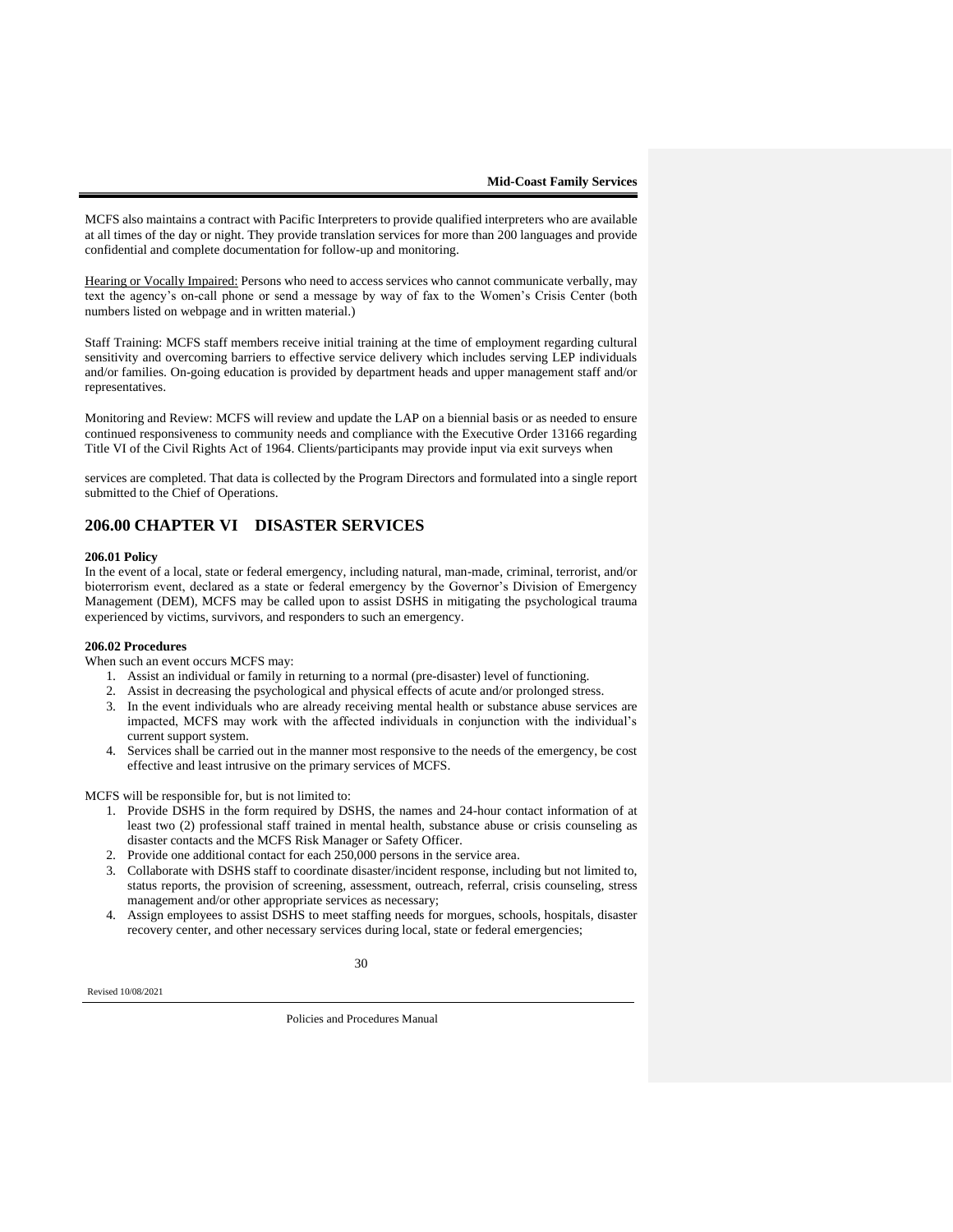- 5. Contract with the State to provide FEMA-funded Crisis Counseling Program(s) (CCP) after federal declarations as appropriate. CCP services include housing, hiring and co-managing CCP Team(s) as appropriate.
- 6. Participate in disaster mental health, substance abuse education and public health training programs as necessary.

MCFS may also provide mental health or substance abuse staff or assistance, resources permitting, at temporary morgues; death notification and community support centers; schools and hospitals; mass inoculation sites, and other locations as appropriate and necessary when requested by the State.

MCFS shall provide services, resources permitting, which include but are not limited to outreach, screening and assessment, counseling (individual and group), stress management, information and referral, and public information. MCFS may be required to assist DSHS in staffing the following locations: the State Operations Center (SOC), Disaster Recovery Centers (DRC) and the Federal/State Joint Field Office (JFO).

Each program within MCFS has developed a plan in the event of an emergency to be implemented by its program director as needed.

31

Policies and Procedures Manual

Revised 10/08/2021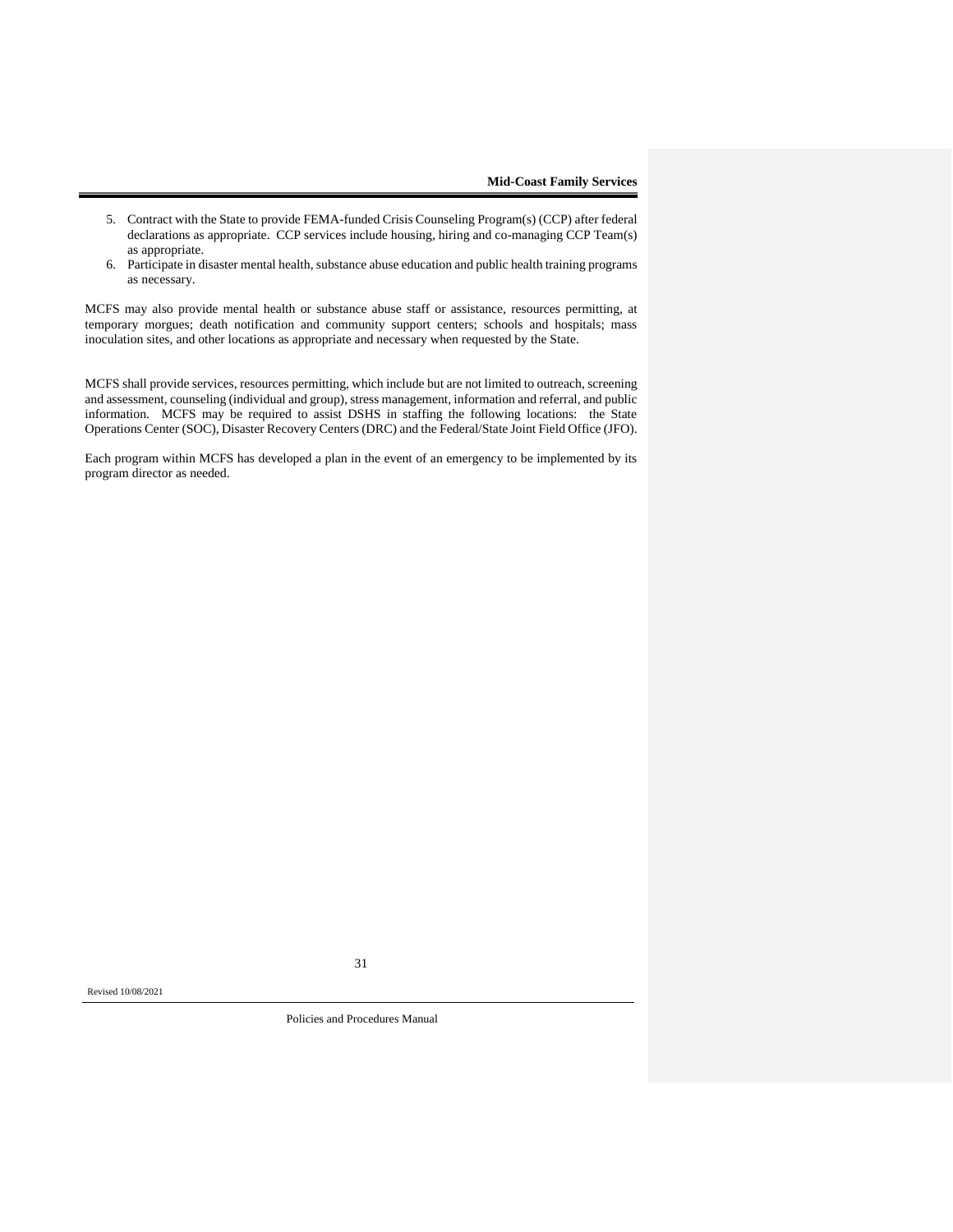## **PART III**

# **Personnel Policies and Procedures**

32

Revised 10/08/2021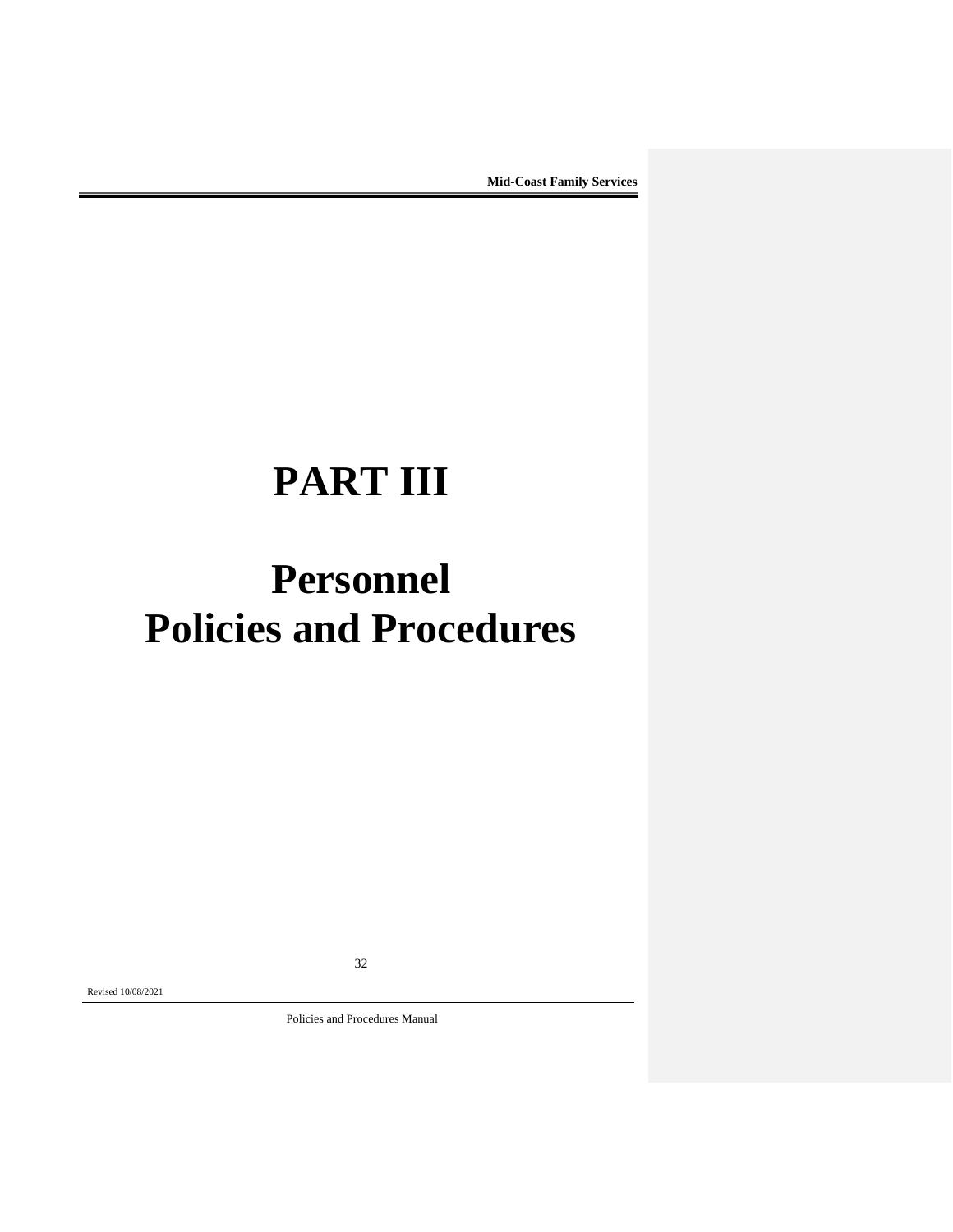## **301.00 CHAPTER I INTRODUCTION**

#### **301.01 Policy**

The following procedures are designed to bring a high degree of understanding, cooperation and efficiency through the application of modern personnel practices to MCFS. The objectives of MCFS personnel management are:

- To promote and increase efficiency and responsiveness to the public, and fiscal responsibility in MCFS.
- To provide fair and equal opportunity for qualified persons to enter and progress in MCFS's employment in a manner based on merit and ability as ascertained through fair and practical personnel management methods.
- To maintain employment practices enhancing the attractiveness of a public service career and encouraging each employee to give his/her best effort to MCFS and the public.
- To maintain consistent, up-to-date position classification and compensation plans based on duties and responsibilities.
- To promote integrity among MCFS employees by fostering good working relationships and by providing consistent personnel policies, and opportunities for advancement.

## **301.02 Equal Opportunity Employment**

MCFS will provide equal employment and advancement opportunities to all individuals. Employment decisions at MCFS will be based on merit, qualifications, and abilities. MCFS does not discriminate in employment opportunities or practices on the basis of race, color, religion, gender, sexual orientation, national origin, age, disability (including mental illness), or any other characteristic protected by law.

MCFS will make reasonable accommodations for qualified individuals, in all aspects of employment, including selection, job assignment, compensation, discipline, termination, and access to benefits and training.

Any employee with questions or concerns about any type of discrimination in the workplace is encouraged to bring these issues to the attention of their immediate supervisor, the COO, and the CEO. Employees can raise concerns and make reports without fear of reprisal. Anyone found to be engaging in any type of unlawful discrimination or retaliation will be subject to disciplinary action, up to and including termination.

## **301.03 Immigration Law Compliance**

MCFS is committed to employing only United States citizens and foreign citizens who are authorized to work in the United States, and does not unlawfully discriminate on the basis of citizenship or national origin.

In compliance with the Immigration Reform and Control Act of 1986, each new employee, as a condition of employment, must complete the Employment Eligibility Verification Form I-9 and present documentation establishing identity and employment eligibility. Former employees who are rehired must also complete the form if they have not completed an I-9 with MCFS within the past three (3) years, or if their previous I-9 is no longer retained or valid.

Employees with questions or seeking more information on immigration law issues are encouraged to contact the COO. Employees may raise questions or complaints about immigration law compliance without fear of reprisal.

33

Revised 10/08/2021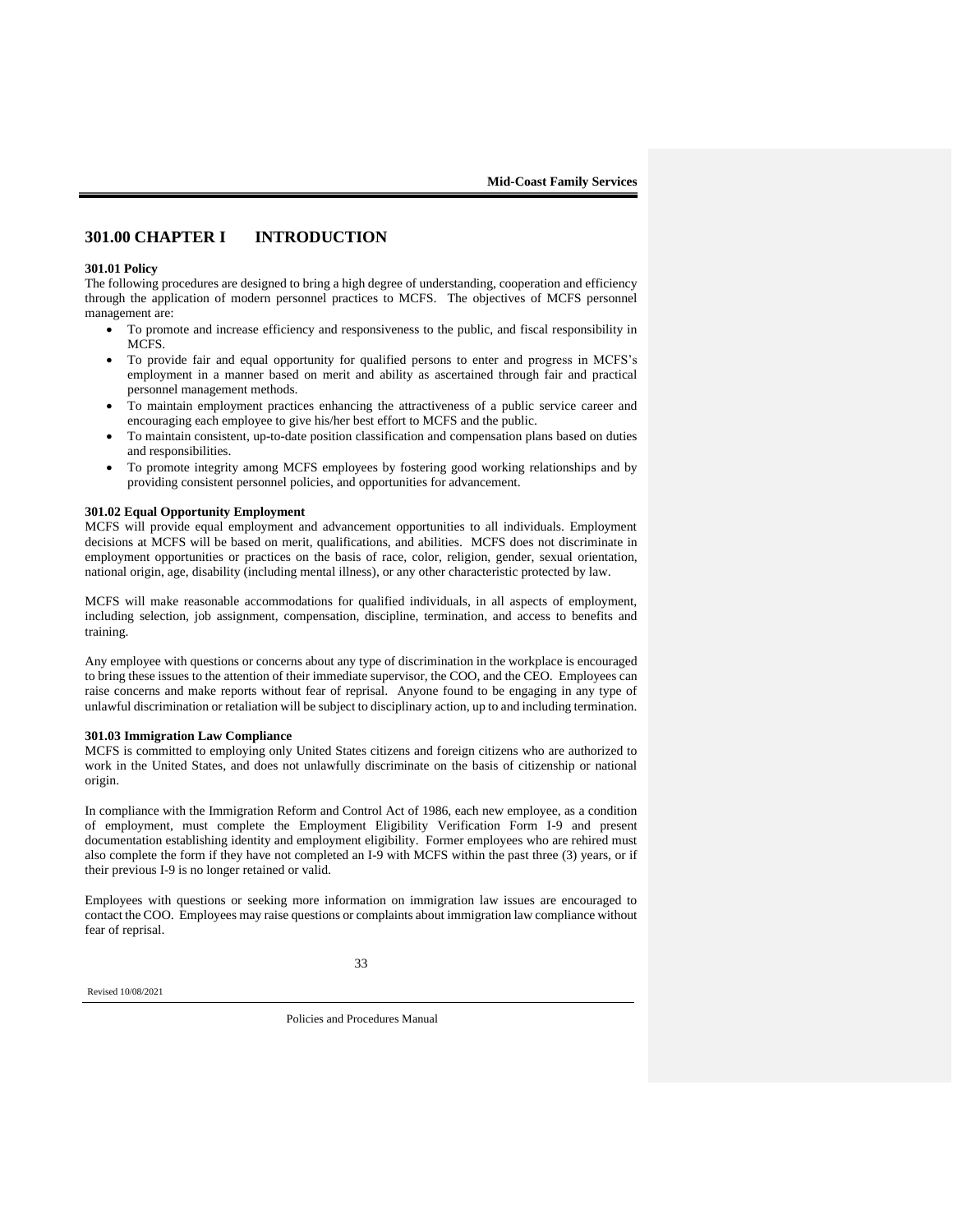### **301.04 Workplace Safety**

MCFS has established a workplace safety program to assist in providing a safe and healthy work environment for employees, customers, and visitors. The COO is responsible for implementing, administering, monitoring, and evaluating the safety program. Its success depends on the alertness and personal commitment of all. This program is a priority for MCFS:

- 1. Management requires that every person in the organization assumes the responsibility of individual and organizational safety and that all tasks be conducted in a safe and efficient manner complying with all local, state and federal safety and health regulations, programmatic standards, and with any special safety concerns identified by MCFS for use in a particular area or with a client.
- 2. MCFS provides information to employees about workplace safety and health issues through regular internal communication channels such as supervisor-employee meetings, bulletin board postings, memos, or other written communications. Employees and supervisors will also receive periodic workplace safety training. The training covers potential safety and health hazards, and safe work practices and procedures to eliminate or minimize hazards.
- 3. Although most safety regulations are consistent throughout each department and program, it is the responsibility of the employee to identify and familiarize himself with the Emergency Plan for his working area.
- 4. Employees must immediately report any unsafe condition to the appropriate supervisor.
- 5. It is the responsibility of the employee to complete an "Accident Report" for each safety and health infraction that occurs by an employee or that the employee witnesses.
- 6. Employees who violate safety standards, who cause hazardous or dangerous situations, or who fail to report or, where appropriate, remedy such situations, may be subject to disciplinary action, up to and including termination.

#### **301.05 Workers' Compensation Insurance**

All employees are covered by workers' compensation insurance, which compensates an employee for lost time, medical expenses, and loss of life or dismemberment from an injury arising out of or in the course of work. Employees must report any accident or injury immediately to his/her supervisor and the Human Resources Department so that the necessary paperwork may be completed.

## **301.06 Emergency Evacuation**

The procedures described below, are to be followed in the event of a fire or other event which requires emergency evacuation.

- 1. Immediately discontinue any activity.
- 2. Ensure that all clients/participants and visitors are escorted out of the facility.
- 3. A ratio of 1:1 is ordered for employees escorting clients/participants and visitors who have a disability out of the facilities and maintaining supervision of those visitors.
- 4. File out in an orderly fashion through the indicated, available exits.
- 5. Once safely out of the building the designated employee or an alternate should call or ensure that 911 has been called.
- 6. All employees and visitors shall assemble at the designated area. The designated areas are:

34

Revised 10/08/2021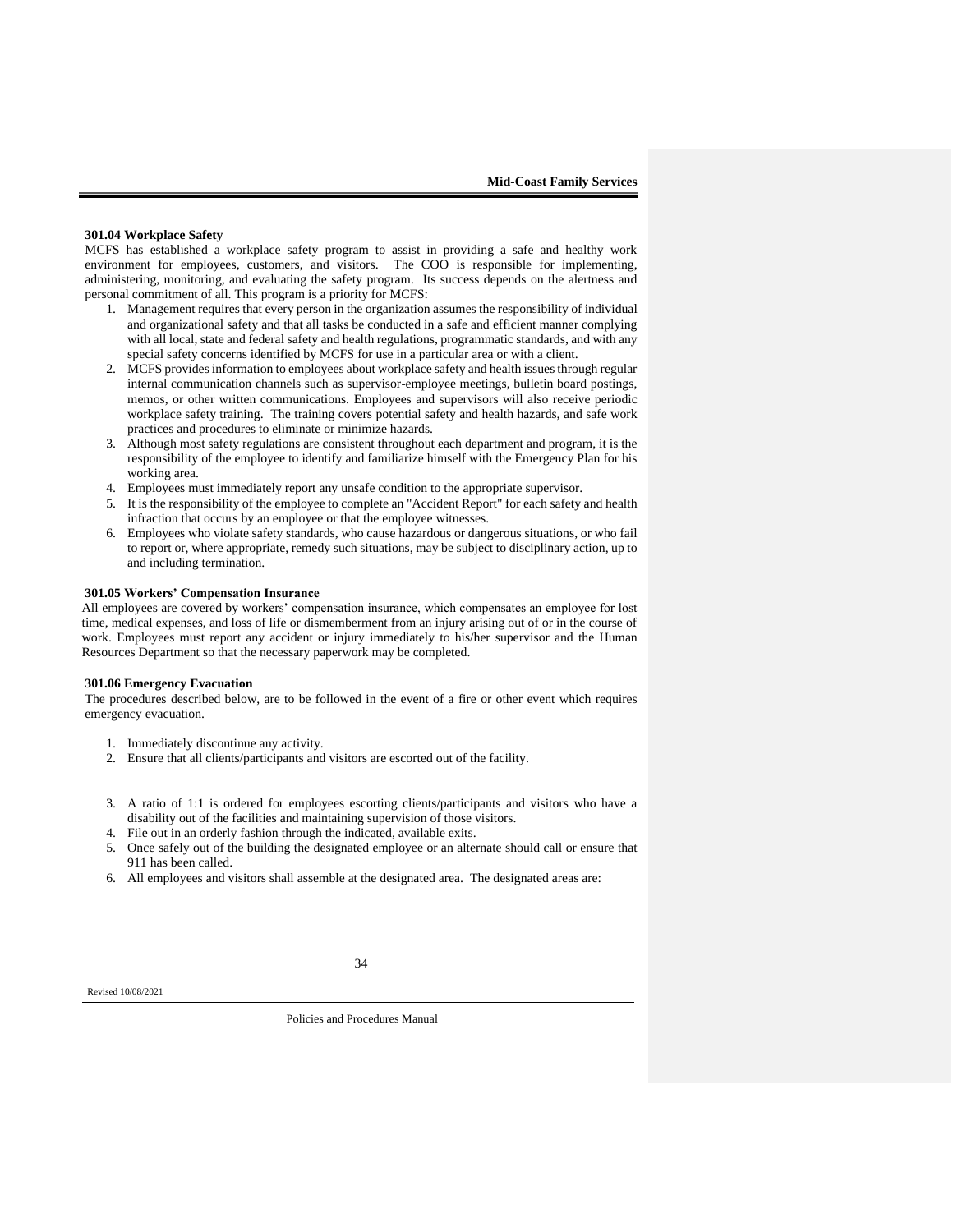|                                                      | <b>Office &amp; Thrift Store at 120 S. Main, Treasures' Parking Lot Across the Street from the</b> |
|------------------------------------------------------|----------------------------------------------------------------------------------------------------|
| Suite 175, Victoria                                  | Main Entrance On Liberty Street.                                                                   |
| Thrift Store, 3406 Sam Houston, Adjacent Parking Lot |                                                                                                    |
| Victoria                                             |                                                                                                    |
| Women's Crisis Center, Victoria                      | Women's Crisis Center Parking Lot or Nimitz Street                                                 |

7. It will be the responsibility of each Program Director to conduct a roll call of all clients/participants, visitors, and employees in their program. Any client/participant, visitors, or employees who are unaccounted shall be reported at once to the proper emergency authorities.

- 8. All underage clients/participants and visitors are the responsibility of employees of MCFS and will be supervised appropriately until a parent or legal guardian has been contacted and arrives to retrieve them.
- 9. In the event of an office closure due to unforeseen circumstances, employee communication will take place through a call-down list. The call-down list will be updated and maintained to include all employees' alternate numbers and will be distributed to managers.
- 10. In the event this type of evacuation is necessary, the CEO and the COO will be responsible for securing all electronic data. A back-up tape will be secured and located off site.

## **302.00 CHAPTER II DRUG-FREE WORKPLACE**

#### **302.01 Policy**

It is the intent of MCFS to provide a safe and efficient working environment that is free from the use of illegal drugs, alcohol, and unauthorized use of prescription drugs. Given the potential risks involved if employees are attempting to perform their duties while using or having used drugs or alcohol, MCFS has adopted the policy here described regarding drugs and alcohol. Employees with questions about this policy or issues related to drug or alcohol use in the workplace should raise their concerns with the COO without fear of reprisal.

This policy will be strictly enforced at all times.

#### **302.02 Rules**

The sale, purchase, use, possession of intoxicants, alcohol, non-prescribed narcotic hallucinogenic drugs, marijuana or other non-prescribed controlled substances, while on or off MCFS property, during the course of work is strictly prohibited and may be cause for disciplinary action up to and including termination.

The sale, purchase, use or possession of equipment, products and materials which are used, intended for use or designed for use with non-prescribed controlled substances, while on or off MCFS property, during the course of work is strictly prohibited and may be cause for disciplinary action up to and including termination.

Reporting to work or working with a measurable quantity of intoxicants, alcohol, non-prescribed narcotics, hallucinogenic drugs, marijuana or other non-prescribed controlled substances in blood or

urine, while on or off MCFS property, is strictly prohibited and may be cause for disciplinary action up to and including termination.

Reporting to work or working, while on or off MCFS property, with a measurable quantity of prescribed or over-the-counter drugs in blood or urine or the use of prescribed or over-the-counter drugs, where such use prevents the employee from performing the duties of his or her job as assigned, or where such use poses a

35

Revised 10/08/2021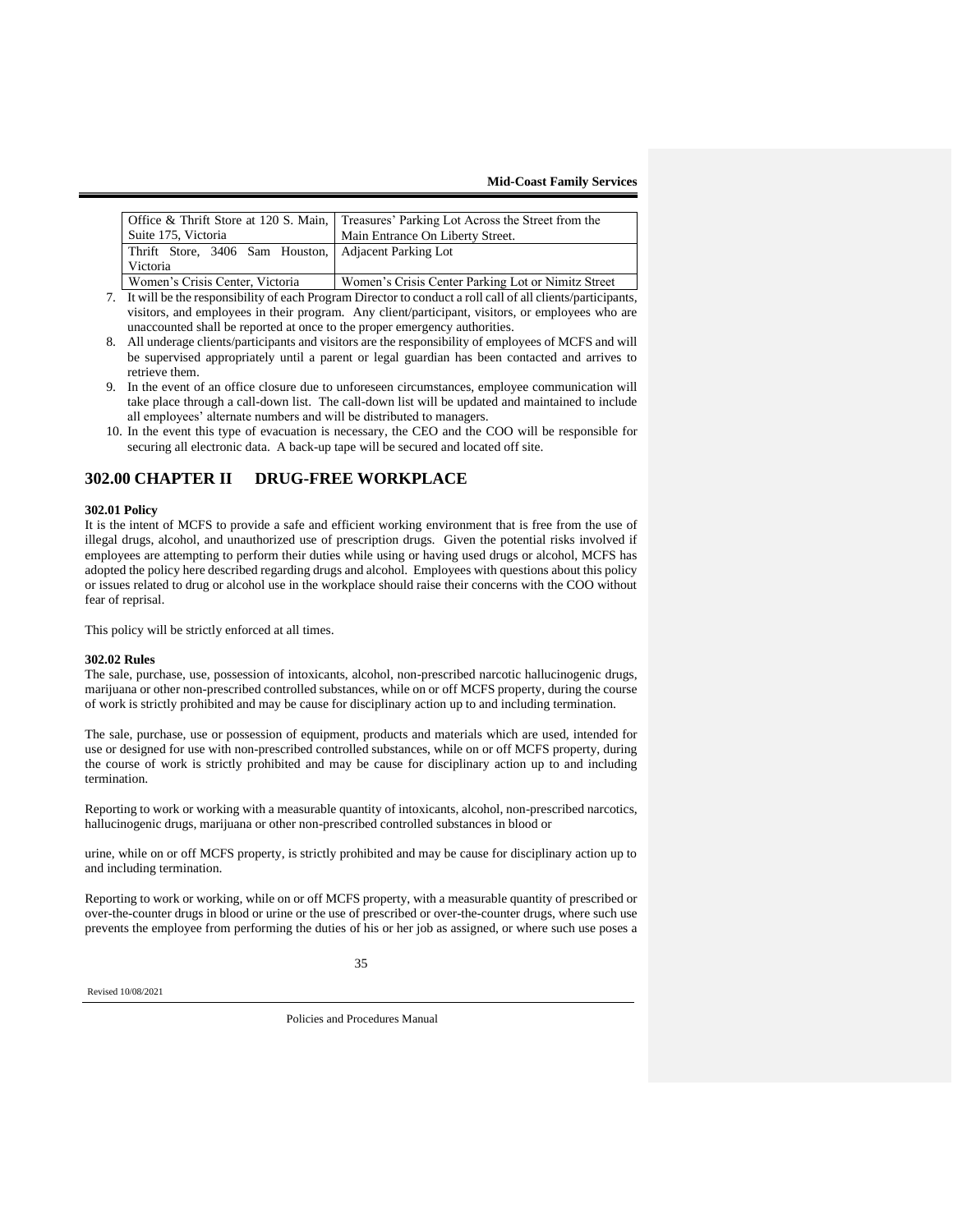risk to the safety of the employee, other persons or property, is strictly prohibited and may be cause for disciplinary action up to and including termination.

The use of prescribed medicines while in control of any motor vehicle, equipment or machinery owned or leased by MCFS, or used for MCFS purposes, will only be allowed under the supervision of a physician and if the physician has advised the individual that the drug or substance will not affect the individual's ability to safely perform the duties to operate any job-related machinery, equipment or motor vehicle, or perform the job as assigned.

An employee taking a prescribed or over-the-counter drug must advise his or her supervisor of its use and any potential side effects if there is a possibility the narcotic or drug will impair the employee from performing the job as assigned. The employee may either be allowed to remain on his or her job, required to take a leave of absence, or subject to other appropriate action as determined by management.

#### **302.03 Tests**

Mid-Coast Family Services will conduct drug and/or alcohol testing under any of the following circumstances:

- RANDOM TESTING: Employees may be selected at random for drug and/or alcohol testing at any interval determined by management of Mid-Coast Family Services.
- FOR-CAUSE TESTING: Management may ask an employee to submit to a drug and/or alcohol test at any time they feel that the employee may be under the influence of drugs or alcohol, including, but not limited to the following circumstances: evidence of drugs or alcohol on or about the person or in the employee's vicinity, unusual conduct on the employee's part that suggests impairment or influence of drugs or alcohol, negative performance patterns, or excessive and unexplained absenteeism or tardiness.
- POST-ACCIDENT TESTING: Any employee involved in an on-the-job accident or injury, including motor vehicle accidents will be asked to submit to a drug and/or alcohol test. Employees who contributed to an accident may also be tested, even if they did not suffer a physical injury
- 1. PRE-EMPLOYMENT TESTING: All applicants are required to submit to a drug test prior to employment.

## **302.04 Discipline**

Any employee who violates any part of MCFS's drug-free workplace policy may be subject to discipline up to and including termination.

Any employee convicted on a charge of illegal possession, use, distribution, purchase or sale of any controlled substance or alcohol, while off MCFS property and off duty, may be subject to discipline up to and including termination where MCFS concludes that such conduct adversely affects services. In addition, MCFS may impose discipline up to and including termination for such off-duty conduct in the

absence of a conviction where MCFS has reasonable evidence of the commission of those acts and MCFS concludes that such conduct adversely affects services.

Any employee who is charged with a violation of any criminal drug statute must notify the supervisor within 24 hours of such charge. Criminal drug statutes include federal, state and local laws involving the illegal possession, use, distribution, purchase, or sale of drugs (including controlled substances). This also includes all alcohol-related violation such as DWI, DUI, and PI charges. Failure to report a charge will

36

Revised 10/08/2021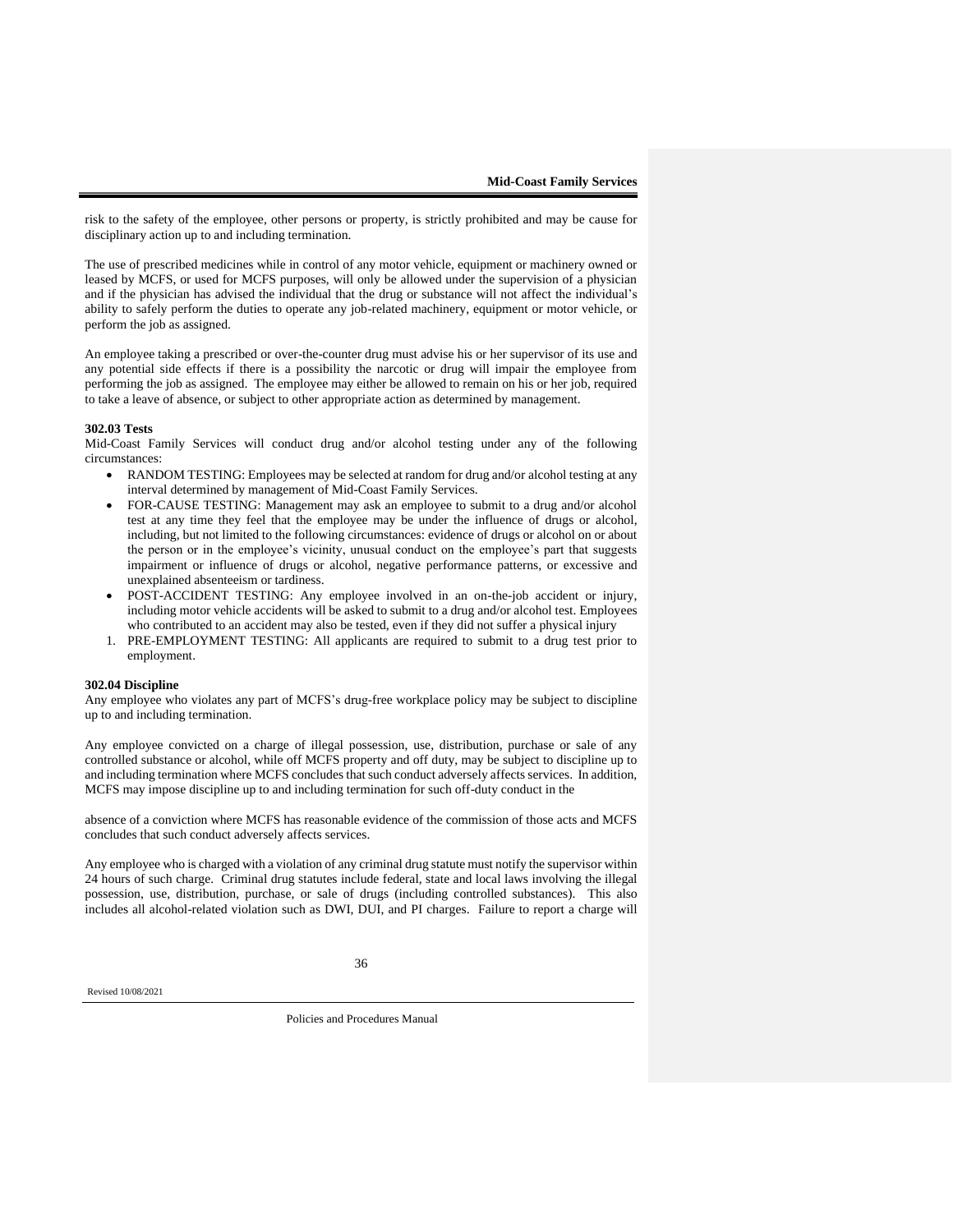result in disciplinary action up to and including termination. A charge of violating any criminal drug statute may result in disciplinary action up to and including termination.

An employee's refusal to submit immediately upon request to a search of his or her person and/or property or to a blood test, urinalysis, "breath-analyzer" test or other diagnostic test, or a positive result on such test(s) indicating prior use of intoxicants, alcohol, non-prescribed narcotics, hallucinogenic drugs, marijuana or other non-prescribed controlled substances may result in disciplinary action up to and including termination.

#### **302.05 Search**

When there is a reason to believe that an employee is in possession of any intoxicants, drugs, narcotics or equipment, products and materials which are used, intended for use or designed for use with non-prescribed controlled substances, a representative of MCFS may search any property and/or any employee's personal property which has been brought onto MCFS's property. The employee may be requested to submit to a search by MCFS representatives of his/her person and/or property. Searches of employee property will be conducted in the presence of the employee or other witness.

The property covered by this policy includes any property owned, controlled or used by MCFS, including but not limited to parking lots, offices, desks, file cabinets, lockers and vehicles.

### **302.06 Certification Regarding Drug Free Workplace Requirements**

The Omnibus Drug Legislation was enacted on November 18, 1988 and the Drug Free Workplace Act of 1988 [Pub. L. 100-690, title 5, Subtitle D] became effective on March 18, 1989.

MCFS certifies that it will provide a drug free workplace by:

- 1. Publishing a statement notifying employees that the unlawful manufacture, distribution, dispensing, possession, or use of a controlled substance is prohibited in the workplace and specifying the actions that will be taken against employees for violation of said prohibition.
- 2. Establishing a drug-free awareness program to inform employees about:
	- a. The dangers of drug abuse in the workplace;
	- b. Policy of maintaining a drug free workplace;
	- c. Any available drug counseling, rehabilitation, and employee assistance programs; and
	- d. The penalties that may be imposed upon employees for drug abuse violations occurring in the workplace.
- 3. Requiring that each employee engaged in the performance of a grant be given a copy of the statement required by item 2.
- 4. Notifying the employees in the statement required by item 2 that, as a condition of employment under the grant, the employees will:
	- a. Abide by the terms of the statement, and
	- b. Notify the employer of any criminal drug statute conviction for a violation occurring in the workplace no later than five (5) days after such conviction.
- 5. Notifying the State agency within ten (10) days after receiving notice under item 4b from an employee or otherwise receiving actual notice of such conviction.
- 6. Taking one of the following actions within thirty (30) days of receiving notice under item 4b with respect to any employee who is so convicted:
	- a. Taking appropriate personnel action against such an employee, up to and including termination, or

37

Revised 10/08/2021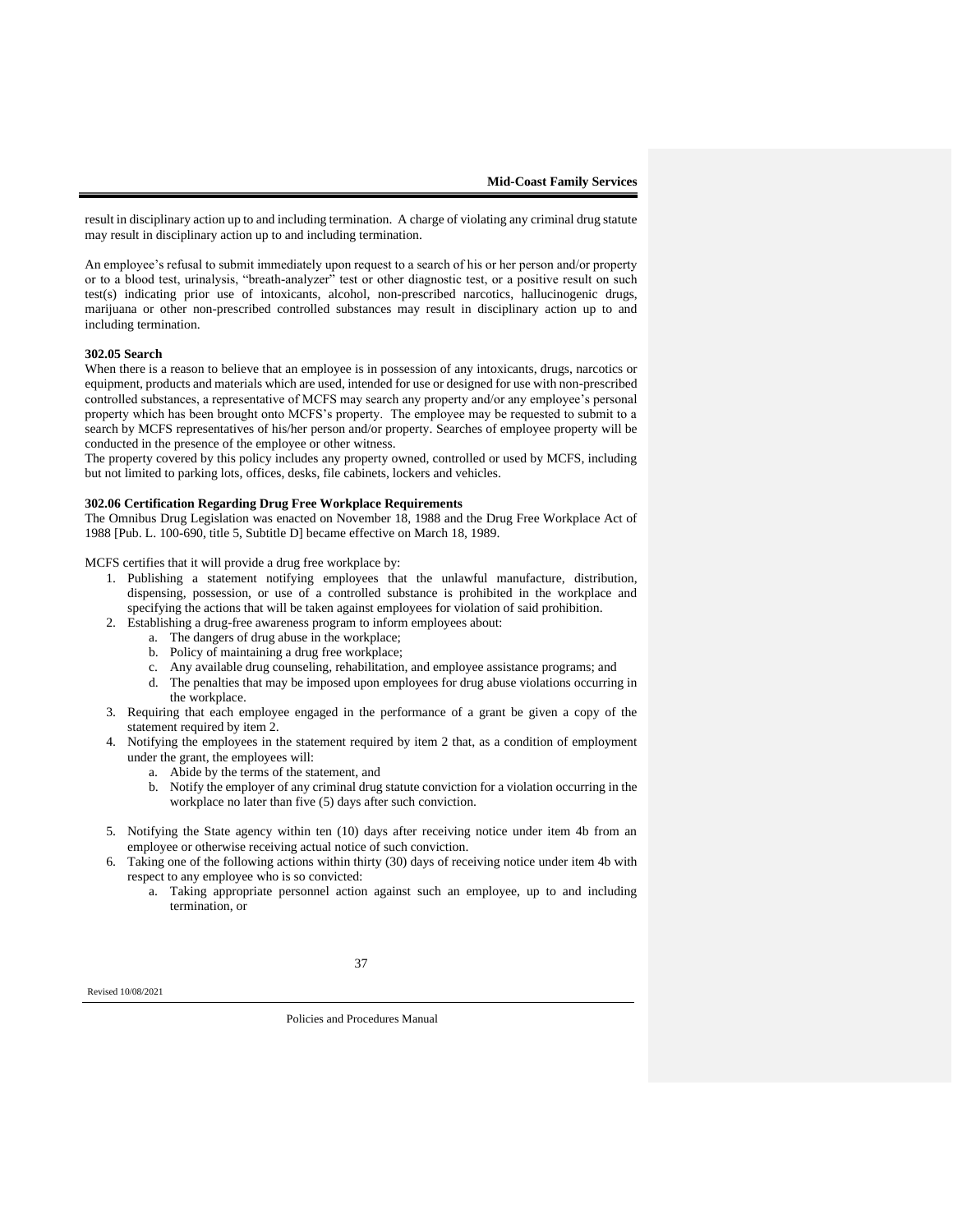- b. Requiring such employee to participate satisfactorily in a drug abuse assistance or rehabilitation program approved for such purposes by a Federal, State, or local health, law enforcement, or other appropriate agency.
- 7. Making a good faith effort to continue to maintain a drug free workplace through implementation of items 1 through 6.

MCFS utilizes the following locations to perform services and will comply with the Drug-Free Workplace Requirements at those locations:

- 1. MCFS Main Office and MCFS Treasures Store at 120 S. Main, Suite 175, Victoria, Texas 77901
- 2. MCFS Treasures Store at 3406 Sam Houston Drive, Victoria, Texas 77904
- 3. Women's Crisis Center at 1103 Nimitz, Victoria, TX 77901
- 4. Day Center at 1507 N. Wheeler, Apartment #5 and #16.
- 5. All other sites (i.e., schools, churches, jail, civic clubs, and other agencies) where employees carry out their duties of their job descriptions while representing MCFS on an employee basis.

# **302.07 Drug Treatment and Recovery**

MCFS is dedicated to helping adults and children experience a drug-free life, including our employees and volunteers. In the event an employee or volunteer violates any part of the drug-free policy or voluntarily comes to management expressing an interest in seeking recovery, he/she will be encouraged to participate in treatment and recovery services. He/she may also seek assistance through the agency's Employee Assistance Program. When an employee seeks treatment and recovery, he/she can be assured that their information will be held in confidentiality to the fullest extent of the law.

# **303.00 CHAPTER III TOBACCO-FREE WORKPLACE**

# **303.01 Policy**

It is the philosophy of MCFS to provide its employees with a work environment that offers the opportunity and resources to optimize their personal health and well-being. It shall be the policy of MCFS to provide a smoke-free environment for all employees and visitors. This policy ensures that this agency does not promote its use during working hours and covers the use of any tobacco product to both employees and visitors of MCFS.

#### **303.02 Procedures**

- 1. There will be no smoking or use of tobacco products (including but not limited to cigarettes, pipes, cigars, snuff, chewing tobacco, or electronic nicotine devices) within the facilities at any time.
- 2. Employees may smoke outside in designated smoking areas. By city code, designated smoking areas are to be no closer than 20 feet of main entrances and 10 feet of rear entrances.
- 3. All materials used for smoking, including cigarette butts and matches, will be extinguished and disposed of in appropriate containers. Should materials used for smoking be inappropriately

 disposed, smoking in that area might be eliminated completely, at the discretion of the Board of Directors.

- 4. Staff, board members, volunteers, and interns shall not smoke or use other tobacco products in the presence of clients, participants, or visitors.
- 5. Staff, board members, volunteers, and interns will not provide, distribute, nor facilitate access to tobacco or tobacco products to client/participants of the program

38

Revised 10/08/2021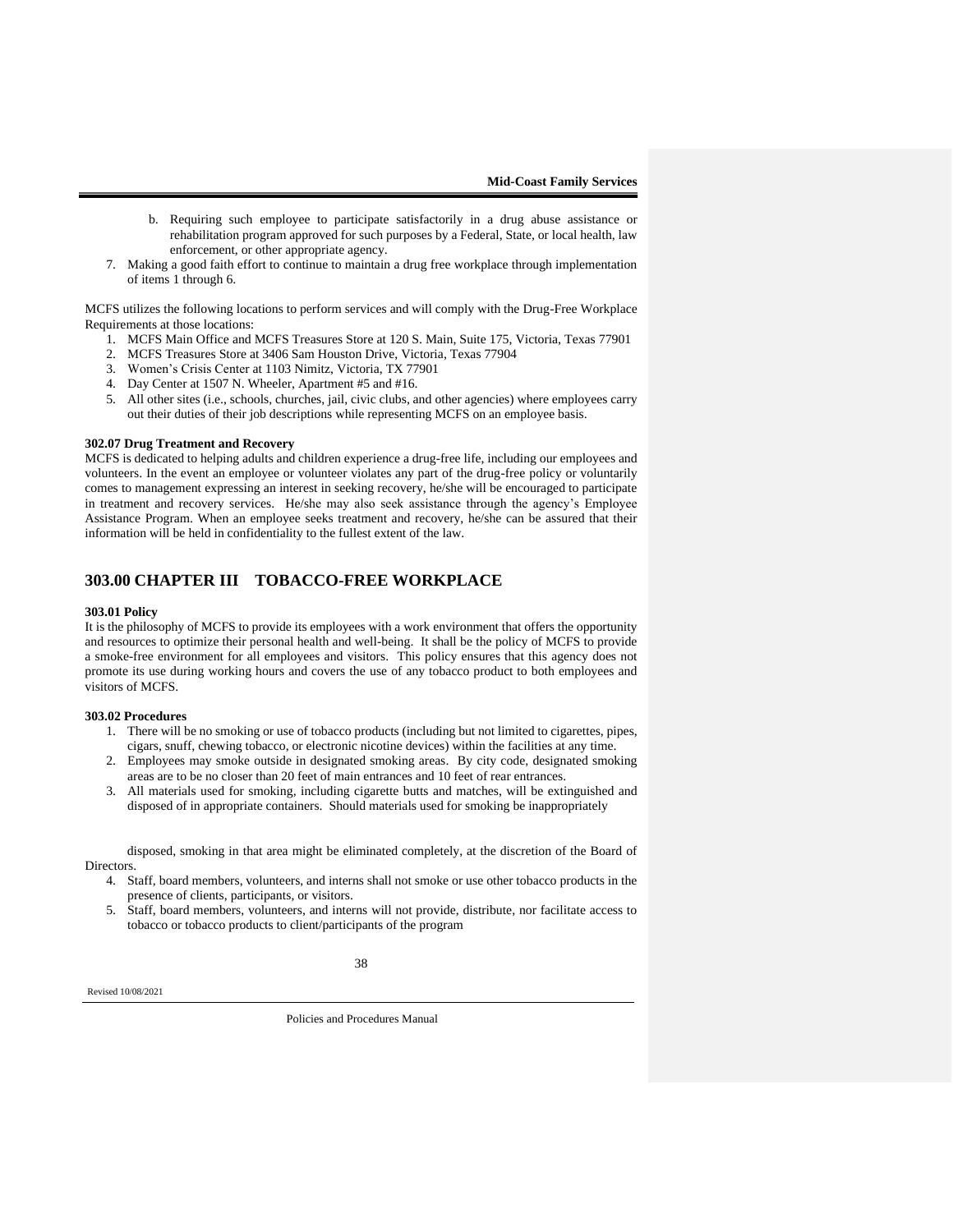- 6. There will be no smoking or use of tobacco products (including but not limited to cigarettes, pipes, cigars, snuff, chewing tobacco, or electronic nicotine devices) in any MCFS vehicle.
- 7. Underage clients/participants are prohibited from using tobacco or tobacco products anywhere on the program site (including both the interior and the exterior of the building)..
- 8. MCFS does not provide vending machines offering tobacco or tobacco products.

# **304.00 CHAPTER IV VIOLENCE PREVENTION**

# **304.01 Policy: Workplace Violence**

MCFS has a zero tolerance policy for violence in the workplace. "Workplace violence" is defined to include:

- 1. Physically aggressive, violent or threatening behavior, such as attempts to instill fear in others or intimidation;
- 2. Verbal or physical threats of any sort;
- 3. Any other conduct that suggests a tendency toward violent behavior. Such behavior includes, but is not limited to, excessive arguing, profanity, threats of sabotage of MCFS property, belligerent speech or a demonstrated pattern of insubordination and refusal to follow MCFS policies and procedures;
- 4. Causing physical damage to MCFS's facilities or defacing company property; or
- 5. With the exception of contracted security personnel, carrying firearms or weapons of any type or kind onto MCFS premises, in MCFS parking lots, or while conducting MCFS business.

#### **304.02 Procedures**

If any MCFS employee becomes aware of or observes any of the above-referenced behavior or actions by a co-worker, consultant, client/participant, customer, third party vendor, visitor, or any other party, he or she should notify his/her supervisor, any member of management, and/or the human resources department immediately. An employee should not compromise his/her safety by interceding in or investigating a commotion or disturbance. All threats of or actual violence, both direct and indirect, should be reported as soon as possible to your immediate supervisor or any other member of management. This includes threats by employees, client/participants, and visitors. When reporting a threat or incidents of violence, employees should be as specific and detailed as possible. All suspicious individuals or activities should also be reported as soon as possible to a supervisor. Appropriate law enforcement officials may be summoned if determined necessary.

Employees should notify the CEO or COO if they are aware of any restraining orders that are in effect, or of the existence of any other non-work-related situation with the potential to erupt into workplace violence. All reports of violence in the MCFS workplace will be taken seriously and will be investigated thoroughly and promptly. To the extent possible, MCFS will keep the identity of the reporting employee confidential. However, under certain circumstances, MCFS may need to disclose the reporting employee's identity (for example, to protect that individual's safety). MCFS will not tolerate retaliation in any form against an employee who makes a report of workplace violence.

If, after a thorough investigation, MCFS determines that workplace violence has occurred, appropriate corrective action will be taken, and discipline will be imposed on the offending employee(s). The level of appropriate discipline will depend on the facts in each case, and may include oral and/or written warnings, reassignment of responsibilities, probation, suspension, or termination. If a non-employee is responsible for the violent activities, MCFS will take corrective action to ensure that such behavior is not repeated.

39

Revised 10/08/2021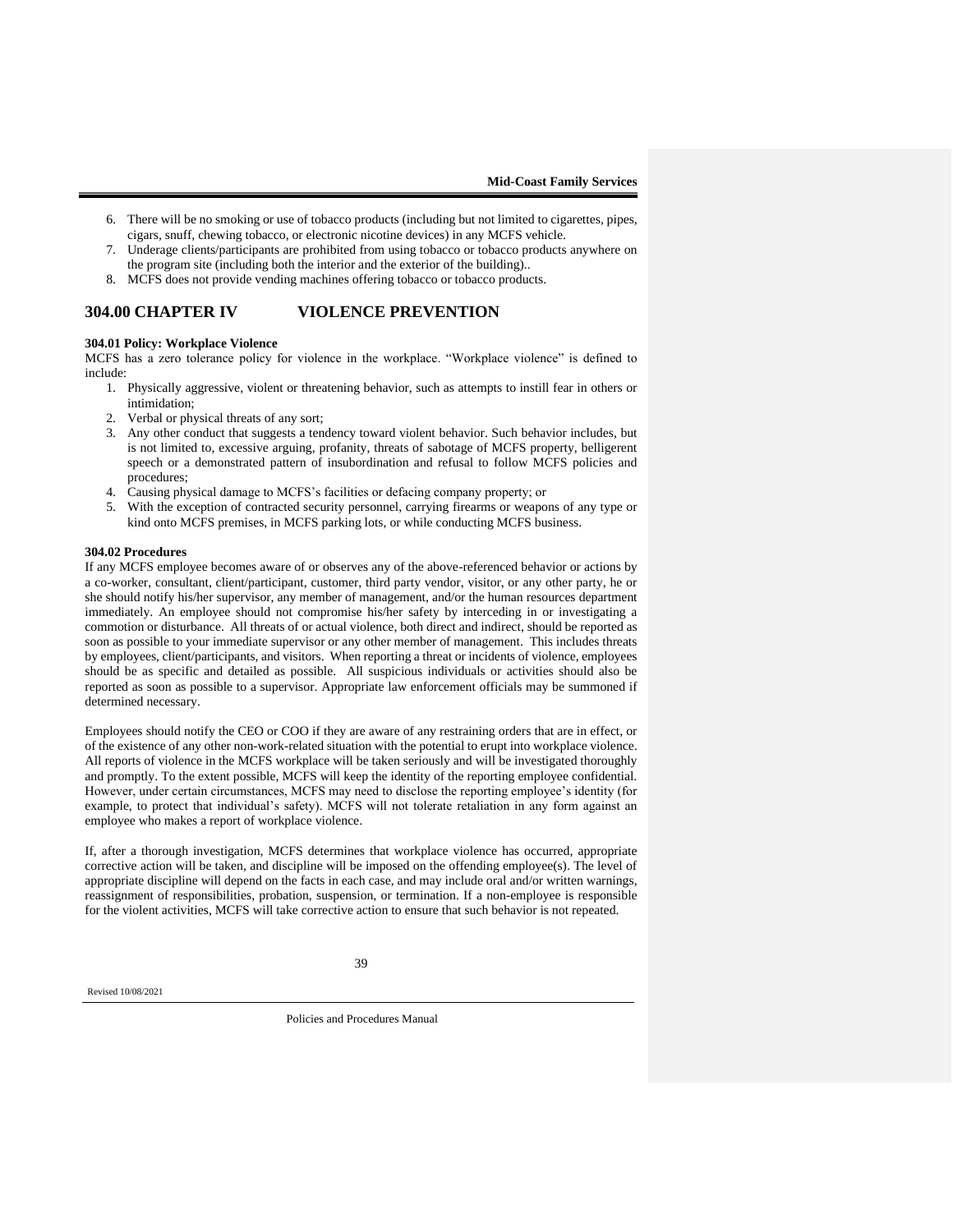Staff, interns or volunteers determined to be responsible for threats or incidents of violence or other conduct that is in violation of these guidelines will be subject to prompt disciplinary action up to and including termination. Visitors and client/participants determined to be responsible for threats or incidents of violence or other conduct that is in violation of these guidelines will be subject to prompt disciplinary action up to and including termination of service provision.

MCFS encourages employees to bring their disputes or differences with other employees or visitors to the attention of their supervisors before the situation escalates into potential violence. MCFS will engage in efforts to assist in the resolution of disputes involving its employees and visitors, and will not discipline employees for raising such concerns.

#### **304.03 Policy: Weapons**

MCFS does not allow any job applicant, employee, client/participant, contractor, subcontractor, vendor, agent or representative to possess, use, conceal, carry or maintain a weapon or handgun on MCFS's premises. Such premises include any portion of the building in which MCFS is housed, any private or public driveway, parking lot, sidewalk, street, parking garage or any other parking area used in connection with MCFS's business, and any vehicle used, owned or leased by MCFS. MCFS also prohibits the carrying of a weapon or concealed handgun on your person or property while you are rendering any services or attending any event or function relating to your employment with MCFS or conducting any business on the company's behalf. This prohibition includes carrying or maintaining a concealed weapon or handgun in any vehicle used in connection with your employment or brought onto MCFS's premises.

#### **304.04 Procedures**

If MCFS has a reasonable suspicion at any time that a handgun or weapon has been maintained, carried or stored in violation of this policy, MCFS reserves the right to conduct a reasonable search of the person, work area, personal items or any vehicle in the possession or subject to the control of such person to investigate whether or not a prohibited weapon is present. Any employee who witnesses the possession of a weapon or who witnesses a physical or verbal assault involving another person should report it to their supervisor or the human resources department immediately. Violating this policy or refusing to consent to a reasonable search conducted pursuant to his policy may lead to discipline up to and including termination. Compliance with this policy is also a term and condition of continued employment with MCFS.

#### **304.05 Policy: Family Violence in the Workplace**

MCFS understands that family violence is a pervasive issue that affects every aspect of a victim's life. It is our policy to assist all victims of family violence, dating violence, or stalking access safety and services.

#### **304.06 Procedures:**

In the event an MCFS employee is a victim of family violence, he/she should meet with their director, the COO, or the Human Resource Manager to discuss the best options for their particular situation. Victims may also choose to speak to a counselor through the agency's Employee Assistance Program. MCFS will make every effort to protect the safety of the employee while protecting his/her confidentiality to the fullest extent of the law.

# **305.00 CHAPTER V SECURITY INSPECTIONS & THEFT POLICY**

**305.01 Policy**

40

Revised 10/08/2021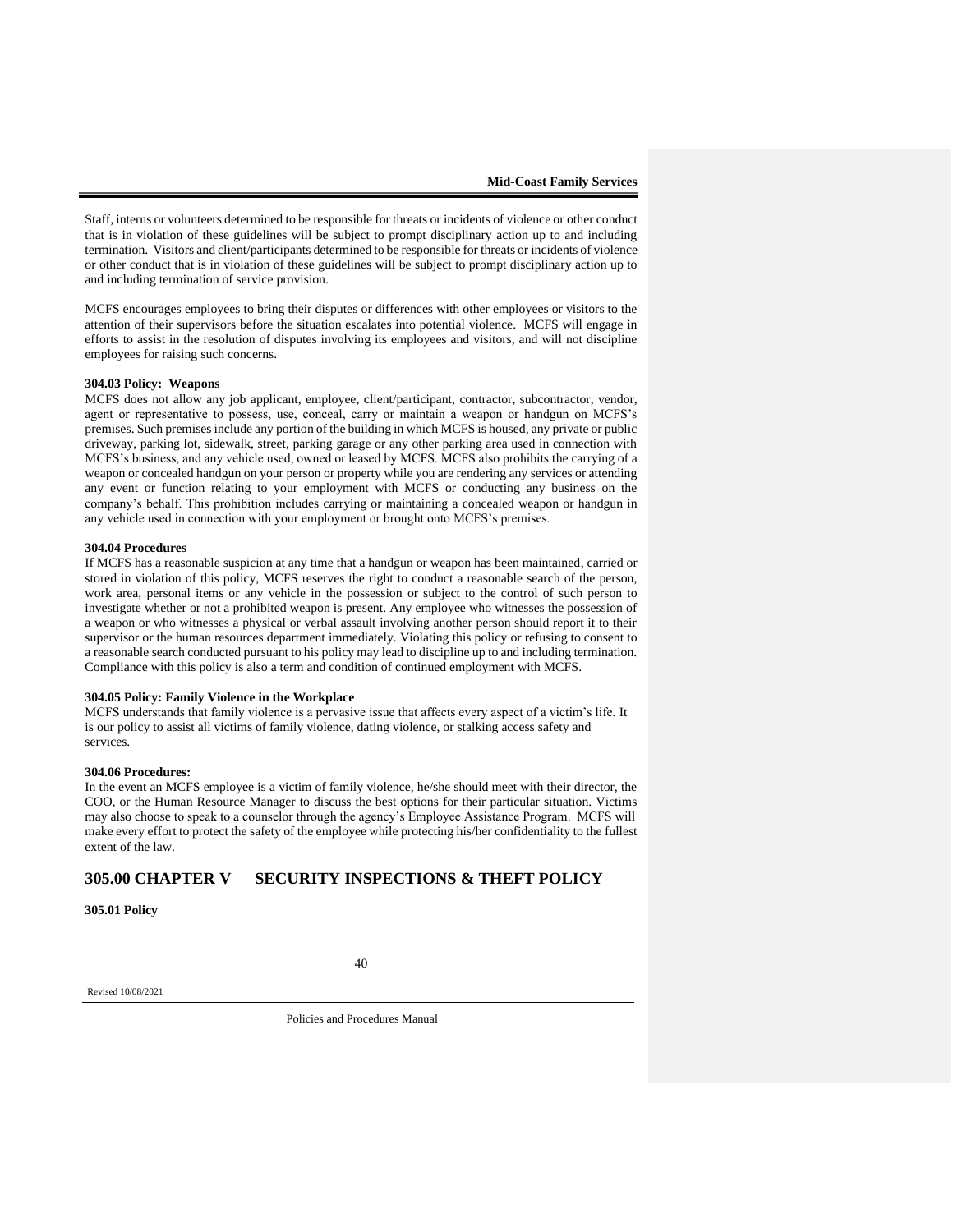MCFS wishes to maintain a work environment that is free of illegal drugs, alcohol, tobacco, tobacco products, firearms, explosives, other improper materials. To this end, MCFS prohibits the possession, transfer, sale, or use of such materials on its premises, including property of any nature owned, controlled or used by MCFS including but not limited to parking lots, offices, desks, file cabinets, lockers, and vehicles.

MCFS will not tolerate the theft of its property, or the property of any other employee, client or resident. Theft is a criminal offense and a serious violation of MCFS general work standard and will result in either the immediate suspension or termination of employment and to criminal prosecution. Theft in any form will not be tolerated by MCFS.

#### **305.02 Procedures**

All MCFS employees will sign a Search Consent and Release Form, which will be maintained in the employee's personnel file, and MCFS requires the cooperation of all employees in administering this policy.

Desks, lockers, computers and other storage devices provided to employees for the performance of their duties are the sole property of MCFS and can be inspected by any agent or representative of MCFS at any time, either with or without prior notice. Articles found within MCFS property also are subject to inspection.

Persons entering and/or leaving the premises and any packages or other belongings may be inspected.

# **306.00 CHAPTER VI METHOD OF FILLING EMPLOYMENT VACANCIES**

# **306.01 Policy**

MCFS initially will try to fill job openings by transferring or promoting from within, if qualified internal applicants are available. It is the policy of the company that it may at its discretion initiate or approve employee job transfers from one job to another or from one location to another, or offer employees promotions to higher level positions when appropriate. Management prefers to promote from within and may first consider current employees with the necessary qualifications and skills to fill vacancies, unless outside recruitment is considered to be in the company's best interest.

#### **306.02 Announcement of Vacancies**

The CEO or a designee shall publicly announce by appropriate means all employment opportunities and each announcement shall contain a statement that MCFS is an equal opportunity employer.

### **306.03 Applications**

MCFS relies upon the accuracy of information contained in the employment application, as well as the accuracy of other data presented throughout the hiring process and employment. Any misrepresentations,

falsifications, or material omissions in any of this information or data may result in the exclusion of the individual from further consideration for employment or, if the person has been hired, termination.

Applications for initial employment or change of status shall be submitted to the director of the hiring department in the manner prescribed in the applicable vacancy announcements. Only applications received in the prescribed manner shall be considered. All information submitted in connection with applying for

41

Revised 10/08/2021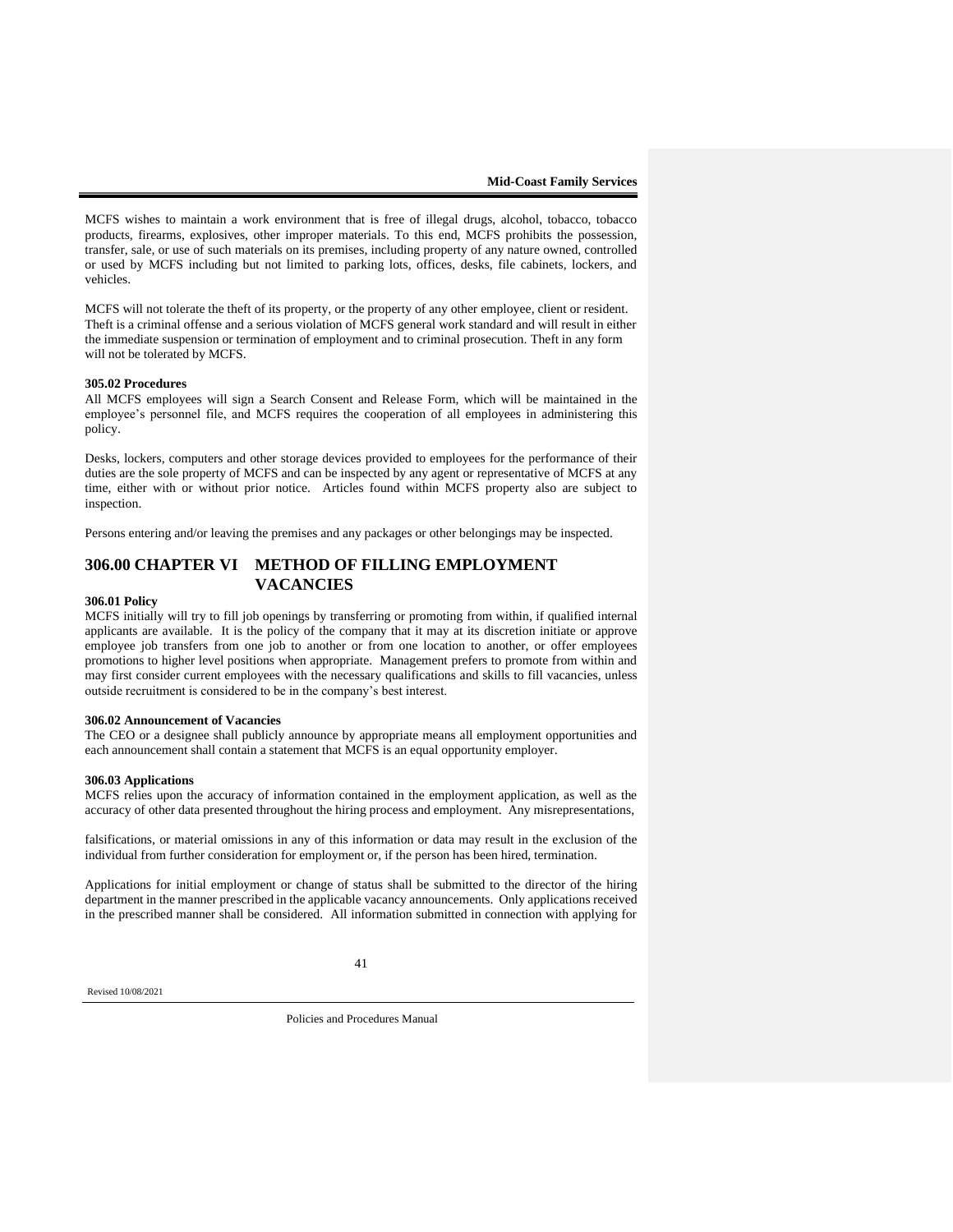MCFS employment, including educational attainment and previous employment, shall be verified by MCFS personnel.

Applicants shall be required to provide any information and undergo any examinations necessary to demonstrate compliance with prescribed qualification requirements for the positions(s) involved.

Requests for lateral transfers, non-disciplinary demotion and reinstatement shall be submitted as prescribed to the CEO.

## **306.04 Interview Process**

Applicants will be asked only questions pertaining to the ability to do the job. When possible, two MCFS representatives will be present at the interview. MCFS prohibits applicants from tape recording the interview.

# **306.05 Criminal Background Checks**

MCFS will conduct investigative, criminal background checks as a condition of and before employment. A criminal history does not prohibit employment and will be reviewed on a case-by-case basis based on the prior seven years of information. However, if the applicant is currently on probation or parole, he/she will not be hired for a position that requires direct client/participant contact. Adverse employment action up to and including termination for current employees may be taken if it is determined that an employment relationship would place MCFS in violation of guidelines established by applicable local, state, and federal laws, by funders, or by the Policies and Procedures Manual.

Annual background checks are performed, post-employment and may be performed at other times at the CEO's discretion. Employees, volunteers, subcontractors, and interns must report any criminal, civil, or legal involvement to a supervisor immediately. See chapter 313.23 for more details.

### **306.06 Motor Vehicle Background Checks**

Driver's license checks will be performed on all applicants after a conditional offer of employment has been made. During the time of employment, our auto insurance provider checks driving records annually for all employees where driving is an essential job function or who must obtain rental cars during the course of conducting company business. In addition, periodic checks may be made at the CEO's discretion.

## **306.07 Drug Testing**

All prospective new-hires are required to submit to pre-employment drug testing. A job offer may be extended, but the final offer is dependent on the results of the drug tests Applicants have 24-hours to go to a specified medical facility for the test after being notified of the offer. Applicants should notify HR or their representative if they are taking a prescription medication that may appear in the results. Testing and results are confidential. For more information regarding a drug-free workplace, see 302.00.

# **306.08 Employment Reference Checks**

To ensure that individuals who are employed with MCFS are well qualified and have a strong potential to be productive and successful, it is the policy of MCFS to conduct investigative checks of employment references of all applicants.

The CEO, COO, or a designee will respond to reference check inquiries by providing information relating to dates of employment and position(s) held. All other employment information will be released only with a signed and dated written authorization from the employee or former employee. See **316.05.** 

42

Revised 10/08/2021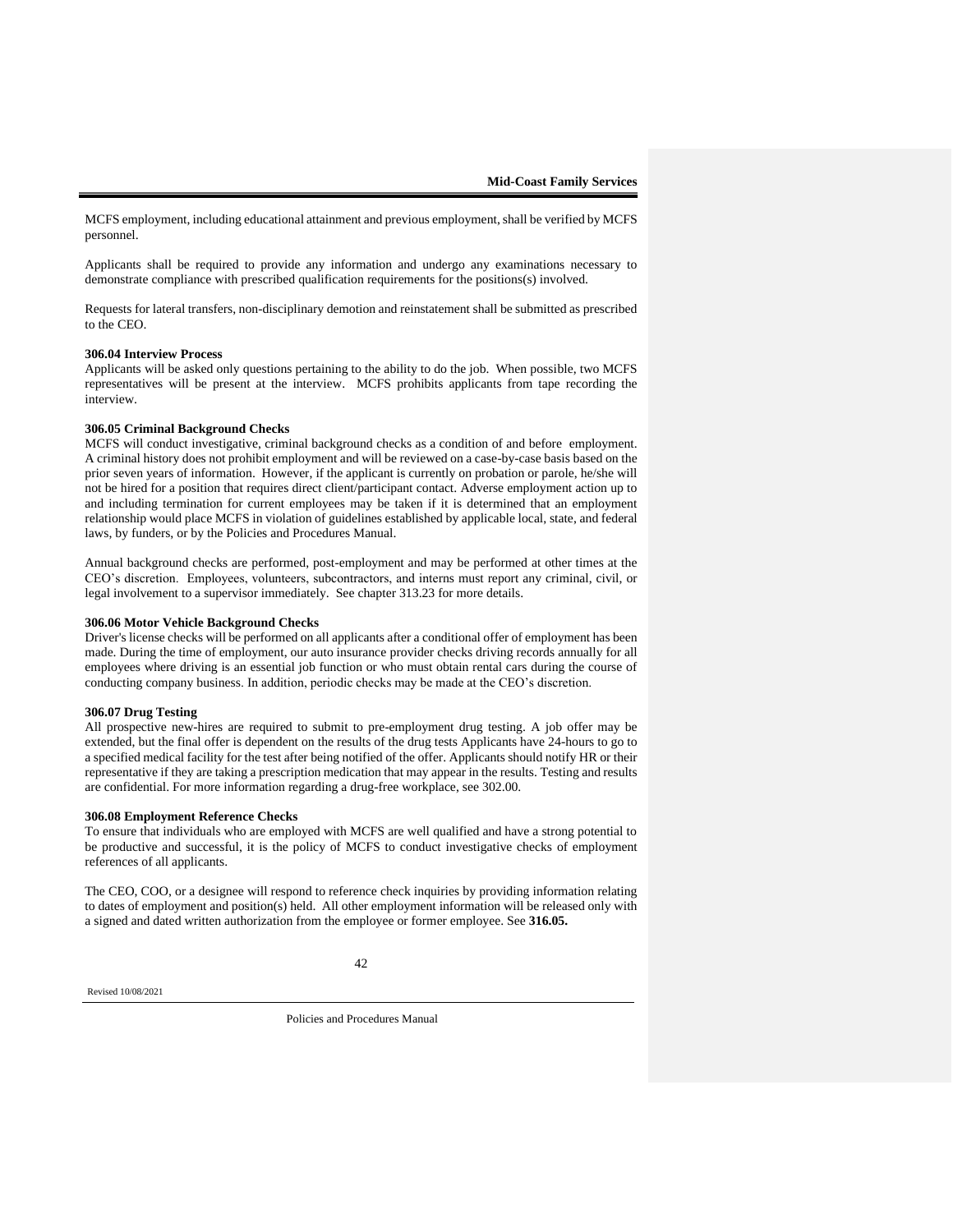#### **306.09 Disqualification**

An applicant shall be disqualified from consideration if the applicant:

- 1. Does not meet the qualifications necessary for performance of the duties of the position involved.
- 2. Has made a false statement in applying for MCFS employment.
- 3. Has committed or attempted to commit a fraudulent act at any stage of the selection process.
- 4. Is an alien not legally permitted to work in the United States.
- 5. Other reasonable grounds relating to job requirements

#### **306.10 Promotion Policy**

Employees are allowed and encouraged to apply for higher level positions upon availability.

A promotion is the assignment of an employee from a position in one job level to a position in another job level. Promotion will be based upon qualifications, capabilities and prior experience.

It shall be MCFS policy to provide promotional opportunities whenever possible. Promotions across organizational lines shall be allowed.

#### **306.11 Transfers**

A transfer is the assignment of an employee from one position to another. A transfer not involving promotion or demotion may be possible at any time, subject to required approval of the CEO, for disciplinary reasons, administrative convenience, or request by the employee involved, provided that the employee is qualified to perform the duties of the position to which transfer is executed. Employees will be considered for a transfer during the introductory period with the supervisor's recommendation.

#### **306.12 Non-Disciplinary Demotions**

A demotion is the assignment of an employee from a position in one job level to a position in another job level. An employee may be administratively demoted at the employee's written request, or as an alternative to layoff.

# **307.00 CHAPTER VII EMPLOYEE SELECTION**

#### **307.01 Policy**

It is the policy of MCFS to be an equal opportunity employer and to hire individuals on the basis of their qualifications and ability to do the job to be filled. Unless otherwise provided in writing, employment with MCFS is considered to be at will, so that either party may terminate the relationship at any time and for any lawful reason.

#### **307.02 Basis**

Positions shall be filled on the qualifications of applicants as ascertained through fair and practical selection methods. MCFS is an "at-will" employer and operates under the provision that employees have

the right to resign their position at any time, with or without notice and with or without cause. We, the employer, have similar rights to terminate the employment relationship at any time, with or without notice and with or without cause.

**307.03 Type**

43

Revised 10/08/2021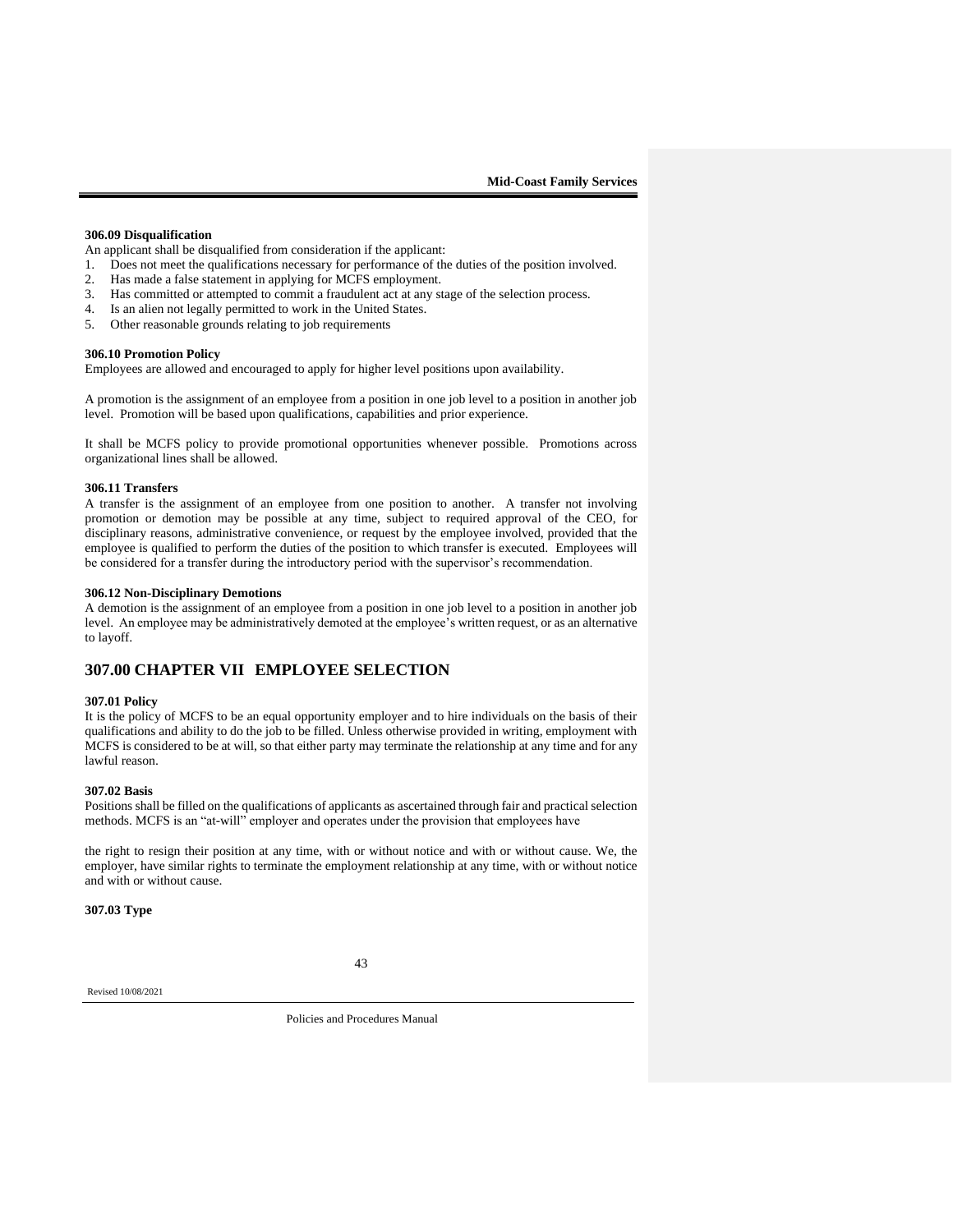Positions shall be designated based on employment status categories as outlined in this Manual. (See 311.04 Employment Categories.) Regular positions shall ordinarily be of indefinite duration and may be made to full-time or part-time positions. All regular positions are subject to the rules governing introductory period. Temporary positions will be limited to the terms outlined in the employment agreement and may be made to full-time or part-time positions requiring continuous, seasonal or intermittent performance.

#### **307.04 Emergency Temporary Appointments**

Whenever an emergency exists which requires the service of personnel who are not otherwise available, such personnel may be immediately appointed for a period not to exceed thirty (30) business days without regard to normal recruitment and shall not be renewable.

# **308.00 CHAPTER VIII NEW EMPLOYEE TRAINING**

#### **308.01 Policy**

It is the policy of MCFS to provide orientation programs for new employees and to conduct or support training programs that it determines to be appropriate.

#### **308.02 Orientation**

All new employees will complete an oral orientation before they are placed in their specified job setting. Oral orientation shall include but is not limited to: outline and guidance of the agency's Policies and Procedures Manual, Workers' Compensation insurance information, completion of confidentiality statements and other legally required documents, and an explanation of benefits.

## **308.03 Specific Job Training**

Once the oral orientation has been completed, the program director will introduce their new employee to the specific contract(s) funding their position and educate the new employee as to the contractual requirements for that department. Each new employee will be trained in their particular job by their direct supervisor, or a designee of the supervisor, as to duties and tasks required and the procedures used to complete them. New employee training may come in the form of on-the-job training, or a specific training session, or both, as need dictates.

#### **308.04 Introductory Period**

Every employee hired, appointed, or promoted under a regular appointment shall be required to complete an introductory period of ninety (90) days during which the employee will serve at the discretion of the agency. This policy may not in any way be construed as a guarantee of employment for ninety (90) days. Rather, the introductory period is intended to give new employees the opportunity to demonstrate their ability to achieve a satisfactory level of performance and to determine whether the position meets their expectations. MCFS uses this period to evaluate employee capabilities, work habits, and overall performance. Either the employee or MCFS may end the employment relationship at-will at any time during or after the introductory period, with or without cause or advance notice.

Any significant absence may extend an introductory period by the length of the absence. No more than three (3) absences will be allowed in the first 90 day introductory period. If MCFS determines that the designated introductory period does not allow sufficient time to thoroughly evaluate the employee's performance, the introductory period may be extended. During the introductory period, new employees are eligible for those benefits that are required by law. They may also be eligible for other MCFS-provided benefits, subject to the terms and conditions of each benefits program. Employees should read the information for each specific benefit for the details on eligibility requirements in 319.00 Employee Benefits.

44

Revised 10/08/2021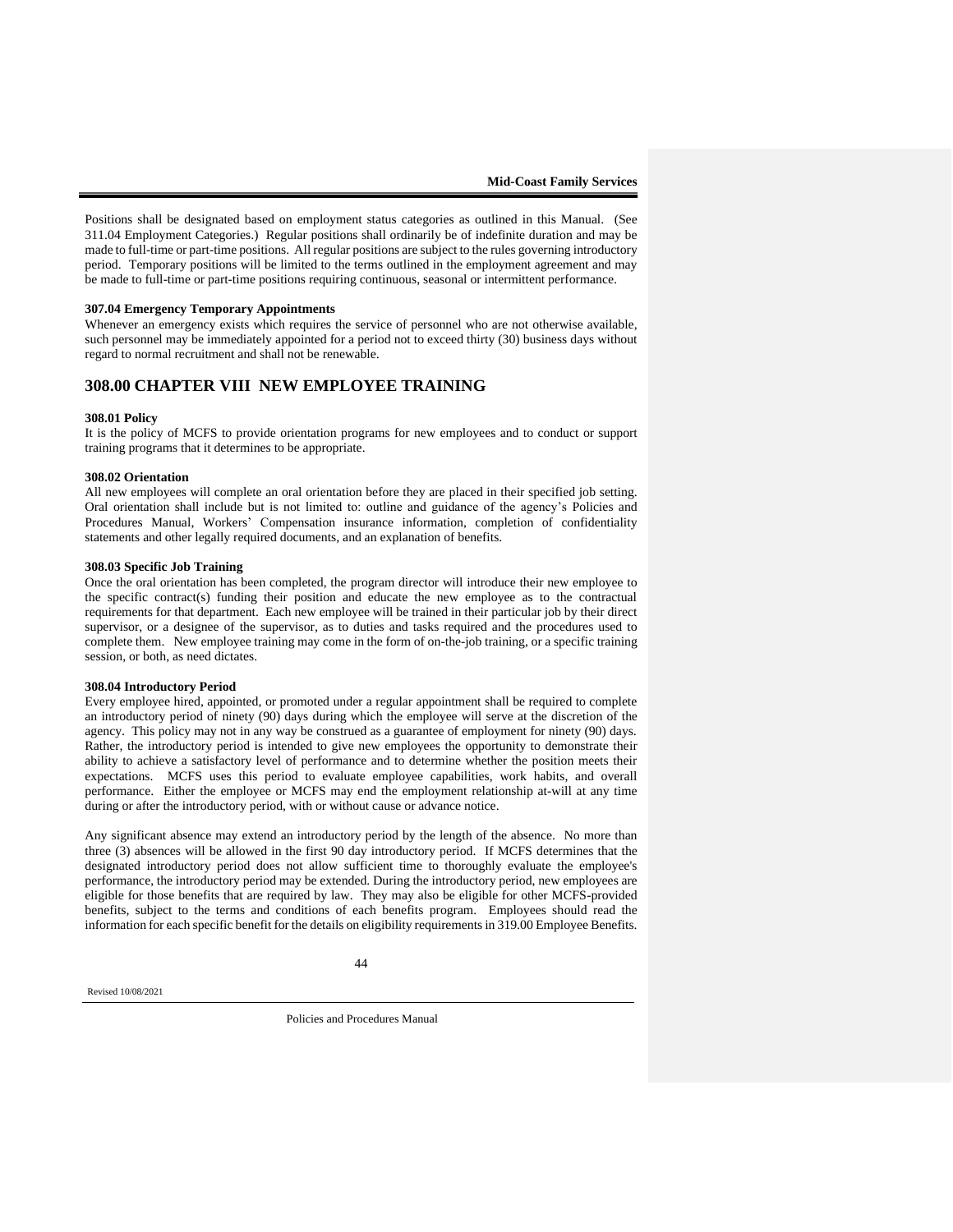At the end of the introductory period, the program director will complete a performance review. Depending on the outcome of the review, employees may enter the regular employment classification. The director may consider it necessary to extend the introductory period and shall seek approval from the COO or CEO. If approval is granted, the extension of the introductory period shall be communicated in writing to the employee. Another performance review at the end of the extended period will determine entry into regular employment classification or termination of the employee.

Upon satisfactory completion of the introductory period, employees enter the regular employment classification. If necessary, the employee may be administratively transferred to a more suitable position.

If an employee has completed the introductory period and is subsequently transferred, promoted, or hired into another position, the employee will not be required to repeat the introductory period. However, a newly promoted employee who fails to perform the new assigned duties may be returned to the former position and shall be eligible for consideration for later advancement.

# **309.00 CHAPTER IX NEPOTISM**

### **309.01 Policy**

MCFS wants to avoid the appearance of favoritism that may result from employment relationships with relatives. Therefore, relatives of MCFS employees shall not be employed in positions where the employee has the official authority to hire, recommend, or approve the hiring, salary, or promotion of the relative.

Relatives shall not be employed in a supervisor-subordinate relationship, even if it results from marriage after the employment relationship was established. The supervisor-subordinate relationship shall be interpreted to include all levels of line administrative supervisors, from the lowest to the highest, not just the immediate supervisor.

Members or relatives of members of the Board of Directors shall not be employed by MCFS, unless the employment preceded the appointment of the Board member by one year.

An employee who violates this policy is subject to reassignment and/or disciplinary action up to and including dismissal. A violation may occur by knowingly approving the hiring of a relative, being hired by a relative, or working for a relative.

#### **Definitions**

Nepotism: Favoritism shown to a relative by employment on the basis of the relationship

Relative: For the purposes of this policy, the following are considered relatives:

- the employee's spouse
- the employee's or the spouse's natural and adopted children, grandchildren, and greatgrandchildren; parents, grandparents, and great-grandparents; brothers, sisters, step-brothers, stepsisters, half-brothers, half-sisters; aunts, uncles, nieces, nephews, first cousins, and persons married to them.

45

Revised 10/08/2021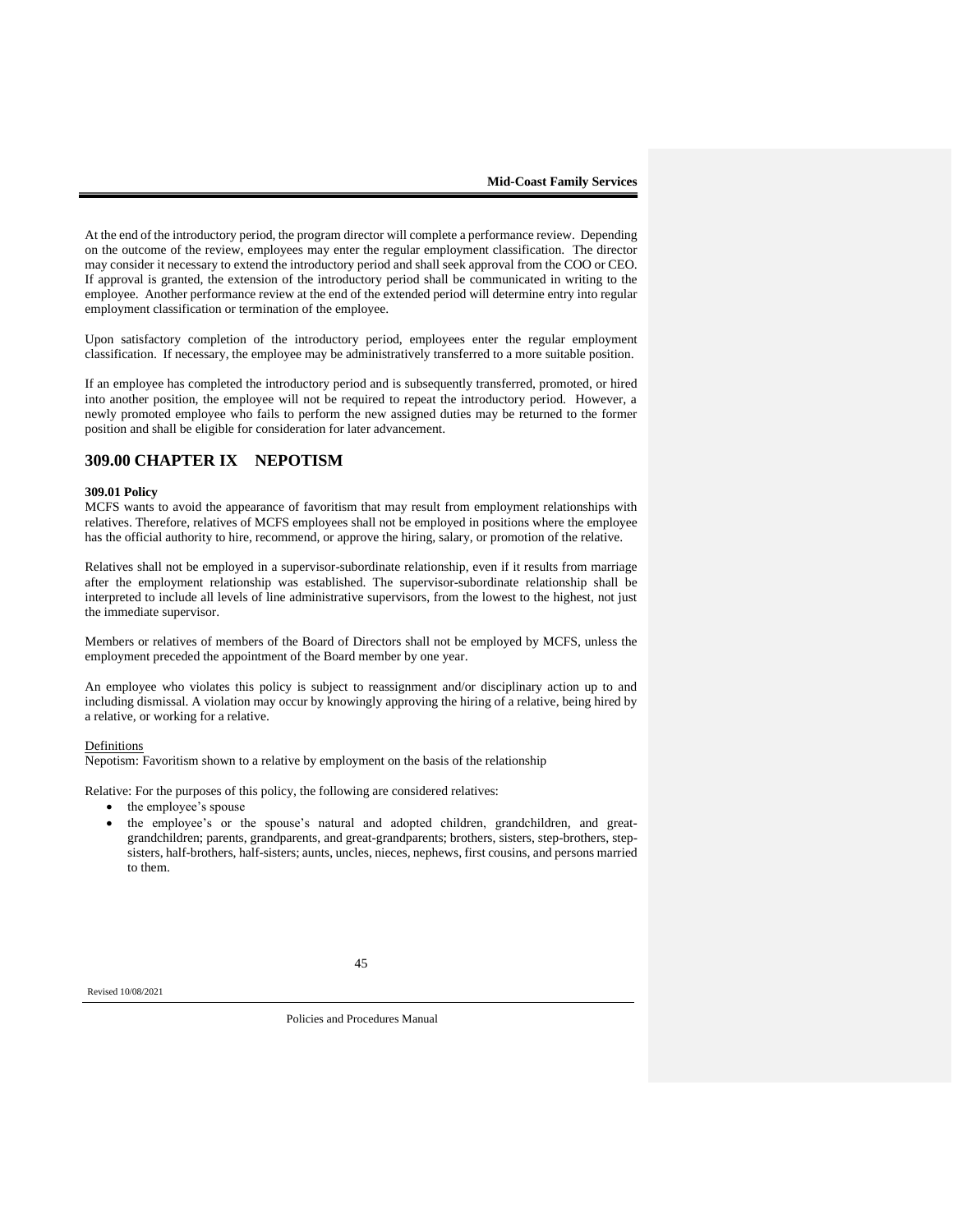# **310.00 CHAPTER X POSITION CLASSIFICATION**

# **310.01 Policy**

Subject to required approvals, the CEO shall administer a job description based on analysis of the duties and responsibilities of jobs. Positions shall be allocated to appropriate classes or job classifications based on objective factors. The CEO shall periodically review the duties and responsibilities of individual positions and initiate any necessary adjustments to the job description.

Any employee may request a position review for proper classification through supervisor channels.

# **311.00 CHAPTER XI EMPLOYMENT**

#### **311.01 Policy**

Applicants enter into employment with MCFS voluntarily and the employee is free to resign at will at any time, with or without cause. Similarly, MCFS may terminate an employment relationship at-will at any time, with or without notice or cause, so long as there is no violation of applicable federal or state law.

Policies set forth in this manual are not intended to create a contract, nor are they to be construed to constitute contractual obligations of any kind or a contract of employment between MCFS and any of its employees. The provisions of the manual have been developed at the discretion of management and, except for its policy of employment at-will, may be amended or canceled at any time, at MCFS's sole discretion.

These provisions supersede all existing policies and practices and may not be amended or added to without the express written approval of the Board of Directors of MCFS.

#### **311.02 Job Descriptions**

Written job descriptions are developed for each position and employee to detail specific job requirements. In addition to job duties, job descriptions specify the job title, full or part-time status, exempt or non-exempt status and who each employee reports to. Job descriptions are reviewed and updated periodically to adequately reflect individual contract requirements. The original is maintained in employee personnel files and a copy is issued to the employee.

### **311.03 Employee Relations**

MCFS believes that the work conditions, wages, and benefits it offers its employees are competitive with those offered by other employers in its service area and in its field of service provision. If employees have concerns about work conditions or compensation, they are encouraged to voice these concerns openly and directly to their supervisors.

#### **311.04 Employment Categories**

Employment classifications do not guarantee employment for any specified period of time.

Each employee is designated as either non-exempt or exempt by federal and state wage and hour laws. An employee's exempt or non-exempt classification may be changed only upon written notification by MCFS management.

1. Non-Exempt— An employee who does not meet any one of the Fair Labor Standards Act exemption tests and is paid on an hourly basis and covered by wage and hour laws regarding hours worked, overtime pay, etc.

46

Revised 10/08/2021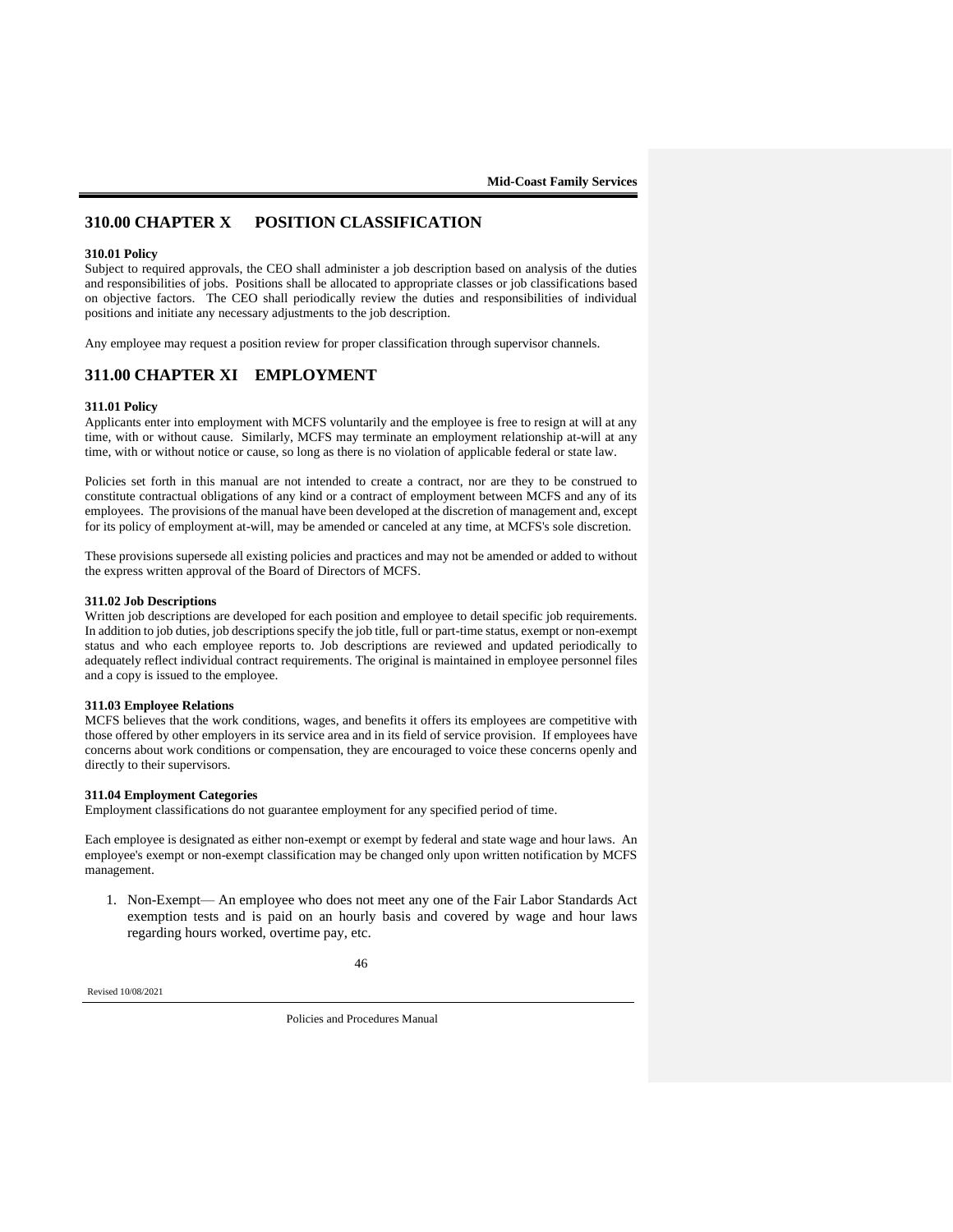2. Exempt— Employees who meet one of the FLSA exemption tests and who are paid on a fixed salary basis and not entitled to overtime.

 In addition to the above status designations, each employee will belong to one of the following employment categories:

- 1. Introductory—Employees who are within the first ninety (90) days of employment.
- 2. Regular Full-Time—Employees who are not in a temporary or introductory status and who are regularly scheduled to work MCFS's full-time schedule. Full-time employees are eligible for MCFS's benefits package, subject to the terms, conditions, and limitations of each benefit program.
- 3. Regular Part-Time—Employees who are hired to work an abbreviated variation (fewer than twenty-nine (29) hours per work week) of the regular full-time schedule. Regular part-time employees are eligible for certain MCFS benefits.
- 4. Temporary Full-Time—Employees who are hired as interim replacements, to temporarily supplement the work force, or to assist in the completion of a specific project. Employment assignments in this category are of limited duration and employment beyond any initially stated period does not in any way imply a change in employment status. Temporary employees retain that status unless and until notified of a change. All legally mandated benefits are provided to temporary employees. Some other MCFS-sponsored benefits may also be available, subject to the terms, conditions, and limitations of each benefit program.
- 5. Temporary Part-Time—Employees who are hired to work an abbreviated variation (fewer than 40 hours per work week) of the temporary full-time schedule.
- 6. Contractual—Employees paid a specific amount for a specific task and set their own schedules.
- 7. Volunteer—Individuals who devote time to MCFS activities without compensation. This may include MCFS board members, consultants, and interns.
- 8. Interns—College or university students who work in a temporary unpaid position with emphasis on on-the-job training rather than employment.

Specific duties of particular employment positions are described in each employee's Job Description. Accurate and up-to-date job descriptions are expected to be kept. All employees will be furnished with copies of their specific job description.

Employees also are ranked according to the following levels:

Level 1: Chief Executive Officer (CEO)

Level 2: Chief Operations Officer (COO) and Chief Financial Officer (CFO)

47

Revised 10/08/2021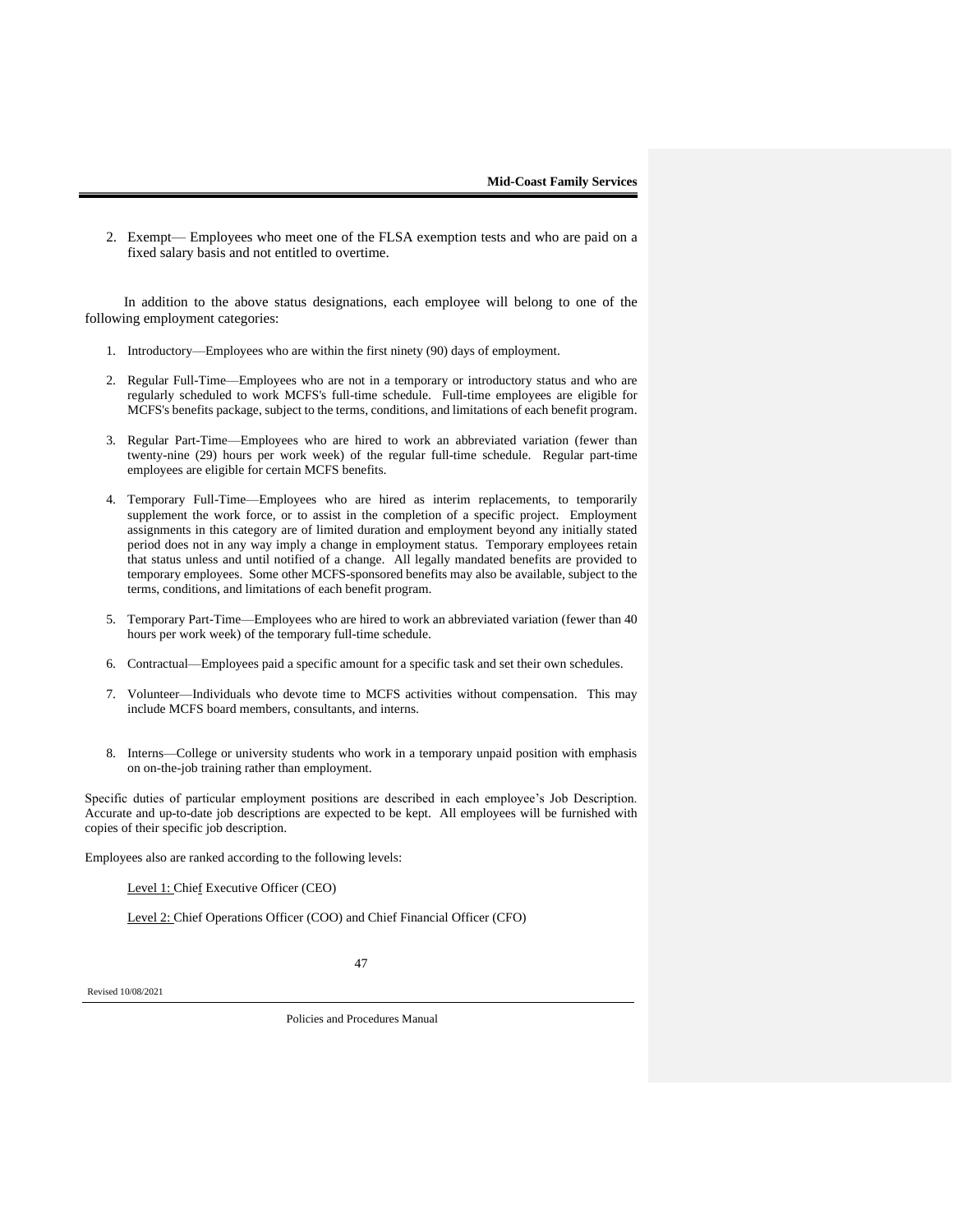# Level 3: Program Directors

Level 4: Regular Full-Time Employees

# **311.05 Volunteers**

Volunteers play an important role at MCFS. While they may receive no compensation, the work they do complements the work done by paid staff and enables the agency to achieve the goal of effective service delivery. Volunteers are recruited from a diverse population throughout the service area in order to reflect the population we serve. Before beginning service, the prospective volunteer must complete an application, participate in required orientation and trainings, submit to a background check and drug test, and sign a Confidentiality Agreement. Volunteers should record and turn in time sheets according to the agency's policy and calendar. Volunteers who have been not served for six months will be considered inactive and may have to reapply for future service.

MCFS does not discriminate on the basis of race, color, national origin, religion, gender, sexual orientation, age, mental illness, alcohol abuse or alcoholism, drug abuse or addiction, or disability. Persons who have received services through one of the agency's programs will be accommodated in a volunteer position to best meet their abilities. In some cases, former clients must wait two years before serving as a regular volunteer. Persons who have been convicted of certain crimes, may not be eligible to work in specific programs. Persons who are on probation or parole, are not eligible to provide direct client/victim services.

| <b>Types</b>              | Duties         | Drug Test     | Background     | Direct Client  | Application    |
|---------------------------|----------------|---------------|----------------|----------------|----------------|
|                           |                |               | Check          | Contact        | Required       |
| Groups (youth)            | Project        |               |                |                | N <sub>0</sub> |
| under the age of          | time<br>based; | No.           | N <sub>o</sub> | N <sub>o</sub> |                |
| 16 must be                | specific       |               |                |                |                |
| accompanied by a          |                |               |                |                |                |
| parent or group           |                |               |                |                |                |
| leader)                   |                |               |                |                |                |
| Adult<br>Regular          | Shelter        | $Yes - if$    |                |                | Yes            |
| (over age $16$ )          | Thrift         | direct client | Yes            | <b>Yes</b>     |                |
|                           | Youth          | contact       |                |                |                |
|                           | Programs       | could occur   |                |                |                |
| <b>Board of Directors</b> | Supervisory    | No.           | Yes            | N/A            | Yes            |
| College Interns           | Shelter        | Yes           | Yes            | Yes            | <b>Yes</b>     |
| Community                 | Thrift         | No            | <b>Yes</b>     | N <sub>o</sub> | <b>Yes</b>     |
| Service Workers           |                |               |                |                |                |

#### **311.06 Compensation**

Salaries and compensation are based on a uniform pay-setting system known as the General Schedule (GS), a system used by employers throughout the country. The purpose of the GS is to standardize positions and salaries across the agency as well as make compensation rates for MCFS comparable with other employers in our area. All positions and job descriptions have a GS level assigned and each GS level has 10 steps. Step increases are achieved by satisfactory job performance and longevity, as well as accepting job duties such as Lead Staff positions. The CEO, COO, CFO and Program Directors are responsible to assign GS levels to positions, based on comparison to standard positions established by the Federal government. While

48

Revised 10/08/2021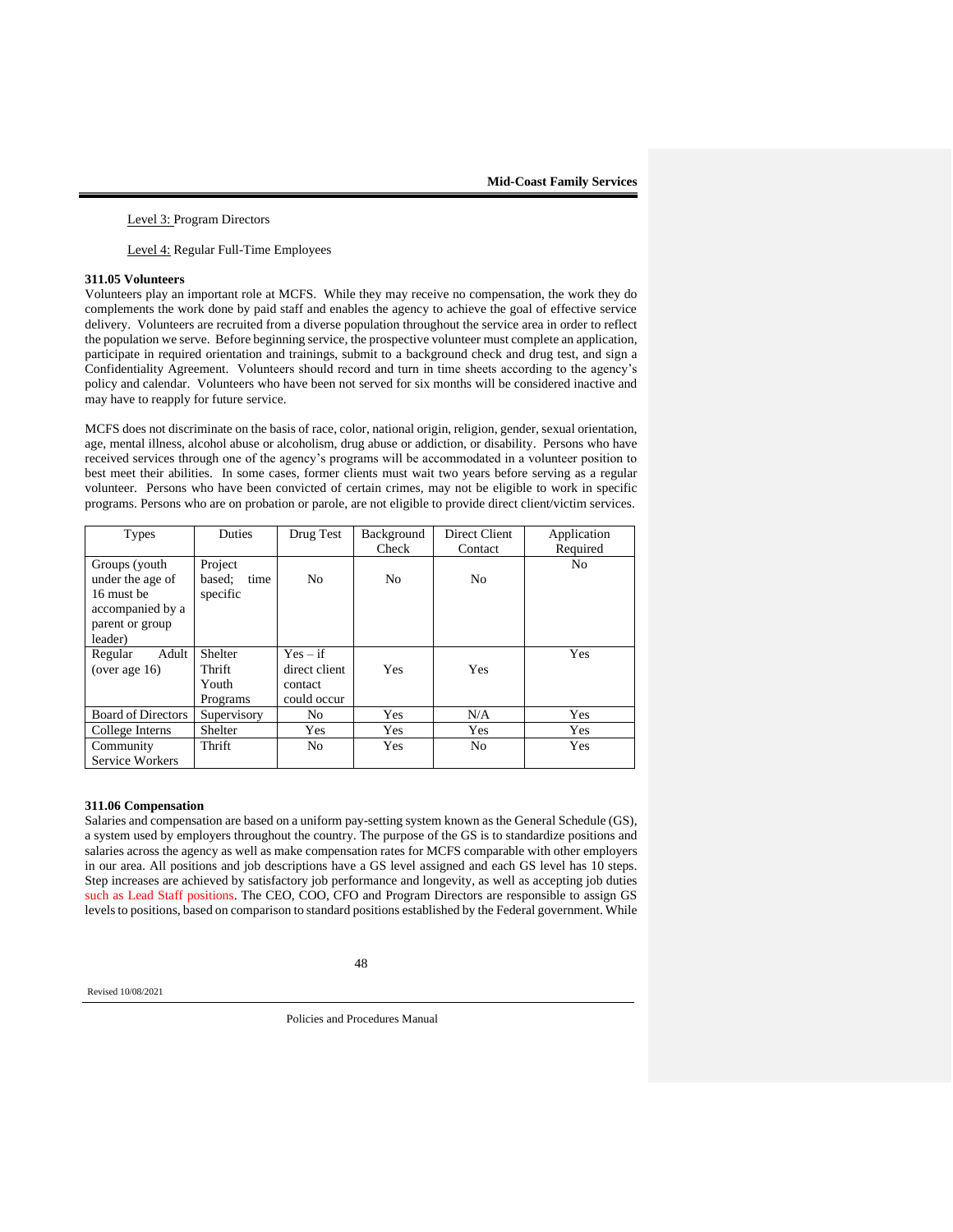every attempt will be made to adhere to the annual GS salary schedule, actual MCFS budget will override the salary schedule.

Employees will file W-4 forms upon employment and update forms when changes occur.

Time sheets will be submitted according to an annually published schedule determined by the CFO. Failure to observe that schedule can lead to disciplinary action. Paydays are the 5th and the 20th day of the month. When the 5th or the 20th fall on a weekend or holiday, paydays will occur on the business day immediately prior to that weekend or holiday.

#### **311.07 Administrative Pay Corrections**

MCFS takes all reasonable steps to ensure that employees receive the correct amount of pay in each paycheck and that employees are paid promptly on the scheduled payday.

In the event of an error in the amount of pay, benefits deducted, tax deduction, or other mistake the employee should promptly bring the discrepancy to the attention of the Payroll Administrator so that corrections can be made as quickly as possible.

#### **311.08 On Call Pay for Non-exempt Employees**

When a full-time, non-exempt employee is required to make himself or herself available during off duty hours, that employee will be paid a prearranged sum (determined by the CEO) whether or not the employee works outside his/her normal work schedule.

Employees who are on call must be less than 30 minutes away from their potential work site, be available by cell phone and fit for duty. Only employees designated by the CEO or his/her designee are eligible for on call pay.

Once called, if the employee leaves immediately, paid time begins when the employee takes the call. If the employee is called to work with a later start time, paid time begins when the employee begins driving to the work location. Paid time ends when the return trip is completed.

When an employee works outside their normal work schedule, he/she must take the same number of hours off in the same workweek to ensure he/she does not work over 40 hours. The employee's supervisor must approve the day(s) such time is taken. Employees must note on their time sheet when they are on call.

All over-time must be approved by the CEO.

# **312.00 CHAPTER XII PERSONNEL RECORDS**

# **312.01 Policy**

MCFS shall safeguard the integrity, confidentiality and ensure identity theft protection of all personnel related information collected and retained in connection with employees.

#### **312.02 Responsibility**

Personnel files are the property of MCFS, and access to the information they contain is restricted. Care shall be taken to preserve the integrity of the records and the privacy of individuals by preventing unauthorized access or use. Generally, only supervisors and management personnel of MCFS who have a legitimate reason to review information in a personnel file are allowed to do so. Employees shall have the

49

Revised 10/08/2021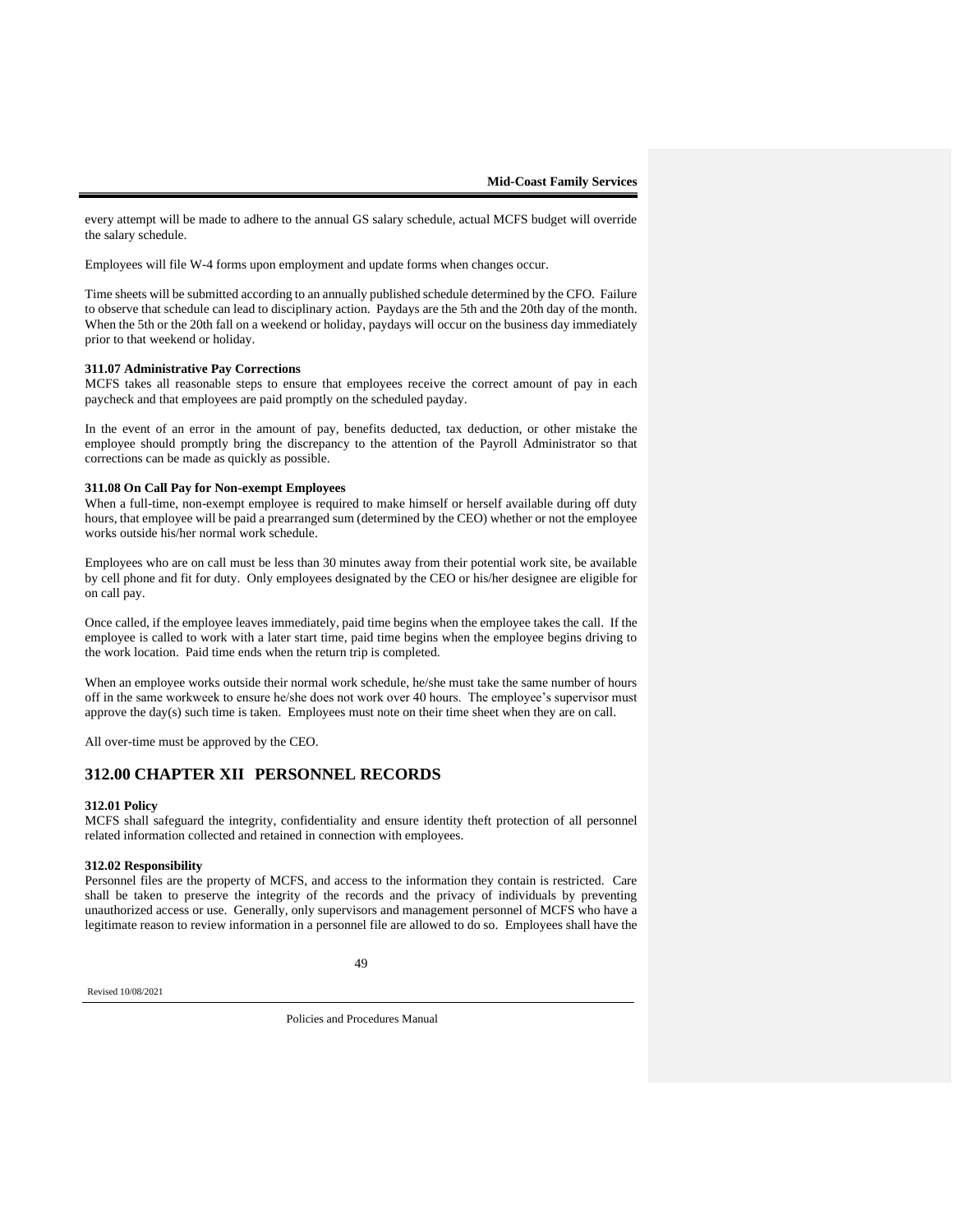right to reasonable inspection of their personnel records under procedures prescribed by the CEO. Unless otherwise provided by law, personnel records shall not be used or divulged for purposes unconnected with MCFS matters except with the written permission of the employee involved. Nothing herein shall prevent the dissemination of impersonal statistical information. In the performance of their duties, persons outside of MCFS, such as monitors and auditors, shall have limited access to any employee file upon presentation of appropriate identification. Employees may request to view their file with the provision that the viewing be made in the presence of the HR Specialist/Operation Coordinator, their direct supervisor, the COO, or the CEO. Every access into the file must be documented on the file's Personnel File Viewing Log.

#### **312.03 Documentation**

The CEO shall prescribe retention and uniform or minimum content requirements for individual personnel records to ensure proper administration and adherence to equal employment opportunity regulations.

The information in each file will be affixed and kept in a locked drawer. Routine access to these files shall be limited to the CEO, COO, and/or designee.

A permanent personnel file shall be established for each employee at time of hire and shall contain at a minimum:

- 1. Dated job description(s) for all positions held at MCFS and dated applications (and résumés, if available).
- 2. Documentation that required credentials were verified directly with the credentialing body.
- 3. Personnel data that includes date of hire, rate of pay, and documentation of all pay increases and bonuses.
- 4. Documentation of appropriate screening, employment and education verification.
- 5. Documentation of initial and other required training.
- 6. Documentation of any disciplinary action.
- 7. Dated and signed employee performance evaluations (minimum of one per year).
- 8. Evidence of any restricted certification or plan or application to seek certification.
- 9. Documentation of criminal background check results.
- 10. Any other information considered appropriate or necessary by the CEO or designee.

Employees' medical records are maintained in separate files and not in the personnel files. Drug test results will be kept in a separate file from the personnel file and medical records file.

### **312.04 Access**

With reasonable advance notice, employees may review their own personnel files in MCFS' offices and in the presence of an individual appointed by MCFS to maintain the files. A log shall be attached to each personnel file with space to document:

- Date of access,
- Name of person gaining access to file
- Reason for access
- Name of item copied, if any
- Signature of witness (as stated in 312.02 Policy).

# **312.05 Record Retention**

Personnel files for separated employees will be retained according to legal requirements.

50

Revised 10/08/2021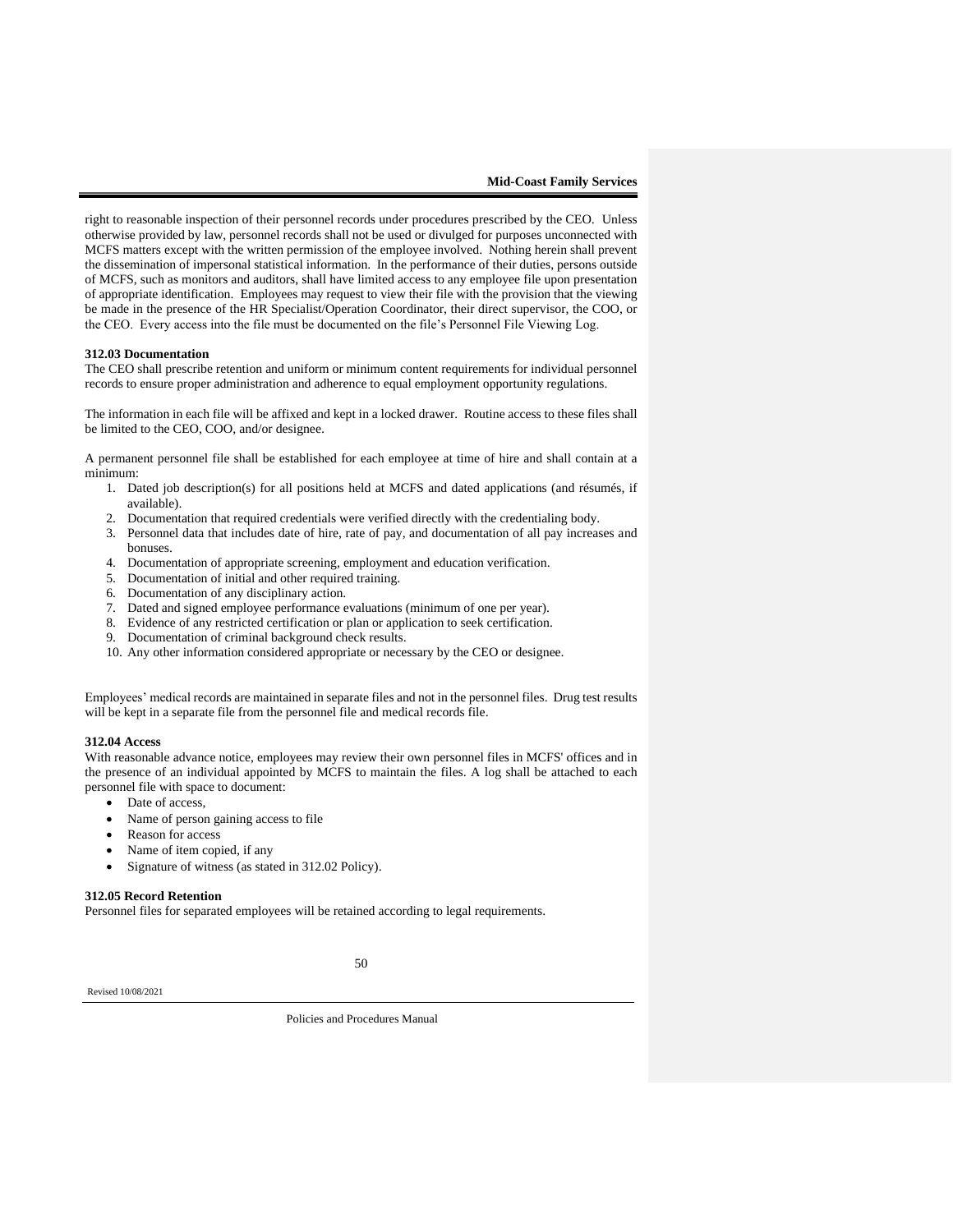## **312.06 Status Change**

The CEO or a designee shall report changes in personnel status of their employees in accordance with procedures developed by the Board of Directors.

#### **312.07 Employee Data Changes**

It is the responsibility of each employee to promptly notify MCFS of any changes in personal data. Mailing addresses, telephone numbers, number and names of dependents, individuals to be contacted in the event of an emergency, and other such information must be accurate and current at all times. Information regarding licensure or certification status must also be kept current.

# **312.08 Non-Disclosure of Employee Information**

Information considered confidential and that will not be disclosed includes, but is not limited to, the following examples:

- 1. Wages, bonuses/incentives, or any compensation data, unless written approval is provided by the employee or former employee
- 2. Financial information
- 3. Pending projects and proposals
- 4. Personnel information, unless written approval is provided by the employee or former employee.

All employees are required to sign a non-disclosure agreement as a condition of employment. Employees who improperly use or disclose confidential organizational information will be subject to disciplinary action, up to and including termination and legal action. Volunteers and interns also are subject to this policy.

# **313.00 CHAPTER XIII CONDUCT**

## **313.01 Policy**

The success of MCFS is dependent on the trust and confidence we earn from our employees, funders, and client/participants. We gain credibility by adhering to our commitments, displaying honesty and integrity, and reaching company goals through honorable conduct in both our personal and professional arenas.

#### **313.02 Code of Conduct**

All employees of MCFS will accept and sign a Code of Conduct as a condition of employment, which will become a part of an employee's personnel file.

### **313.03 Alcohol and Drug Abuse**

MCFS will not tolerate any drug or alcohol use which imperils the health and wellbeing of its employees, clients, or threatens MCFS's reputation. For more information on this subject see 302.00 Drug-Free Workplace.

### **313.04 Attendance, Punctuality, and Overtime**

Mid-Coast Family Services expects all employees to conduct themselves in a professional manner during their employment, which includes practicing good attendance habits. All employees should regard coming to work on time, working an established schedule, and leaving at the scheduled time as essential functions of their job. Good attendance habits form a strong, effective workforce.

Good attendance habits include:

51

Revised 10/08/2021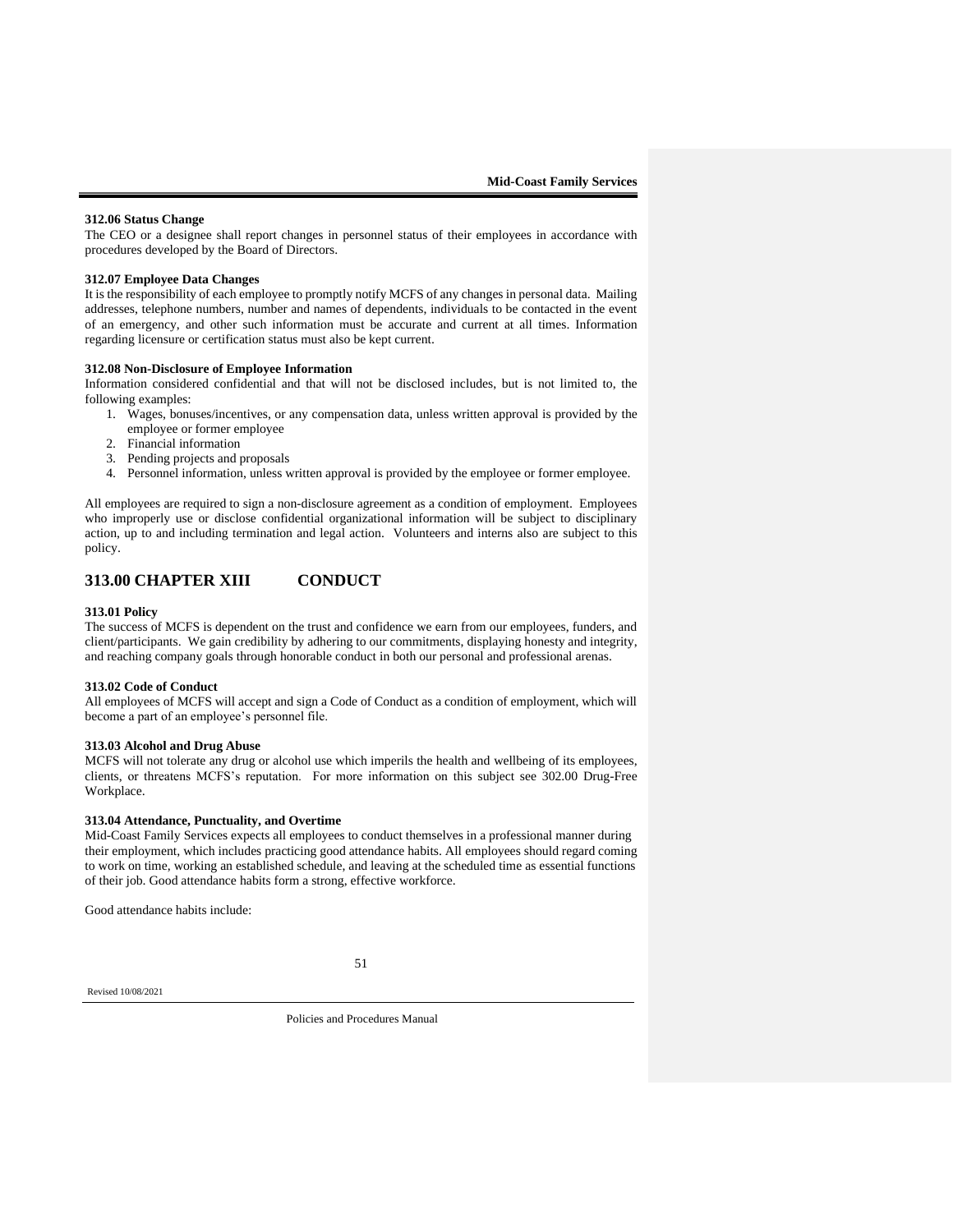- Appearing for work no sooner than 5 minutes prior to the start of your workday and no later than your actual scheduled time to begin work
- Remaining at your work site as assigned, unless told otherwise by your supervisor
- Taking normal lunch and restroom breaks
- Leaving promptly at the end of your workday, unless told otherwise by your supervisor
- Personally notifying your supervisor by phone or text if you will be absent or late

# Excused Absence/Tardiness

Employees must personally notify their supervisor or a designee if they are unable to report to work, or unable to report on time to their assigned work site. It is not sufficient to call in and leave a message without speaking to your supervisor, nor is it sufficient to tell a co-worker who is not designated to approve leave. Texting may substitute for a call by individual supervisors. Employees receive leave time to be used when absences are necessary. See section 319.0 regarding leave time.

### Unexcused Absence/Tardiness

Unexcused absenteeism and tardiness will be documented and may result in disciplinary action up to and including termination. Excessive absenteeism and tardiness will be documented and may result in disciplinary action up to and including termination.

#### Job Abandonment

If an employee is absent without notice for two days in a row, he/she will be considered as having abandoned the job, and we will process the absence as a voluntary resignation on the employee's part.

#### **Overtime**

Because overtime pay is not an allowable grant expenditure, all overtime must be pre-authorized by the CEO. Employees are not permitted to work overtime without prior approval. Job descriptions are designed to be completed within the prescribed amount of time assigned for each position. Should an employee experience a problem completing job duties in the prescribed amount of time, the supervisor must be consulted immediately. Either appropriate adjustments to the job description will be made or the employee may be counseled in time management. Non-authorized overtime is work-related misconduct and is grounds for disciplinary action up to and including termination.

#### **313.05 General Work Standards**

MCFS will comply with all applicable laws and regulations and expects its directors, officers, employees, volunteers, and interns:

- 1. To provide services in accordance with the letter, spirit, and intent of all relevant laws, program requirements, policies and procedures,
- 2. To refrain from any illegal, dishonest, or unethical conduct,
- 3. To maintain all required licenses, permit, and credentials,
- 4. To protect the health, safety, rights and welfare of clients/participants,
- 5. To provide adequate services as described in each program description,
- 6. To not abuse, neglect or exploit clients/participants,
- 7. To adhere to high ethical principles with respect to lines of acceptable conduct, which include but are not limited to not abusing, neglecting or exploiting clients/participants; not committing an illegal, unprofessional or unethical act; not assisting or knowingly allowing another person to commit an illegal, unprofessional or unethical act; not providing false or misleading information;

52

Revised 10/08/2021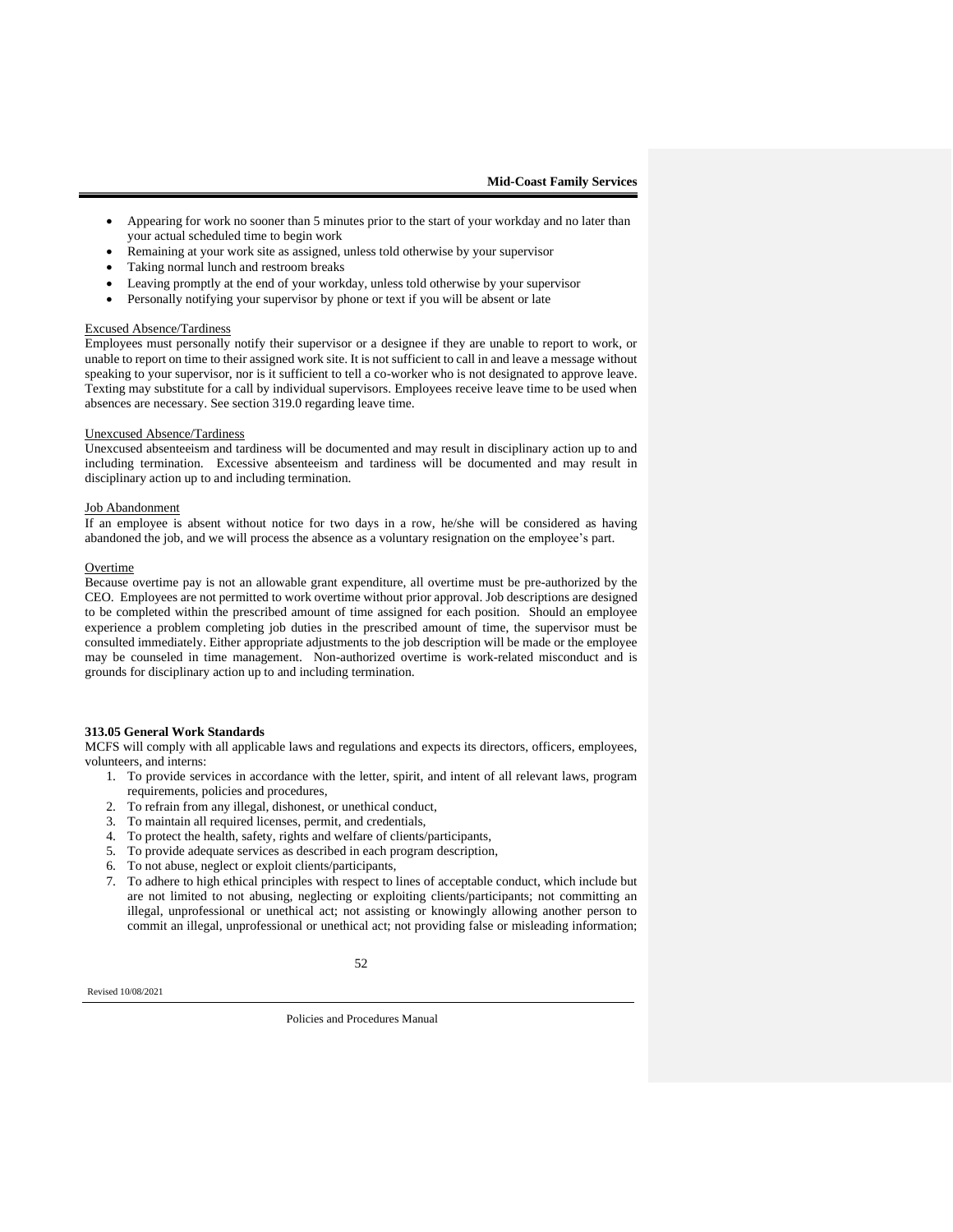not omitting significant information from required reports and records; not interfering with the preservation of records; not retaliating against anyone who reports a violation or cooperates during a review, audit, inspection, investigation, hearing, or other related activity; not interfering with commission reviews, inspections, investigations, hearings, or related activities.

- 8. To maintain high standards of cooperation, efficiency, and productivity in the course of work for MCFS, and
- 9. To extend courtesy to client/participants, client/participants' families, visitors, and co-workers at all times.

If a situation arises where it is difficult to determine the proper course of action, or in the event of a difference of opinion that requires resolution, the matter should be discussed openly, beginning with the immediate supervisor and, if necessary, following the chain of command for advice and consultation.

Disregarding or failing to comply with this standard of business ethics and conduct could lead to disciplinary action, up to and including termination.

If work habits, attitude, behavior, production, and/or personal conduct of an employee fall below appropriate standards, it can result in disciplinary action up to and including termination. While counseling and warning the employee in sufficient time for improvement should ordinarily precede formal disciplinary action, nothing herein shall prevent immediate formal action as provided elsewhere in the rules whenever the interest of MCFS requires.

When an employee is providing off-site services, the employee is responsible for adhering to the rules and regulations guiding that facility. Non-compliance with this policy is considered work-related misconduct and will result in disciplinary action up to and including termination.

# **313.06 Relationships with Client/Participants**

All employees, volunteers, and interns are not permitted to enter into a business or personal relationship outside of MCFS duties with current or former client/participants whom they have seen in a professional capacity for a period of two (2) years after services cease. A client/participant is any individual receiving services through MCFS; or any individual who has utilized MCFS services in the past and who is eligible for follow-up services. Licensed staff and staff who hold restrictive certifications are held to the rules and regulations on dual relationships set forth by their licensing board.

Establishing and maintaining appropriate boundaries is a requirement in providing services. Supervisors can provide additional guidance regarding appropriate boundaries. Employees, volunteers, and interns may accept gifts from clients/participants when the gifts are of minimal monetary value, and accepting the gift is in the best interest of the client/participant.

Non-compliance with this rule is work-related misconduct and will result in disciplinary action up to and including termination.

## **313.07 Conflict of Interest**

It is the policy of this organization to prohibit all staff from soliciting any advantage from any persons having business dealings with the organization (e.g. clients, suppliers, contractors). Staff who wish to accept any gifts from such persons should seek special permission from Management prior to the acceptance. Any gifts of substantial monetary value offered voluntarily to the staff in their official capacity are regarded as gifts to the organization and they should not be accepted without permission. Staff should decline the offer

53

Revised 10/08/2021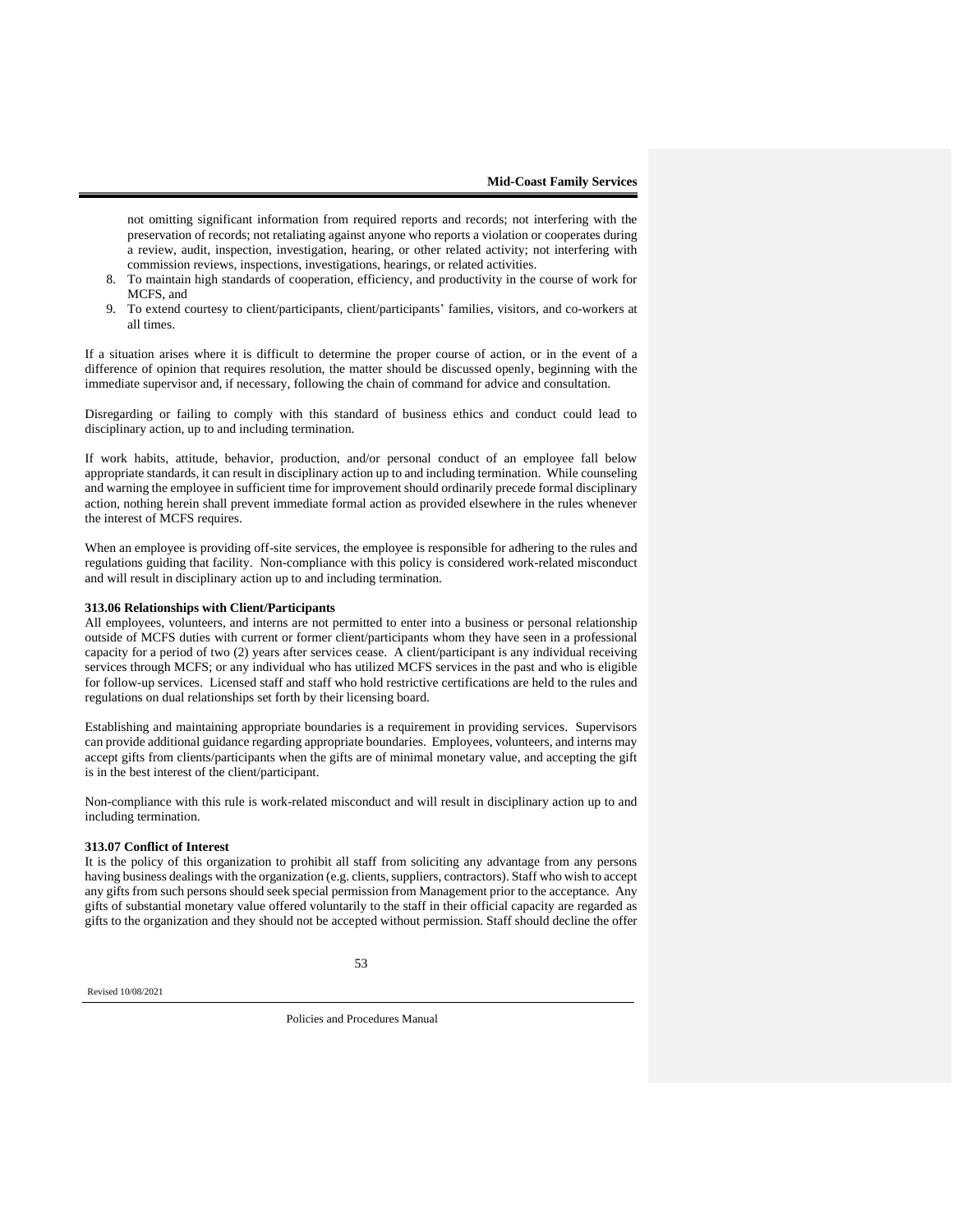if the acceptance could affect their objectivity in conducting the organization's business, or induce them to act against the interest of the organization, or lead to complaints of bias or impropriety. In case of doubt, the staff should refer to their designated supervisor.

A conflict of interest situation arises when the "private interests" of the staff compete or conflict with the interests of the organization. "Private interests" means both the financial and personal interests of the staff or those of their connections including:

- family and other relations;
- personal friends;
- the clubs and societies to which they belong; and any person to whom they owe a favor or are obligated in any way.

Staff should avoid using their official position or any information made available to them in the course of their duties to benefit themselves, their relations or any other persons with whom they have personal or social ties. They should avoid putting themselves in a position that may lead to an actual or perceived conflict of interest with the organization. Failure to avoid or declare any conflict of interest may give rise to criticism of favoritism, abuse of authority or even allegations of corruption. When called upon to deal with matters of the organization for which there is an actual or perceived conflict of interest, the staff member should make a declaration in writing to their supervisor. They should then abstain from dealing with the matter in question or follow the instruction of their supervisor who may reassign the task to other staff. Non-compliance with this rule is work-related misconduct and will result in disciplinary action up to and including termination.

A conflict of interest could also occur if an MCFS employee were seated on the MCFS Board of Directors. Therefore, no employee, whether payroll or contract, may take a position on the Board.

#### **313.08 Outside Employment**

Staff who wish to take up paid outside work, including those on a part-time basis, must seek the written approval of the CEO before accepting the job. Approval will not be given if the outside work is in conflict with the interest of the organization.

Non-compliance with this rule is work-related misconduct and will result in disciplinary action up to and including termination.

#### **313.09 Non-Disclosure**

The protection of confidential organization information is vital to the interests and the success of MCFS. Such confidential information includes, but is not limited to, the following examples:

- 1. Employee compensation data
- 2. Client/participant lists
- 3. Financial situation
- 4. Pending projects and prognosis
- 5. Personnel information (such as address or phone number)
- 6. Employee counseling or disciplinary action.

All employees are required to sign a non-disclosure agreement as a condition of employment. Employees who improperly use or disclose confidential organizational information will be subject to disciplinary action, up to and including termination of employment and legal action.

54

Revised 10/08/2021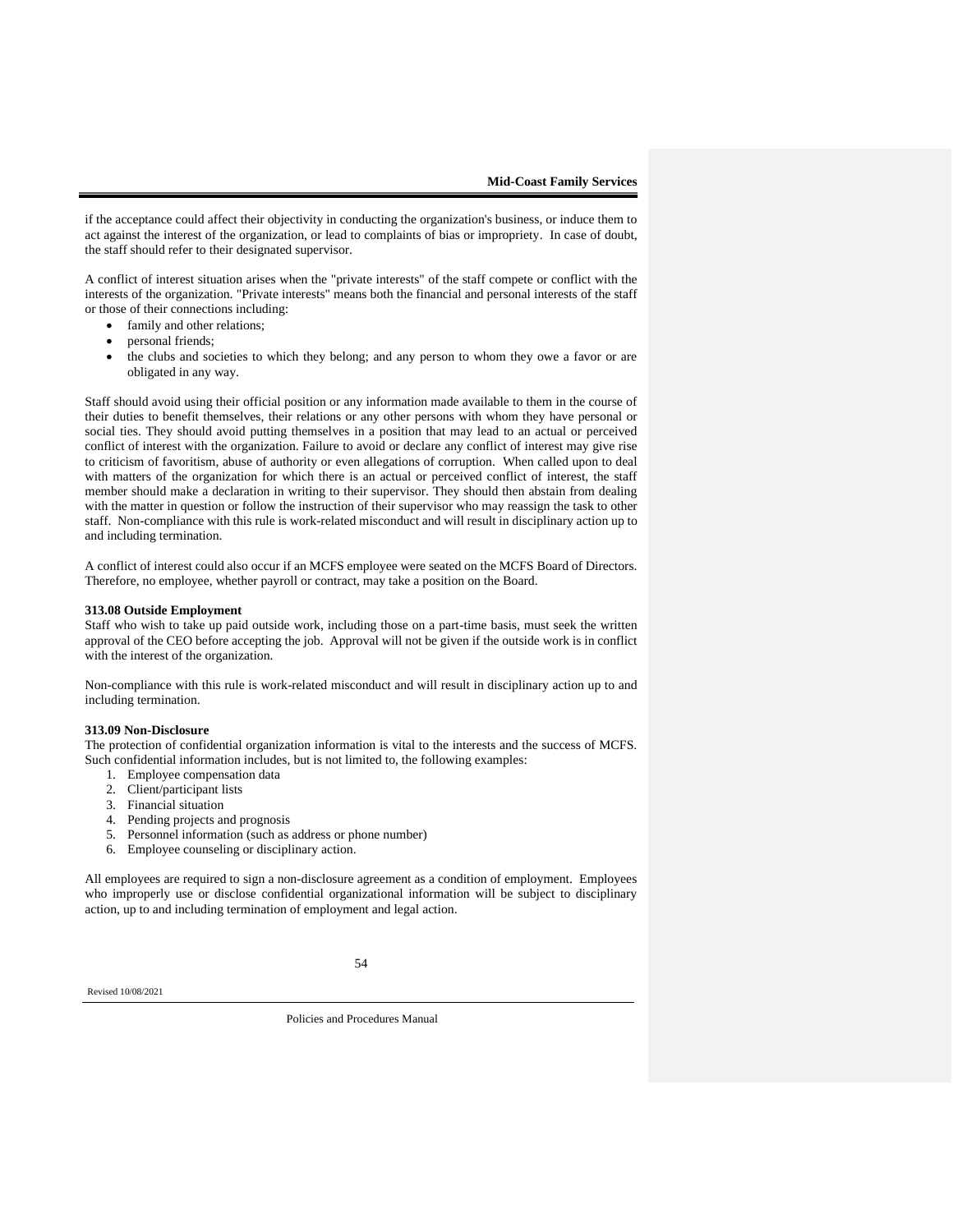## **313.10 Company Property**

Staff given access to any property of the organization should ensure that it is properly used for the purpose of conducting the organization's business. Misappropriation of the organization's property for personal use or resale is strictly prohibited (i.e., laptop, cell phone, projectors and vehicles).

Non-compliance with this rule is work-related misconduct and will result in disciplinary action up to and including termination.

#### **313.11 Solicitation**

No funds or other thing of value may be solicited from or by MCFS employees on the job without the express approval of the CEO.

### **313.12 Physical Fitness**

Medical examinations may be required to help ensure that employees are able to perform their duties safely.

After an employment offer has been made to an applicant entering a designated job category, a health professional of MCFS's choice may perform a medical examination at MCFS's expense. The offer of employment and assignment to duties may be contingent upon satisfactory completion of the exam.

Information on an employee's medical condition or history will be kept separate from other employee information and maintained confidentially. Access to this information will be limited to those who have a legitimate need to know.

It shall be the responsibility of each employee to maintain the standards of physical fitness required for performing the assigned job.

# **313.13 Personal Appearance**

It is the policy of MCFS that each employee's dress, grooming and personal hygiene should be appropriate to the work situation. Employees are expected at all times to present a professional, businesslike image to clients/participants, visitors, business contacts, and the public.

Employees are expected to dress in a manner that is normally acceptable in similar work environments. Radical departures from conventional dress or personal grooming and hygiene standards are not permitted. Attire or accessories displaying offensive or discriminatory language or inappropriate symbols are not permitted. Certain employees may be required to meet special dress, grooming, and hygiene standards, depending on the location of their work (i.e. school dress code). Management may impose additional appropriate standards.

MCFS recognize, however, that personal appearance is an important element of self-expression. As a result, the company wishes to make no effort to control or dictate employee appearance, specifically with regard to jewelry or tattoos, unless they conflict with an employee's ability to perform effectively in the position they hold or the specific work environment they are in.

Factors used to determine whether jewelry and tattoos pose a conflict with the job or work environment will include, but are not limited to:

55

Revised 10/08/2021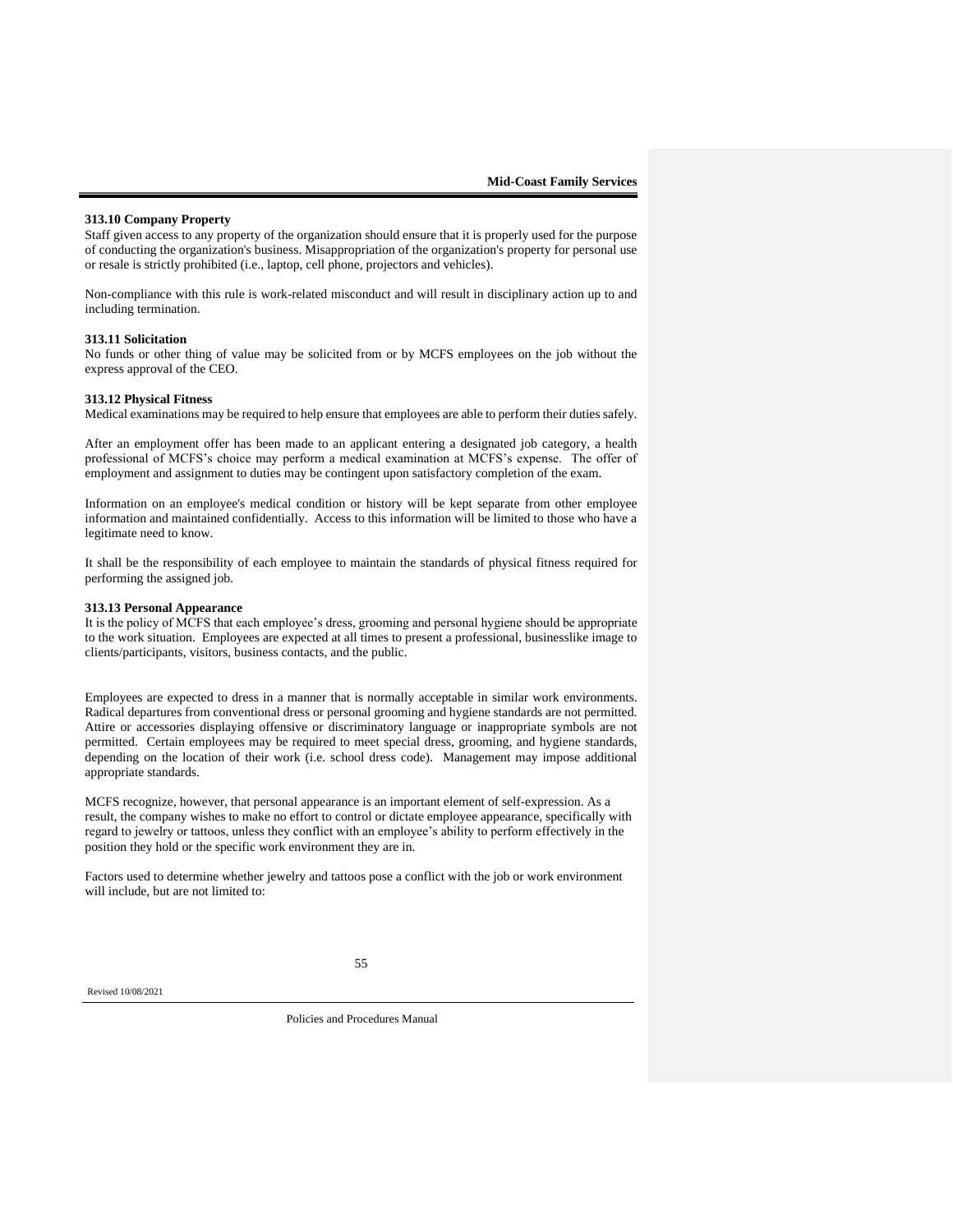- a. Safety of self or others
- b. Productivity or performance of tasks
- c. Perceived lewd or offensive on the basis of race, sex, religion, etc.
- d. Community norms
- e. Client complaints

If a potential conflict is identified the employee will be required to identify appropriate solutions such as removal of jewelry, covering of tattoos, etc.

CEO, COO or Human Resources will be responsible for answering questions and resolving issues related to this policy on a case-by-case basis to ensure unique circumstances are appropriate considered.

Non-compliance with this rule is work-related misconduct and will result in disciplinary action up to and including termination.

# **313.14 Financial Obligations**

All employees are expected to keep their personal financial affairs in good order. Failure to pay just debts, including taxes, may constitute grounds for disciplinary action if job performance is impeded.

#### **313.15 Company Purchasing**

All purchases require prior approval from the purchasing program's director. A Purchase Order must be completed, then reviewed and signed by the program director.

Requests for reimbursement may not be honored if the item was not approved for purchase by the purchasing program's director.

Non-compliance with this rule is work-related misconduct and will result in disciplinary action up to and including termination.

# **313.16 Company Credit Cards**

MCFS's credit cards are issued to manage the costs associated with agency travel-related expenses and to purchase items for MCFS which require payment at the time of ordering. Employees are not to use the MCFS credit card for cash advances or to make personal purchases. To do so may result in disciplinary action up to and including termination.

Credit cards will be issued to Program Directors or other designated person by the Accounting Assistant or CFO. The card is the sole responsibility of the holder and they will be responsible for return of card in a timely manner. All receipts should be submitted to the department program director as soon as possible. The department program director will make up the purchase order as soon as they receive the receipt. All purchases made using an agency credit card are the sole responsibility of the individual using the card and are subject to all purchasing and travel policies/procedures of MCFS.

In the event of a lost credit card, Program Directors should report the loss to their immediate supervisor. The supervisor will notify the CFO who will notify the credit card company and then follow their directions to cancel the card.

Non-compliance with this rule is work-related misconduct and will result in disciplinary action up to and including termination.

56

Revised 10/08/2021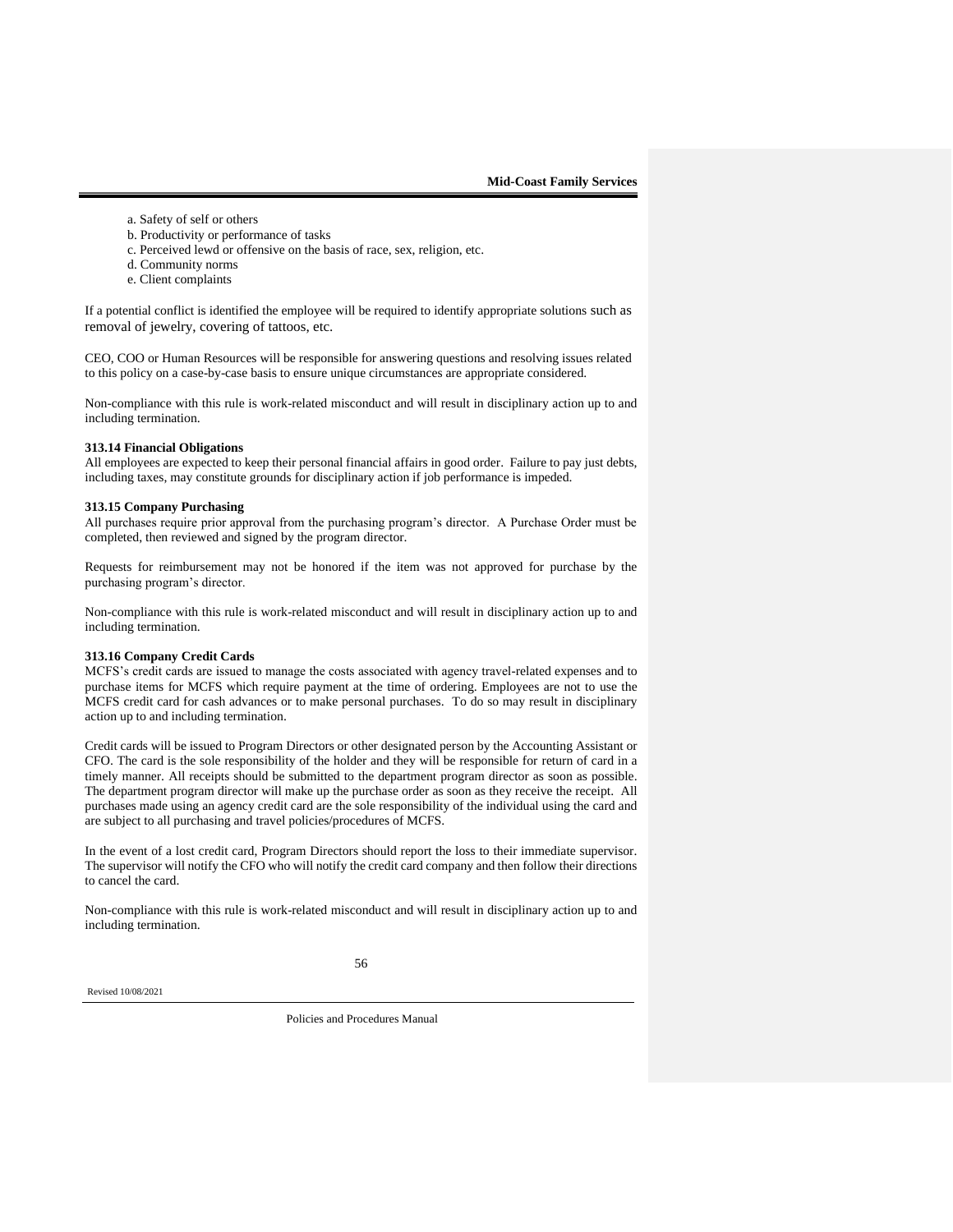#### **313.17 Political Activity**

Except as may be otherwise provided by law, the following restrictions on political activity shall apply to MCFS employees:

- 1. Employees shall refrain from publicly using their positions or influence for or against any candidate for public office in any jurisdiction.
- 2. No employee may seek or hold an appointive or elective office of public trust where service would constitute a direct conflict of interest with MCFS employment, with or without remuneration. Upon announcement of intention to seek or assume such office, an employee shall resign or shall be dismissed for cause upon failure to do so.

MCFS will comply with the provisions of the Hatch Act which limit the political activities of employees.

#### **313.18 Communications/Problem Solving/Line of Authority**

The CEO will report to the Board of Directors. The COO and CFO will report to the CEO. Program directors will report to the COO. In the absence of the CEO, the COO and/or a CEO designee is given authority as acting CEO. All employees will report to their immediate supervisor.

Instructions concerning an employee's job will usually come from their supervisor. In the absence of such instructions, another supervisor/management staff member may give an employee instruction. The employee is expected to follow the instructions of another supervisor or management staff member until the assigned supervisor advises differently.

For additional clarification, also see the staff organizational chart in Part IV.

#### **313.19 Work Schedule**

The purpose of this policy is to specify the details relevant to work schedule requirements for full-time nonexempt and exempt employees of MCFS. MCFS maintains work hours which are compatible with state law, departmental functions, and the maintenance of effective work schedules. MCFS official hours of business are 8:00 am to 5:00 pm, Monday through Friday. During business hours each department is expected to be fully operational.

Both Mid-Coast Family Treasure Stores and The Women's Crisis Center will maintain hours appropriate for adequate operations at their respective locations. The workweek is defined as follows: From Saturday at 12:01 a.m. to Friday midnight. Full-time employees who are paid on an hourly basis must not work more than 40 hours during the workweek, unless receiving prior approval from the program director. Part-time employees who are paid on an hourly basis must not work more than 32 hours during the workweek, unless receiving prior approval from their Program director.

## Non-Exempt

Non-exempt positions are responsible for reporting actual hours worked on a weekly basis. These employees do not work more than 40 hours in a work week unless approved by the CEO or designee. Supervisors or departmental designees must review and/or approve time off each pay period. Overtime for non-exempt employees is defined as any time actually worked over 40 hours in a given workweek.

Overtime must be authorized by the CEO. When management approved duties require an employee to work over the number of hours assigned, the additional time accrued must be taken off during the same week.

57

Revised 10/08/2021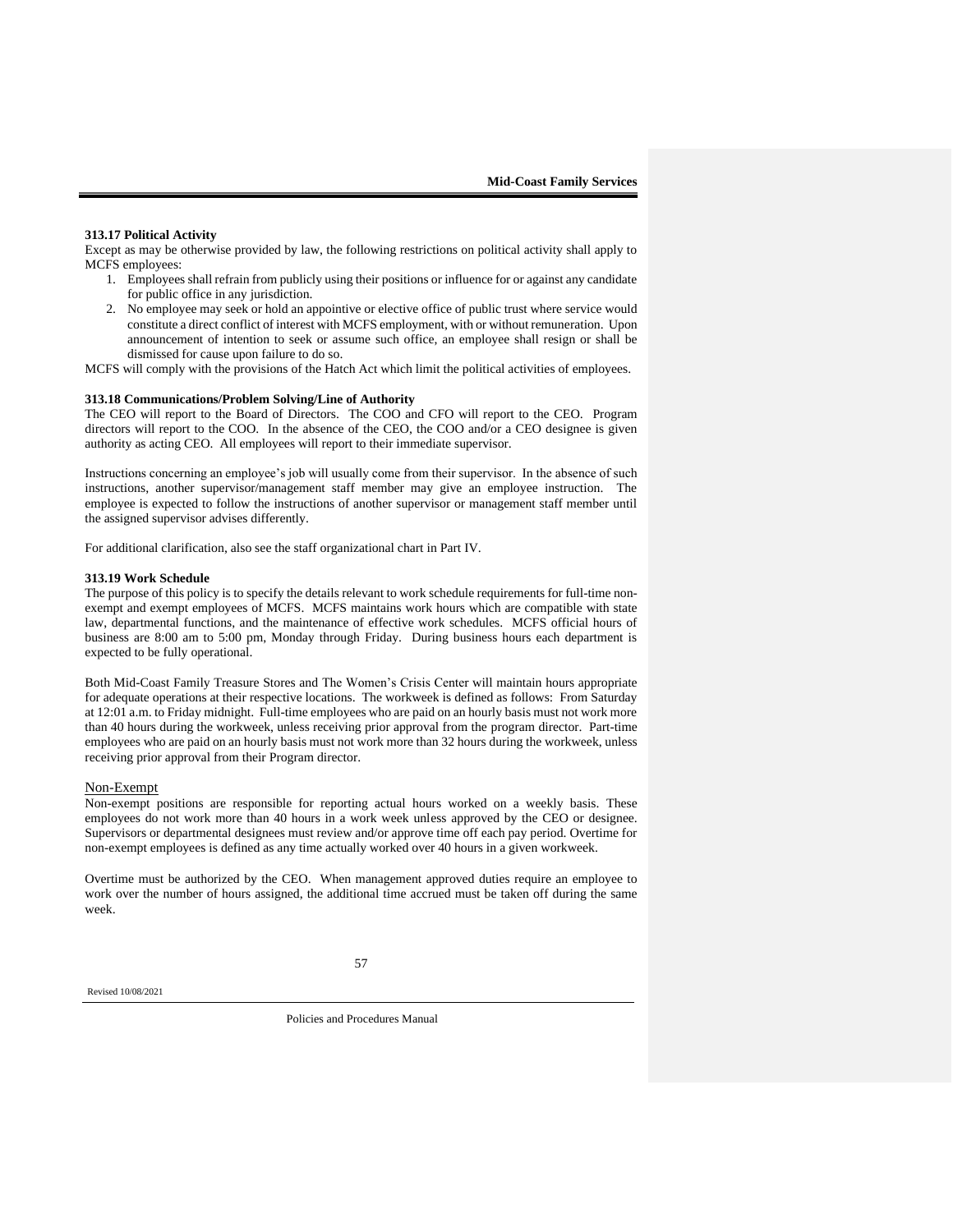# Exempt

Employees in full time exempt positions are expected to work the hours necessary to complete work assignments and responsibilities. An employee is obligated to report for each and every scheduled working day and to report on time. The Department Head is responsible for maintaining work schedules and authorizing leave. Being absent from or reporting to work after the scheduled beginning time requires an employee to notify the supervisor in advance. The normal work schedule for full time exempt employees shall average at least 40 hours per week and it is anticipated that at times these employees may average more than 40 hours per week. Although not required and not an entitlement, in instances when a specific assignment has been identified and received prior approval, an exempt employee's supervisor may recommend to the COO or CEO that the employee be granted leave for the hours worked beyond the 40 hours. Upon approval of the COO or CEO the employee will be granted the leave requested. If the request is granted it must be taken within the same work week.

#### **313.20 Policy: Reports**

In order to remain in compliance and provide accurate records to funders, Board of Directors, and the community at large, MCFS will submit reports to all funding entities in a timely manner. The MCFS Quality Management Plan details the individual responsibilities of all staff members and establishes the importance of gathering and reporting accurate information in regard to client files and individual measures instruments.

# **313.21 Reporting Procedures**

Employees and direct-care staff will collect necessary data for individual performance reports and outcome measures according to individual program requirements. Data will be compiled into specified client files reports and submitted to the appropriate Program Director, according to a pre-determined schedule. Program Directors will review data and/or files for accuracy and then compile all data into a single report to be submitted to funders and the COO for board review. All reports are to be done in a timely and accurate manner for compliance purposes. Failure to do so may result in disciplinary action up to and including termination.

#### **313.22 Electronic Data**

The following steps will ensure that MCFS is in compliance with all electronic reporting requirements:

- 1. MCFS shall have appropriate internet access and an adequate number of computers of sufficient capabilities to support the use of CMBHS, ITS, HMIS, and other electronic reporting for clinical, billing, and reporting purposes.
- 2. MCFS shall designate a security administrator and a back-up administrator. The security administrator is required to implement and maintain a system for management of user accounts/user roles to ensure that all CMBHS, ITS, HMIS, and other electronic reporting user accounts are current.
- 3. MCFS shall notify the funder immediately if a security violation is detected or if there is any reason to suspect that the security or integrity of CMBHS, ITS, HMIS, or other electronic data has been or may be compromised in any way.
- 4. MCFS shall guarantee that adequate internal controls, security, and oversight are established for the approval and electronic transfer of information regarding payments and reporting requirements. MCFS shall guarantee that the electronic payment request and reports that are transmitted shall contain true, accurate, and complete information.

58

Revised 10/08/2021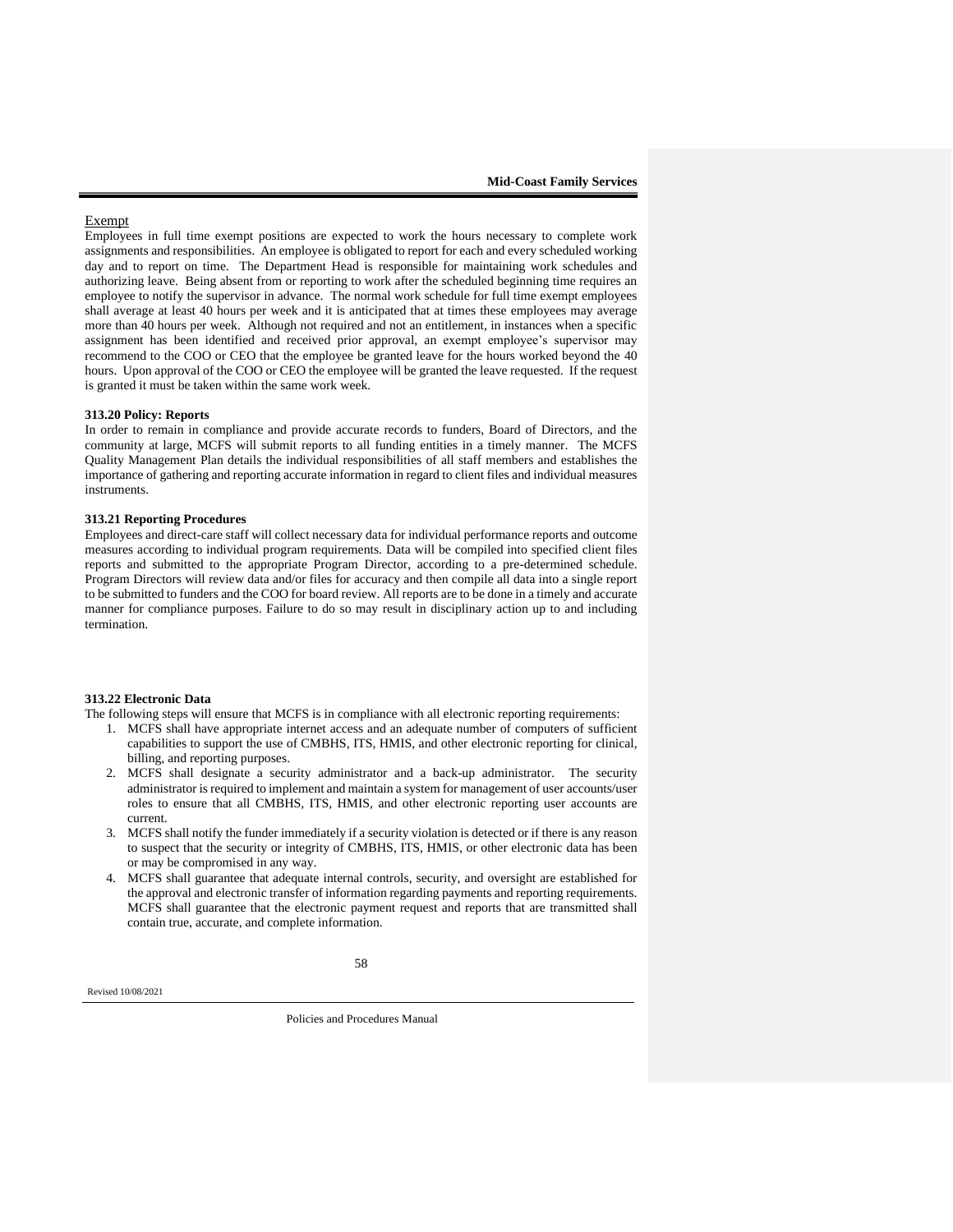5. MCFS shall comply with the Health Insurance Portability and Accountability Act of 1996 (HIPAA).

# **313.23 Criminal, Civil, or Legal Involvement**

Employees, volunteers, subcontractors, and interns must report to their supervisor any criminal involvement, including arrest, conviction, or investigation by law enforcement. Notification must be made immediately, but no later than the next workday. MCFS will maintain documentation of the involvement and the notice by the employee. Criminal involvement may or may not result in termination, but failure to report may result in termination of employment.

# **314.00 CHAPTER XIV PERFORMANCE EVALUATION**

#### **314.01 Policy**

It is the policy of the Company that the job performance of each employee should be evaluated periodically by the employee's supervisor.

#### **314.02 Procedure**

Supervisors and employees are encouraged to discuss job performance and goals on an informal, day-today basis. Performance evaluations are conducted to provide both supervisors and employees the opportunity to discuss job tasks, identify and correct weaknesses, encourage and recognize strengths, and discuss positive, purposeful approaches for meeting goals in accordance with procedures developed by the CEO.

A formal written performance evaluation will be conducted after ninety (90) days of employment with input from both the employee and the COO, utilizing a standardized form and written comments. Any current employee who is transferred or promoted will also receive an evaluation after 90 days' service in their new position. In addition, performance evaluations are performed annually. Special evaluations may be conducted, or exceptions allowed, if authorized by the CEO. The CEO will be evaluated in the same manner, with input from the Board of Directors.

Supervisors shall individually discuss the reports with the employees and shall counsel them regarding their careers and any improvements in performance which appear desirable or necessary. Employees shall be provided copies of their own performance evaluation reports.

# **315.00 CHAPTER XV DISCIPLINARY ACTION**

# **315.01 Policy**

It is the policy of MCFS that all employees are expected to comply with the company's standards of behavior and performance and that any noncompliance with these standards must be corrected.

# **315.02 Grounds**

Because it is not possible to list all forms of behavior that are considered unacceptable in the workplace the following are not all-inclusive examples of infractions of rules of conduct that may result in disciplinary action, up to and including termination. MCFS reserves the right to terminate an employee for other reasons, either described elsewhere herein, or not otherwise described.

59

Revised 10/08/2021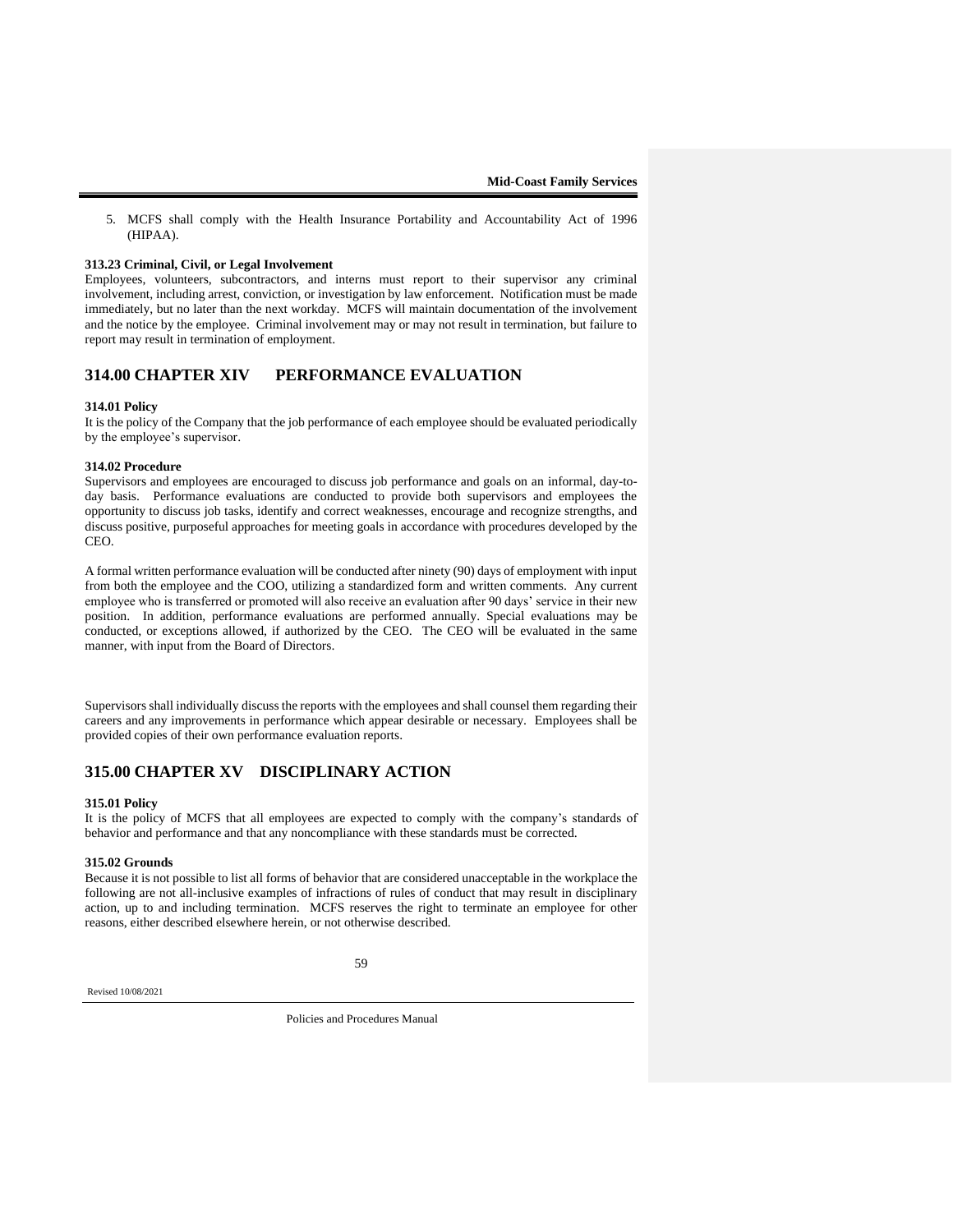- 1. Theft: the inappropriate removal or possession of property, belonging to MCFS, staff, volunteers, visitors, or participants.
- 2. Falsification of records.
- 3. Working under the influence of alcohol or illegal drugs.
- 4. Possession, distribution, sale, transfer, or use of alcohol or illegal drugs in the workplace, while on duty, or while operating employer-owned vehicles or equipment.
- 5. Fighting or threatening violence in the workplace.
- 6. Insubordination or other disrespectful conduct.
- 7. Sexual or other unlawful, or unwelcome harassment.
- 8. Excessive absenteeism or any absence without notice.
- 9. Violation of personnel policies and/or procedures.
- 10. Unsatisfactory performance or conduct.

# **315.03 Types**

Disciplinary action shall be consistent with the nature of the deficiency or infraction involved and with other relevant factors. Formal disciplinary action may include verbal and/or written reprimand, denial or delay of individual pay increase, promotion, or suspension without pay for up to thirty (30) days, transfer, demotion, and dismissal. Reduction in pay may occur as a consequence of transfer or demotion.

Any of the foregoing types of formal disciplinary action may be invoked for a particular deficiency or infraction, depending upon the exact circumstances. An employee may be formally warned at any time that dismissal or disciplinary action for further unsatisfactory performance and/or conduct may occur. Nothing herein shall prohibit the administration of informal disciplinary action for just cause. Informal disciplinary action may be documented. Additionally, the examples of disciplinary action listed in this manual are not all-inclusive.

# **315.04 Future Effect**

Previous disciplinary action shall not automatically disqualify an employee from consideration for individual salary increase, promotion, or other beneficial personnel action. Each case shall be reviewed on its own merits.

# **315.05 Notice**

Formal action taken under provisions of this chapter shall be accompanied or preceded by written notice to the employee involved. The notice shall describe the cause of the action and, except in cases of dismissal or administrative suspension, shall state the likely consequences of further unsatisfactory performance and/or conduct.

## **315.06 Counseling Review Process**

The Counseling Review Process follows a system of progressive counseling and/or discipline in a time frame identified as appropriate by the CEO and/or Board of Directors. Counseling review actions may include but are not limited to verbal warnings, written warnings, suspension, and termination. If action becomes necessary, the type of discipline will be determined on an individual basis. Infractions may be recorded in the employee's personnel file.

#### Verbal Warning

The purpose of a verbal warning is to correct a problem in behavior or performance by bringing it to the employee's attention. The supervisor will make a notation of the date, time and circumstance of the

60

Revised 10/08/2021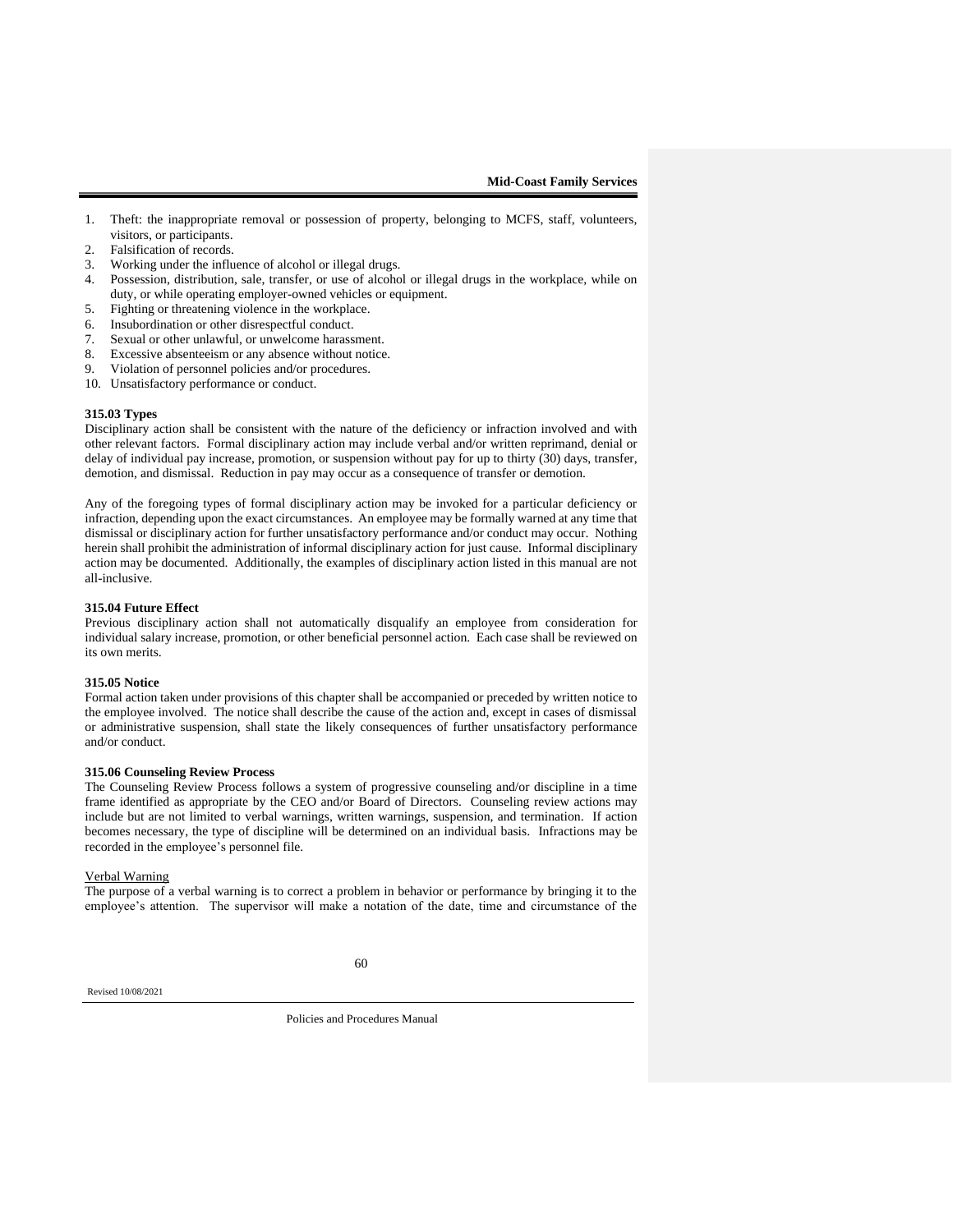problem situation that has been discussed with the employee. Supervisor may require the employee to sign the verbal warning.

# Written Warning

The purpose of a written warning is to correct a problem by providing the employee with written notice that a change in performance or behavior must take place. It is written by the HR Specialist, reviewed by the COO or CEO, and discussed between the employee, supervisor and a third party may be present during the discussion. The warning is signed and dated by all, and a copy given to the employee and another placed in the employee's personnel file.

The purpose of signing and dating any warnings is to show that the employee received the warning, not that the employee necessarily agrees with the supervisor's decision. A written warning details work-related misconduct which places the employee's job in jeopardy.

#### Disciplinary Performance Improvement Plan

An employee may be placed on a Disciplinary Performance Improvement Plan as a step in the Counseling Review Process. Documentation must be thorough and complete, outlining the reasons why an employee is placed on an improvement plan. Approval by the CEO is required. The improvement plan review period may extend up to ninety (90) days depending on the severity of the problem. Employees may receive close supervision to assist them toward improvement or elimination of unacceptable performance. An employee may not take paid time off, have any unauthorized absence, or be eligible to request a transfer during this time. Continued employment beyond the conclusion of the improvement plan period does not preclude further disciplinary action, up to and including termination. The plan will be documented in the employee's personnel file. Nothing herein precludes further disciplinary action up to and including termination before the end of the Disciplinary Performance Improvement Plan period.

Note: The preceding process may be altered. While every attempt will be made to follow the steps listed above, the severity of the infraction may be grounds for immediate dismissal.

# **316.00 CHAPTER XVI JOB SEPARATION**

### **316.01 Policy**

MCFS is an "at-will" employer and operates under the provision that employees have the right to resign their position at any time, with or without notice and with or without cause. We, the employer, have similar rights to terminate the employment relationship at any time, with or without notice and with or without cause.

#### **316.02 Separation Circumstances**

The following are examples of some of the most common circumstances under which employment is terminated. These examples are not all-inclusive.

• Resignation—Voluntary employment termination initiated by an employee.

61

Revised 10/08/2021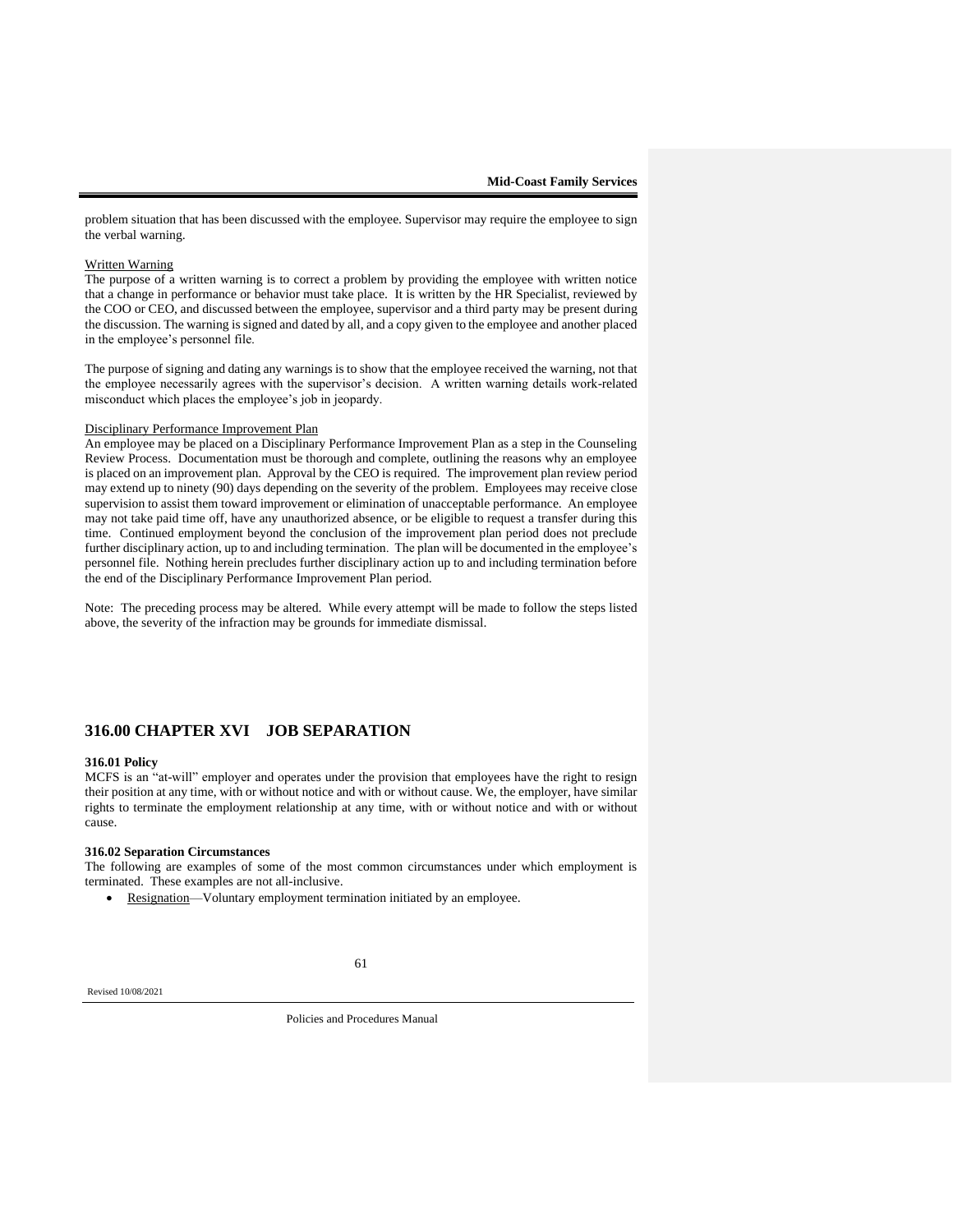An employee may leave MCFS employment in good standing by submitting a written resignation according to prescribed procedures. Giving notice will in no way jeopardize the employee's working relationships during the remainder of their association with MCFS.

Accrued vacation time may not be used as a resignation notice period. Any portion of the notice period may be waived by proper authority for good cause without loss of vacation benefits. An employee resigning without the required notice shall be ineligible for reinstatement. The following guidelines are suggested:

- a. Supervisory and managerial employees should give at least four (4) weeks' notice;
- b. Clerical and administrative employees should give at least three (3) weeks' notice; and
- c. All other employees should give at least two (2) weeks' notice.

Exceptions may be made under extenuating circumstances with CEO approval.

• Discharge—Involuntary employment termination initiated by the organization.

Repetition of a performance or conduct problem for which any prior counseling review action has been taken may result in termination. Some situations may require termination with little or no previous counseling review action.

• Layoff—Involuntary employment termination initiated by the organization for non-disciplinary reasons.

An employee may be laid off because of changes in duties of organization, or for lack of work or funding. Whenever possible, notice shall be given to an employee prior to layoff. In addition, whenever possible, an employee laid off from one department shall be transferred to a suitable position elsewhere. The order in which layoffs shall be carried out will be based on demonstrated job performance and/or seniority.

Retirement—Voluntary employment termination initiated by the employee meeting age and any other criteria for retirement from the organization.

Employees who choose to take normal retirement are requested to give their director as much advance notice of their intent as possible, or at least 90 days. Employees who have given notice of either normal or early retirement may be called upon to assist in the training of their replacements. Retiring employees may be eligible to reapply for employment, and those who are interested in future temporary or part-time employment with MCFS should make that interest known at their exit interview. Retired employees will continue to receive the employee discount at the Mid-Coast Family Services Treasures Stores.

# • Incapacity

Termination due to incapacity shall not be considered disciplinary action and shall not operate to deny an employee the use of any accrued illness, injury disability of other benefits. Termination for incapacity shall follow the guidelines established by applicable state and federal laws.

## • Veterans

Job separation for entering duty with the armed forces shall follow the guidelines established by applicable state and federal laws.

#### **316.03 Exit Interviews**

MCFS will generally schedule exit interviews at the time of employment termination. The exit interview will afford an opportunity to discuss such issues as employee benefits, repayment of outstanding debts to MCFS, or the return of MCFS-owned property (i.e. Policies & Procedures Manual, name badges, business cards, etc.). Suggestions, complaints, and questions are also welcomed at the exit interview.

### **316.04 Benefits Following Job Separation**

Employee benefits will be affected by employment termination in the following manner:

• All accrued, vested benefits that are due and payable at termination will be paid.

62

Revised 10/08/2021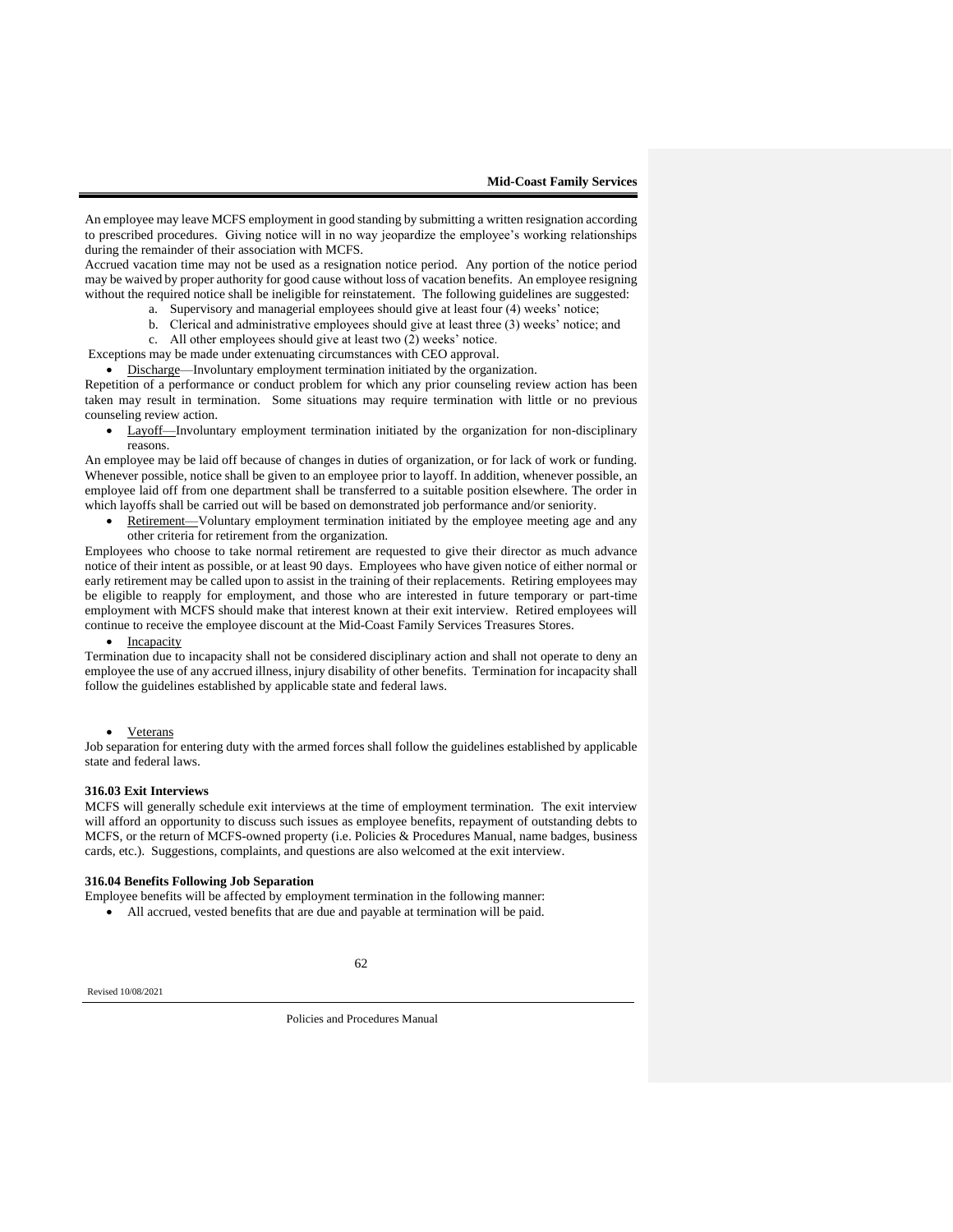• Some benefits may be continued at the employee's expense if the employee so chooses. The employee will be notified in writing of the benefits that may be continued and of the terms, conditions, and limitations of such continuance according to state and federal laws.

#### **316.05 Reference Requests**

When inquired about a past employee, MCFS will disclose the following information:

- 1. Date hired,
- 2. Last date employed,
- 3. Job title30306
- 4. Job duties, and
- 5. Salary (with the employee's written consent).

Should the inquirer need more information, a signed authorization form will be requested. The form should state what information MCFS is authorized to release and must be signed and dated by the former employee.

# **316.06 History of Former Employees**

MCFS does not condone the discussion of previous employees, separated from employment with MCFS either voluntarily or involuntarily, whether done with malice or otherwise. Failure to comply with this policy may result in implementation of the Disciplinary Process.

# **317.00 CHAPTER XVII REINSTATEMENT**

#### **317.01 Policy**

MCFS values those employees who have aligned themselves with the mission and core beliefs of this agency, and who have proven themselves competent in the workplace. It is the policy of MCFS to reinstate such employees given the proper circumstances. The organization will, at all times, comply with applicable law.

# **317.02 Definitions**

A former employee who is re-employed will be treated as either a new hire or a reinstatement. *Reinstatement* will occur if re-employment occurs within one month of the termination date for reasons other than layoff. A *re-hire* will occur if re-employment occurs after one month from the date of termination for reasons other than layoff.

#### **317.03 Reinstatement**

A person who resigned in good standing may be reinstated to the former type of position within one month following termination, provided there is a vacancy, the person remains qualified to perform the duties of the position, and such reinstatement would be in the best interest of MCFS.

An employee returning to work from layoff status will have their service bridged if reemployment occurs within six (6) months [provided the employee has rendered one (1) year of prior service], or twelve (12) months [provided the employee has rendered more than one (1) year of prior service.

Reinstatement following discharge will be considered only on a case-by-case basis.

63

Revised 10/08/2021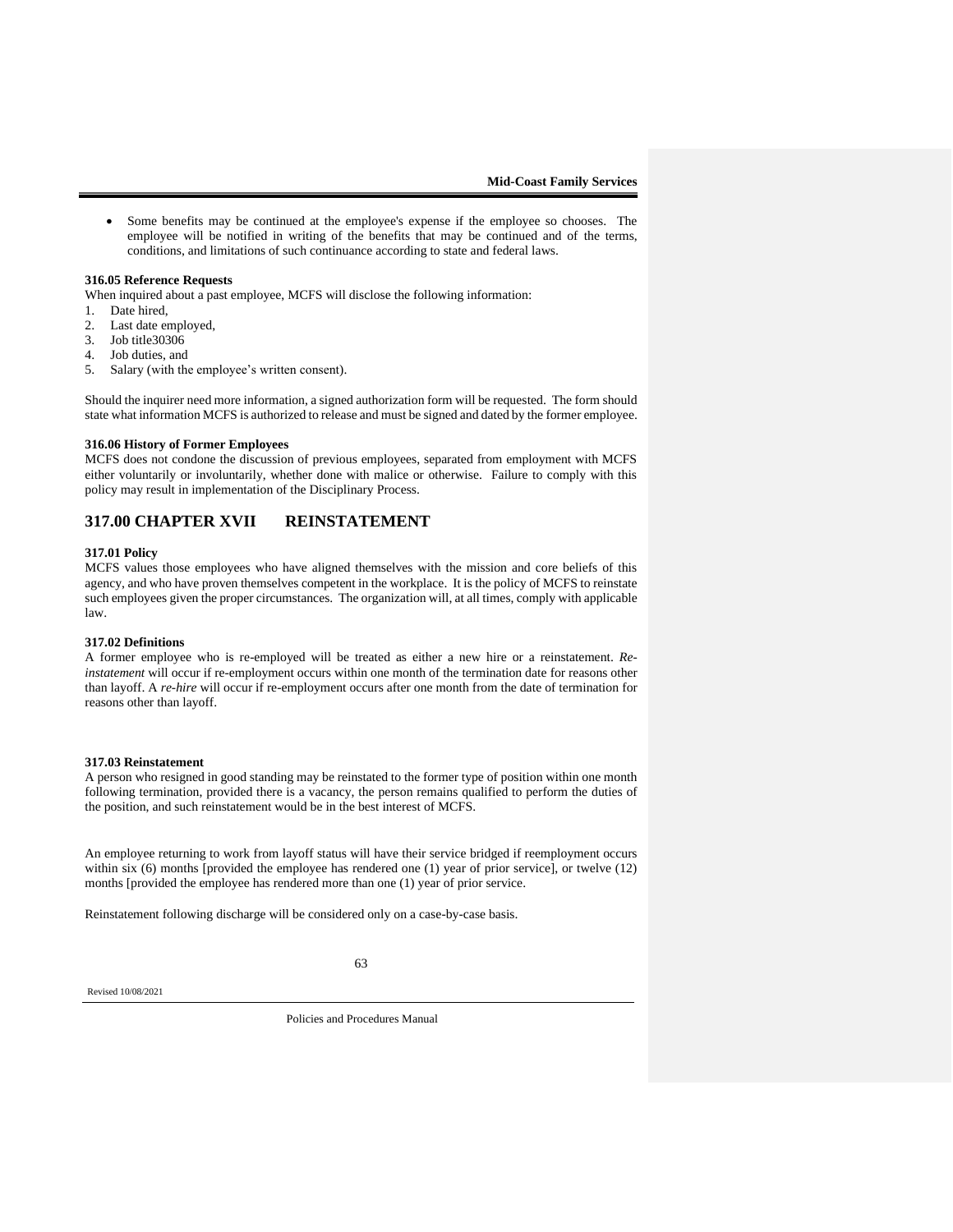A reinstatement means the individual will immediately be eligible for the following benefits:

- health insurance in accordance to insurance regulations.
- $401(k)$
- Vacation, Personal Day, and Sick Leave benefits will be established based on the re-instatement date, adjusted by the full months of the absence.
- •

Reinstatement to the most previous position will exempt an employee from the 90-day introductory period. Transfer or reinstatement into a new position will require a 90-day introductory period, in accordance with *Section 314.02*, unless waived by the CEO or COO.

Service awards, bonuses, and salaries will be based on years of consecutive or bridged service to Mid-Coast Family Services.

#### **317.04 Rehire**

A person who resigned in good standing for a period of longer than thirty (30) days or was laid off may be rehired, provided there is a vacancy, the person remains qualified to perform the duties of the position, and such reinstatement would be in the best interest of MCFS. A rehire means:

- the person returns to work with a new date of hire and new effective dates for all benefit plans. All waiting periods must be re-satisfied for benefits and entitlements.
- a 90-day introductory period will be required.
- •

Rehire following discharge will be considered only on a case-by-case basis.

#### **317.05 Following Discharge**

Reinstatement following discharge will be considered on a case-by-case basis.

#### **317.06 Following Layoff**

A person who was laid off may be recalled to work provided there is a vacancy and the person remains qualified to perform the duties of the position.

## **317.07 Following Retirement**

Reinstatement following retirement will be considered on a case-by-case basis and in accordance with applicable state and federal laws.

# **317.08 Following Separation for Incapacity**

Reinstatement following incapacity shall follow guidelines established by applicable state and federal laws.

64

Revised 10/08/2021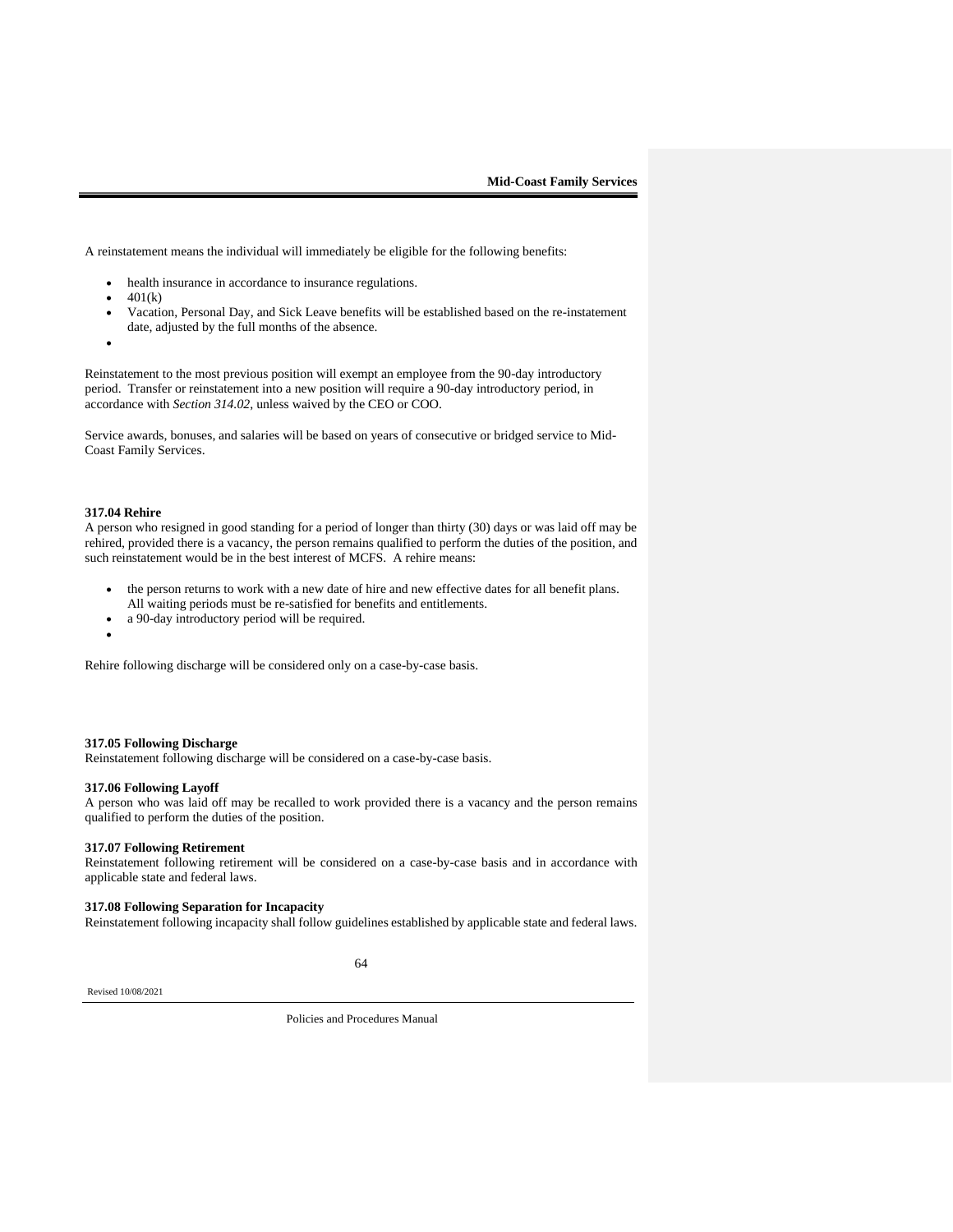#### **317.09 Veterans**

Employees who leave MCFS to enter duty with the armed forces of the United States shall be eligible for reinstatement in accordance with applicable state and federal laws. Individuals who entered military service may be re-employed based on the provisions of the Veterans Re-Employment Act of 1974. This act provides that upon return from military duty, the person must be re-employed with full service credit and must be placed in his/her former position or a position of similar status and pay. For the Act to apply, the person must have a certificate of satisfactory completion of duty; apply to Mid-Coast Family Services for reinstatement within 90 days after discharge or after hospitalization (of not more than one year) following discharge and be able to perform the duties of the former position. Further, the Act provides that Veterans who have been reinstated may not be separated except for cause during the one-year period following reinstatement. No individual will have reemployment rights after a military absence exceeding four years or an additional fifth year in the event he or she was requested to continue in service for the convenience of the Federal Government.

# **318.00 CHAPTER XVIII GRIEVANCES**

# **318.01 Policy**

Employees dissatisfied with specific working conditions, the classification of their positions, or their performance evaluations, or who believe they have been subjected to unfair treatment or discrimination may submit grievances. Additional grounds may be established by administrative directive.

#### **318.02 Procedures**

Employees shall be encouraged to informally present any job-related complaints or problems to the immediate supervisor. Following informal discussions, an employee remaining dissatisfied with a matter subject to grievance procedures may submit a written grievance to the immediate supervisor within five (5) business days thereafter.

It shall be the responsibility of the immediate supervisor to study the grievance and attempt to resolve it within five (5) business days. Further discussions with the grievant shall be encouraged. Supervisors and employees should make every effort to resolve grievances. See 313.17

Punitive action shall not be taken against an employee for submitting a grievance in good faith. Grievance issues must not be discussed with the general public or staff. Participating in such discussion in lieu of following the above outlined procedure will result in disciplinary action up to and including termination. See Whistleblower Policy 106.00 Chapter VI

# **318.03 Arbitration Policy**

If an [employment](http://us.mg4.mail.yahoo.com/neo/) dispute arises while employed at Mid-Coast Family Services, we require any such dispute to be settled exclusively by binding arbitration under the federal Arbitration Act. Any dispute associated with employment, termination of employment, discrimination, harassment, etc. will qualify for arbitration resolution. This arbitration shall be the exclusive means of resolving any dispute arising out of employment or termination from employment and employees in any court or any forum can bring no other action.

When accepting employment, the employee agrees that arbitration is the exclusive remedy for all disputes

65

Revised 10/08/2021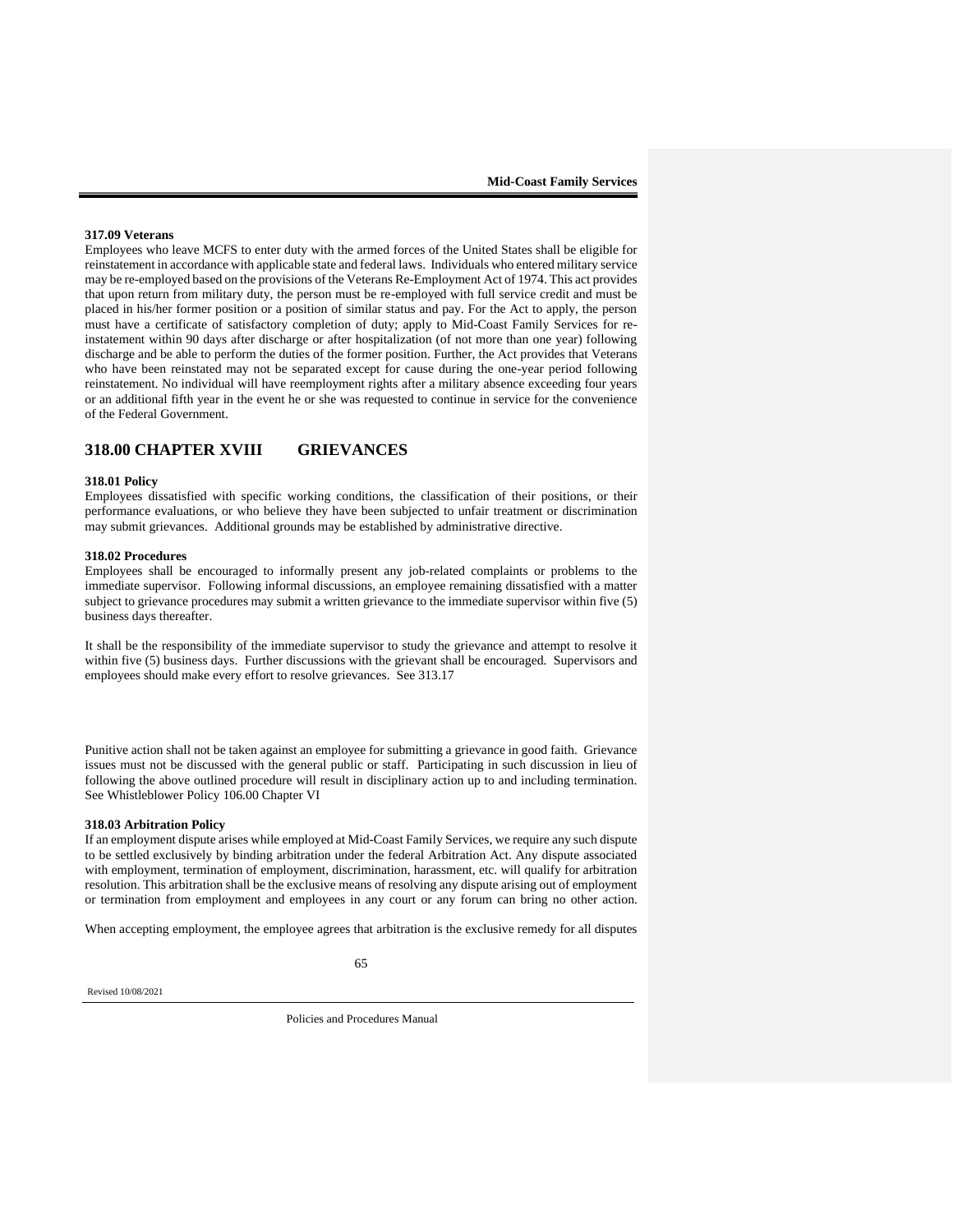arising out of or related to employment with MCFS. In addition, both MCFS and the employee agree to waive all rights to a civil court action regarding employment and the termination of the employee's employment. Only the arbitrator, and not a judge nor a jury, will decide the dispute. This policy cannot be changed nor revised without the knowledge and agreement of both parties. changed nor revised without the knowledge and agreement of both parties.

#### **318.04 Procedures**

If an employee decides to dispute an alleged incident during employment, they must deliver a written request for arbitration to the HR Department. The employee will have up to one (1) year from the date of termination, or one (1) year from the date on which the alleged incident(s) or conduct occurred to make such request. The employee will also have up to fourteen (14) calendar days to respond to each communication from MCFS regarding the selection of an arbitrator and the scheduling of a hearing.

If MCFS does not receive a written request for arbitration from the employee within one (1) year, or if the employee does not respond to any communication from MCFS about the arbitration proceedings within fourteen (14) calendar days, the employee will have waived any right to raise any claims arising out of the original issue. The contract of the contract of the contract of the contract of the contract of the contract of the contract of the contract of the contract of the contract of the contract of the contract of the contract o

The arbitrator will be selected by both parties from a list of available representatives. The employee and MCFS shall each bear respective costs for legal representation at any such arbitration. The parties, if any, shall share the cost of the arbitrator and [court reporter,](http://us.mg4.mail.yahoo.com/neo/) equally.

# **319.00 CHAPTER XIX EMPLOYEE BENEFITS**

#### **319.01 Policy**

Eligible employees at MCFS are provided a range of benefits. Benefits such as social security, workers' compensation, state disability, and unemployment insurance cover all employees in the manner prescribed by law. Some benefits may be suspended while an employee is on leave without pay.

Benefits eligibility depends on a variety of factors. In some cases, the CEO may negotiate a benefit package, which deviates from the regular package. The following benefit programs are available to eligible employees:

|     | 319.02 Health Insurance                                    |                                                               |
|-----|------------------------------------------------------------|---------------------------------------------------------------|
|     | 10. Emergency Leave<br>11. Flexible Spending Account (FSA) | regular full-time, introductory<br>all employees are eligible |
| 9.  | 401k Plan                                                  | regular full-time, part-time                                  |
| 8.  | Professional Training                                      | regular full-time, part-time, introductory                    |
| 7.  | <b>Family Medical Leave</b>                                | regular full-time employed for at least one year              |
| 6.  | Sick Leave (see specifics Sec. 6)                          | regular full-time                                             |
| .5. | Vacation                                                   | regular full-time                                             |
| 4.  | Personal Day                                               | regular full-time                                             |
| 3.  | Paid Holidays                                              | regular full-time, introductory                               |
| 2.  | Dental Insurance                                           | regular full-time                                             |
| 1.  | Health Insurance                                           | regular full-time                                             |
|     | Benefit                                                    | Eligible Employees                                            |

66

Revised 10/08/2021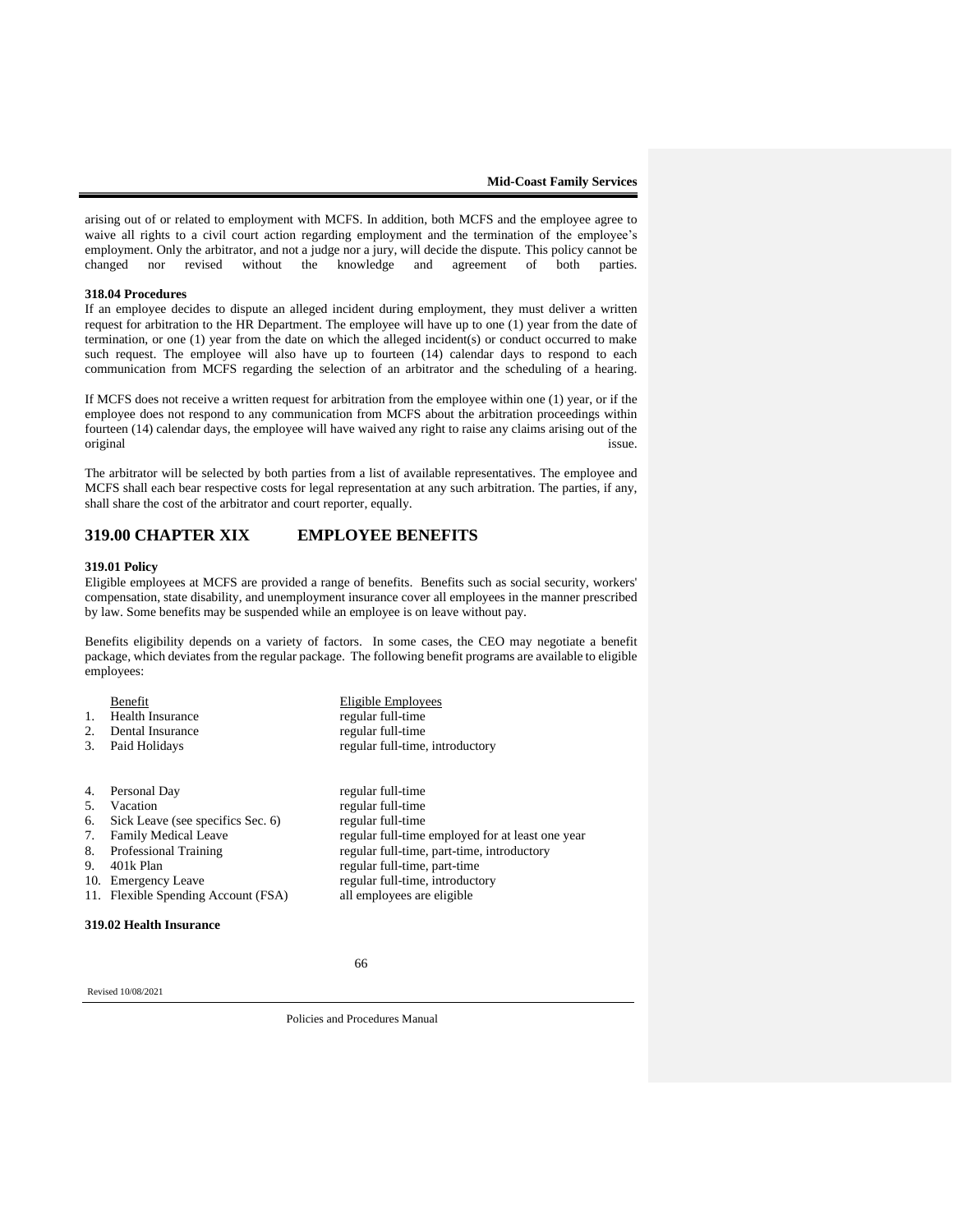Health insurance is offered to regular full-time employees and in the terms determined by MCFS. Employee, spouse, and dependent coverage is voluntary and fully funded by the employee. The Authorization for Payroll Deductions in each employee's personnel file provides the necessary release for employees opting for this benefit.

# **319.03 Dental Insurance**

Dental insurance is offered to regular full-time employees and in the terms determined by MCFS. Employee, spouse, and dependent coverage is voluntary and fully funded by the employee. The Authorization for Payroll Deductions in each employee's personnel file provides the necessary release for employee opting for this benefit.

# **319.04 COBRA**

Consolidated Omnibus Budget Reconciliation Act (COBRA) is offered to eligible employees to offer them continuation of health and dental insurance benefits, according to COBRA's rules and regulations. Employee acceptance is voluntary. Employees who elect COBRA are responsible for paying the premiums in their entirety, which are due to the Finance department on the 1st of each month. If payments are not received according to the deadlines established, health and dental insurance benefits will be terminated.

#### **319.05 Paid Holidays**

Holidays designated by the Board of Directors shall be observed in accordance with the following provisions:

Full time regular employees shall be entitled to the following paid holidays. A holiday is compensated only if it falls on a scheduled work day. If a holiday falls on a Saturday, the Friday before will be treated as the holiday; if it falls on a Sunday, Monday will be treated as the holiday.

- 1. Labor Day Columbus Day Veterans Day Thanksgiving Day Christmas Day New Year's Day Martin Luther King, Jr. Day President's Day Memorial Day Independence Day Emancipation Day
- 2. Temporary employees may be granted unpaid holidays.
- 3. An employee on leave of absence without pay on the holiday shall not receive pay for holidays that occur during the absence.
- 4. If a regular full-time employee is required to work on a paid holiday, the employee will schedule and take that holiday within thirty (30) days of the holiday.
- 5. A skeleton holiday may be called in order for the office to be is open and manned by minimal staff. Employees who work on a skeleton holiday should take a day off within thirty (30) days of the skeleton holiday, when possible. Employees staffed at other locations will work according to their supervisor's directives.
- 6. Some programs have specialized requirements for how and when paid holidays may be taken. Employees should refer to their program director for specific instructions.

67

Revised 10/08/2021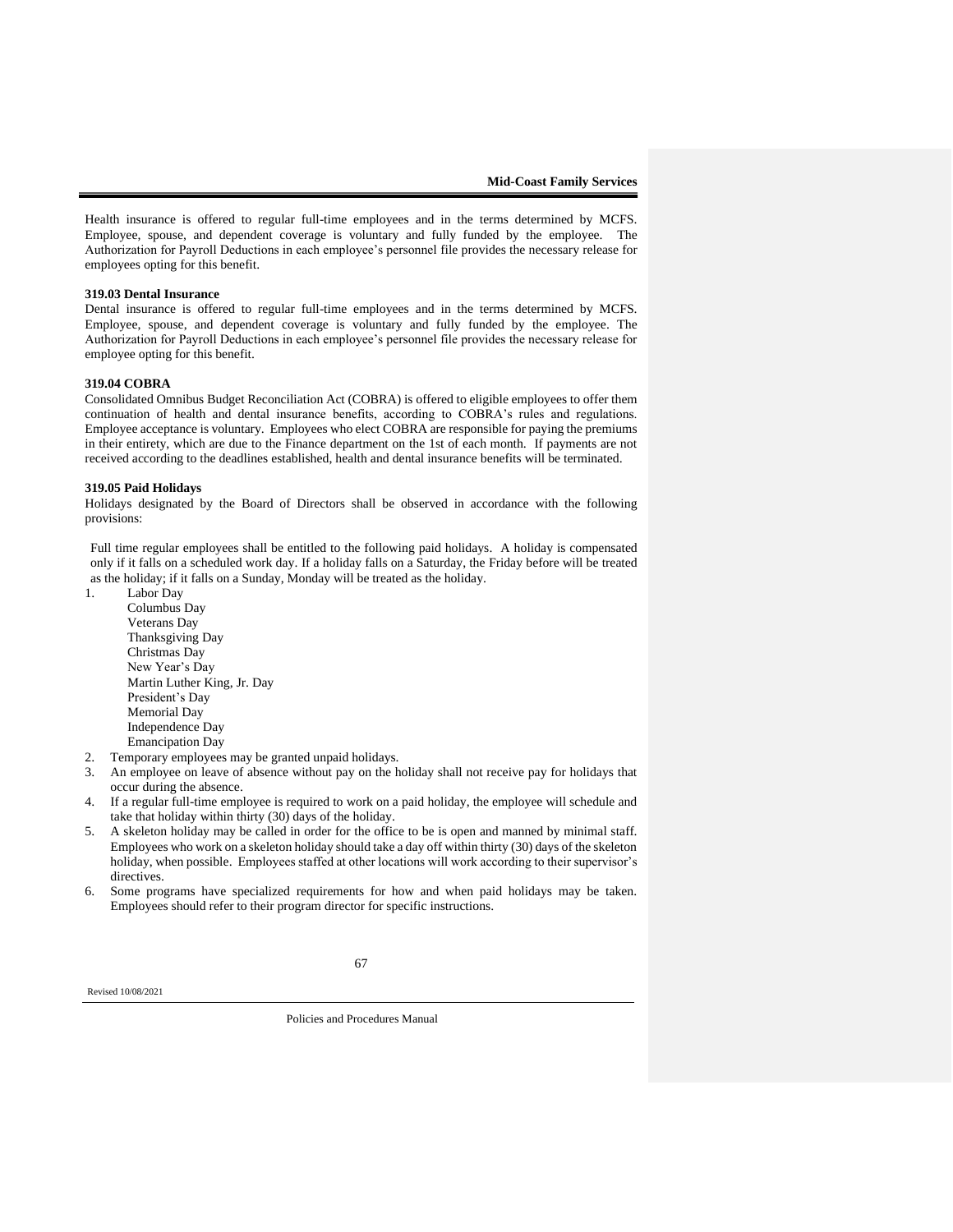## **319.06 Personal Day**

Employees shall be entitled to two (2) personal days per fiscal year. The first is awarded September 1, and the second is awarded March 1. Employees completing the introductory period will be awarded the personal day for that period. Personal days must be used in at least one (1) hour increments in the fiscal year awarded and may not be carried over to another fiscal year. Unused personal days will not be paid if the employee does not take them and will be forfeited upon termination of employment. Personal days may be advanced to an employee with CEO's approval.

#### **319.07 Vacation**

Annual vacation leave shall be awarded on September 1 of each fiscal year in accordance to the following guidelines:

- 1. New employees will be eligible for vacation after completing six months of employment. The number of days awarded will be calculated from the end of the six-month period through the end of the fiscal year based on 8 hours a month.
- 2. The amount awarded for Level 4 (regular full-time employees) will be 96 hours; the amount awarded for Level 2 employees will be 144 hours; the amount awarded for a Level 1 employee will be 192 hours.
- 3. After five (5) years of continuous employment with MCFS employees are awarded an additional forty (40) hours of vacation.
- 4. To promote productivity and motivation all employees must take at least 50% of their annual vacation.
- 5. Unused vacation time may not be carried over to the next fiscal year and will be forfeited on 8/31.
- 6. Vacation leave must be taken in at least one (1) hour increments with approval from the employee's direct supervisor.
- 7. Employees should submit vacation requests to their direct supervisor at least ten (10) days prior to the request date. Management reserves the right to restrict times when some or all vacations may be taken.
- 8. Employees being laterally transferred, promoted, or demoted shall retain all vacation hours.
- 9. Employees who voluntarily resign employment with MCFS will be compensated for unused vacation pay on a pro-rated system, to be included in the final paycheck as long as at least two weeks' resignation notice is given. The amount awarded for level 4 (regular, full-time)

employees will be four (4) hours for each pay period calculated from the beginning of the fiscal year through the last day of employment. The amount awarded for level 2 employees (Program

- Directors, COO, and CFO) will be six (6) hours for each pay period calculated from the beginning of the fiscal year through the last day of employment. The amount awarded for a level 1 employee (CEO) will be eight (8) hours for each pay period calculated from the beginning of the fiscal year through the last day of employment.
- 10. In the event an employee terminates employment with MCFS (either voluntarily or involuntarily) and he/she has used vacation hours in that fiscal year that have not yet been earned, the employee will compensate MCFS for the unearned time used. The amount compensated will be deducted from the final paycheck, when possible.
- 11. In no case may an employee use their unused vacation as their termination notice.
- 12. Employees who are involuntarily terminated will forfeit any unused vacation.

68

Revised 10/08/2021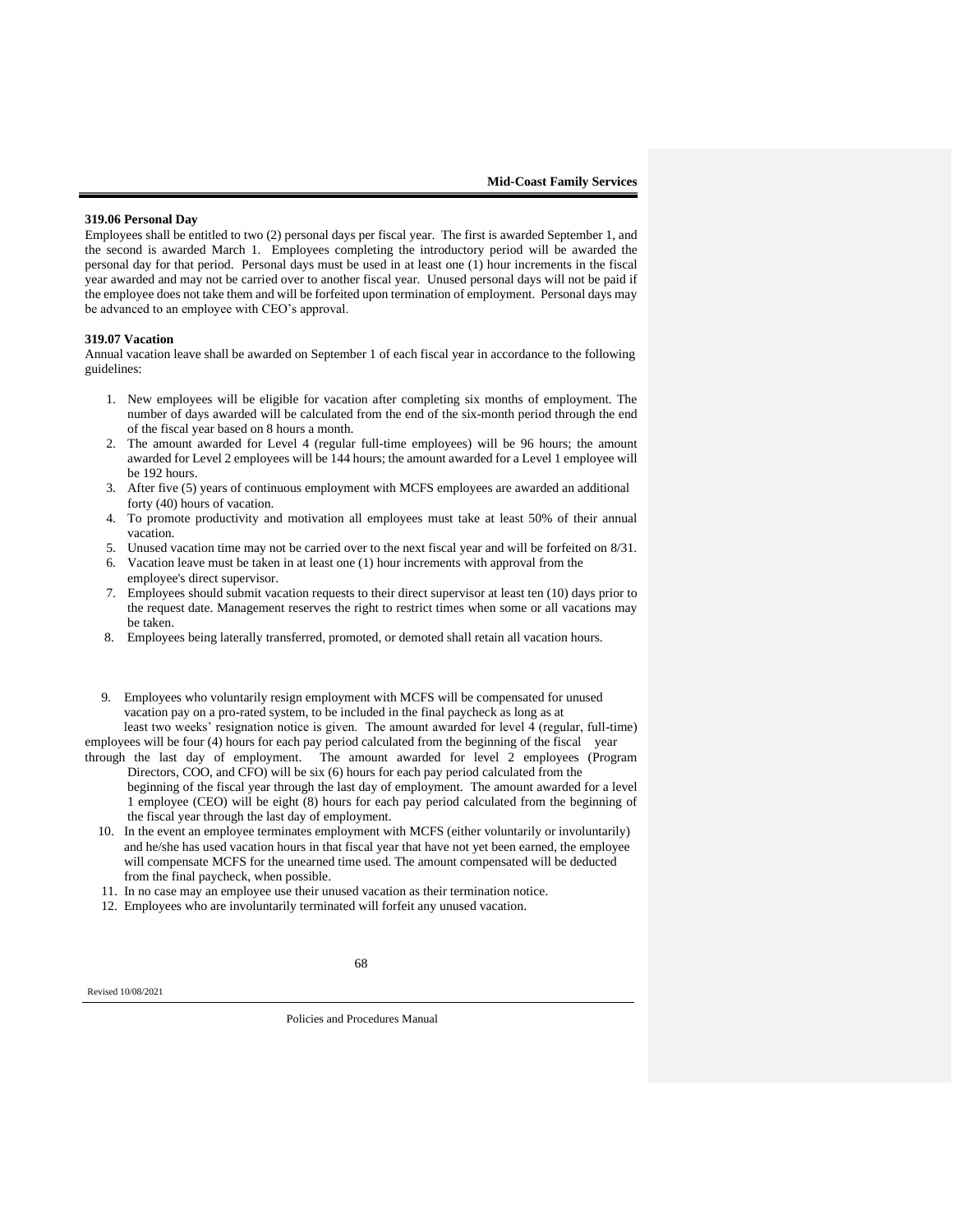# **319.08 Sick Leave**

Regular full-time employees shall be allowed paid sick leave in accordance with the following rules:

- 1. All full-time employees will be eligible for sick leave after completing ninety (90) days of employment. No more than three (3) absences may be used in the ninety (90) day introductory period.
- 2. Employees shall accrue sick leave at the rate of (4) hours per semi-monthly pay period (8) hours per month.
- 3. Sick leave shall not be earned for any accrual period during which an employee is in pay status for less than half the standard number of paid days for the type of job.
- 4. Accrued sick leave may be accumulated from year to year not to exceed 160 hours or four (4) weeks. When 160 hours or four (4) weeks of sick leave are accrued, sick leave accrual will cease.
- 5. Sick leave is designed specifically for the use of an employee who is ill or to care for an immediate family member who is ill. Immediate family members are: children, spouse, parents, and siblings.
- 6. Upon voluntary or involuntary termination remaining sick leave will be forfeited.
- 7. At no time are employees compensated for unused sick leave.

8. Employees must report an absence to their supervisor as soon as possible and no later than the time the employee is scheduled to report to work.

- 9. Immediately upon return to work the employee shall submit a Request for Leave form to the supervisor to document the absence.
- 11. MCFS may request and obtain verification of the circumstances surrounding any use of sick leave.
- 12. Accrued vacation shall be used to supplement sick leave when sick leave is exhausted. Pay shall be discontinued when authorized leave is exhausted. The CEO will be notified of the employee's pay status.
- 13. Sick leave credits shall not be transferable among employees.
- 14. An employee who becomes ill or injured during a vacation may request that the vacation be terminated, and the time of the illness or injury charged to sick leave.
- 15. Sick leave must be taken in at least one (1) hour increments for non-exempt employees.
- 16. A physician's release to return to work may be requested by the employee's supervisor when the absence exceeds five (5) or more consecutive workdays or forty (40) or more consecutive hours.
- 17. Upon completion of ten (10) continuous years of service, an employee may make a one-time request for an additional 80 hours of sick time.

# Contagious Temporary Illnesses

MCFS realizes that employees with contagious temporary illnesses, such as influenza, colds and other viruses, need to continue with normal life activities, including working. In deciding whether an employee with an apparently short-term contagious illness may continue to work, the company considers several factors. The employee must be able to perform normal job duties and meet regular performance standards. In the judgment of the employer, the employee's continued presence must pose no risk to the health of the employee, other employees and clients. If an employee disputes the company's determination that such a risk exists, the employee must submit a statement from his or her attending health care provider that the employee's continued employment poses no significant risk to the employee, other employees or clients.

69

Revised 10/08/2021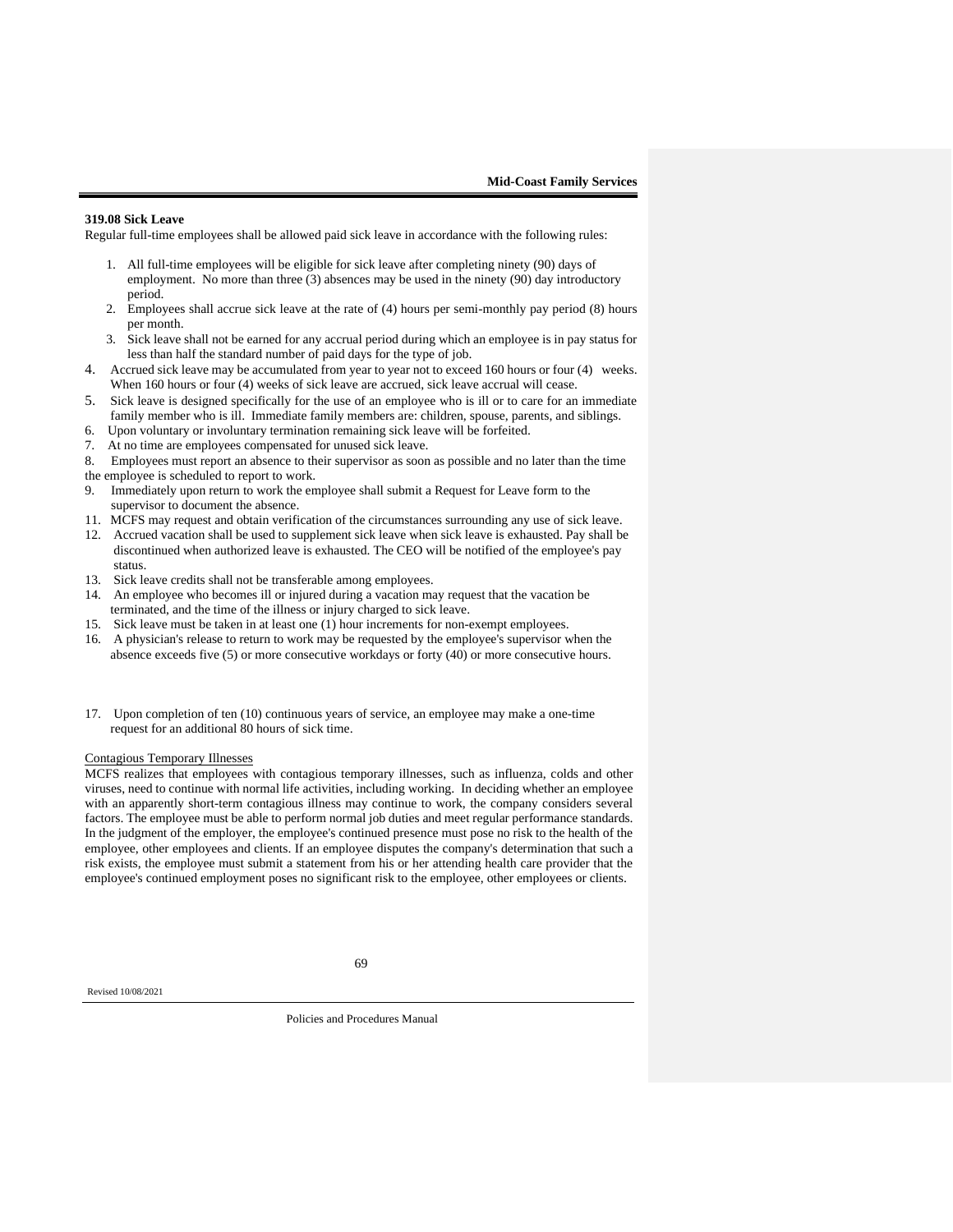Employees are reminded that the company provides paid sick leave to cover absences due to contagious temporary illnesses. All employees are urged to contact their supervisors regarding any questions about the possible contagious nature of another employee's temporary illness.

# **319.09 Emergency Leave**

The CEO and/or Board of Directors shall grant introductory and regular full-time employees up to four (4) full paid days of emergency leave, when appropriate, in accordance with the following examples, or at the discretion of the CEO:

- 1. Weather conditions that prevent the employee from getting to work.
- 2. Conditions that prevent the office from conducting business.
- 3. Death of an employee's immediate family. Immediate family includes the employee's spouse, the employee's or the spouse's natural, adopted, and step-children, grandchildren, and great grandchildren; parents, grandparents, and greatgrandparents; brothers, sisters, step-brothers, step-sisters, half-brothers, and halfsisters; aunts, uncles, nieces, nephews, first cousins, and persons married to them.

# **319.10 Military Leave**

Military leave shall be granted in accordance with applicable state and federal laws.

# **319.11 Professional Training**

In accordance with Section 1920 (b) of the Public Health Service Act, with respect to any facility for prevention or intervention services or activities, continuing education in such services or activities, shall be made available to employees of the facility who provide the services or activities.

MCFS will recognize and assist its staff in securing professional training hours, as it is possible based upon financial status of MCFS. No training or conference expenses should be incurred without COO approval. All employees are expected to make a reasonable effort to attend any training or conference sessions paid for with MCFS funds. Certificates issued at trainings must be submitted to the program director as proof of attendance and for placement in the employee's personnel file.

Should employment be terminated voluntarily within thirty (30) days post MCFS-funded professional training, the employee may be responsible for all costs associated with the training. This will be reimbursed through payroll deduction from the final paycheck, when possible. Each employee will sign an acknowledgment for this purpose, which will be retained in the personnel file.

### **319.12 401-K Plan**

A 401-K plan is offered to all employees according to the terms established by MCFS. Employee participation is voluntary. To comply with IRS requirements, MCFS will provide information for each employee, whether or not the employee chooses to enroll in the plan.

# **319.13 Authorized Leave with Pay**

The CEO and/or the Board of Directors may grant an employee Authorized Absence with Pay for purposes of attending a professional conference, convention, training activity, legislative proceeding, or civic function or meeting, or for other purposes deemed necessary and prudent in the interest of MCFS.

70

Revised 10/08/2021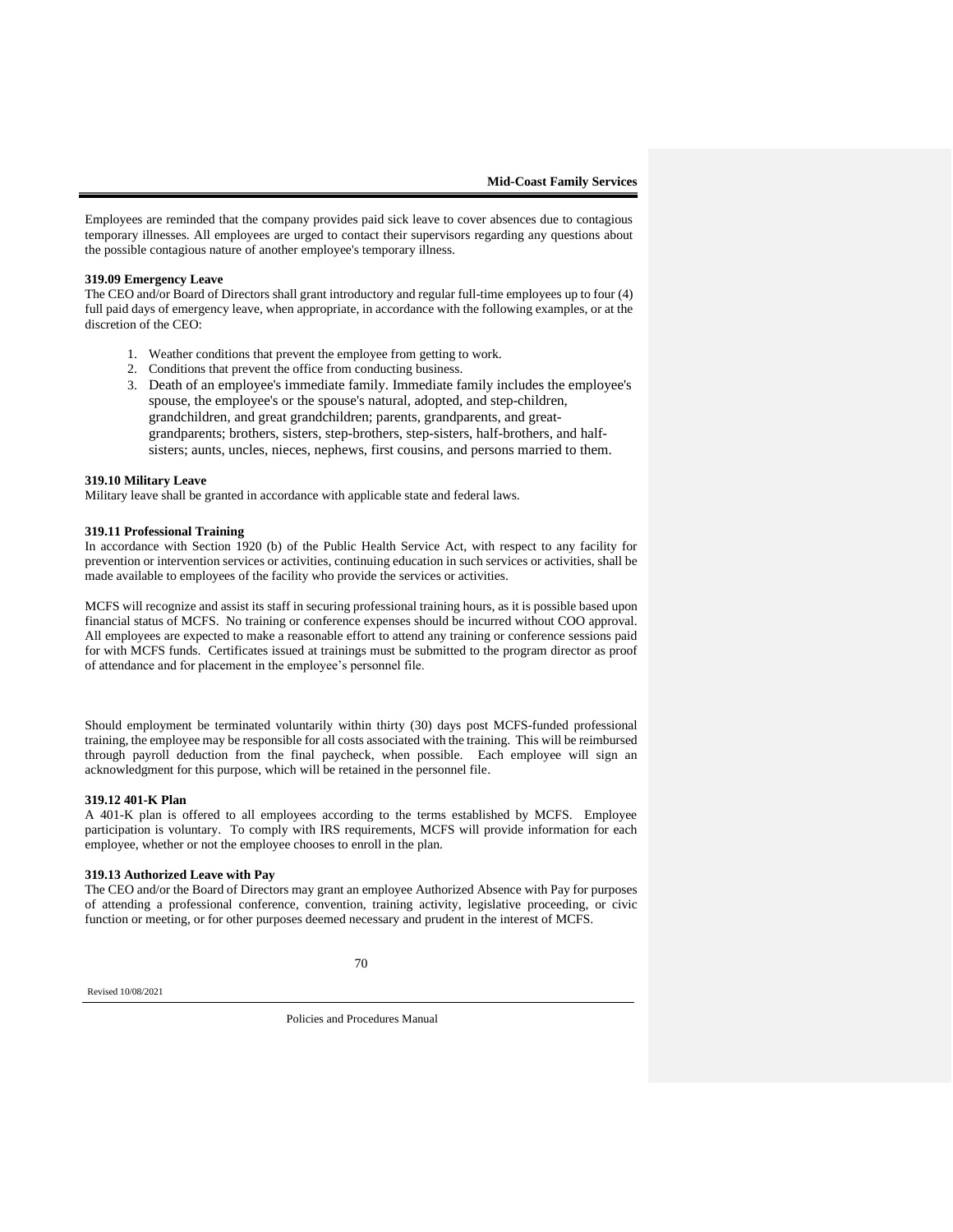Employees summoned for witness duty shall not be required to utilize accrued vacation or personal leave. Employees appearing as a witness on behalf of MCFS may not accept witness fees or other compensation. The request for Authorized Absence with Pay must be made in writing and submitted to the employee's direct supervisor and the CEO and/or the Board of Directors for approval. The authorization may be revoked at any time.

#### **319.14 Jury Duty**

Employees will be granted up to five (5) business days paid time off for jury duty. If desired, employees may use any other available paid time off if jury duty extends beyond five (5) days. Otherwise, jury duty that extends beyond five (5) business days will be unpaid.

Employees must show the jury duty summons to their supervisor as soon as possible and are expected to report for work whenever the court schedule permits.

MCFS will continue to provide health insurance benefits for the full term of the jury duty absence. All benefits will continue during jury duty leave. Employees are entitled to keep any compensation paid by the court for jury service.

#### **319.15 Authorized Leave Without Pay**

Authorization will be granted for employees who must take sick time within the first 90 days of employment, or when an employee has expended all sick time in a fiscal year.

## **319.16 Leave Without Notification**

An employee failing to report for duty or remain at work as scheduled without proper notification, authorization, or excuse shall be considered absent without leave, which constitutes job abandonment. See 313.04 Attendance, Punctuality, and Overtime.

#### **319.17 Pregnancy and Maternity**

Except in emergencies, at least ten (10) days written notice of cessation of work shall be required. The aforementioned notice shall include a statement of the employee's intentions concerning resumption of work.

If pregnancy prevents an employee from properly performing her duties or creates a hazard to persons or property, MCFS may invoke the provisions of these rules concerning separation for incapacity or may take other appropriate administrative measures.

Employees with illnesses or disabilities arising from pregnancy or maternity shall be entitled to benefits on the same basis as employees with temporary illnesses or disabilities and according to applicable state and federal laws.

#### **319.18 Injury or Illness on the Job**

MCFS provides a comprehensive workers' compensation insurance program, which covers any injury or illness sustained or aggravated in the course of employment.

All injuries or illnesses which occur during the performance of duties will be documented by completing an Accident Report form as soon as possible immediately after the occurrence, regardless of how minor a work-related injury or illness may appear to be. If an injury results from a motor vehicle accident, a drug

71

Revised 10/08/2021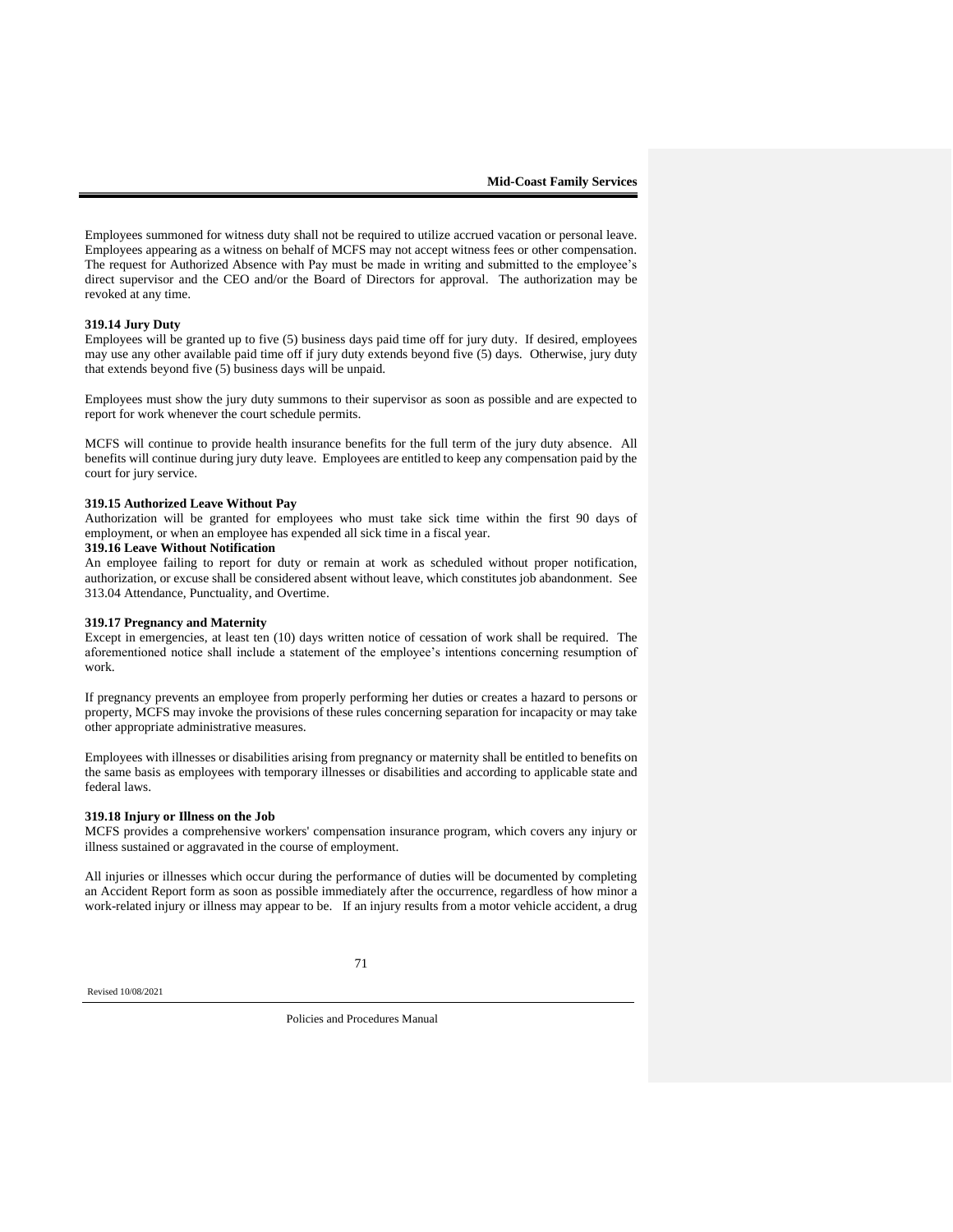and alcohol screening will be given and a Motor Vehicle Accident Report form with a copy of the police report attached. Failure to do so may result in disciplinary action up to and including termination.

Neither MCFS nor the insurance carrier will be liable for the payment of workers' compensation benefits for injuries or illnesses that occur or are aggravated during an employee's voluntary participation in any off-duty recreational, social, or athletic activity sponsored by MCFS.

An employee injured in the line of duty shall receive benefits under terms and conditions prescribed in applicable workers' compensation and related programs.

#### **319.19 Family Medical Leave Act (FMLA)**

The Family and Medical Leave Act (FMLA) of 1993 requires companies with 50 or more employees to allow eligible employees to take up to twelve (12) weeks of unpaid leave within any twelve (12) month period for qualified family and medical events and be restored to the same or equivalent position upon their return.

The 12-month period is calculated according to a rolling method in which the leave period is measured backward from the date any employee uses any FMLA leave.

An employee may be eligible for FMLA leave if the employee has worked for MCFS for at least twelve (12) months (which need not be consecutive) and for at least 1,250 hours in the last twelve (12) calendar months.

# Qualified Reasons for Leave

Family leave must be granted for any of the following reasons:

- 1. To care for the employee's child after birth,
- 2. To care for the employee's child who has been placed with the employee for adoption or foster care,
- 3. For the employee's own "serious health condition" which renders the employee unable to perform an essential function of the employee's job, and
- 4. To care for a spouse, child, or parent with a "serious health condition."

#### Definitions

For the purposes of this policy "child" is defined as natural, adopted, or foster child, a step-child, or a legal ward. If the child is over 18, the child must be unable to care for himself/herself due to a serious illness. Under the circumstances described in items 2 and 3, leave must be completed within twelve (12) months of birth, adoption, or foster placement.

"Serious health condition" is defined as any illness, injury, impairment, or physical or mental condition that involves inpatient care in a hospital, hospice or residential medical care facility, or continuing treatment by a health care provider due to a health condition lasting more than three consecutive days; pregnancy or prenatal care; a chronic, serious health condition which continues over an extended period of time; a permanent or long term condition for which treatment may not be effective; and any absences to receive multiple treatments for restorative surgery, or for a condition which would result in a period of incapacity if not treated.

If both spouses work MCFS, they may only take together a combined total of twelve (12) weeks to care for the same individual.

72

Revised 10/08/2021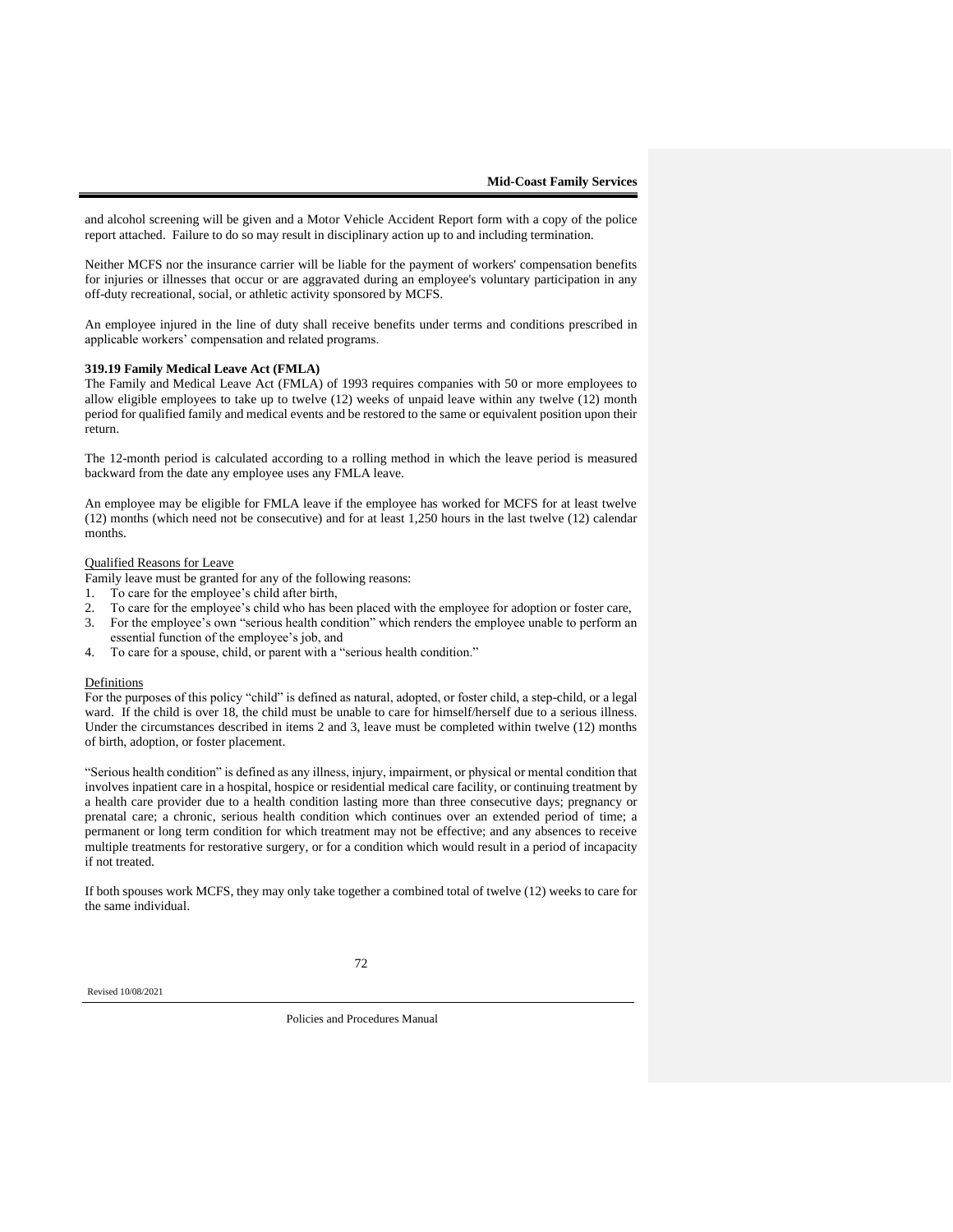All available paid leave will first be substituted for any unpaid/family leave. However, the substitution of paid leave time for unpaid leave time does not extend the 12-week leave period. Family/medical leave runs concurrently with other types of leave. During FMLA leave, outside employment is prohibited.

# Leave Notices and Medical Certification

Employees may be required to provide advance written notice of leave to the supervisor by submitting a Request for Leave form. The supervisor must complete a Status Change form notifying the CEO of the leave. Failure to provide such notice for leave may be grounds for delay of leave. If the leave is foreseeable, the employee must ordinarily provide thirty (30) days advance notice. When the need for leave is not foreseeable, the employee should notify the company within two (2) business days of learning of the need for leave, if possible. If an employee takes leave due to the employee's own serious health condition or to care for a covered relative, the employee must contact the company on the 1st of each month regarding intention to return to work.

MCFS may require medical certification to support a request for leave because of the employee's covered relative's serious health condition. MCFS may also require second or third opinions at the organization's expense. Subsequent medical re-certification may also be required. Failure to provide requested certification within 15 days, except in extraordinary circumstances, may result in delay of further leave until the certification is provided.

#### Intermittent Leave

Leave because of serious health condition may be taken intermittently or on a reduced schedule, if medically necessary. MCFS will require that the employee, if at all possible, attempt to schedule

intermittent leave in a manner that will create the least disruption to the organization's operations. In addition, while the employee is on intermittent leave, MCFS may temporarily transfer the employee to an available alternate position that better accommodates recurrent leave and which has equivalent pay and benefits. If leave is unpaid, MCFS will reduce the employee's salary based on the amount of time actually worked.

# Medical and Other Benefits

During the approved FMLA leave, MCFS will continue to pay for its share of health insurance premiums. If paid leave is substituted for unpaid family/medical leave, MCFS will deduct the employee's

portion of the group health premium as a regular payroll deduction. If leave is unpaid, the employee must pay the employee's portion of the premium on the 1st of each month. If these dates coincide with weekends or holidays, payments will be due on the business day immediately before the 1st. If the employee's health care premium payment is more than fifteen (15) days late, MCFS will notify the employee in writing to this effect. If the employee elects not to return to work, the employee will be required to reimburse the organization for the cost of the premiums paid by MCFS during leave, unless the employee cannot return to work due to a serious health condition or circumstances beyond the employee's control.

When an employee is out on FMLA leave, that employee will continue accruing paid leave as long as the employee is using paid leave benefits such as vacation days, sick leave, and/or personal days. If an employee on FMLA leave uses all paid leave in accordance with the company's FMLA policy and remains unable to return to work, then the remainder of the FMLA leave will be unpaid. During the period of unpaid FMLA leave, the employee will not continue to accrue paid leave, consistent with the company's policy for all types of unpaid leave.

Return to Work

73

Revised 10/08/2021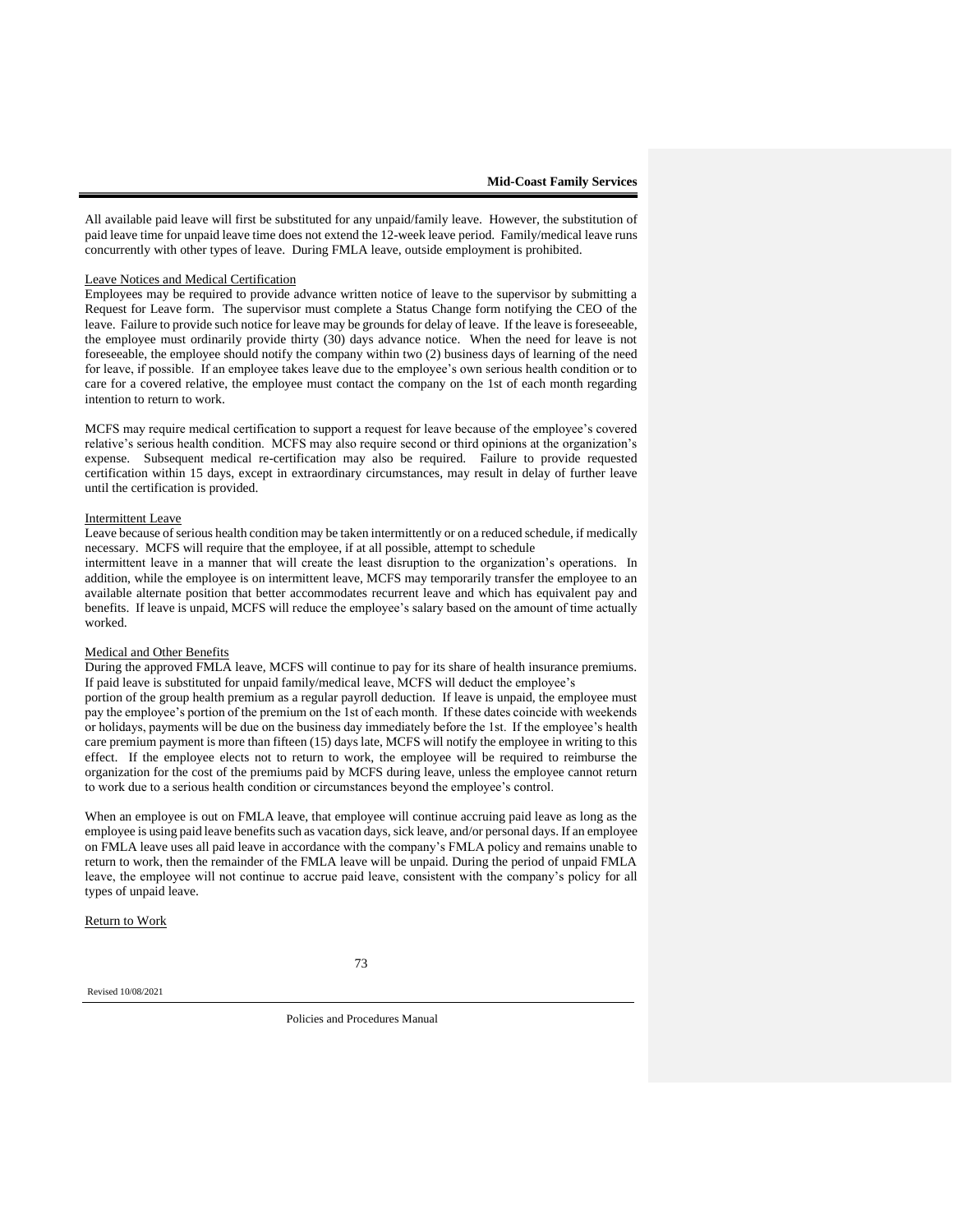MCFS will require at least two (2) days advance notice of the employee's intent to return to work, if the employee wishes to return earlier than expected. In addition, MCFS may require a fitness for duty report from the employee's healthcare provider. If the employee does not intend to return to work, MCFS requires that the employee provide a written statement to this effect.

#### Military Family Leave Entitlements

Eligible employees with a spouse, son, daughter, or parent on active duty or call to active duty status in the National Guard or Reserves in support of a contingency operation may use their 12-week leave entitlement to address certain qualifying exigencies. Qualifying exigencies may include attending certain military events, arranging for alternative childcare, addressing certain financial and legal arrangements, attending certain counseling sessions, and attending post-deployment reintegration briefings. FMLA also includes a special leave entitlement that permits eligible employees to take up to 26 weeks of leave to care for a covered service member during a single 12-month period. A covered service member is a current member of the Armed Forces, including a member of the National Guard or Reserves, who has a serious injury or illness incurred in the line of duty on active duty that may render the service member medically unfit to perform his or her duties for which the service member is undergoing medical treatment, recuperation, or therapy; or is in outpatient status; or is on the temporary disability retired list.

#### Employer Responsibilities

Covered employers must inform employees requesting leave whether they are eligible under FMLA. If they are, the notice must specify any additional information required as well as the employees' rights and responsibilities. If they are not eligible, the employer must provide a reason for the ineligibility.

Covered employers must inform employees if leave will be designated as FMLA protected and the amount of leave counted against the employee's leave entitlement. If the employer determines that the leave is not FMLA protected, the employer must notify the employee.

#### Unlawful Acts by Employers

FMLA makes it unlawful for any employer to:

- Interfere with, restrain, or deny the exercise of any right provided under FMLA;
- Discharge or discriminate against any person for opposing any practice made unlawful by FMLA or for involvement in any proceeding under or relating to FMLA.

#### Enforcement

An employee may file a complaint with the U.S. Department of Labor.

FMLA does not affect any Federal or State law prohibiting discrimination, or supersede any State or local law or collective bargaining agreement which provides greater family or medical leave rights. FMLA section 109 (29 U.S.C. § 2619) requires FMLA covered employers to post the text of this notice. Regulations 29 C.F.R. § 825.300(a) may require additional disclosures.

# **319. 20 Employee Assistance Program (EAP)**

The purpose of the EAP is to help all employees and their dependants with legal, emotional, financial and other issues that may affect their workplace performance. 24-hour assistance is available through a 1-800 number. Other services include in-person counseling, financial counseling, legal counseling, as well as a myriad of other services.

74

Revised 10/08/2021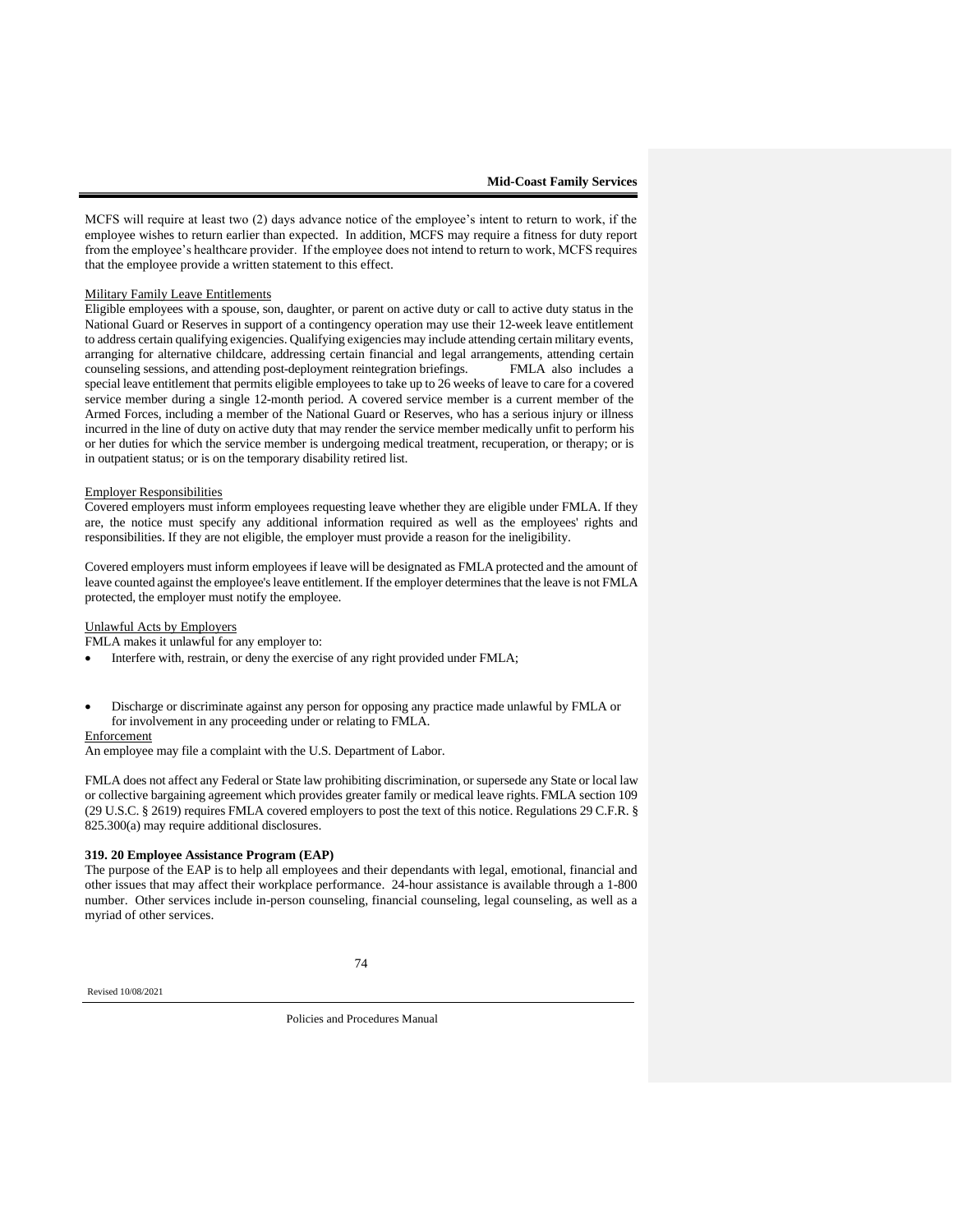## **319.21 Flexible Spending Account (FSA)**

A FSA gives employees the opportunity to designate funds to medical and dependent care expenses on a pre-tax basis. The amount designated can be adjusted annually.

# **320.00 CHAPTER XX MOTOR VEHICLE ACCIDENTS**

## **320.01 Policy**

MCFS understands that, whether due to mechanical failure or human error, accidents do happen, and will adhere to all requirements, legal and contractual, of investigating and reporting motor vehicle accidents.

# **320.02 Procedure**

All motor vehicle accidents, which occur during the performance of duties, will be documented by completing a Motor Vehicle Accident Report form (with a copy of the police report attached) as soon as possible immediately after the accident, regardless of how minor the accident may appear to be. If an injury results from a motor vehicle accident, also complete an Accident Report form. Failure to do so may result in disciplinary action up to and including termination.

Drug and alcohol tests will be conducted in the event of a motor vehicle accident.

Neither MCFS nor the insurance carrier will be liable for motor vehicle accidents that occur during an employee's voluntary participation in any off-duty recreational, social, or athletic activity sponsored by MCFS.

# **321.00 CHAPTER XXI TRAVEL**

# **322.00 CHAPTER XXII MCFS-PROVIDED RESOURCES**

It is the policy of MCFS to provide the necessary elements to enable staff to attend out-of-town trainings, conferences, programmatic meetings, and any other event the COO or CEO deem necessary for the efficient function of each program.

## **321.02 Transportation**

Employees shall schedule usage of company vehicles with their department manager or the CEO's designate. Sound judgment should be exercised by driving safely and maintaining the security of the

vehicle and its contents. No employee shall drive a company vehicle or operate a vehicle if that employee has been drinking alcohol or under the influence of substances that would impair the driver's ability to operate a motor vehicle. Such an infraction is punishable up to and including termination.

Employees are responsible for any driving infractions or fines as a result of their driving MCFS vehicles. Employees are required to inform the CEO in writing of any changes that may affect either their legal or physical ability to drive or their continued insurance. For regulations governing employee driving eligibility see 322.05 Company Vehicle Policy.

- 1. Transportation of clients/participants by MCFS vehicles or their own will be limited to employees deemed eligible by the CEO and described in the job descriptions.
- 2. All vehicles, including those used to transport participants, will have appropriate insurance coverage for business use and a current safety inspection sticker and license.

75

Revised 10/08/2021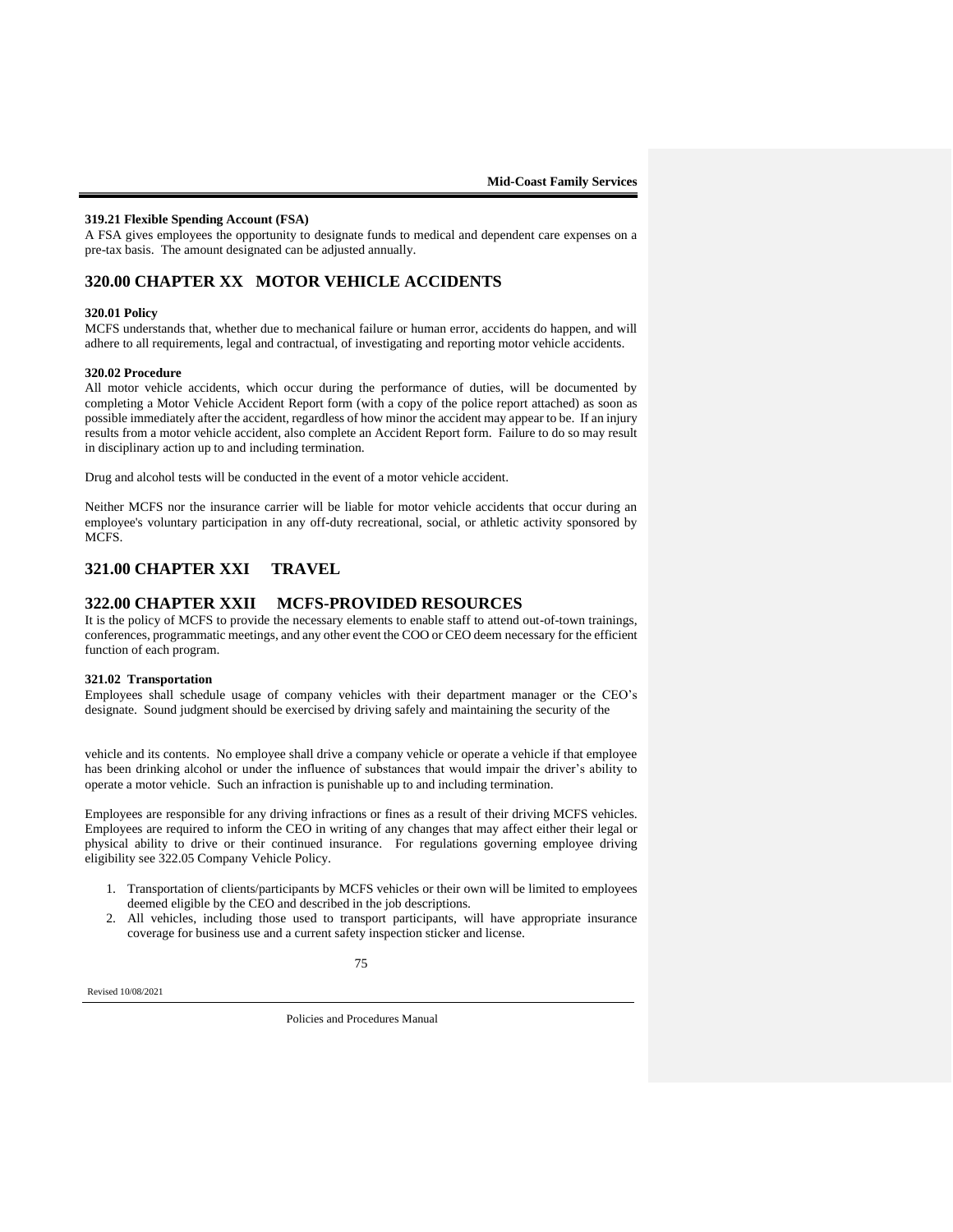- 3. All vehicles, including those used to transport participants, will be maintained in safe driving condition. All safety issues will be reported to the Vehicle Administrator.
- 4. Drivers must have a current valid driver's license. A copy of the license will be kept in the employee's personnel file.
- 5. Drivers and passengers must wear seatbelts at all times when the veicle is in operation.
- 6. Vehicles will not be used to transport more passengers than designed by the manufacturer.
- 7. Drivers shall not use cellular phones while diving MCFS vehicles or transporting client/participants.
- 8. Use of tobacco products is not allowed in MCFS vehicles.
- 9. Every vehicle used for participant transportation shall have a fully stocked first aid kit and A:B:C fire extinguisher that are easily accessible.
- 10. If an employee encounters a situation that may lead to a client/participant's health or safety being jeopardized (such as a child not picked up from summer camp or a family violence client walking at night) the employee shall contact his/her supervisor for direction. When possible, taxi service shall be utilized to transport said client/participant.

#### **321.03 Making Arrangements**

While MCFS makes every effort to accommodate all reasonable requests for travel and training, funding is limited, and employees and their supervisors must be selective in their requests. All planned trips require prior approval from the COO, who will confer with the CFO regarding budget and allowable travel.

To ensure proper arrangements are made before travel commences, employees must complete a form identified as the Travel and Training Preparation Worksheet. Travelers may either incur all expenses themselves and then request reimbursement or they may use an agency charge card. MCFS' credit cards are used to manage the costs associated with agency travel-related expenses. While checked out, the card is the sole responsibility of the holder and must be returned in a timely manner. The appropriate back-up documentation, including original receipts, are to be submitted to the finance department within two (2) business days after travel has concluded.

When making travel plans, employees should choose the most efficient mode of transportation. During travel, no additional expenses may be incurred without the approval of the employee's immediate supervisor.

# **321.04 Lodging**

The allowable rate for lodging for authorized travel is based on the GSA's Federal Domestic Maximum Per Diem Rats [\(https://fmx.cpa.state.tx.us/fm/travel/transvelrates.php\)](https://fmx.cpa.state.tx.us/fm/travel/transvelrates.php) as mandated by the Texas State Comptroller. In the event the actual daily rate exceeds that which is authorized in the GSA's Federal Domestic Maximum Per Diem Rates, the excess will be paid out of the agency's general funds. The hotel receipt must be submitted to the Finance Department upon the employee's return from travel.

## **321.05 Meals**

- 1. The daily rate for meals for authorized travel is based on the GSA's Federal Domestic Maximum Per Diem Rates [\(https://fmx.cpa.state.tx.us/fm/travel/travelrates.php\)](https://fmx.cpa.state.tx.us/fm/travel/travelrates.php) as mandated by the Texas State Comptroller and recorded on the Travel and Training Worksheet.
- 2. Per diem for meals is for overnight travel only.
- 3. Alcohol purchase is not allowed.

76

Revised 10/08/2021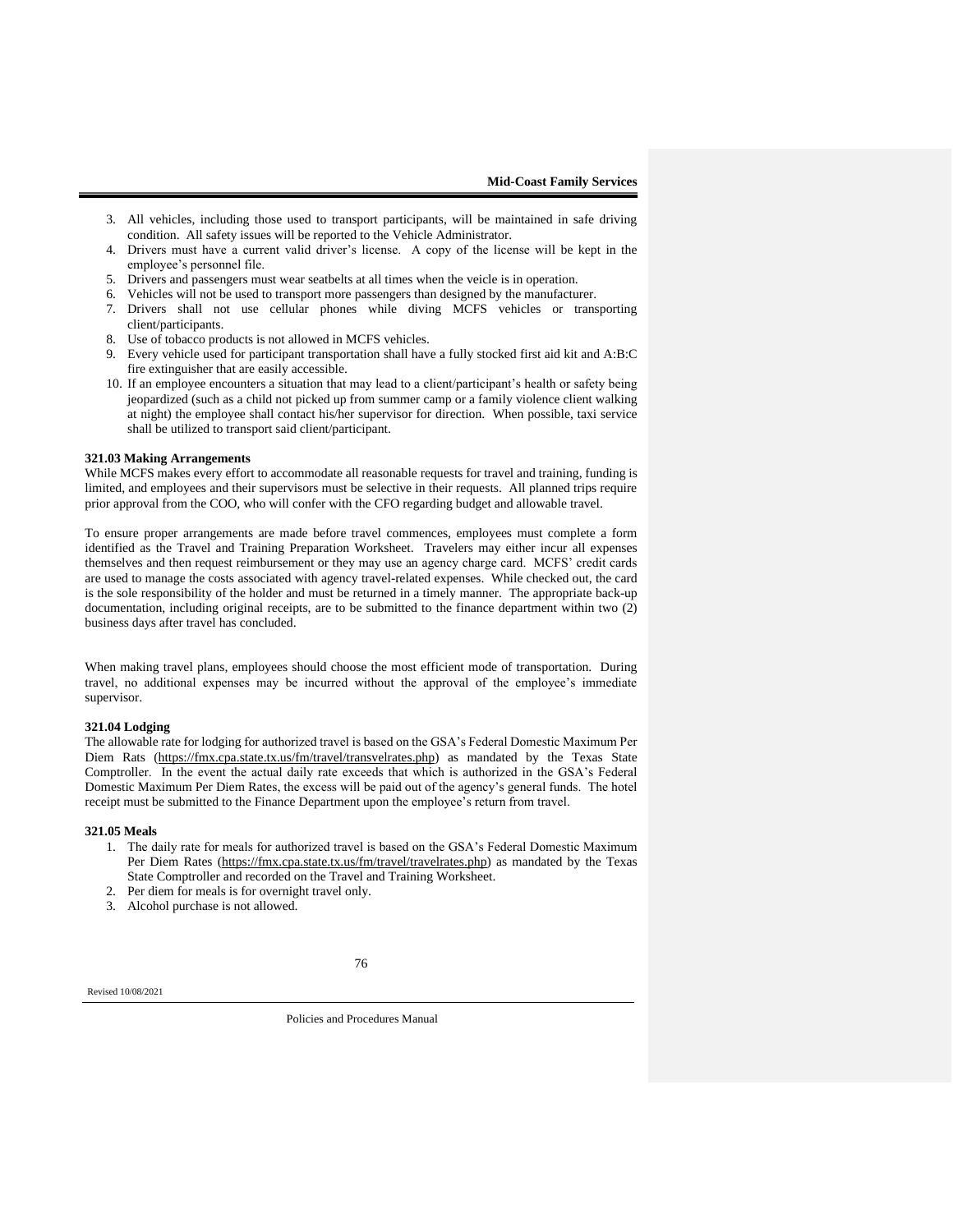- 4. Tips up to 15% will be allowed but will be paid out of the agency's general funds. Tips over 15% will be paid by the traveler.
- 5. When a meal is included as part of a conference fee the per diem or reimbursement will be reduced by that amount.

## **321.06 Parking**

Parking fees are allowed, but receipts must be retained and submitted.

# **321.07 Air Travel**

The per diem rate for air travel for authorized travel is based on the GSA's Federal Domestic Maximum Per Diem Rates [\(https://fmx.cpa.state.tx.us/fm/travel/travelrates.php\)](https://fmx.cpa.state.tx.us/fm/travel/travelrates.php) as mandated by the Texas State Comptroller.

# **321.08 Private and Public Automobile Transportation**

Receipts are required for reimbursement. Reimbursement will not be issued for transportation to outside activities which are not a part of the business travel.

When available, employees will be required to use MCFS vehicles in lieu of their own. If available MCFS vehicles are not used at the discretion of the employee, mileage will not be reimbursed, unless prior approval was received by the employee's supervisor and approved by the CEO.

# **321.09 Mileage Reimbursement**

The rate for automobile mileage for authorized travel is based on the GSA's Federal Domestic Maximum Per Diem Rates [\(https://fmx.cpa.stte.tx.us/fm/travel/travelrates.php\)](https://fmx.cpa.stte.tx.us/fm/travel/travelrates.php) as mandated by the Texas State Comptroller. Under no circumstances will mileage be paid for travel other than that directly related to MCFS business. Mileage accumulated while driving to and from work is not reimbursable. Mileage should be accumulated and submitted for reimbursement at the end of the month, using a Reimbursement Request form and a Mileage Log form.

## **321.10 Travel for Non-Exempt Employees**

Time spent traveling as a passenger outside of a non-exempt employee's regular working hours, is not compensable time, even if the travel is required for the employee to attend MCFS business or training. Mon-exempt employees who serve as a driver for other employees should be compensated for the entire travel time. This same rule applies even in the case of travel on days not normally worked.

# **322.00 CHAPTER XXII MCFS-PROVIDED RESOURCES**

# **322.01 Policy**

MCFS-provided resources are property of MCFS, are limited, and should be used only for legitimate business purposes. These resources are provided to employees for the adequate and efficient performance of job duties as assigned. Employees should have no expectation of privacy when using MCFS-provided resources.

## **322.02 Employee Responsibility**

Employees have the responsibility to:

77

Revised 10/08/2021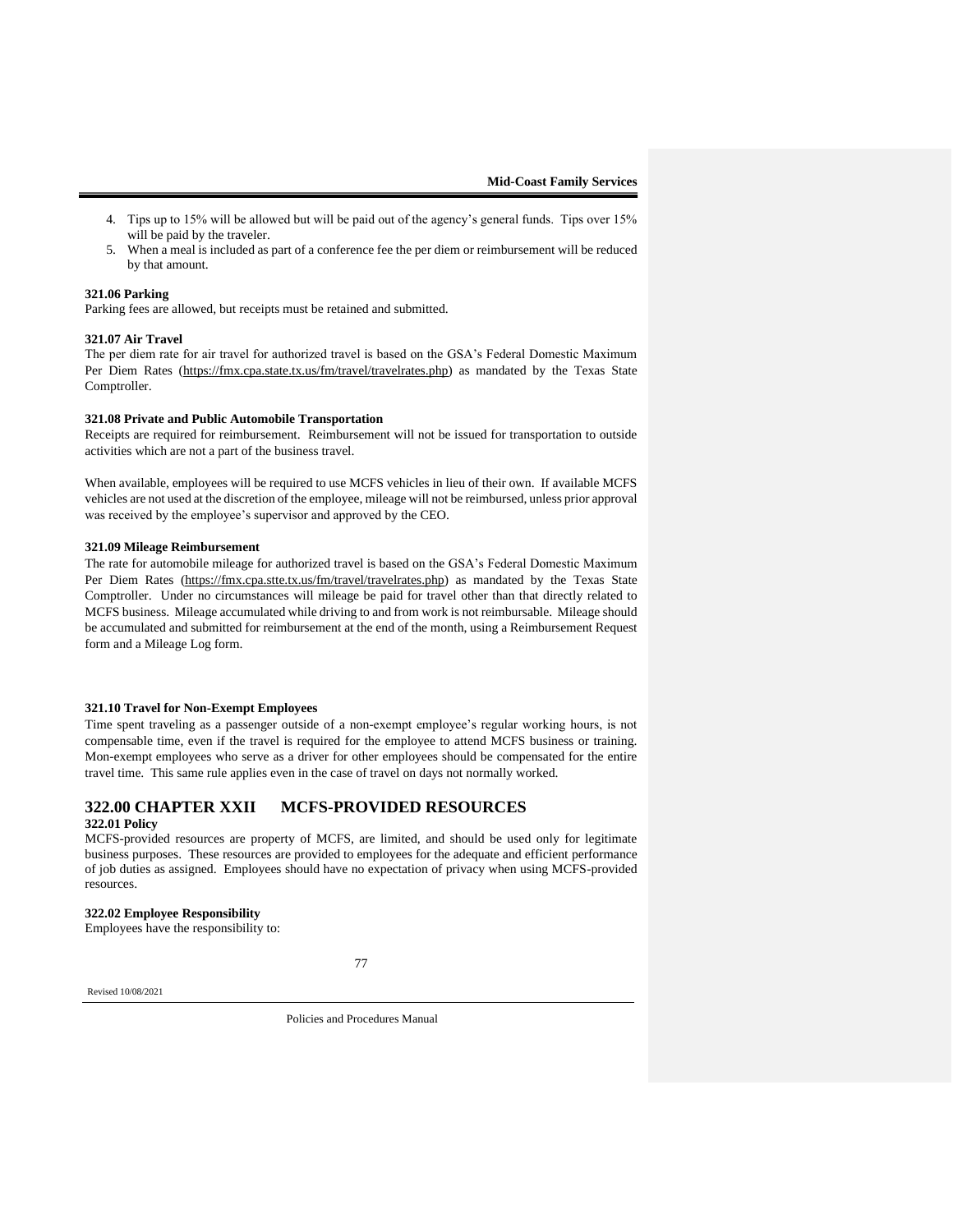- 1. Use the resources provided to them in a professional, lawful and ethical manner.
- 2. Avoid actions that could lead to security breaches.
- 3. Avoid actions that could be perceived by others as offensive or harassing.
- 4. Not engage in activities that waste use of the resources provided.

After hours use or removal of MCFS-provided resources from MCFS property will only be allowed for purpose of performing official business of MCFS related to duties assigned by MCFS when a supervisor has granted previous authorization. Financial liability for loss or damage rests on the user of MCFSprovided resources if the loss or damage results from negligence, intentional act, or failure to exercise reasonable care, safeguard, maintain and service them. Use and/or authorization of removal of MCFSprovided resources from MCFS property are considered privileges and abuse will not be tolerated. Noncompliance with this policy will be addressed with disciplinary action up to and including termination.

#### **322.03 Social Media & Computer Policy**

To remain competitive, better serve our clients and provide our employees with the best tools to do their jobs, MCFS makes available to our workforce access to one or more forms of electronic media, social media and services, including computers, e-mail, telephones, voicemail, fax machines, external electronic bulletin boards, wire services, online services, Facebook, YouTube, Twitter, Internet and the World Wide Web.

MCFS encourages the use of these media and associated services because they can make communication more efficient and effective and because they are valuable sources of information about vendors, customers, technology, and new products and services. However, all employees and everyone connected with the organization should remember that electronic media and services provided by the company are company property and their purpose is to facilitate and support company business. All computer users have the responsibility to use these resources in a professional, ethical, and lawful manner. To ensure that all employees are responsible, the following guidelines have been established. No policy can lay down rules to cover every possible situation. Instead, it is designed to express MCFS philosophy and set forth general principles when using electronic media and services.

PROHIBITED COMMUNICATIONS—Electronic media cannot be used for knowingly transmitting, retrieving, or storing any communication that is:

- 1. Discriminatory or harassing;
- 2. Derogatory to any individual or group;
- 3. Obscene, sexually explicit or pornographic;
- 4. Defamatory or threatening;
- 5. In violation of any license governing the use of software; or
- 6. Engaged in for any purpose that is illegal or contrary to MCFS policy or business interests.

PERSONAL USE—The computers, electronic media and services provided by MCFS are primarily for business use to assist employees in the performance of their jobs. Limited, occasional, or incidental use of electronic media (sending or receiving) for personal, non-business purposes is understandable and acceptable, and all such use should be done in a manner that does not negatively affect the systems' use for their business purposes. However, employees are expected to demonstrate a sense of responsibility and not abuse this privilege.

ACCESS TO EMPLOYEE COMMUNICATIONS—Generally, electronic information created and/or communicated by an employee using e-mail, word processing, utility programs, spreadsheets, voicemail,

78

Revised 10/08/2021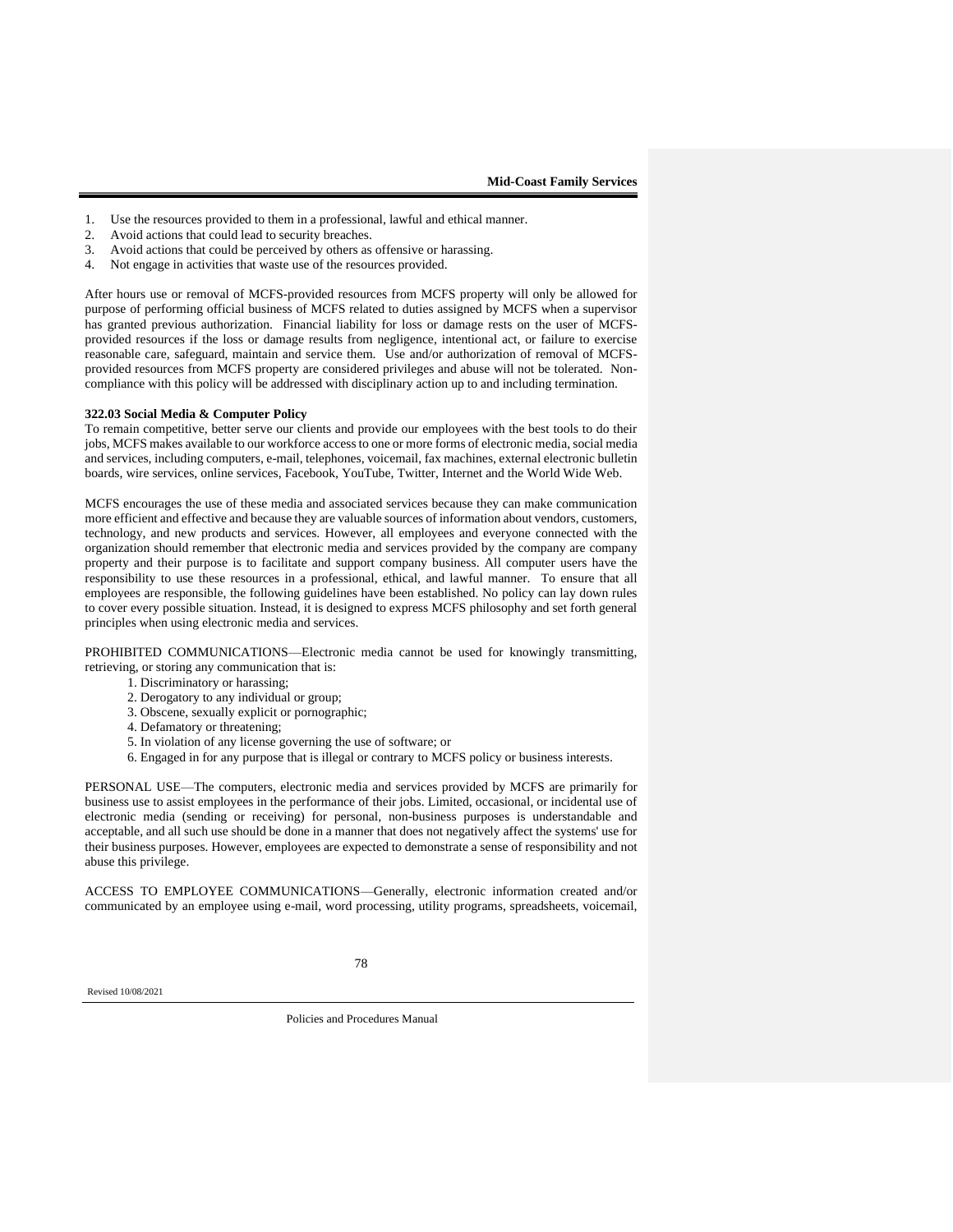telephones, Internet and bulletin board system access, and similar electronic media is not reviewed by the company. However, the following conditions should be noted:

- A. MCFS does routinely gather logs for most electronic activities or monitor employee communications directly, e.g., telephone numbers dialed, sites accessed, call length, and time at which calls are made, for the following purposes:
	- 1. Cost analysis;
	- 2. Resource allocation;
	- 3. Optimum technical management of information resources; and
	- 4. Detecting patterns of use that indicate employees are violating company policies or engaging in illegal activity.
- B. MCFS reserves the right, at its discretion, to review any employee's electronic files and messages to the extent necessary to ensure electronic media and services are being used in compliance with the law, this policy and other company policies.
- C. Employees should not assume electronic communications are completely private. Accordingly, if they have sensitive information to transmit, they should use other means.

SOFTWARE—To prevent computer viruses from being transmitted through the company's computer system, unauthorized downloading of any unauthorized software is strictly prohibited. Only software registered through MCFS may be downloaded. Employees should contact the system administrator if they have any questions.

#### SECURITY/APPROPRIATE USE

- A. Employees must respect the confidentiality of other individuals' electronic communications. Except in cases in which explicit authorization has been granted by company management, employees are prohibited from engaging in, or attempting to engage in:
	- 1. Monitoring or intercepting the files or electronic communications of other employees or third parties;
	- 2. Hacking or obtaining access to systems or accounts they are not authorized to use;
- B. Using other people's log-ins or passwords; and
- C. Breaching, testing, or monitoring computer or network security measures.
- D. No e-mail or other electronic communications can be sent that attempt to hide the identity of the sender or represent the sender as someone else.
- E. Electronic media and services should not be used in a manner that is likely to cause network congestion or significantly hamper the ability of other people to access and use the system.
- F. Anyone obtaining electronic access to other companies' or individuals' materials must respect all copyrights and cannot copy, retrieve, modify or forward copyrighted materials except as permitted by the copyright owner.

ENCRYPTION—Employees can use encryption software supplied to them by the systems administrator for purposes of safeguarding sensitive or confidential business information. Employees who use encryption on files stored on a company computer must provide their supervisor with a sealed hard copy record (to be retained in a secure location) of all of the passwords and/or encryption keys necessary to access the files.

PARTICIPATION IN ONLINE FORUMS—Employees should remember that any messages or information sent on company-provided facilities to one or more individuals via an electronic network—for example, Internet mailing lists, bulletin boards, and online services—are statements identifiable and attributable to MCFS.

79

Revised 10/08/2021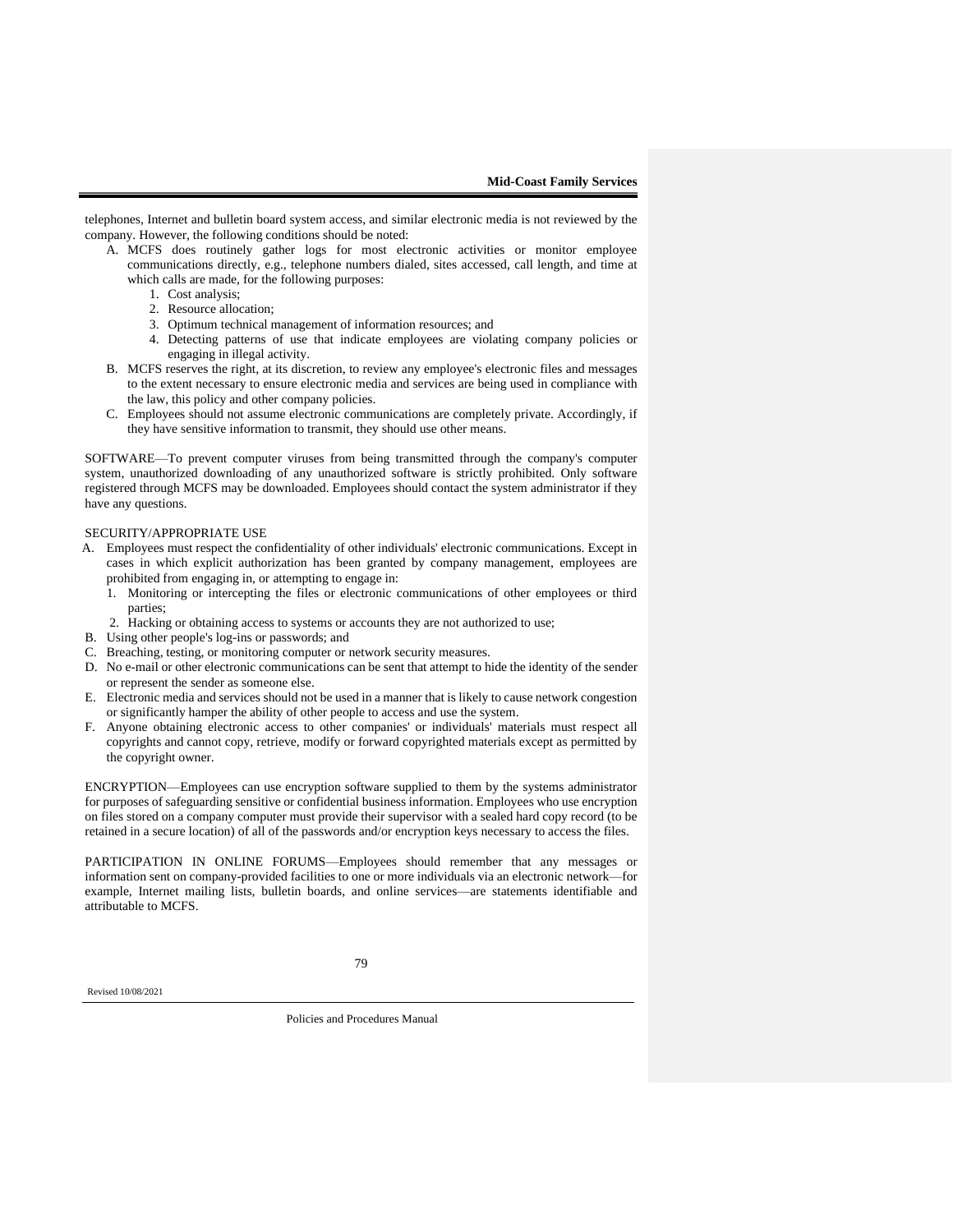MCFS recognizes that participation in some forums might be important to the performance of an employee's job. For instance, an employee might find the answer to a technical problem by consulting members of a news group devoted to the technical area.

VIOLATIONS—Any employee who abuses the privilege of their access to e-mail, social media or the Internet in violation of this policy will be subject to corrective action, including possible termination of employment, legal action, and criminal liability.

## **322.04 Cell Phone Policy**

Use of cell phones (including texting) is prohibited while driving MCFS vehicles or while you are driving on MCFS time or doing MCFS business. If the driver must use a cell phone while driving on MCFS time, or while driving MCFS owned/leased vehicle, s/he must stop safely, secure the vehicle and then make or take the call. There are NO exceptions, including hands-free phones.

There are a few basic reasons for this policy:

- (1) personal safety;
- (2) the safety of others on the road drivers and pedestrians; and
- (3) MCFS can be held liable for your accident.

Company Issued Cell Phones—Company cell phones are assigned to employees who must remain accessible due to the nature of their duties at the discretion of the COO and CEO. Employees are expected to keep their cell phones on during times agreed on with their supervisor. MCFS reserves the right to monitor the use of all MCFS owned cell phones. In the event that a MCFS cell phone is lost or stolen, the employee is responsible for reporting it to management as soon as possible. As with a land line telephone, occasional personal use of the cell phone may occur. If it is determined that an employee has excessive personal use on their MCFS cell phone, they will be required to reimburse MCFS for personal calls or lose the privilege to use a MCFS cell phone. These circumstances will be reviewed on a case-by-case basis and at the discretion of the COO and/or CEO.

Personal Cell Phones—MCFS understands and appreciates that employees utilize their personal cellular phones for business purposes. At the same time, cell phones can be a distraction in the workplace. To ensure the effectiveness of meetings, employees are asked to leave cell phones at their desk. Or, on the unusual occasion of an emergency that requires immediate or on-going attention, the cell phone may be carried in vibrate mode.

Employees who violate this policy may be subject to disciplinary actions, up to and including employment termination.

# **322.05 Company Vehicle Policy**

Employees assigned to driving duties ("drivers") must at all times meet the following criteria:

- drivers must have a current, valid driver's license for the state in which the employee performs his or her driving duties; and
- drivers must maintain a clean driving record in order to remain insurable under our company's insurance policy.

80

Revised 10/08/2021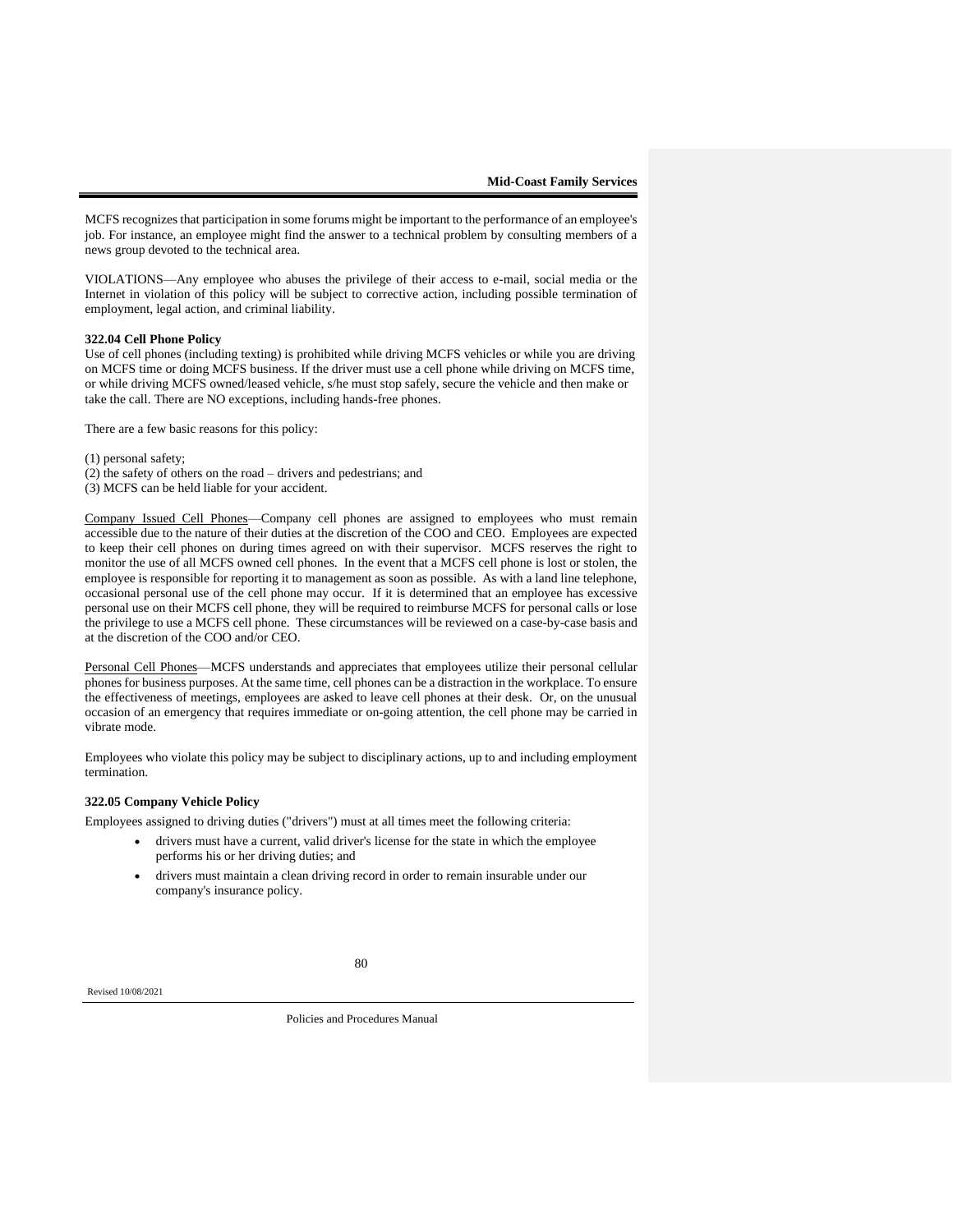Any employee driving a company vehicle or driving on company business must observe all safety, traffic, and criminal laws of this state. The driver and passengers must wear seatbelts at all times; the use of cell phones while driving for talking or texting is strictly prohibited; employees must ensure that vehicles should never transport more passengers that intended or designed by the vehicle's manufacturer.

Anything a driver does in connection with the operation of motor vehicles can affect that driver's fitness for duty or insurability as a driver. Regardless of fault, circumstance, on- or off-duty status, time, or place, any driver who receives a traffic citation from or is arrested by a law enforcement officer, or who is involved in any kind of accident while driving, must inform an appropriate supervisor about the incident immediately or as soon as possible thereafter. Any penalty, fine, imprisonment, fee, or other adverse action imposed by a court in connection with such an incident must be reported immediately to an appropriate supervisor. In both of the above situations, the matter will be reported to the Company's insurance carrier so that a prompt decision on continued coverage of the employee can be made. The driver involved in an accident or cited by a law enforcement official for violating a motor vehicle law must turn over any documentation relating to such incident as soon as possible to the employer, and must cooperate fully with the employer in verifying the information with other parties involved and with law enforcement authorities. While parking tickets will not affect a driver's insurability, any parking ticket issued on a vehicle that is being used for company business should be reported to an appropriate supervisor at the earliest possible opportunity.

Any employee who violates any part of this procedure, or who becomes uninsurable as a driver, will be subject to reassignment and/or disciplinary action, up to and possibly including termination from employment.

Applicants and employees whose job description requires travel will be subject to the status classification system listed below.

- 1. Satisfactory eligible to drive. Driving record reflects less than or equal to one (1) moving violation in 12 months.
- 2. Probationary eligible to drive with the stipulation that the individual's motor vehicle record will be checked periodically over the period of probation, with no additional infractions occurring; driving record reflects two (2) moving violations in past 24 months
- 3. Unacceptable ineligible to drive as part of their duties
	- a. suspended or revoked license
	- b. three (3) or more moving violations in the past 36 months
	- c. one (1) or more DUIs/DWIs within the past 24 months
	- d. at fault in a fatal accident within the past 5 years
	- e. leaving the scene of an accident within the past 36 months
	- f. reckless driving within the past 12 months

MCFS will check the motor vehicle records for all current employees on an annual basis. Any employee without a valid driver's license will not be allowed to operate a company vehicle or drive on MCFS business. If driving is an essential job function, and the employee cannot be reasonably accommodated, the employee will be terminated. If an existing employee has a valid driver's license, and the employee's driving record meets the Probationary Status criteria, the employee will be placed on Probationary Status and will be subjected to the requirements of that status until the end of the probation. If during a subsequent periodic motor vehicle record check, the employee's record indicates further violations, MCFS will review the specific circumstances surrounding the individual and determine appropriate action.

81

Revised 10/08/2021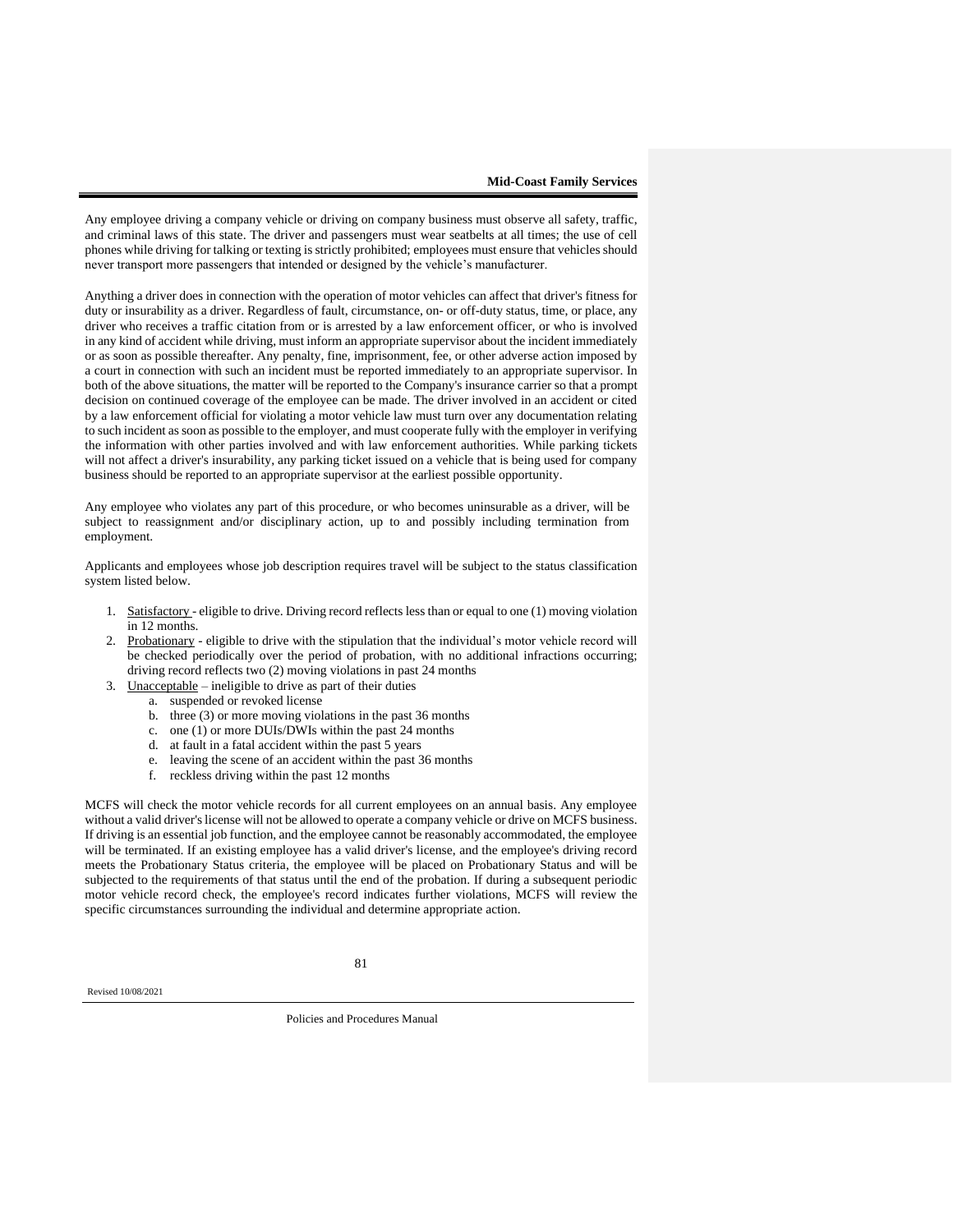It is the responsibility of each employee to notify their supervisor that they have been cited for a moving violation.

Any infraction that will be reflected on an employee's driving record, even those occurring during personal occasions, must be declared. Failure to do so may result in disciplinary action, up to and including termination.

To maintain a well-running and safe fleet of company vehicles, drivers should report any problems to their Program Director, the COO, or his/her designee.

# **322.06 Parking Policy**

It is the policy of MCFS to provide parking areas for MCFS employees. While the policy does include some designated areas, generally, MCFS parking policy conforms to the policies of the building management.

MCFS Victoria has been designated the following parking assignments; Employees staffed in the Administrative offices are to park in the parking area off of Santa Rosa St. which are reserved for MCFS. The remaining staff has been assigned parking in the parking lots off of Santa Rosa St. and William St. or Juan Linn and Liberty St.

MCFS employees are permitted to park on the side of the street or any other area if they will be at the office for less than two hours or as directed by CEO or COO. In addition, handicapped parking spaces are reserved for those employees who display the universal handicap place card in their vehicle or symbol on their license plates.

Anyone found parking in unauthorized areas may be warned or disciplined for repeat offenses. In addition, the vehicle may be ticketed or towed and the employee will be responsible for storage and removal fees.

# **323.00 CHAPTER XXIII TOTAL QUALITY MANAGEMENT**

# **323.01 Policy**

MCFS utilizesthe Total Quality Management (TQM) philosophy for continuous service improvement. Our purpose is to serve clients and participants in a way that empowers them to choose and live a life free from family violence, homelessness, sexual assault, and substance abuse. TQM provides the system to track the quality of our services, review client satisfaction, and make improvements when needed.

# **323.02 Revision History**

| <b>REVISION HISTORY</b>  |                 |             |                                  |
|--------------------------|-----------------|-------------|----------------------------------|
| <b>NAME</b>              | <b>TITLE</b>    | <b>DATE</b> | <b>SUMMARY OF CHANGES</b>        |
| <b>Daniel Barrientos</b> | CO <sub>O</sub> | 09/15/2011  | Update Program Requirements-OSAR |
| <b>Brett Jones</b>       | CO <sub>O</sub> | 04/30/2015  | Updates - OM Team/Flowcharts     |
| <b>Brett Jones</b>       | CO <sub>O</sub> | 04/06/2016  | Updates – Board Approval         |
| <b>Brett Jones</b>       | COO             | 09/30/2021  | Updates $-$ QM Team              |

## **323.03 Principles of TQM**

• All services, activities, and goals are client, participant, customer focused.

82

Revised 10/08/2021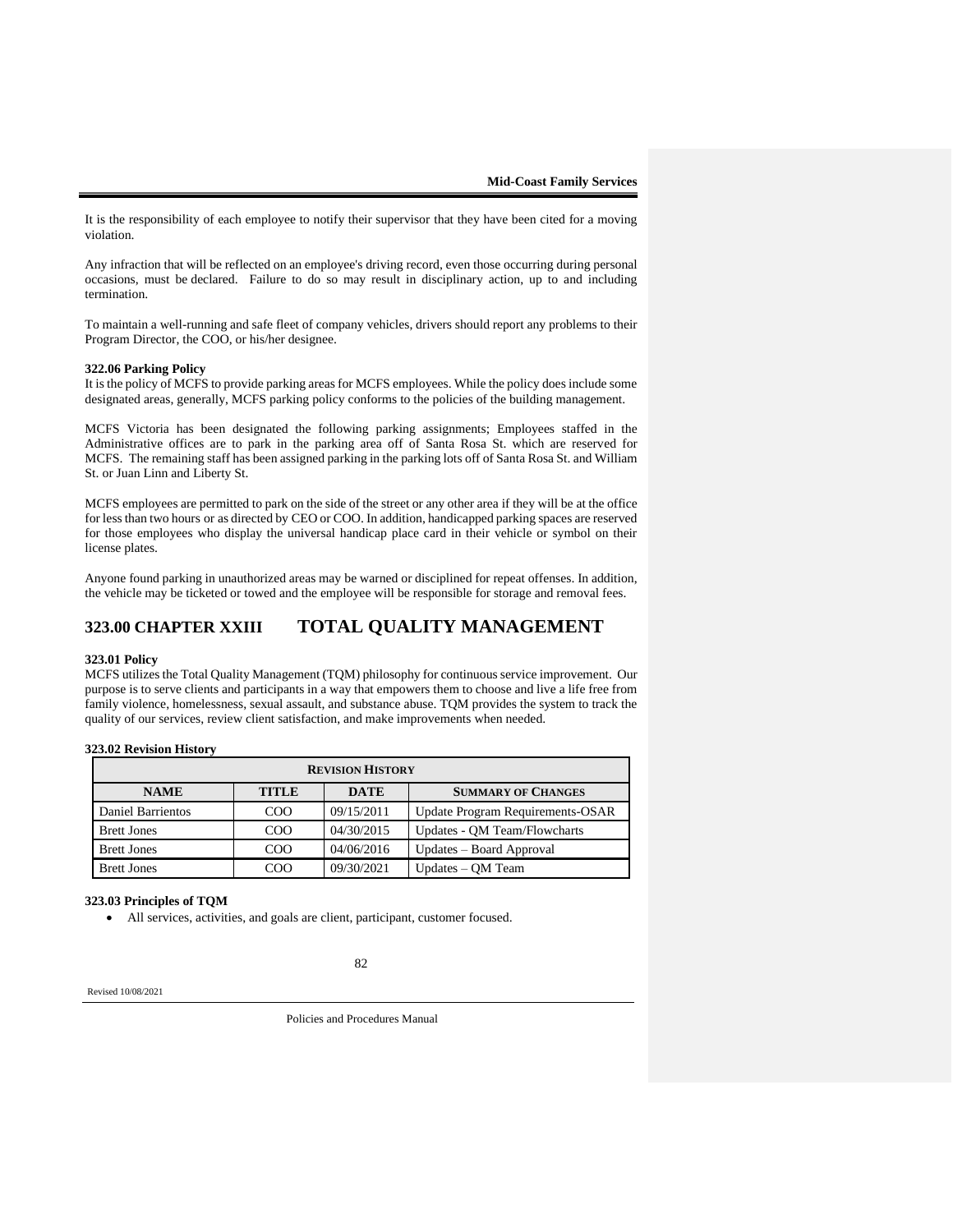- Each MCFS staff member plays a critical role in TQM, no matter where the service is provided.
- The system and processes are fluid and will be changed, adapted, and at times discarded in order to provide the highest quality of care or service.

## **323.04 TQM Revisions**

The TQM plan will be reviewed and updated as needed by the MCFS Management Staff. Lessons learned as a result of continuing staff management efforts will be captured and used at each review period.

# **323.05 TQM Quality Management Team**

The quality management team will consist of the Chief of Operations, Program Directors, and select members of staff as assigned by the mangers of each program.

# **323.06 TQM Responsibilities**

Staff members will:

- Treat each client/participant/customer with dignity and respect for their individuality, and according to MCFS Clients' Bill of Rights
- Participate in trainings to ensure contract compliance
- Deliver services according to individual contract requirements
- Collect data needed for performance reports accurately
- Submit performance measures by required deadlines

Program Directors will:

- Treat each staff member with dignity and respect for their individuality
- Plan and direct activities to ensure program goals and objectives are met, as described in each contract's Statement of Work (SOW)
- Monitor files, reports, and other documentation for accuracy
- Work with individual funding agencies to meet all required submission deadlines
- Compile data for submission to the Chief Operations Officer
- Participate with the COO and other staff to make changes, modifications, and improvements to services and activities as needed
- Evaluate all programs using appropriate methods per each department

The Chief Operations Officer will:

- Treat each staff member, Program Director and individual with integrity and respect
- Provide ongoing oversight to processes, activities, timelines, and resources
- Communicate and collaborate with staff to make systemic improvements to enhance quality of services provided
- Evaluate management team
- Report to the CEO and Board of Directors on TQM

# **323.07 Improving Quality**

• MCFS will use a variety of assessment procedures such as, pre/post-test, facilitator evaluations and client/participant satisfaction surveys, to determine efficacy and appropriateness. Information

83

Revised 10/08/2021